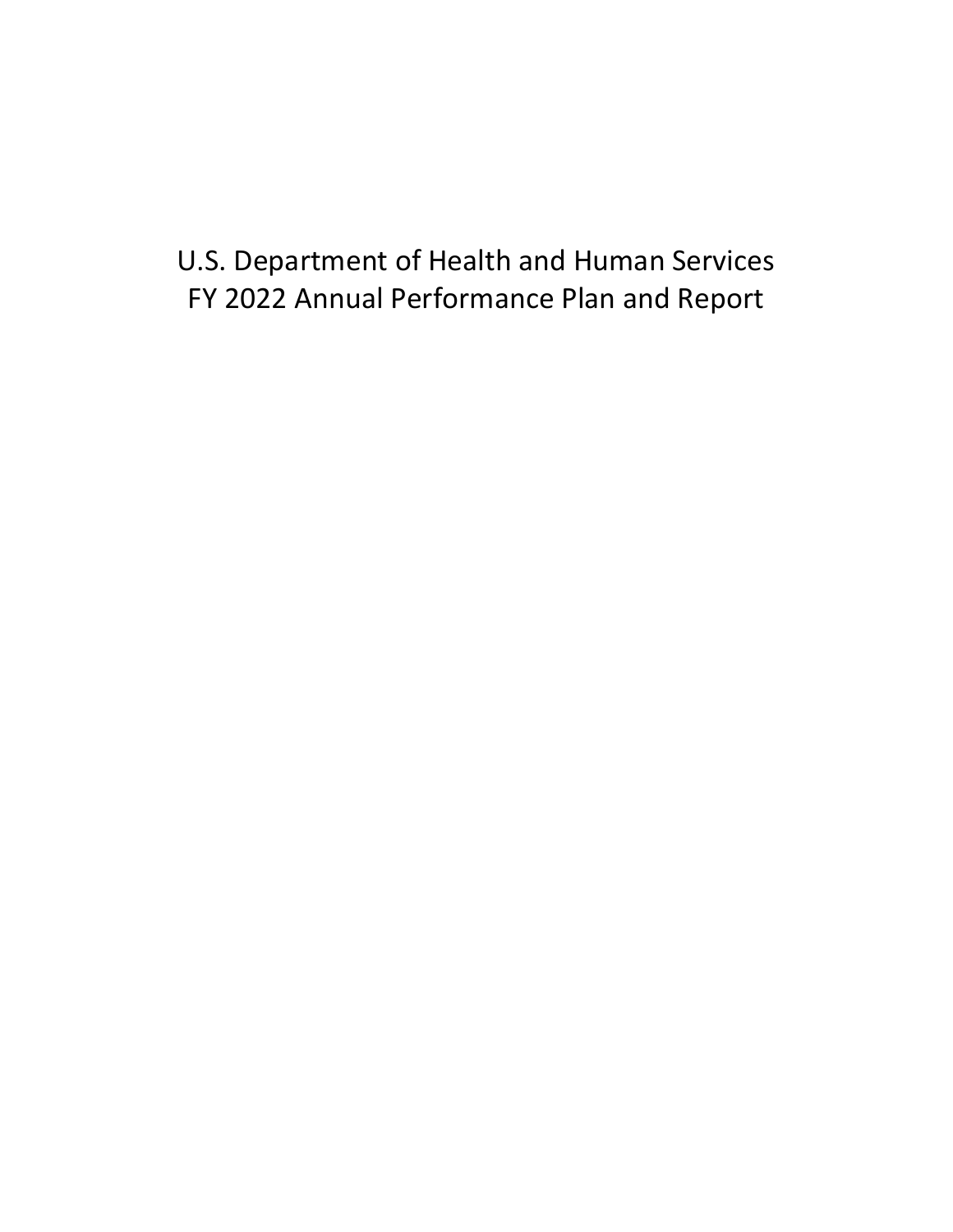### Message from the HHS Performance Improvement Officer

The U.S. Department of Health and Human Services (HHS) supports and implements programs that enhance the health, safety, and well-being of the American people. The scope of HHS's work to ensure the health and safety of our nation has never been more evident than in the central role HHS has played in the government-wide response to the COVID-19 pandemic. HHS has mobilized resources across the Department to address the full scope of this once in a century event.

In accordance with the Government Performance and Results Act (GPRA) of 1993, as amended in the GPRA Modernization Act (GPRAMA) of 2010, I am pleased to present the Fiscal Year 2022 Annual Performance Plan and Report, documenting the Department's performance during the past year. Further information detailing HHS performance is available at [Performance.gov.](http://www.performance.gov/)

The previous administration established the HHS Strategic Plan FY 2018–2022 with a set of strategic priorities that began in FY 2018. HHS is currently developing the HHS Strategic Plan FY 2022-2026. In FY 2020, HHS monitored over 900 performance measures to manage departmental programs and activities and improve the efficiency and effectiveness of these programs. As required by GPRAMA, this report includes a representative set of performance measures to illustrate progress toward achieving the Department's strategic goals in the HHS Strategic Plan FY 2018-2022 established by the previous administration. The information in this report spans the Department's 11 operating divisions and 14 staff divisions and includes work done across the country and throughout the world. Each HHS division has reviewed its submission and I confirm, based on certifications from the divisions, that the data are reliable and complete. When results are not available because of delays in data collection, the report notes the date when the results will be available. Where known, impacts of the COVID-19 pandemic on HHS performance results are also identified in this report. As additional data becomes available, HHS will continue to update the information on those impacts in future reports. The results presented here demonstrate that HHS is performing well across a wide range of activities.

Norris Cochran Acting Performance Improvement Officer U.S. Department of Health and Human Services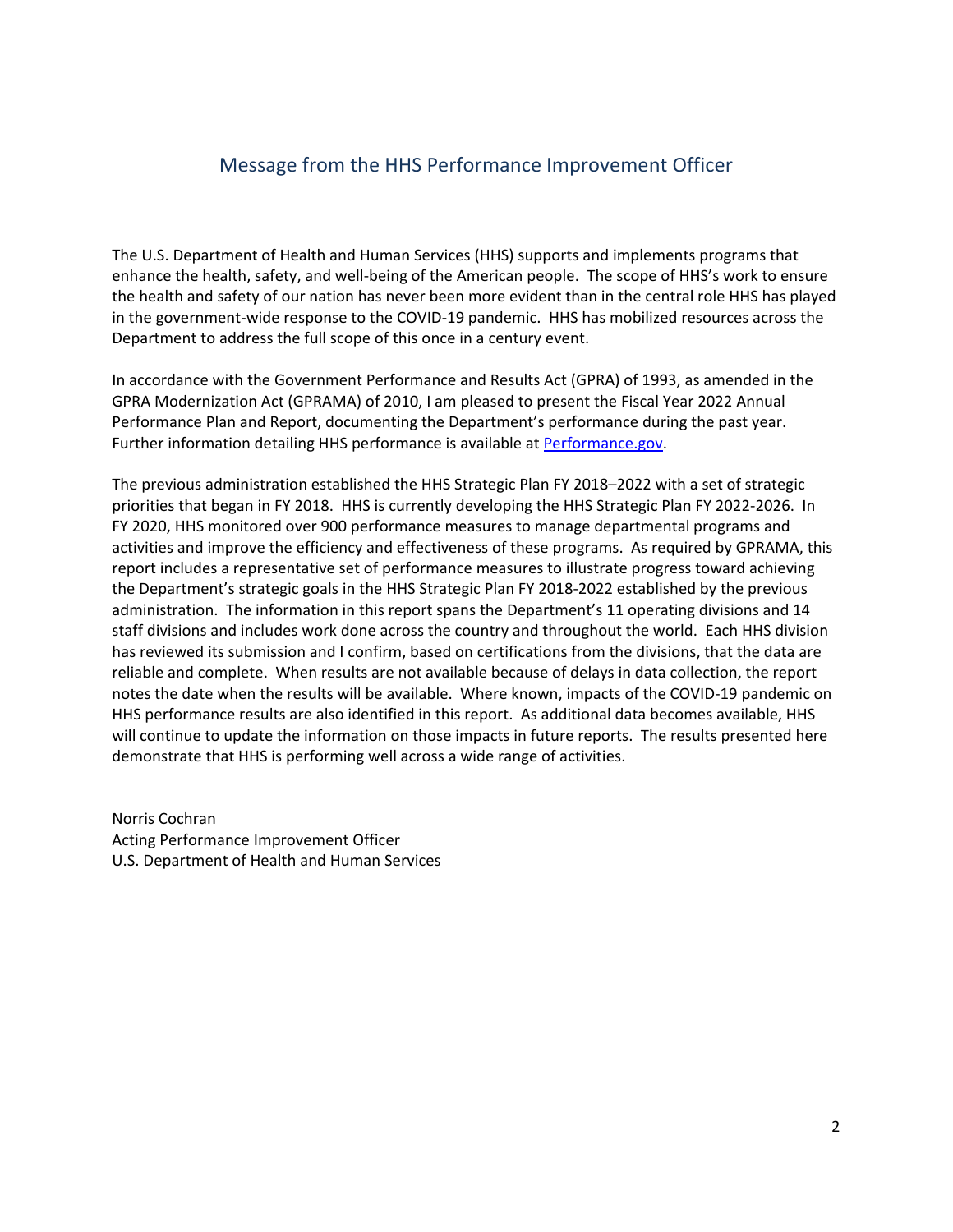# <span id="page-2-0"></span>**Table of Contents**

| Goal 1. Objective 1: Promote affordable health care, while balancing spending on premiums,              |
|---------------------------------------------------------------------------------------------------------|
| Goal 1. Objective 2: Expand safe, high-quality health care options, and encourage innovation and        |
| Goal 1. Objective 3: Improve Americans' access to health care and expand choices of care and service    |
| Goal 1. Objective 4: Strengthen and expand the health care workforce to meet America's diverse needs    |
| Goal 2. Objective 1: Empower people to make informed choices for healthier living 18                    |
| Goal 2. Objective 2: Prevent, treat, and control communicable diseases and chronic conditions  21       |
| Goal 2. Objective 3: Reduce the impact of mental and substance use disorders through prevention, early  |
|                                                                                                         |
| Goal 3. Objective 1: Encourage self-sufficiency and personal responsibility, and eliminate barriers to  |
| Goal 3. Objective 2: Safeguard the public against preventable injuries and violence or their results 37 |
| Goal 3. Objective 3: Support strong families and healthy marriage, and prepare children and youth for   |
| Goal 3. Objective 4: Maximize the independence, well-being, and health of older adults, people with     |
| Goal 4. Objective 1: Improve surveillance, epidemiology, and laboratory services 49                     |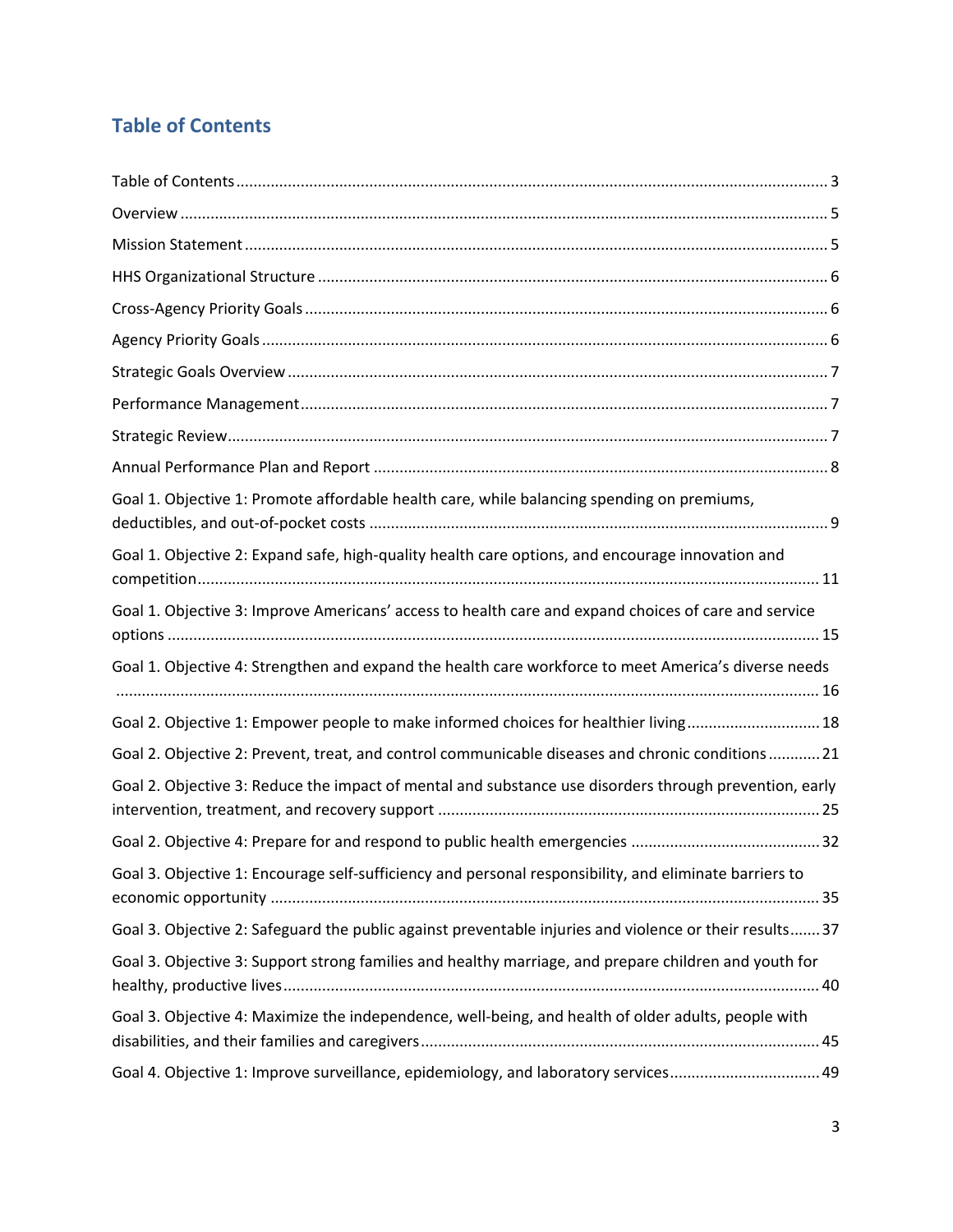| Goal 4. Objective 2: Expand the capacity of the scientific workforce and infrastructure to support  |
|-----------------------------------------------------------------------------------------------------|
| Goal 4. Objective 3: Advance basic science knowledge and conduct applied prevention and treatment   |
| Goal 4. Objective 4: Leverage translational research, dissemination and implementation science, and |
|                                                                                                     |
|                                                                                                     |
| Goal 5. Objective 3: Optimize information technology investments to improve process efficiency and  |
| Goal 5. Objective 4: Protect the safety and integrity of our human, physical, and digital assets 71 |
|                                                                                                     |
|                                                                                                     |
|                                                                                                     |
|                                                                                                     |
|                                                                                                     |
|                                                                                                     |
|                                                                                                     |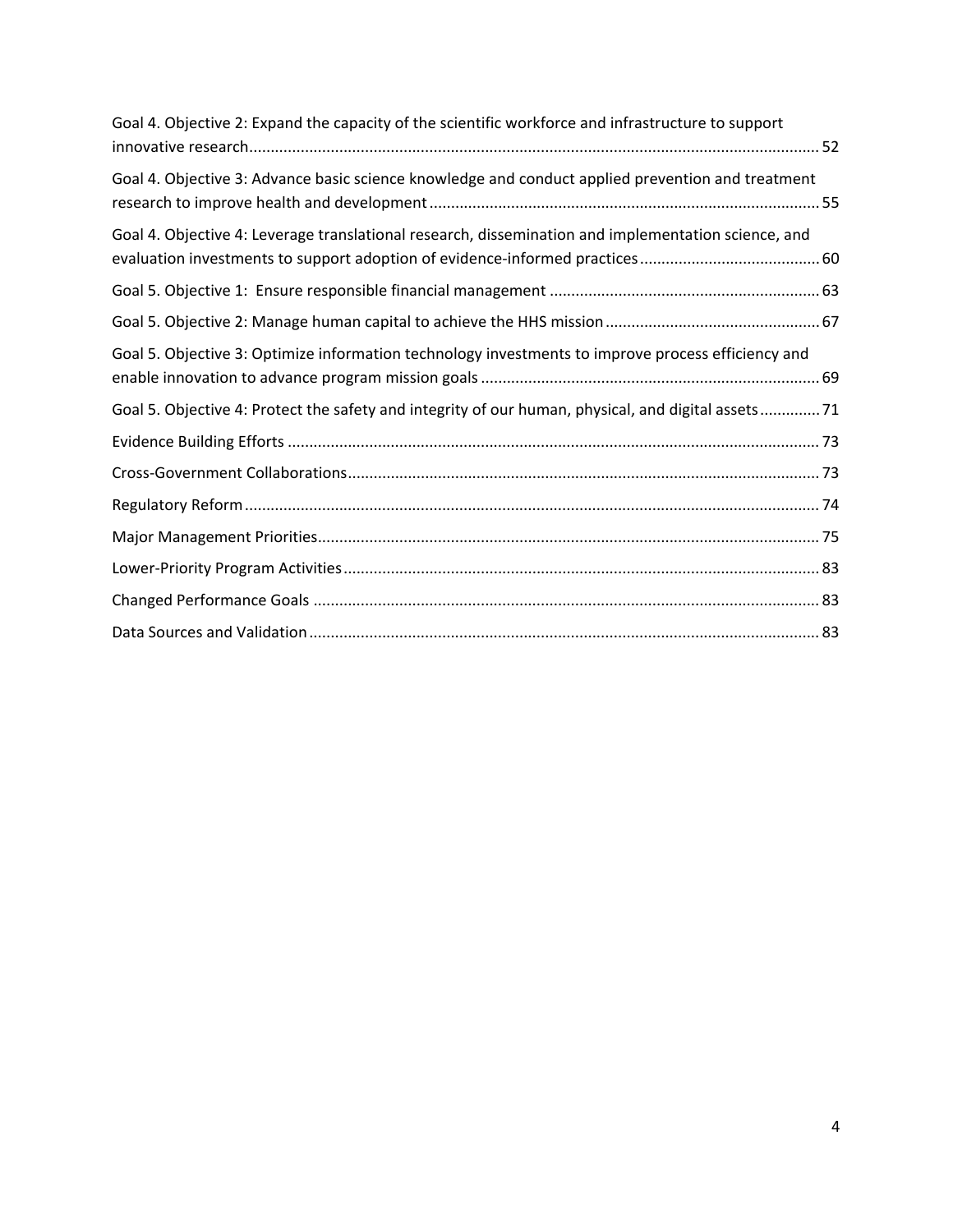### <span id="page-4-0"></span>**Overview**

The U.S. Department of Health and Human Services (HHS) is the U.S. government's principal agency for protecting the health of all Americans and providing essential human services. Operating Divisions (OpDivs), including agencies in the U.S. Public Health Service and human service agencies, administer HHS programs. Staff Divisions (StaffDivs) provide leadership, direction, and policy and management guidance to the Department.

The scope of HHS's work to ensure the health and safety of our nation has never been more evident than in the central role HHS has played in the government-wide response to the COVID-19 pandemic. HHS has mobilized resources across the Department to address the full scope of this once-in-a-century event, including deploying medical personnel to staff field hospitals and care for those afflicted with the virus; providing financial support and distributing equipment such as ventilators, respirators, surgical masks, and gloves to our hospitals and health care providers; purchasing and ensuring domestic prioritization of supplies to help states increase testing; investing in research to develop vaccines and therapeutics; and supporting human service needs such as child care and meals for older adults. HHS will continue to work with our partners both inside and outside the Federal government to address this public health emergency and apply lessons learned from the pandemic to ensure readiness for future threats.

Through its programming and other activities, HHS works closely with state, local, and U.S. territorial governments. The Federal Government has a unique legal and political government-to-government relationship with tribal governments and provides health services for American Indians and Alaska Natives consistent with this special relationship. HHS works with tribal governments, urban Indian organizations, and other tribal organizations to facilitate greater consultation and coordination between state and tribal governments on health and human services.

HHS also has strong partnerships with the private sector and nongovernmental organizations. The Department works with industries, academic institutions, trade organizations, and advocacy groups to leverage resources from organizations and individuals with shared interests. By collaborating, HHS accomplishes its mission in ways that are the least burdensome and most beneficial to the American public. Private sector grantees, such as academic institutions and faith-based and neighborhood partnerships, provide HHS-funded services at the local level. In addition, HHS works closely with other federal departments and international partners to coordinate efforts and ensure the maximum benefit for the public.

### <span id="page-4-1"></span>**Mission Statement**

The mission of the U.S. Department of Health and Human Services is to enhance the health and wellbeing of all Americans, by providing for effective health and human services and by fostering sound, sustained advances in the sciences underlying medicine, public health, and social services.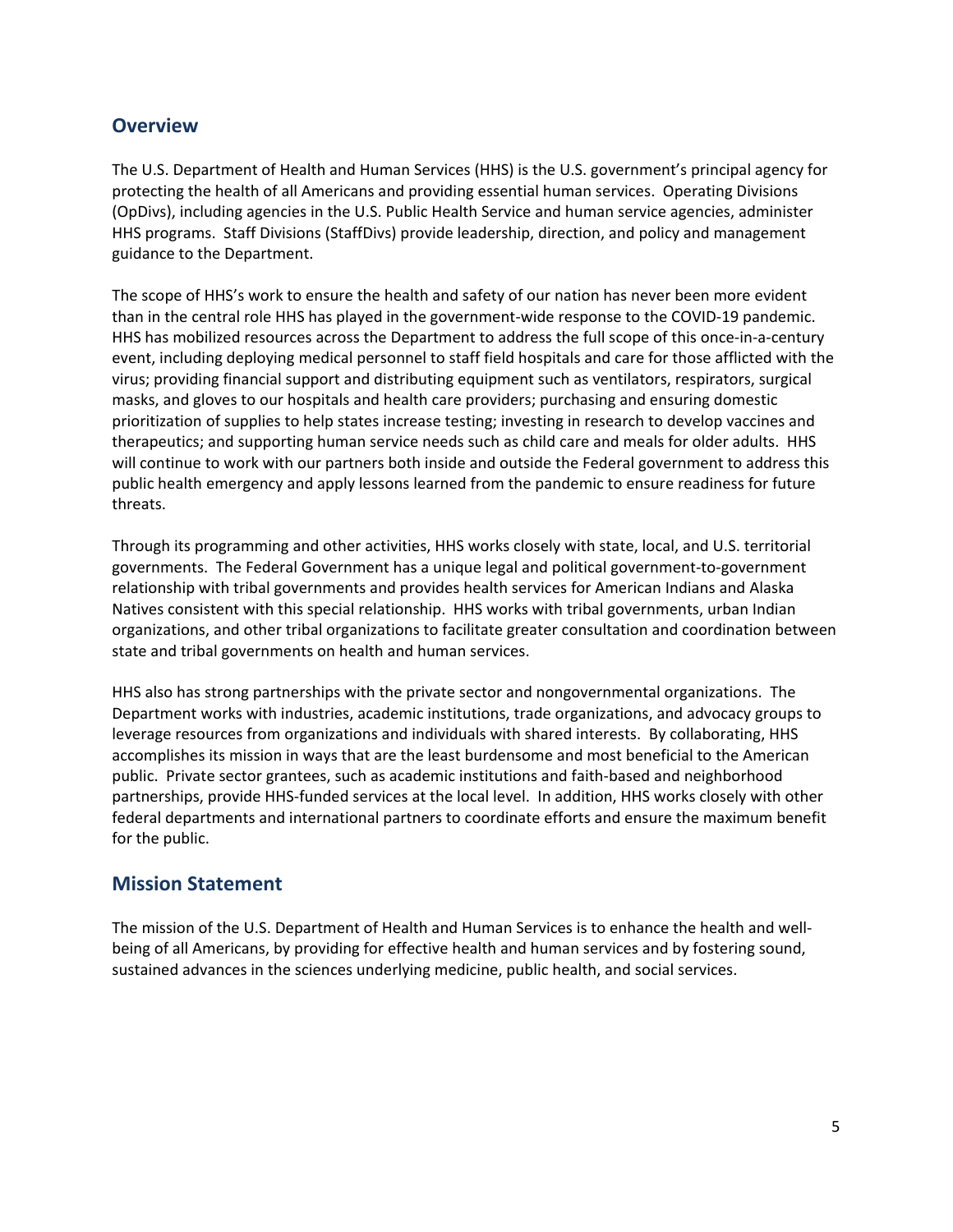# <span id="page-5-0"></span>**HHS Organizational Structure**

The Department includes 11 OpDivs that administer HHS programs:

- Administration for Children and Families (ACF)
- Administration for Community Living (ACL)
- Agency for Healthcare Research and Quality (AHRQ)
- Agency for Toxic Substances and Disease Registry (ATSDR)
- Centers for Disease Control and Prevention (CDC)
- Centers for Medicare & Medicaid Services (CMS)
- Food and Drug Administration (FDA)
- Health Resources and Services Administration (HRSA)
- Indian Health Service (IHS)
- National Institutes of Health (NIH)
- Substance Abuse and Mental Health Services Administration (SAMHSA)

In addition, 14 StaffDivs and the Immediate Office of the Secretary (IOS) coordinate Department operations and provide guidance to the operating divisions:

- Assistant Secretary for Administration (ASA)
- Assistant Secretary for Financial Resources (ASFR)
- Assistant Secretary for Health (OASH)
- Assistant Secretary for Legislation (ASL)
- Assistant Secretary for Planning and Evaluation (ASPE)
- Assistant Secretary for Preparedness and Response (ASPR)
- Assistant Secretary for Public Affairs (ASPA)
- Departmental Appeals Board (DAB)
- Office for Civil Rights (OCR)
- Office of Global Affairs (OGA)
- Office of Inspector General (OIG)
- Office of Medicare Hearings and Appeals (OMHA)
- Office of the General Counsel (OGC)
- Office of the National Coordinator for Health Information Technology (ONC)

The HHS organizational chart is available at [http://www.hhs.gov/about/orgchart/.](http://www.hhs.gov/about/orgchart/)

### <span id="page-5-1"></span>**Cross-Agency Priority Goals**

Per the GPRAMA requirement to address Cross-Agency Priority (CAP) Goals in the agency strategic plan, the annual performance plan, and the annual performance report, please refer to [www.Performance.gov](http://www.performance.gov/) for the agency's contributions to those goals and progress, where applicable.

### <span id="page-5-2"></span>**Agency Priority Goals**

The HHS FY 2020-2021 Agency Priority Goals (APGs) were established by the previous administration and supported multiple objectives across the HHS Strategic Plan. For presentation purposes, the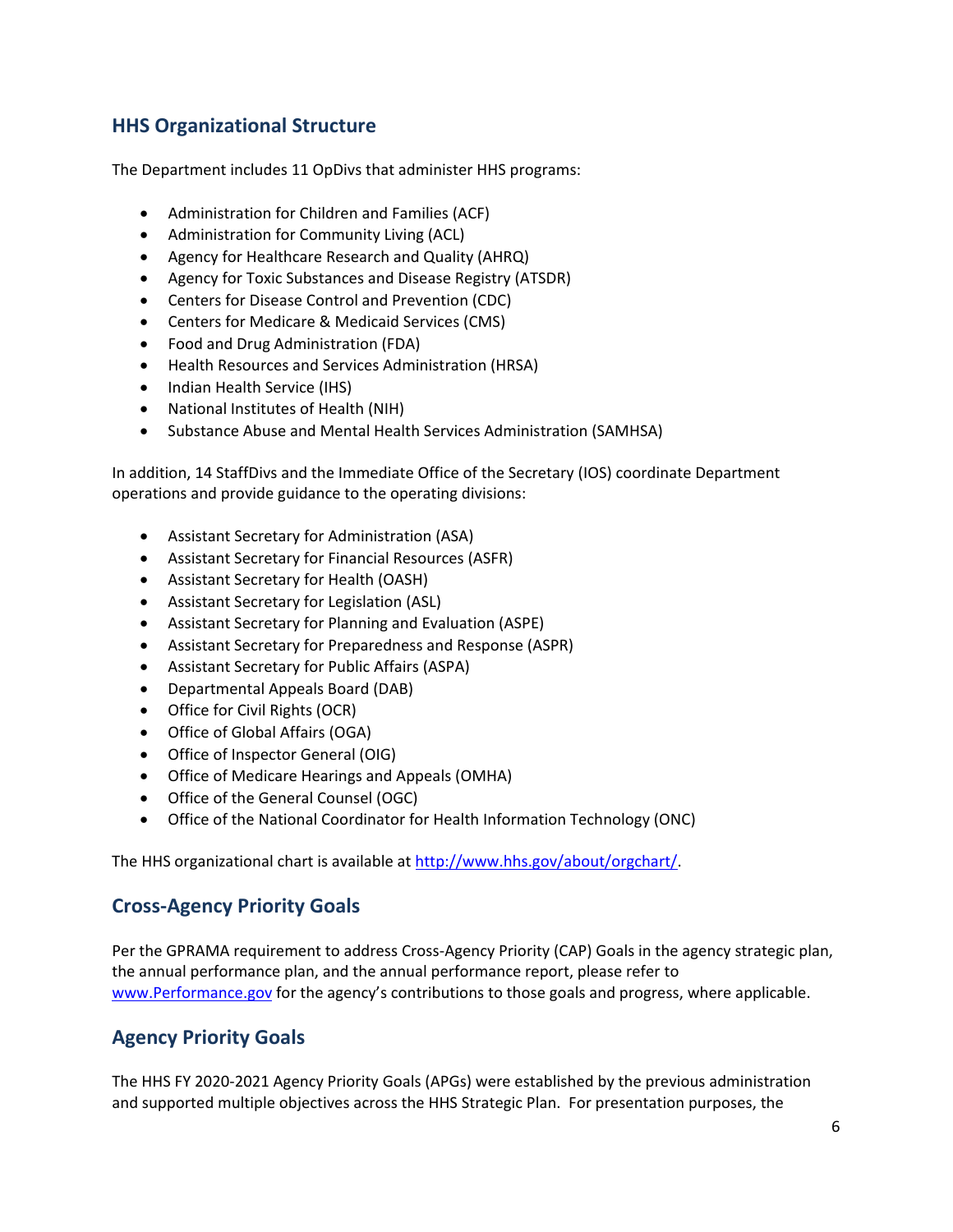Department has chosen to display these APGs under their most closely aligned strategic objectives. HHS is currently developing the FY 2022-2023 APGs, which will be reported in the FY 2023 Annual Performance Plan and Report.

## <span id="page-6-0"></span>**Strategic Goals Overview**

In the previous administration, the Department developed the HHS Strategic Plan FY 2018-2022. The HHS Strategic Plan FY 2018-2022 identifies 5 strategic goals and 20 strategic objectives. The full HHS Strategic Plan FY 2018-2022 is located at [https://www.hhs.gov/about/strategic-plan/index.html.](https://www.hhs.gov/about/strategic-plan/index.html) The five strategic goals are:

- Goal 1: Reform, Strengthen, and Modernize the Nation's Health Care System.
- Goal 2: Protect the Health of Americans Where They Live, Learn, Work, and Play.
- Goal 3: Strengthen the Economic and Social Well-Being of Americans across the Lifespan.
- Goal 4: Foster Sound, Sustained Advances in the Sciences.
- Goal 5: Promote Effective and Efficient Management and Stewardship.

HHS is currently developing the HHS Strategic Plan FY 2022-2026. The strategic goals and strategic objectives will be included in the FY 2023 Annual Performance Plan and Report.

### <span id="page-6-1"></span>**Performance Management**

Performance goals and measures are powerful tools to advance an effective, efficient, and productive government, while being accountable for achieving program outcomes. HHS regularly collects and analyzes performance data to inform decisions, to gauge meaningful progress towards objectives, and to identify more cost-efficient ways to achieve results. Responding to opportunities afforded by GPRAMA, HHS continues to institute significant improvements in performance management, including:

- Developing, analyzing, reporting, and managing agency priority goals and conducting performance reviews between HHS component staff and HHS leadership to monitor progress towards achieving key performance objectives.
- Conducting the Strategic Reviews process to support decision-making and performance improvement across the Department.
- Coordinating performance measurement, budgeting, strategic planning, and enterprise risk management activities within the Department.
- Fostering a network of component Performance Officers who support, coordinate, and implement performance management efforts across HHS.
- Sharing best practices in performance management at HHS through webinars and other media.

### <span id="page-6-2"></span>**Strategic Review**

GPRAMA aligned agency strategic planning cycles to presidential election cycles and administrative transitions. As a result, the previous administration established HHS's FY 2018–2022 Strategic Plan with a set of strategic priorities that began in FY 2018. As HHS sets its new priorities for FY 2022-2026 and begins the development of a new strategic plan, the objectives contained in the HHS Strategic Plan FY 2018-2022 are all assessed and categorized as Progressing. HHS is using its FY 2020 Strategic Review process to inform goals and plans for the future.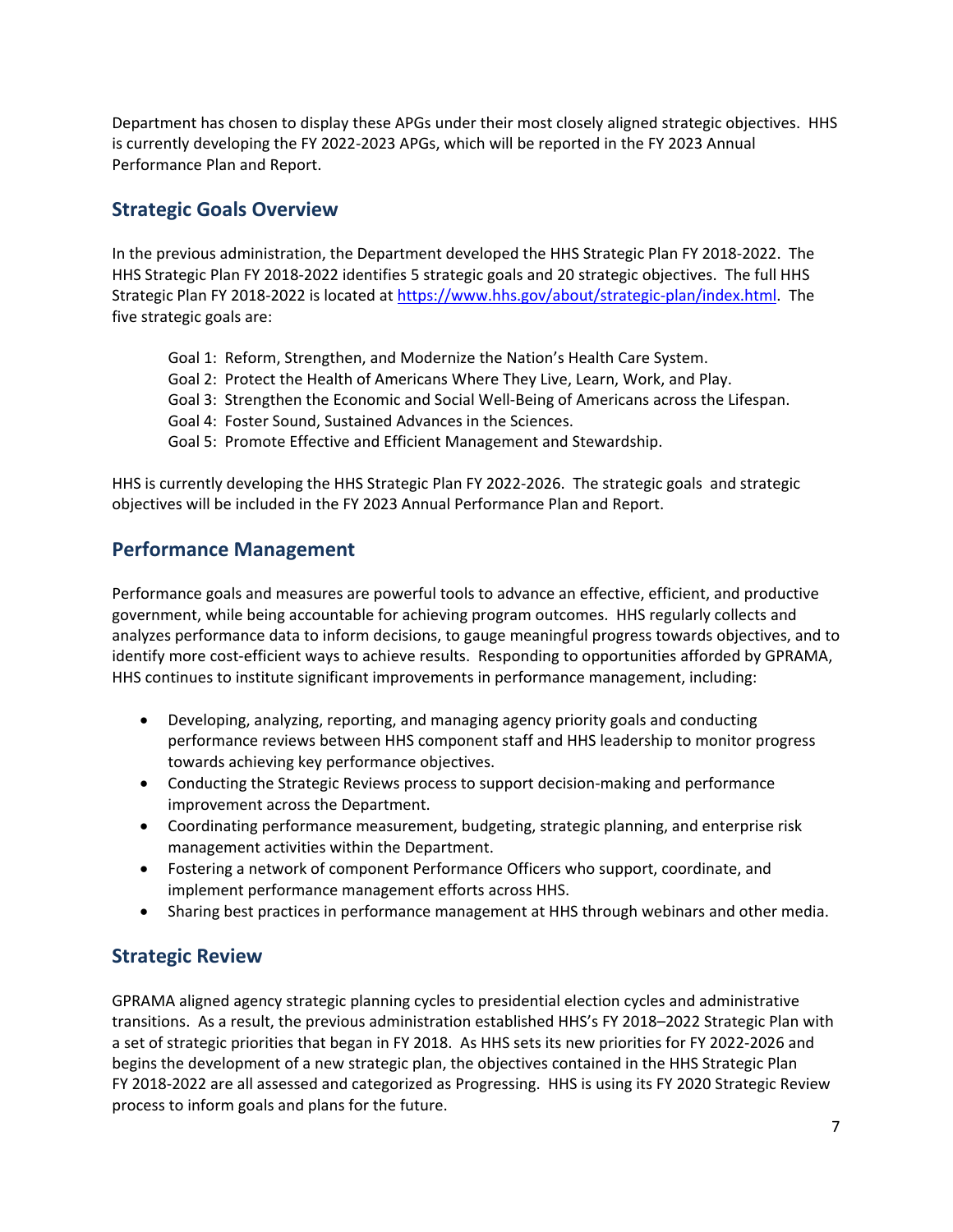### <span id="page-7-0"></span>**Annual Performance Plan and Report**

The Annual Performance Plan and Report provides information on the Department's progress towards achieving the goals and objectives described in the HHS Strategic Plan. HHS is currently developing the Strategic Plan for FY 2022-2026 that will align with the Administration and the Department's priorities. The measures related to the HHS Strategic Plan FY 2022-2026 will be reported in the FY 2023 Annual Performance Plan and Report. As required by GRPAMA and OMB Circular A-11, the organization of this FY 2022 report instead aligns with the HHS Strategic Plan FY 2018-2022 established by the previous administration and the information in this report reflects results available as of April 2021. The COVID-19 pandemic is impacting HHS programs in a variety of ways, and in some cases those impacts are still evolving given the dynamic nature of the situation. The pandemic may impact the ability of some HHS programs to achieve projected targets, or result in the need to revise targets in future years. Where known, impacts of the COVID-19 pandemic on HHS performance results are identified in the sections below. As additional data becomes available, HHS will continue to update information on those impacts in future reports.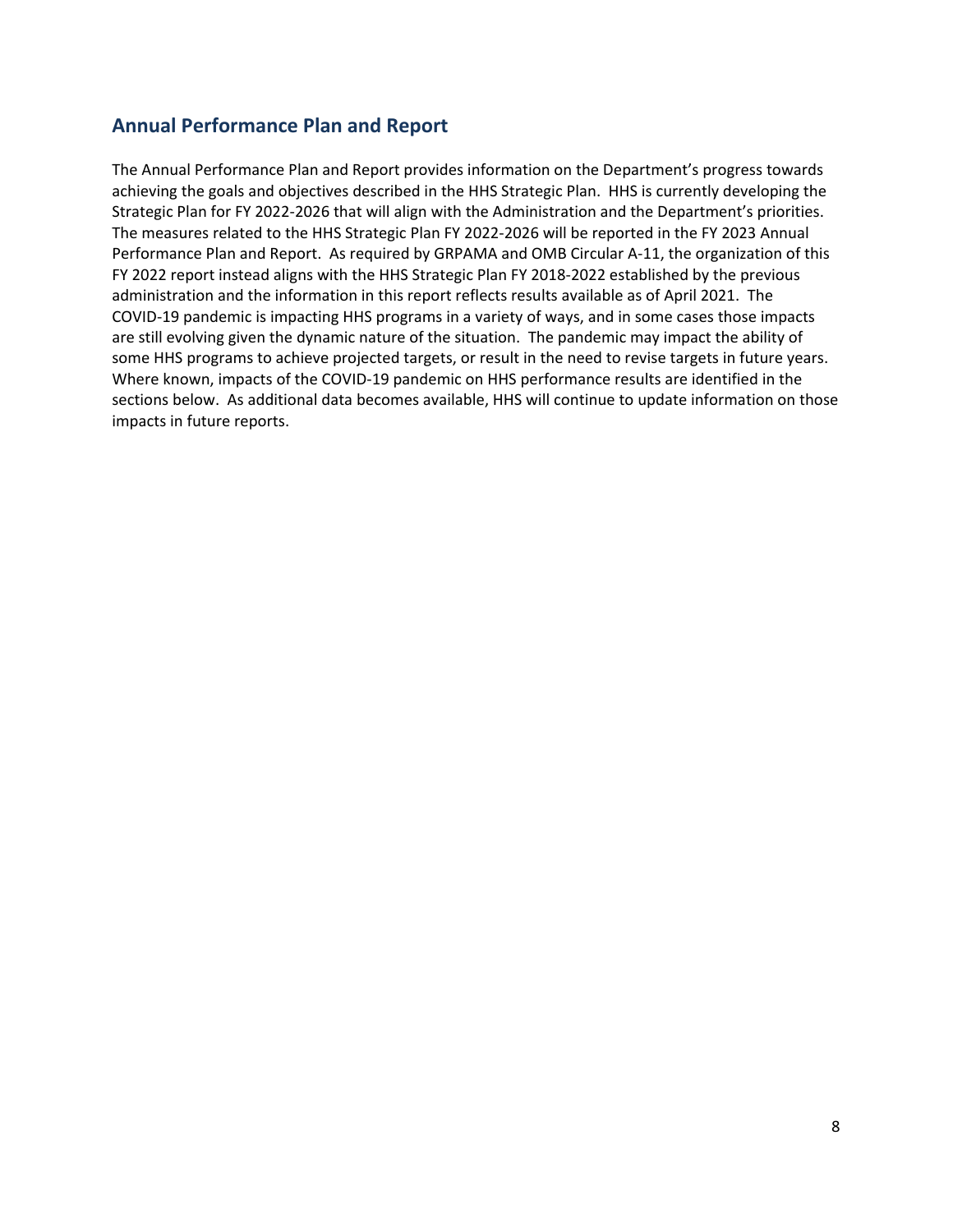# <span id="page-8-0"></span>**Goal 1. Objective 1: Promote affordable health care, while balancing spending on premiums, deductibles, and out-of-pocket costs**

Affordability is a key component of accessible health care. For individuals and families, high costs of care create economic strain. Americans often have to choose between spending a higher proportion of wages on health care and paying for other household essentials. Without timely access to health care services, Americans risk worsening health care outcomes and higher costs. Yet for many, costs make health care out of reach.

HHS is committed to lowering health care costs for Americans to affordable levels and minimizing the burden of government health care spending. By increasing consumer information, offering lower-cost options and innovation in payment and service delivery models, and promoting preventive care and market competition, HHS is working with its partners to reduce the burden of higher health care costs.

In the previous administration, the Office of the Secretary led this objective. The following divisions are responsible for implementing programs under this strategic objective: AHRQ, CMS, and FDA. HHS has determined that performance toward this objective is progressing. The narrative below provides a brief summary of progress made and achievements or challenges, as well as plans to improve or maintain performance.

#### **Objective 1.1 Table of Related Performance Measures**

*Reduce the average out-of-pocket share of prescription drug costs while in the Medicare Part D Prescription Drug Benefit coverage gap for non-Low Income Subsidy (LIS) Medicare beneficiaries who reach the gap and have no supplemental coverage in the gap (Lead Agency - CMS; Measure ID - MCR23)* 

|               | <b>FY 2015</b>     | <b>FY 2016</b>    | <b>FY 2017</b>     | <b>FY 2018</b>     | <b>FY 2019</b>     | <b>FY 2020</b> | <b>FY 2021</b> | <b>FY 2022</b> |
|---------------|--------------------|-------------------|--------------------|--------------------|--------------------|----------------|----------------|----------------|
| <b>Target</b> | 50.0%              | 48.0%             | 43.0%              | 37.0%              | 28.0%              | 25%            | 25%            | 25%            |
| <b>Result</b> | 49.0%              | 48.0%             | 42.0%              | 36.7%              | 27%                | 4/30/22        | 4/30/23        | 4/30/24        |
| <b>Status</b> | Target<br>Exceeded | <b>Target Met</b> | Target<br>Exceeded | Target<br>Exceeded | Target<br>Exceeded | Pending        | Pending        | Pending        |

The Medicare Prescription Drug Improvement and Modernization Act of 2003 amends Title XVIII of the Social Security Act by adding a Voluntary Prescription Drug Benefit Program (Medicare Part D). Since its inception, Medicare Part D has significantly increased the number of beneficiaries with comprehensive drug coverage and enhanced access to medicines.

While Medicare Part D offers substantial insurance coverage for prescription drugs, it does not offer complete coverage. Prior to 2010, a beneficiary was responsible for paying 100 percent of the prescription costs between the initial coverage limit and the out-of-pocket threshold (or catastrophic limit). Only once the beneficiary reached the catastrophic limit did Medicare coverage recommence. This is known as the [coverage gap](https://www.medicare.gov/drug-coverage-part-d/costs-for-medicare-drug-coverage/costs-in-the-coverage-gap) (or "donut hole"). The Affordable Care Act began closing the coverage gap through a combination of manufacturer discounts and gradually increasing federal subsidies until it closed in 2020. The discount applies at the point of sale, and both the beneficiary cost sharing and the manufacturer discounts count toward the annual out-of-pocket threshold (known as True Out-of-Pocket Costs). This performance measure reflects CMS's effort to reduce the average out-of-pocket costs paid by non-Low Income Subsidy Medicare beneficiaries while in the coverage gap, reached once the combined amount a beneficiary and their drug plan pay for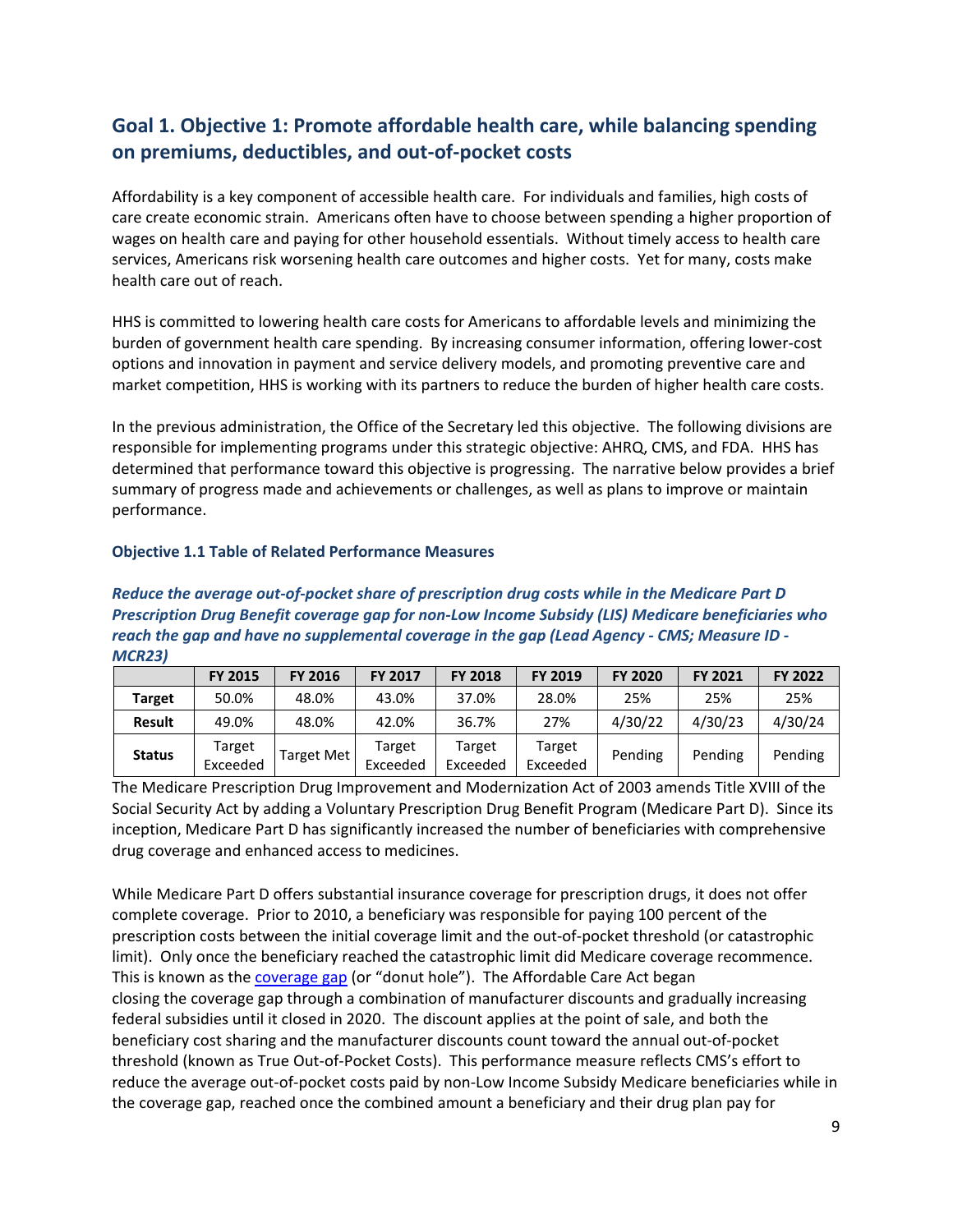prescription drugs reaches a certain level. For 2020 and beyond, this means that non-LIS beneficiaries, who reach this phase of Medicare Part D coverage will pay no more than 25 percent of costs for all covered Part D drugs. For 2021, beneficiaries reach this phase when total drug costs amount to \$4,130 and stay in this phase until they pay \$6,550 in qualified out-of-pocket costs. CMS's tracking of this measure has shown that that in most years non-LIS out-of-pocket costs have decreased beyond the targets required by statute (2019 exceeded the target goal).

|               | <b>FY 2015</b> | <b>FY 2016</b> | <b>FY 2017</b> | <b>FY 2018</b> | <b>FY 2019</b>  | <b>FY 2020</b> | FY 2021  | <b>FY 2022</b> |
|---------------|----------------|----------------|----------------|----------------|-----------------|----------------|----------|----------------|
| Target        | N/A            | N/A            | N/A            | N/A            | <b>Baseline</b> | 30%            | 40%      | TBD            |
| <b>Result</b> | N/A            | N/A            | N/A            | N/A            | 12/15/20        | 12/15/21       | 12/15/22 | <b>TBD</b>     |
| <b>Status</b> | N/A            | N/A            | N/A            | N/A            | 20.21%          | Pending        | Pending  | Pending        |

#### *Increase the percentage of Medicare health care dollars tied to Alternate Payment Models incorporating downside risk (Lead Agency CMS; Measure ID - MCR36) [1](#page-9-0)*

CMS identifies, tests, evaluates, and expands, as appropriate, innovative payment and service delivery models that can reduce Medicare, Medicaid, and the Children's Health Insurance Program expenditures while improving or preserving beneficiary health and quality of care. Under this authority, CMS is testing a variety of alternative payment models (APMs) that create new incentives for clinicians to deliver better care at a lower cost and reward quality and efficiency of care.

Medicare is leading the way by publicly announcing, tracking, and reporting payments tied to APMs that are taking on a downside risk, while working through the Health Care Payment Learning and Action Network (HCP-LAN or LAN) to ensure that its large group of papers, providers, purchasers, patients, product manufacturers, and policymakers across the United States also adopt aligned goals to move towards downside risk APMs. The final CY 2019 baseline for this new downside risk APM goal is 20.21 percent.

<span id="page-9-0"></span> $1$  CMS is reporting the FY 2022 target and result availability date as "to be determined" (TBD) due to the unknown impacts of the Coronavirus (COVID-19) pandemic. CMS cannot commit to specific future results date at this time.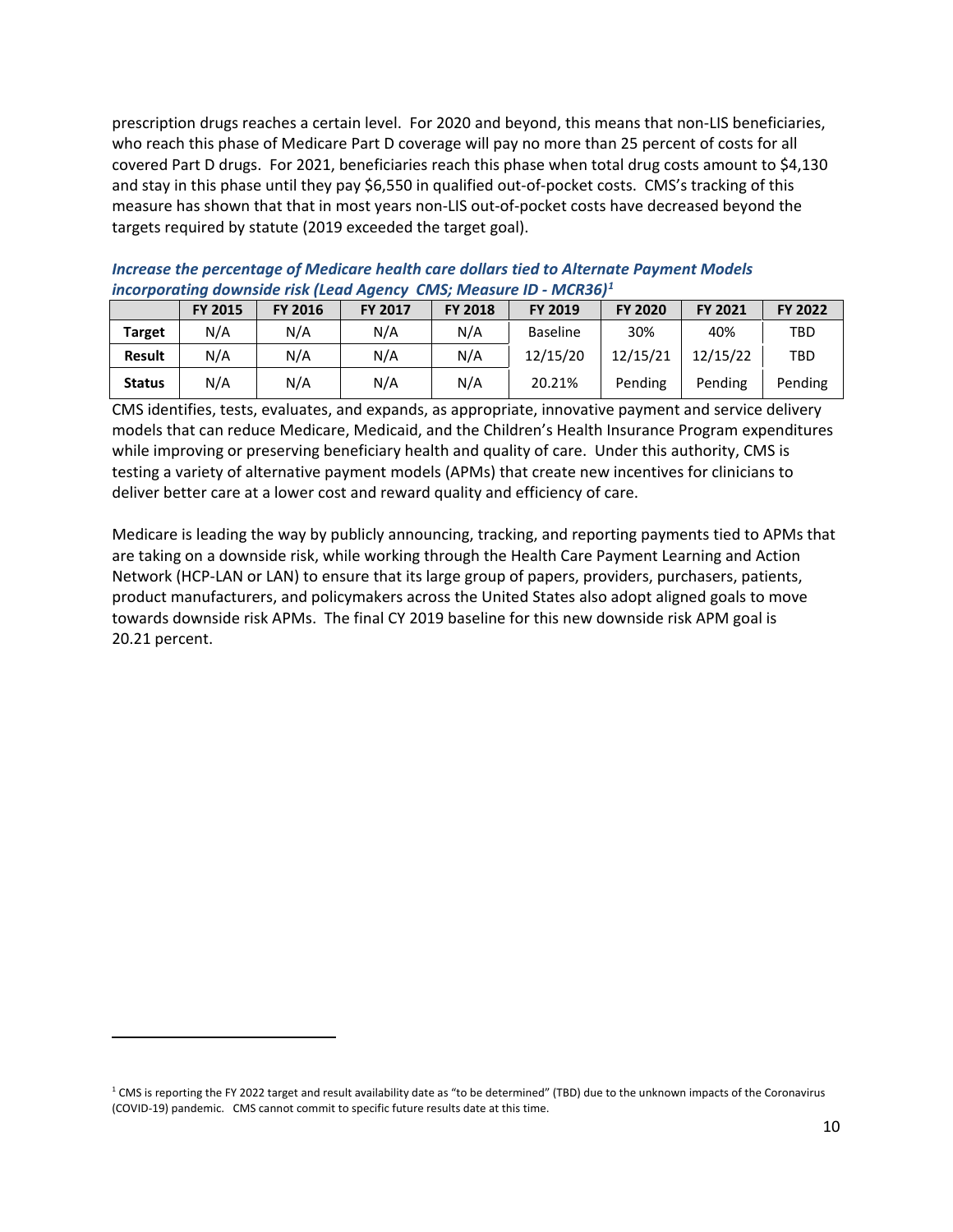# <span id="page-10-0"></span>**Goal 1. Objective 2: Expand safe, high-quality health care options, and encourage innovation and competition**

Strengthening the nation's health care system is not achievable without improving health care quality and safety for all Americans. The immediate consequences of poor quality and safety include health care-associated infections, adverse drug events, and antibiotic resistance.

Health care safety is a national priority. HHS investments in prevention have yielded both human and economic benefits. From 2010 to 2014, efforts to reduce hospital-acquired conditions and infections resulted in a decrease of 17 percent nationally, which translates to 87,000 lives saved, \$19.8 billion in unnecessary health costs averted, and [2](#page-10-1).1 million instances of harm avoided.<sup>2</sup>

In the previous administration, the Office of the Secretary led this objective. The following divisions are responsible for implementing programs under this strategic objective: ACL, AHRQ, CDC, CMS, HRSA, OCR, ONC, and SAMHSA. HHS has determined that performance toward this objective is progressing. The narrative below provides a brief summary of progress made and achievements or challenges, as well as plans to improve or maintain performance.

#### **Objective 1.2 Table of Related Performance Measures**

|               | $IVICUSUICID - IVIIVIDZI$ |                |                |                                |                   |                                             |                                 |                                 |
|---------------|---------------------------|----------------|----------------|--------------------------------|-------------------|---------------------------------------------|---------------------------------|---------------------------------|
|               | <b>CY 2015</b>            | <b>CY 2016</b> | <b>CY 2017</b> | <b>CY 2018</b>                 | <b>CY 2019</b>    | <b>CY 2020</b>                              | <b>CY 2021</b>                  | <b>CY 2022</b>                  |
| <b>Target</b> | N/A                       | N/A            | N/A            | <b>Prior Result</b><br>$-1.0%$ | $-1.0\%$          | <b>Prior Result Prior Result</b><br>$-0.5%$ | <b>Prior Result</b><br>$-0.25%$ | <b>Prior Result</b><br>$-0.25%$ |
| <b>Result</b> | 84.0%                     | 83.7%          | 84.5%          | 83.7%                          | 84.6%             | 4/30/22                                     | 4/30/23                         | 4/30/24                         |
| <b>Status</b> | Actual                    | Actual         | Actual         | Target Not<br>Met              | Target Not<br>Met | Pending                                     | Pending                         | Pending                         |

*Reduce all-cause hospital readmission rate for Medicare-Medicaid Enrollees (Lead Agency - CMS; Measure ID - MMB2)*

A "hospital readmission" occurs when a patient who has recently been discharged from a hospital is once again readmitted to a hospital. A thirty-day period for readmission data has been standard across the quality measure industry for several years. Discharge from a hospital is a critical transition point in a patient's care; incomplete handoffs at discharge can lead to adverse events for patients and avoidable readmissions. Hospital readmissions may indicate poor care, missed opportunities to better coordinate care, and result in unnecessary costs.

While many studies have pointed to opportunities for improving hospital readmission rates, the rate of readmissions for individuals who are dually eligible for both Medicare and Medicaid (also referred to as Medicare-Medicaid Enrollees) is often higher than for Medicare beneficiaries overall. In 2019, an estimated 12.3 million beneficiaries were dually eligible for Medicare and Medicaid.

CMS calculates this measure using the number of readmissions per 1,000 eligible beneficiaries. Eligible beneficiaries are dually eligible individuals of any age. CMS found an increase in the readmissions rate from 2018 to 2019 of 1.07 percent. CMS continues to believe the experience from 2015 to 2019

<span id="page-10-1"></span><sup>&</sup>lt;sup>2</sup> <https://www.ahrq.gov/professionals/quality-patient-safety/pfp/2014-final.html>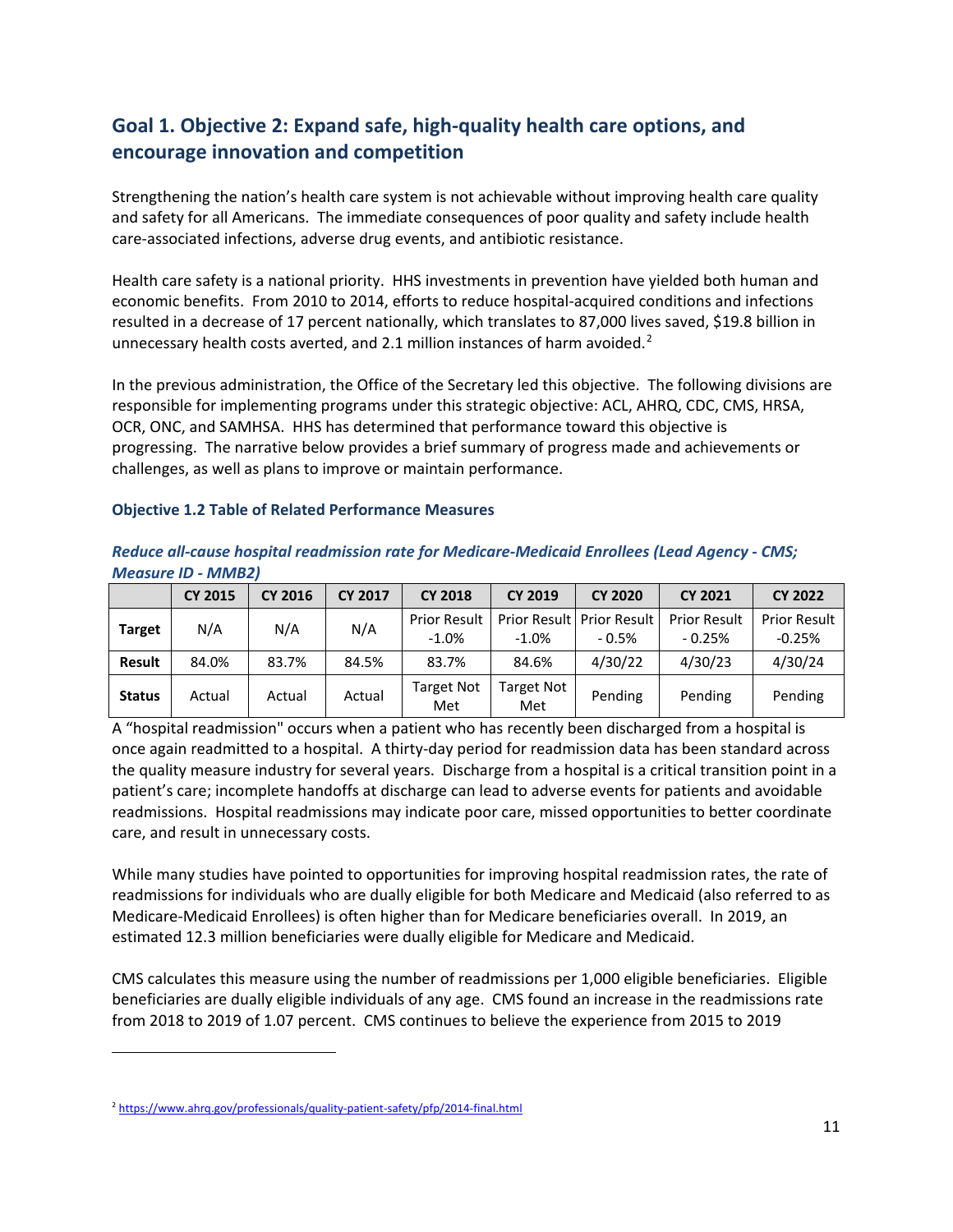demonstrates a similar "plateauing" of readmissions around 84.0 per 1,000 rate. Therefore, CMS is maintaining the target reduction for CY 2022 of 0.25 percent in the future based on this measure's apparent plateau and national trends [\(https://www.hcup-us.ahrq.gov/reports/statbriefs/sb248-](https://www.hcup-us.ahrq.gov/reports/statbriefs/sb248-Hospital-Readmissions-2010-2016.pdf) [Hospital-Readmissions-2010-2016.pdf\)](https://www.hcup-us.ahrq.gov/reports/statbriefs/sb248-Hospital-Readmissions-2010-2016.pdf) reflecting a slowing in readmissions reductions for all Medicare beneficiaries (after a number of years of larger declines).

CMS will continue to implement programs and innovations aimed at incentivizing a reduction in Medicare fee-for-service hospital readmissions:

- The Medicare-Medicaid Financial Alignment Initiative managed fee-for-service demonstration in Washington State, which focuses on improving care coordination for high-risk dually eligible beneficiaries and holds the state accountable for readmission and associated costs;
- The Medicare Hospital Readmissions Reduction Program (HRRP) assesses a hospital's performance relative to other hospitals with a similar proportion of patients who are dually eligible for Medicare and full Medicaid benefits; and
- The Skilled Nursing Facility Value-Based Purchasing (SNF VBP) program rewards incentive payments based on hospital readmissions.
- Accountable care organizations, including the Medicare Shared Savings Program (MSSP).

An array of CMS Innovation Center models with financial incentives to reduce utilization and readmissions, including Bundled Payments Care Improvement (BPCI) initiative, the Next Generation ACO model, and Primary Care First.

|               | <b>CY</b> | <b>CY</b> | <b>CY</b>   | <b>CY 2018</b>      | <b>CY 2019</b>      | <b>CY 2020</b>      | <b>CY 2021</b>      | <b>CY 2022</b> |
|---------------|-----------|-----------|-------------|---------------------|---------------------|---------------------|---------------------|----------------|
|               | 2015      | 2016      | 2017        |                     |                     |                     |                     |                |
| <b>Target</b> | N/A       | N/A       | 86<br>harms | 82 harms            | 78 harms            | TBD                 | TBD                 | Discontinued   |
| <b>Result</b> | 92        | 88        | 86          | N/A                 | N/A                 | N/A                 | N/A                 | N/A            |
|               | harms     | harms     | harms       |                     |                     |                     |                     |                |
| <b>Status</b> | Actual    | Actual    | Met         | Data<br>Unavailable | Data<br>Unavailable | Data<br>Unavailable | Data<br>Unavailable | N/A            |

*Improve hospital patient safety by reducing preventable patient harms (Lead Agency – CMS; Measure ID – QIO11)[3,](#page-11-0),[4](#page-11-1)*

The purpose of this measure is to determine the national impact of patient safety efforts by counting the number of preventable patient harms that take place per 1,000 inpatient discharges. Preventable harms can cause additional pain, stress, and costs to the patient and their family during intended treatment and increase spending on the part of payers. This measure utilizes the AHRQ National Scorecard, which includes abstraction from a nationally representative sample of approximately 20,000 hospital charts per year that yields clinical relevant yet highly standardized national hospital safety metrics. This represents an enormous contribution to the government's ability to measure, monitor, and improve patient safety at a national scale. As a composite of many different harms, the AHRQ

<span id="page-11-0"></span><sup>&</sup>lt;sup>3</sup> Data are preliminary based on partial data from this calendar year combined with data from prior years to fill gaps. The estimates are subject to change after all data from this calendar year are available and all quality control procedureshave been completed.

<span id="page-11-1"></span> $4$  Examples of some of the preventable patient harms included in this measure are: adverse drug events, catheter-associated urinary tract infections, central line-associated bloodstream infections, falls, pressure ulcers, surgical site infections, ventilator-associated pneumonia/events, venous thromboembolism, and hospital readmissions.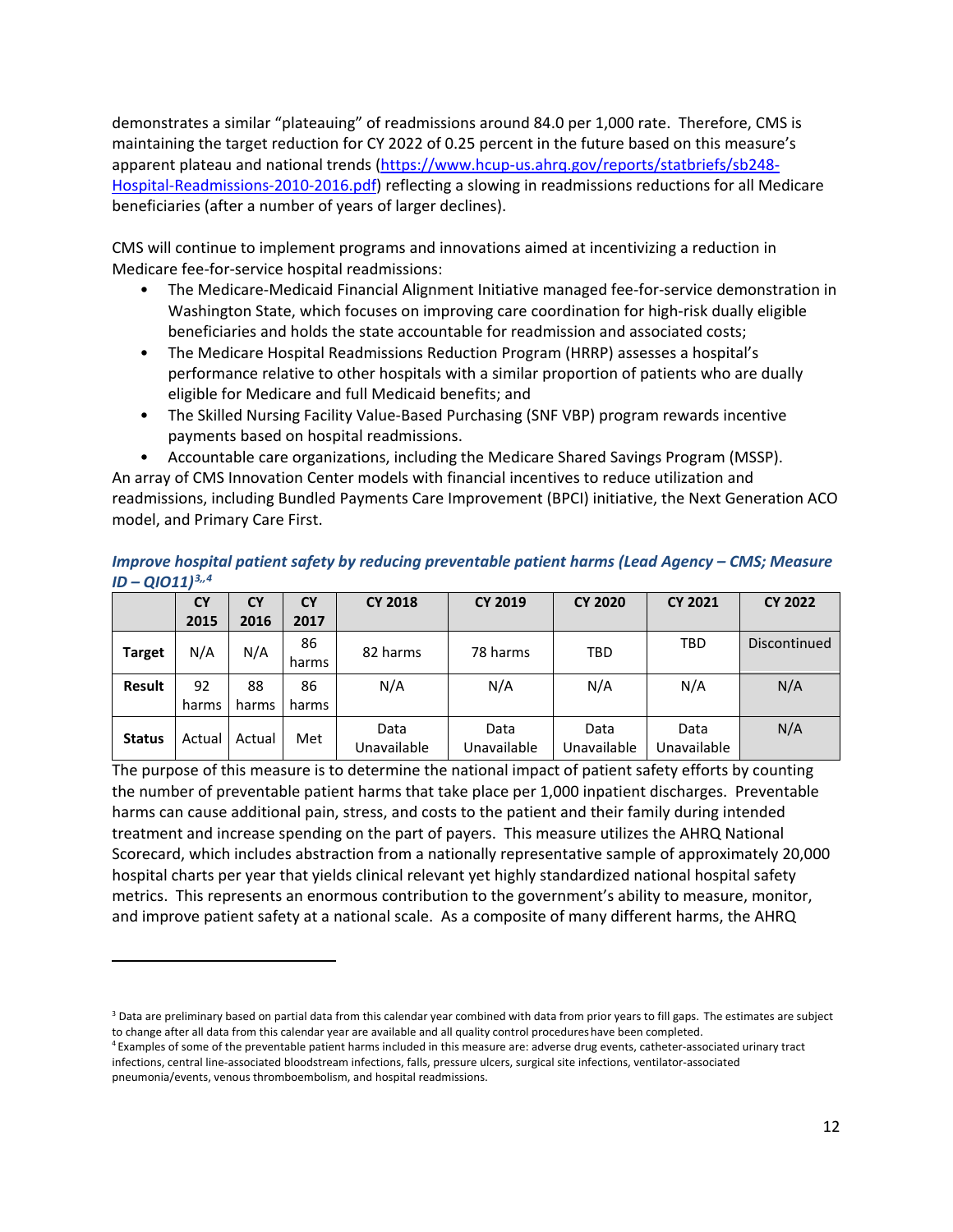National Score Card also includes data from the CDC's National Healthcare Safety Network and AHRQ's Healthcare Cost and Utilization Project databases.

Beginning in FY 2018, CMS lists the result as "data unavailable" due to analytic issues surrounding the preliminary 2018 all cause harm metrics. Due to the inability to collect, track, and report on data in accordance to the specified methodology as well as inconsistencies in availability of patient charts due to COVID-19, CMS will discontinue reporting on this measure. Ensuring patient safety continues to be a CMS priority.

*Reduce the standardized infection ratio (SIR) central line-associated bloodstream infection (CLABSI) in acute care hospitals (Lead Agency - CDC; Measure ID - 3.3.3) [5](#page-12-0),[6](#page-12-1)*

|               | <b>FY 2015</b>  | <b>FY 2016</b>     | <b>FY 2017</b>                       | <b>FY 2018</b>                    | <b>FY 2019</b>                        | <b>FY 2020</b> | <b>FY 2021</b> | <b>FY 2022</b> |
|---------------|-----------------|--------------------|--------------------------------------|-----------------------------------|---------------------------------------|----------------|----------------|----------------|
| <b>Target</b> | <b>Baseline</b> | 0.90               | 0.80                                 | 0.70                              | 0.63                                  | .50            | .45            | .40            |
| Result        | 1.0             | 0.89               | 0.81                                 | 0.74                              | 0.69                                  | 11/30/21       | 11/30/22       | 11/30/23       |
| <b>Status</b> | Actual          | Target<br>Exceeded | Target<br>Not Met<br>but<br>Improved | Target Not<br>Met but<br>Improved | <b>Target Not Met</b><br>but Improved | Pending        | Pending        | Pending        |

Reducing health care-associated Infections (HAIs) across all health care settings supports the HHS mission to prevent infections and their complications as well as reduce excess health care costs in the United States. These efforts also align with the [National Action Plan to Prevent Health Care Associated](http://www.cdc.gov/niosh/hhe/pdfs/HHE_2014_Annual_Report.pdf)  [Infections: Roadmap to Elimination \(National HAI Action Plan\),](http://www.cdc.gov/niosh/hhe/pdfs/HHE_2014_Annual_Report.pdf)<sup>[7](#page-12-2)</sup> National Action Plan for Combatting Antibiotic Resistance Bacteria (CARB), and [Healthy People 2030 Goals.](http://www.cdc.gov/drugresistance/solutions-initiative/)

CDC did not meet its FY 2019 target for reducing the CLABSI SIR, but the result of 0.69 represents a 31 percent decrease from the 2015 baseline, showing continued progress in reducing the ratio. Similar to previous years, infection decreases were more pronounced in certain areas, like neonatal intensive care units, than in hospital wards and other ICUs. As more infections are prevented, it becomes more difficult to prevent remaining infections using existing technologies and techniques and prevention efforts begin to plateau. For infections that CDC has optimal prevention approaches for, CDC has prevented and continues to prevent many, though not all, of these CLABSIs. A greater proportion of remaining CLABSIs are less likely due to issues with central line insertion as when CDC started preventing CLABSIs on a national scale two decades ago. More CLABSIs are now likely due to catheter maintenance practices. Interventions to prevent these types of CLABSIs are more challenging to implement and have a less definable impact on rates. Additionally, it becomes more difficult to develop and refine performance measures to provide an accurate picture of performance overtime. As previously mentioned, the current performance is based on revised baselines computed in 2015, which followed substantial decreases from 2008.

CDC is on track to meet other 2020 National HAI Action Plan targets. Going forward, CDC will continue to monitor HAIs and to develop strategies to support continued progress on action plan goals.

<span id="page-12-1"></span><sup>6</sup> CDC uses a standardized infection ratio (SIR), the ratio of the observed number of infections to the number of predicted infections, to measure progress in reducing HAIs compared to the baseline period (FY 2015). In 2015, CDC developed a new baseline for all HAIs including CLABSI to better assess national and local prevention progress and identify gaps for tailored prevention.

<span id="page-12-0"></span><sup>5</sup> The baseline for this measure was updated in FY 2015 and will affect future targets and data reporting for FY 2016 onward.

<span id="page-12-2"></span><sup>7</sup> <https://health.gov/hcq/prevent-hai-action-plan.asp>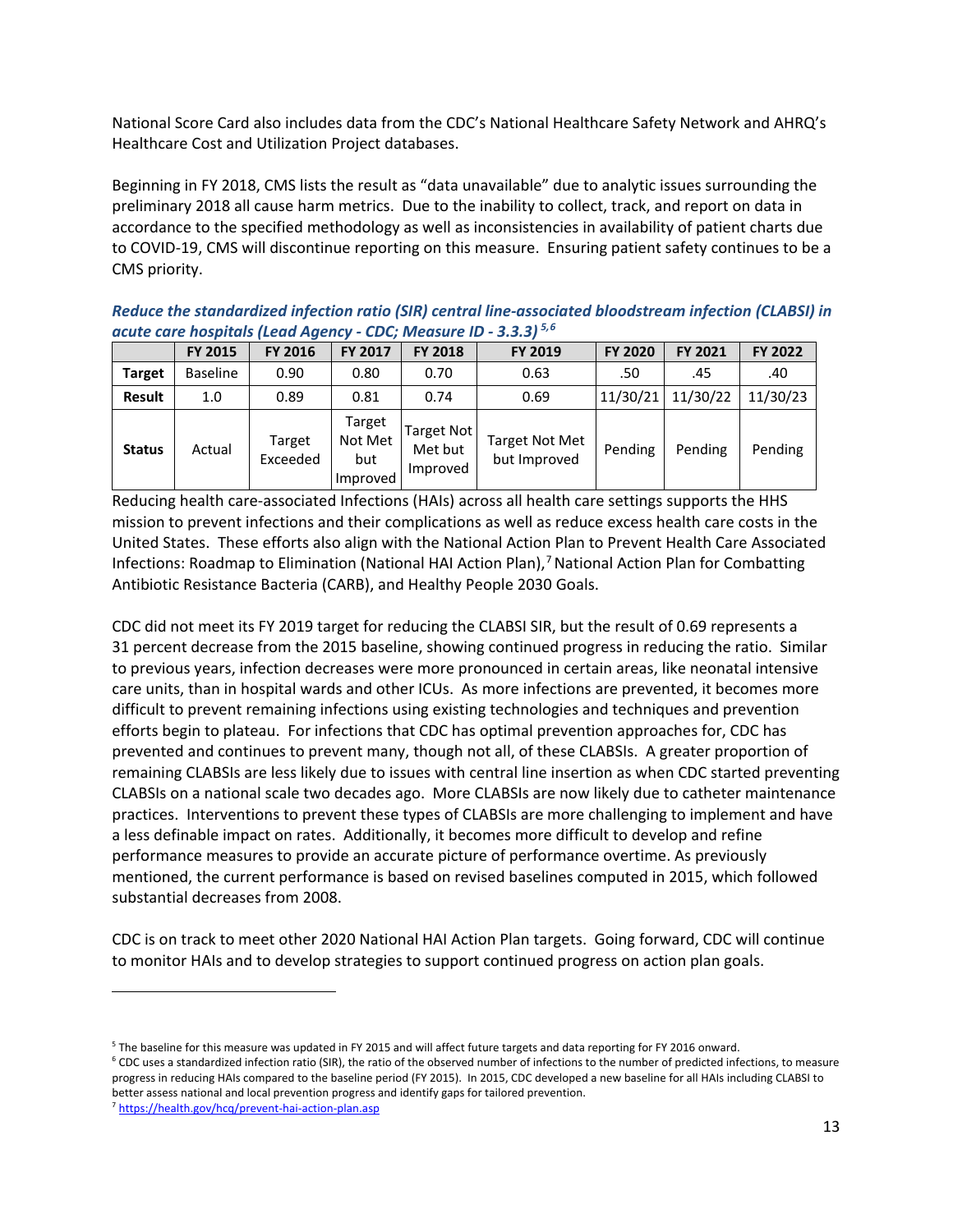*Reduce standardized infection ratio for hospital-onset Clostridioides difficile infections (Lead Agency - CDC; Measure ID - 3.2.4b) [8](#page-13-0)*

|               | <b>FY 2015</b>  | <b>FY 2016</b>                    | <b>FY 2017</b>                    | <b>FY 2018</b>     | FY 2019                | <b>FY 2020</b> | <b>FY 2021</b> | FY 2022 |
|---------------|-----------------|-----------------------------------|-----------------------------------|--------------------|------------------------|----------------|----------------|---------|
| Target        | <b>Baseline</b> | 0.84                              | 0.76                              | 0.75               | 0.70                   | .70            | .60            | .50     |
| <b>Result</b> | 1.00            | 0.92                              | 0.80                              | 0.71               | 0.58                   | 3/31/21        | 3/31/22        | 3/31/23 |
| <b>Status</b> | Actual          | Target Not<br>Met but<br>Improved | Target Not<br>Met but<br>Improved | Target<br>Exceeded | <b>Target Exceeded</b> | Pending        | Pending        | Pending |

[Clostridioides difficile](https://www.cdc.gov/motorvehiclesafety/pdf/native/tmvip_best-practices_guide_2016-a.pdf) infection (CDI)<sup>[9](#page-13-1)</sup> is a preventable, life-threatening bacterial infection that can occur in both inpatient and outpatient health care settings. CDC provides data-driven strategies and tools for targeted intervention to the health care community to help prevent CDI, as well as resources to help the public safeguard its own health. CDI prevention is a national priority, with a 2020 target to reduce CDI by 50 percent in the National Action Plan for CARB and to reduce hospital-onset CDI by 30 percent in the current National HAI Action Plan. In FY 2019, the SIR for hospital-onset CDI was 0.58 (Measure 3.2.4b), exceeding not just the 2019 target, but also surpassing the 2020 HAI Action Plan CDI goal. CDC is also on track to meet the 2020 National Action Plan for CARB target for CDI.

<span id="page-13-1"></span><span id="page-13-0"></span><sup>&</sup>lt;sup>8</sup> CDC rebaselined measure 3.2.4b in 2015, and subsequent targets were adjusted to align to changes in the current HHS HAI Action Plan.<br><sup>9</sup> <https://www.nejm.org/doi/full/10.1056/NEJMoa1408913>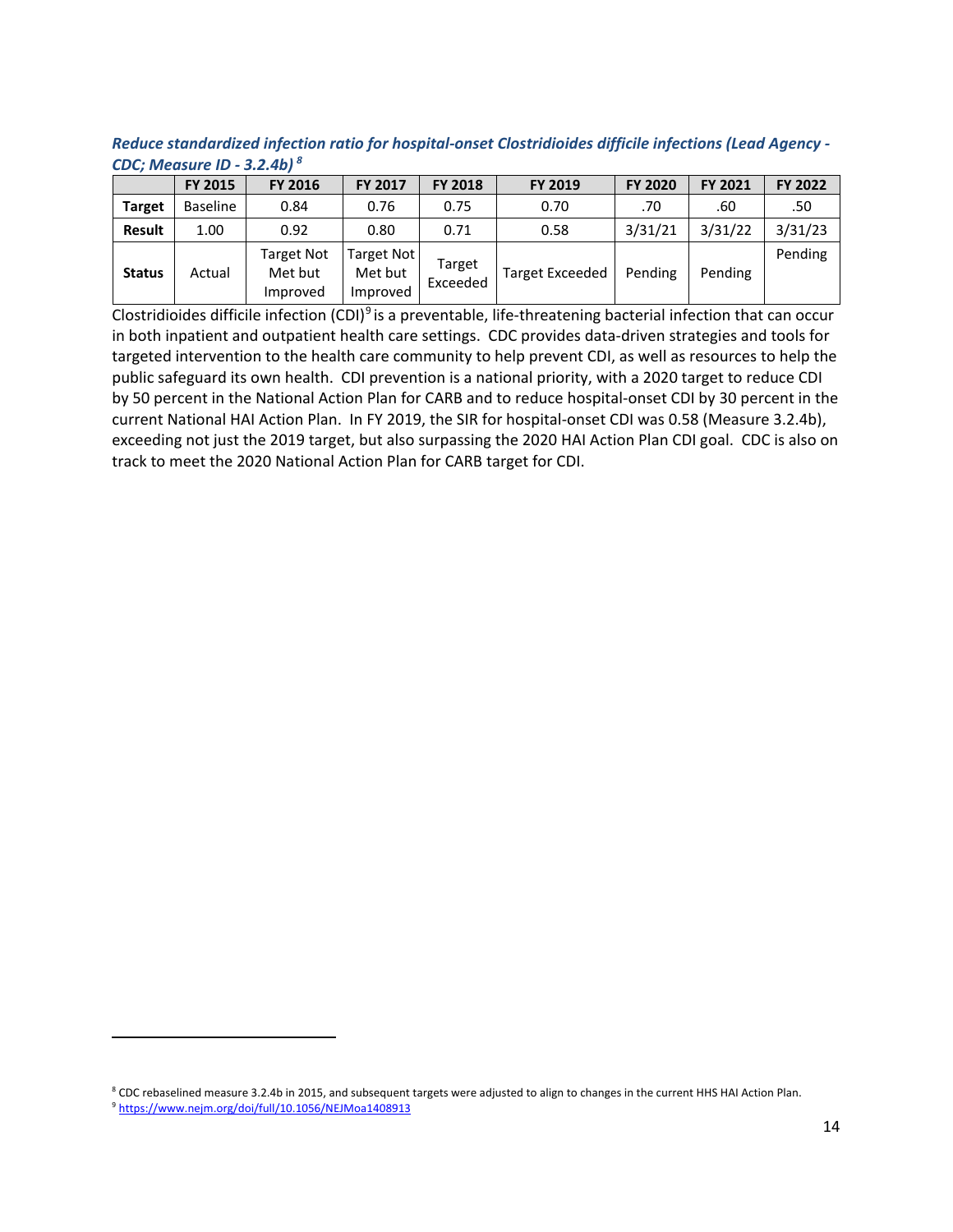# <span id="page-14-0"></span>**Goal 1. Objective 3: Improve Americans' access to health care and expand choices of care and service options**

Accessing health services involves gaining entry into the health care system, usually through payment; gaining access to diverse options for receiving treatment, services, and products, including physical locations and online options; and having a trusted relationship with a health care provider. Efforts to improve access to care are not limited to physical health care. Improving access to behavioral and oral health care, including through innovative solutions that use health information technology, also is critical, especially for populations experiencing disparities in access. HHS has removed regulatory barriers, created incentives for increased access to newly developed drugs and devices, expanded patient access and choice through Health Reimbursement Arrangements, and launched the Rural Health Strategy to improve access to care in Medicare and Medicaid. To improve outcomes in this objective, HHS continues to address the high cost of care, lack of availability of services, and lack of culturally competent care.

In the previous administration, the Office of the Secretary led this objective. The following divisions are responsible for implementing programs under this strategic objective: ACL, CMS, HRSA, IHS, OCR, OGA, and SAMHSA. HHS has determined that performance toward this objective is progressing. The narrative below provides a brief summary of progress made and achievements or challenges, as well as plans to improve or maintain performance.

|               | <b>FY 2015</b>     | <b>FY 2016</b>     | <b>FY 2017</b>     | <b>FY 2018</b>     | <b>FY 2019</b>     | <b>FY 2020</b>     | <b>FY 2021</b> | <b>FY 2022</b> |
|---------------|--------------------|--------------------|--------------------|--------------------|--------------------|--------------------|----------------|----------------|
| <b>Target</b> | 8.600              | 8.901              | 10.359             | 11,600             | 13,600             | 21.860             | 46.000         | 48,000         |
| <b>Result</b> | 9.773              | 10.388             | 12.212             | 13.204             | 17,933             | 60.696             | 12/31/21       | 12/31/22       |
| <b>Status</b> | Target<br>Exceeded | Target<br>Exceeded | Target<br>Exceeded | Target<br>Exceeded | Target<br>Exceeded | Target<br>Exceeded | Pending        | Pending        |

#### **Objective 1.3 Table of Related Performance Measures**

#### *Increase tele-behavioral health encounters nationally among American Indians and Alaska Natives (Lead Agency - IHS; Measure ID - MH-1)*

Telehealth services have proven effective in providing access to care where there are provider shortages or other barriers to care. The integration of behavioral health services through a telehealth option will increase tele-behavioral health encounters nationally among American Indians and Alaska Natives (AI/AN). Expanding tele-behavioral health service delivery will increase access to specialty care such as child psychiatry and addiction psychiatry. Historical results show the increasing demand for these services as the measure consistently exceeded targets. Due to the COVID-19 pandemic, and flexibilities offered through the emergency act waivers, IHS increased efforts to expand access to telehealth by immediately offering technical assistance support to behavioral health clinics as they transitioned from office-based visits to tele-behavioral health visits. With the expansion of telehealth services during the COVID-19 response, IHS accelerated efforts to increase the number of tele-behavioral health visits and accurately capture visits. The FY 2020 result of 60,696 encounters reflects these efforts and the extraordinary circumstances and response to the COVID-19 pandemic. In FY 2022, the 48,000 telebehavioral health encounters target is based on an anticipated encounter increase as facilities continue to modify operations to support tele-behavioral health visits in addition to office-based visits. In FY 2021 and FY 2022, IHS will continue to expand access to care for tele-behavioral health services.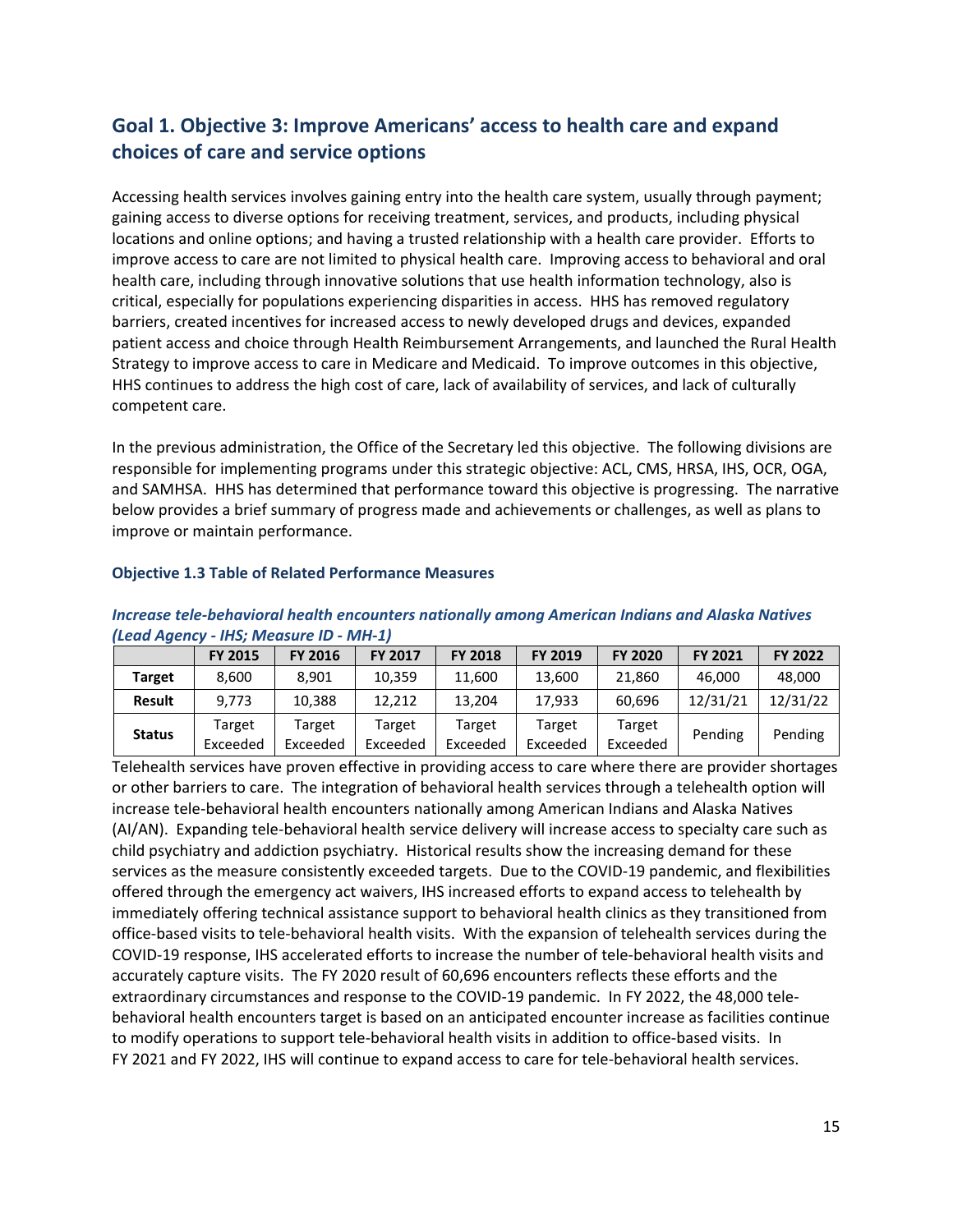# <span id="page-15-0"></span>**Goal 1. Objective 4: Strengthen and expand the health care workforce to meet America's diverse needs**

Whether people access health care in a doctor's office, in a health center, in a pharmacy, at home, or through a mobile device, they depend on a qualified, competent, responsive workforce to deliver highquality care. HHS regularly produces reports projecting growth or deficits in the supply and demand of various occupations in the health care workforce. At a national level, by 2025, demand is expected to exceed supply for several critical health professions, including primary care practitioners, geriatricians, dentists, and behavioral health providers, including psychiatrists, mental health and substance abuse social workers, mental health and substance use disorder counselors, and marriage and family therapists. At a state level, the picture is more complex, with some states projected to experience greater deficits in certain health care occupations. For example, rural areas experience greater shortages in the oral and behavioral health workforces. HHS works in close partnership with academic institutions, advisory committees, research centers, and primary care offices. These collaborations help HHS make informed decisions on policy and program planning to strengthen and expand the workforce.

In the previous administration, the Office of the Secretary led this objective. The following divisions are responsible for implementing programs under this strategic objective: CDC, CMS, HRSA, IHS, OCR, and SAMHSA. HHS has determined that performance toward this objective is progressing. The narrative below provides a brief summary of progress made and achievements or challenges, as well as plans to improve or maintain performance.

| A             |                    |                    |                    |                    |                    |                    |                |          |
|---------------|--------------------|--------------------|--------------------|--------------------|--------------------|--------------------|----------------|----------|
|               | <b>FY 2015</b>     | <b>FY 2016</b>     | <b>FY 2017</b>     | <b>FY 2018</b>     | <b>FY 2019</b>     | <b>FY 2020</b>     | <b>FY 2021</b> | FY 2022  |
| <b>Target</b> | 8.495              | 9.153              | 9.219              | 8.705              | 11.410             | 13,700             | 14.338         | 15,187   |
| <b>Result</b> | 9.683              | 10.493             | 10.179             | 10.939             | 13.053             | 16.229             | 12/31/21       | 12/31/22 |
| <b>Status</b> | Target<br>Exceeded | Target<br>Exceeded | Target<br>Exceeded | Target<br>Exceeded | Target<br>Exceeded | Target<br>Exceeded | Pending        | Pending  |

#### **Objective 1.4 Table of Related Performance Measures**

#### *Support field strength (participants in service) of the National Health Service Corps (NHSC) (Lead Agency - HRSA; Measure ID - 4.I.C.2)[10](#page-15-1)*

The National Health Service Corps addresses the nationwide shortage of health care providers in health professional shortage areas by providing recruitment and retention incentives in the form of scholarship and loan repayment support to health professionals committed to a career in primary care and service to underserved communities. The NHSC field strength indicates the number of providers actively serving with the NHSC in underserved areas in exchange for scholarship or loan repayment support.

As of September 30, 2020, 16,229 primary care medical, dental, and mental and behavioral health practitioners were providing service nationwide through the following programs: NHSC Scholarship Program, NHSC Loan Repayment Program, NHSC Students to Service Loan Repayment Program, and the State Loan Repayment Program. These programs collectively serve the immediate needs of underserved communities and support the development and maintenance of a pipeline of health care

<span id="page-15-1"></span> $10$  Field disciplines include: allopathic/osteopathic physicians, dentists, dental hygienists, nurse practitioners, physician assistants, nurse midwives, mental and behavioral health professionals, and clinicians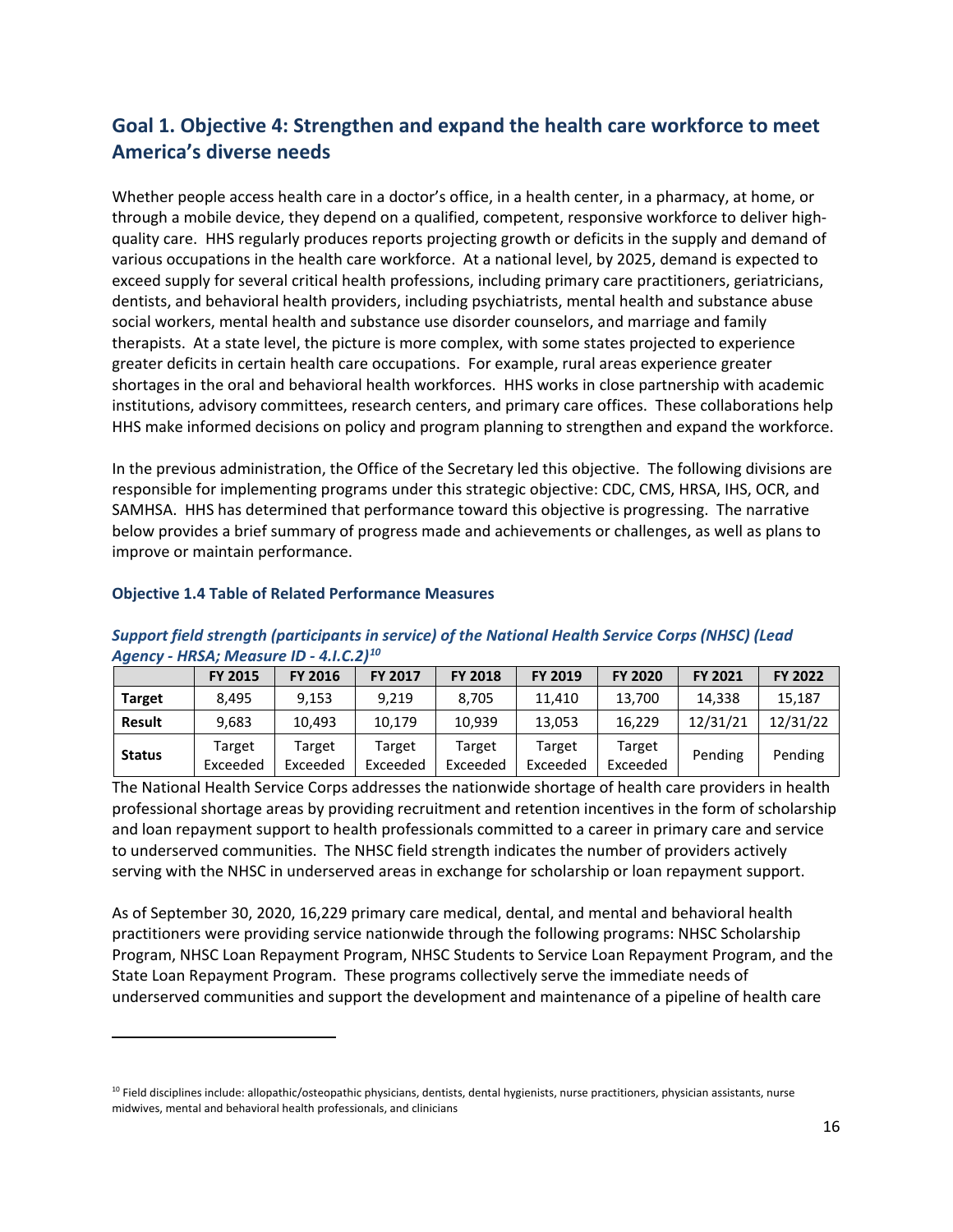providers capable of meeting the needs of these communities in the future. Despite the effects of COVID-19 in FY 2020, HRSA anticipates an increase in participation in the NHSC due to additional funding through the American Rescue Plan Act (ARP). In FY 2021 and FY 2022, NHSC will continue to assist students through scholarships and loan repayments and professionals through loan repayment awards as incentives to practice in underserved communities.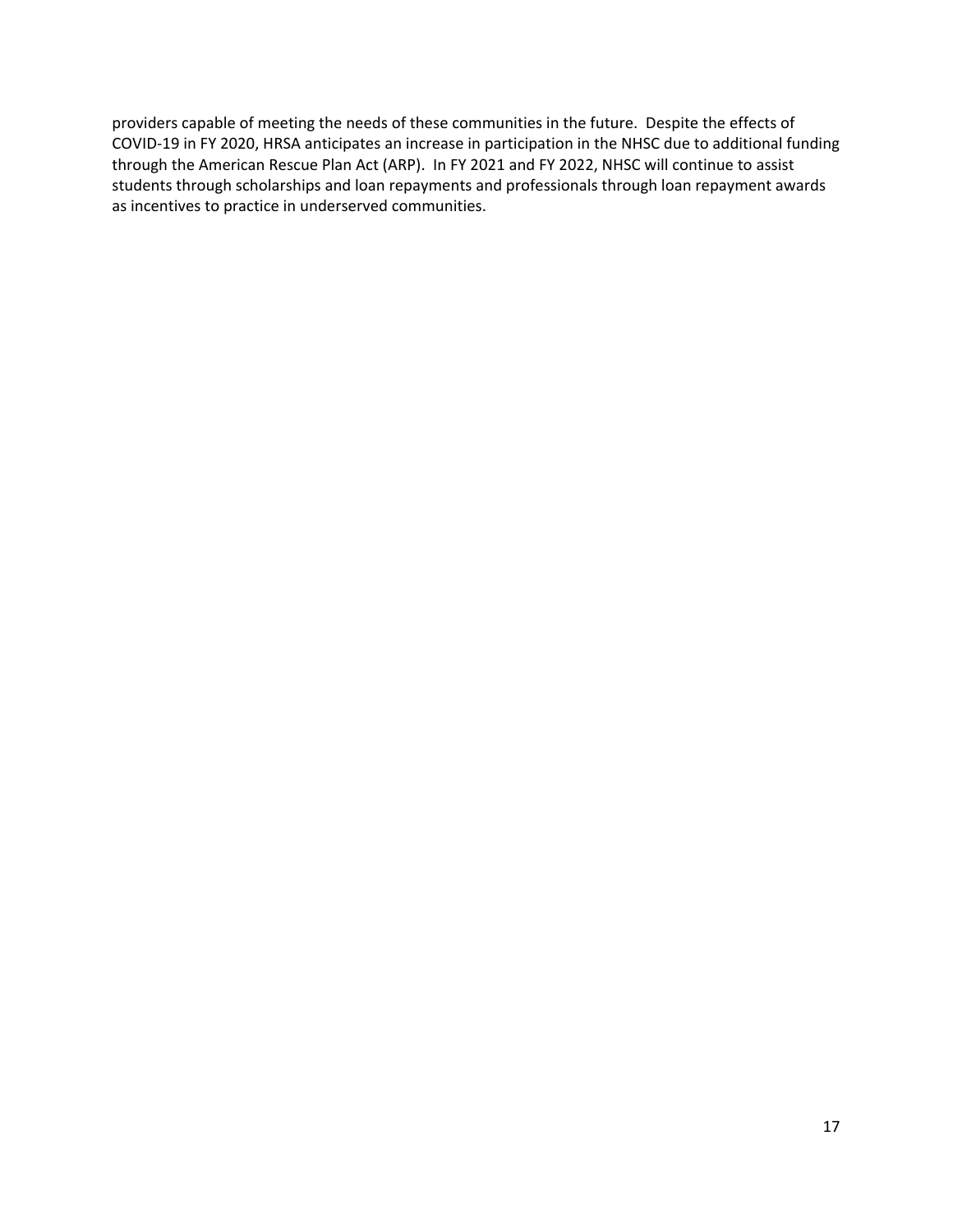# <span id="page-17-0"></span>**Goal 2. Objective 1: Empower people to make informed choices for healthier living**

Health promotion and wellness activities involve providing information and education to motivate individuals, families, and communities to adopt healthy behaviors, which ultimately can improve overall public health. However, the lack of access to and understanding of health information can lead people to make uninformed decisions and engage in risky behavior. The Department supports a series of programs and initiatives aimed at improving nutrition; increasing physical activity; reducing environmental hazards; increasing access to preventive services; and reducing the use of tobacco, alcohol, and illicit drugs and prescription drug abuse. HHS achieves these outcomes through culturally competent and linguistically appropriate health education, services, and supports made possible through strategic partnerships.

In the previous administration, the Office of the Secretary led this objective. The following divisions are responsible for implementing programs under this strategic objective: ACF, ACL, ATSDR, CDC, FDA, HRSA, IHS, NIH, OASH, OCR, OGA, and SAMHSA. HHS has determined that performance toward this objective is progressing. The narrative below provides a brief summary of progress made and achievements or challenges, as well as plans to improve or maintain performance.

#### **Objective 2.1 Table of Related Performance Measures**

| .             | ____________   |                                   |                    |                                   |                                       |                |                |         |
|---------------|----------------|-----------------------------------|--------------------|-----------------------------------|---------------------------------------|----------------|----------------|---------|
|               | <b>FY 2015</b> | <b>FY 2016</b>                    | <b>FY 2017</b>     | <b>FY 2018</b>                    | <b>FY 2019</b>                        | <b>FY 2020</b> | <b>FY 2021</b> | FY 2022 |
| <b>Target</b> | N/A            | 1,145                             | 1,128              | 967                               | 903                                   | 838            | 817            | 755     |
| <b>Result</b> | 1.211          | 1,164                             | 1.114              | 1,061                             | 1,004                                 | 7/31/21        | 7/31/22        | 7/31/23 |
| <b>Status</b> | Actual         | Target Not<br>Met but<br>Improved | Target<br>Exceeded | Target Not<br>Met but<br>Improved | <b>Target Not Met</b><br>but Improved | Pending        | Pending        | Pending |

*Reduce the annual adult per-capita combustible tobacco consumption in the United States (Lead Agency - CDC; Measure ID - 4.6.2a)* 

Although cigarette smoking remains the leading cause of tobacco-related disease, tobacco users are increasingly shifting consumption to other tobacco products and dual use with other combusted tobacco, which include cigars, cigarillos and little cigars, pipe tobacco, roll-your-own tobacco, and hookah. This has resulted in a slowing of the decline in the consumption of all combustible tobacco, and indicates that the use of non-cigarette combustible products has become more common in recent years and that some smokers may be switching to other combustible tobacco products rather than quitting smoking cigarettes completely. Per capita combustible tobacco product consumption continued to decline from 1,061 cigarette equivalents in FY 2018 to 1,004 cigarette equivalents in FY 2019, nearly reaching the FY 2019 target.

To address these challenges and continue improving performance, recipients of CDC's National Tobacco Control Program (NTCP) cooperative agreement will focus on statewide prevention efforts to support the achievement of the four NTCP goals: 1) Prevent initiation of commercial tobacco use among youth and young adults; 2) Eliminate exposure to secondhand smoke (SHS); 3) Promote quitting among adults and youth; and 4) Identify and eliminate tobacco-related disparities. Achievement of these goals will reduce chronic disease morbidity, mortality, and disability related to commercial tobacco use and dependence and SHS exposure in the United States. Additionally, in January 2020, in coordination with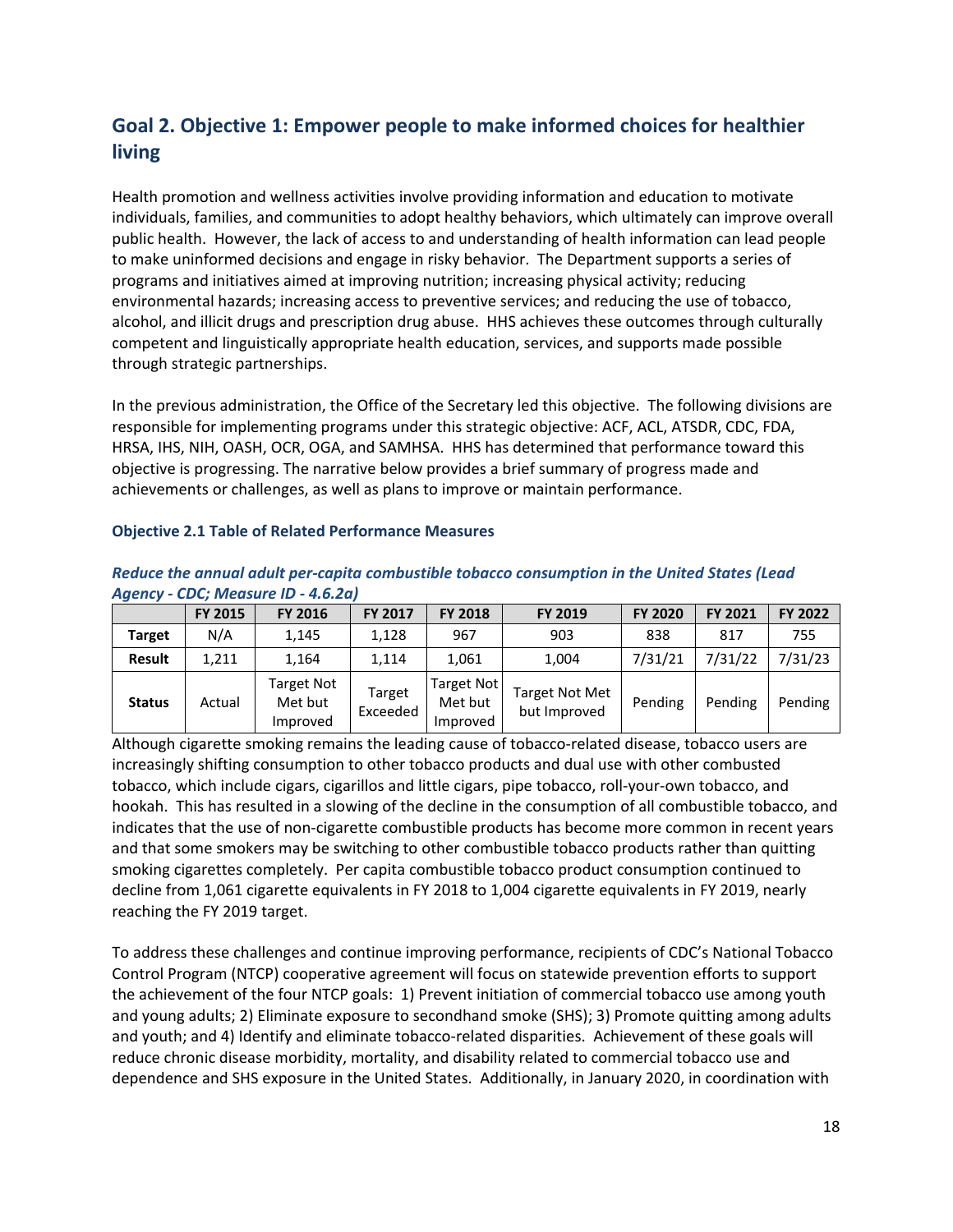the Office of the Surgeon General, CDC's released *Smoking Cessation: A Report of the Surgeon General –* the 34th tobacco-related Surgeon General's report published since 1964.

The 2020 report is the first Surgeon General's Report to focus on cessation in over 30 years*.* The 2020 report summarizes the latest science on individual, health system, and population-based interventions proven to help people quit smoking. CDC developed a variety of communication products to promote the findings of the report to a variety of stakeholders, including consumers, health care professionals, and partners. Moreover, the 2020 *Tips from Former Smokers*® (*Tips*®) aired a new round of hard-hitting ads which will run for 28 consecutive weeks. CDC also continued the successful nationwide *Tips*® TV promotion offering free nicotine replacement therapy to eligible 1-800-QUIT-NOW callers. Populationbased strategies, including mass-reach public education campaigns like CDC's *Tips*® campaign, are a proven way to promote tobacco cessation treatments and increase utilization. In FY 2021 and FY 2022, CDC will continue to monitor combustible tobacco consumption to inform its strategies on reducing tobacco-related disease.

*Reduce the age-adjusted proportion of adults (age 20 years and older) who are obese (Lead Agency - CDC; Measure ID - 4.11.10a)[11](#page-18-0),[12](#page-18-1)*

|               | <b>FY 2015</b> | <b>FY 2016</b>    | <b>FY 2017</b> | <b>FY 2018</b>           | <b>FY 2019</b> | <b>FY 2020</b> | <b>FY 2021</b> | <b>FY 2022</b> |
|---------------|----------------|-------------------|----------------|--------------------------|----------------|----------------|----------------|----------------|
| <b>Target</b> | N/A            | 33.2%             | N/A            | 33%                      | N/A            | 32.3%          | N/A            | 32.3%          |
| <b>Result</b> | N/A            | 39.6%             | N/A            | 42.4%                    | N/A            | 5/30/22        | N/A            | 5/30/24        |
| <b>Status</b> | N/A            | Target Not<br>Met | N/A            | <b>Target Not</b><br>Met | N/A            | Pending        | N/A            | Pending        |

In adults, National Health and Nutrition Examination Survey (NHANES) data show 42.4 percent of adults were obese in 2017-2018, which is above the target of 33 percent. Some community factors that affect diet and physical activity include the affordability and availability of healthy food options, peer and social supports, marketing and promotion, and policies that determine whether a community is designed to support healthy food access and physical activity.

CDC will continue work to improve overall health and wellbeing of all people, including those most impacted by risk factors for obesity and other chronic disease across the lifespan. This approach begins with preventing and managing obesity risk in children, which has the potential to impact adult obesity in the long term. CDC focuses on increasing breastfeeding support; promoting the introduction and availability of healthy, affordable foods; and creating safe, easily accessible places where children can be physically active. CDC also works with national, state, territorial, tribal, and community partners to increase the availability of healthy, affordable foods in worksite and community retail; create safe, easily accessible places where people can be physically active in urban and rural communities; and ensure that health care settings help adults with obesity and other chronic diseases manage their conditions.

Adult obesity rates have been on the rise since 1999-2000. The proportion of adults (aged 20 years and older) who have obesity increased from 30.5 percent in 1999-2000 to 42.4 percent in 2017-2018. Disparities exist by race/ethnicity, age, sex, education, and income level. Obesity is a complex health issue resulting from a combination of causes including individual and environmental factors. Individual

<span id="page-18-0"></span> $11$  Data for this measure are collected and reported every other year.

<span id="page-18-1"></span> $12$  There was a delay in publication of CDC's NHANES data, and FY 2018 results will not be available until spring 2020. CDC anticipates that subsequent NHANES data may also be delayed and has adjusted the reporting dates.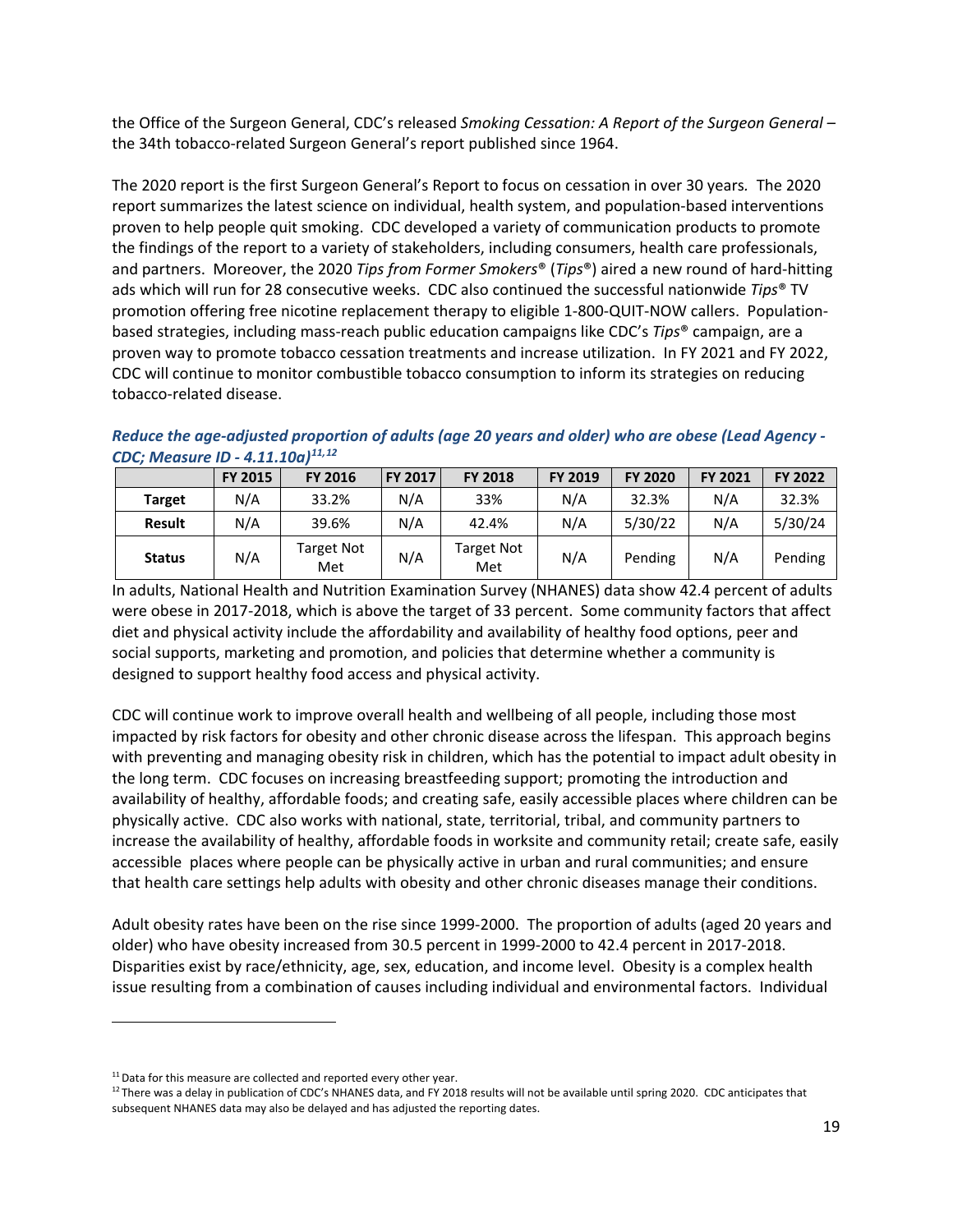behaviors such as unhealthy diet and lack of physical activity contribute to obesity, and environmental factors can make it easier or harder to make these behaviors changes. Many states and communities do not have supports in place that encourage healthy eating and active living. These supports require societal will to establish healthier standards so all adults have access to healthy foods and opportunities to be physically active where they live, learn, work, and play.

In FY 2021 and FY 2022 CDC will continue to support recipients in implementing evidence-based strategies to help increase healthy eating and active living through partnerships with states, territories, tribes, and communities throughout the United States.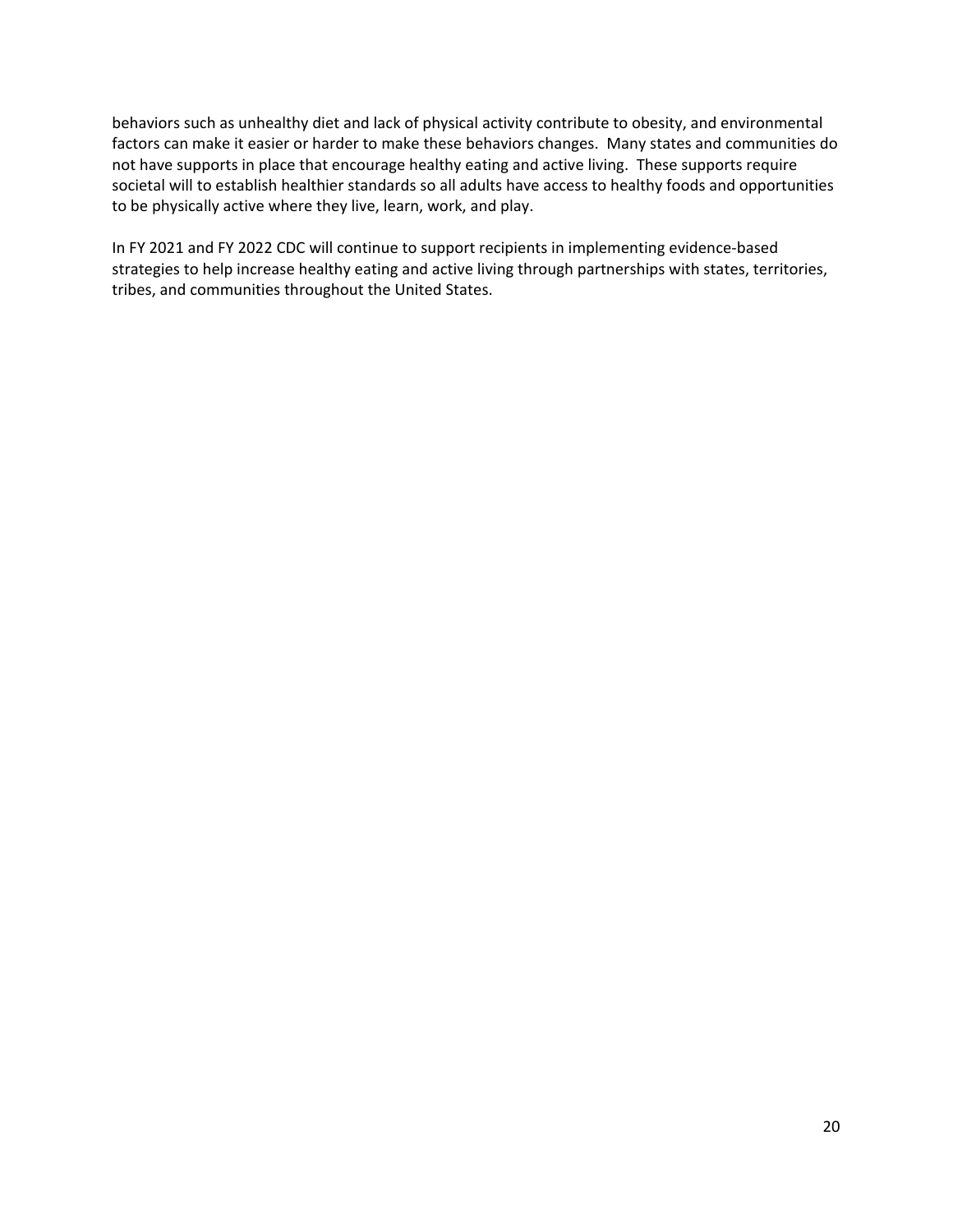# <span id="page-20-0"></span>**Goal 2. Objective 2: Prevent, treat, and control communicable diseases and chronic conditions**

Communicable diseases and chronic conditions affect the lives of millions of Americans every day. The emergence and spread of infectious diseases—such as HIV/AIDS, hepatitis, tuberculosis, measles, and human papillomavirus—can quickly threaten the stability of public health for communities and place whole populations at risk. The rise of globalization and ease of travel also has made it easier for domestic and international outbreaks—including COVID-19 as well as recent outbreaks of measles, pandemic influenza A, Ebola, Zika, and chikungunya—to create public health challenges. Moreover, the prevalence of chronic conditions—such as diabetes, heart disease, stroke, and cancer—in the United States continues to contribute to the daily struggles of Americans. The occurrence of multiple chronic conditions also exacerbates the adverse health impacts and health care costs associated with chronic conditions and their associated health risks. HHS programs and initiatives focus on promoting partnerships, educating the public, improving vaccine development and uptake, advancing early detection and prevention methods, and enhancing surveillance and response capacity.

In the previous administration, the Office of the Secretary led this objective. The following divisions are responsible for implementing programs under this strategic objective: ACL, ASPA, ASPR, CDC, CMS, FDA, HRSA, IHS, NIH, OASH, OGA, and SAMHSA. HHS has determined that performance toward this objective is progressing. The narrative below provides a brief summary of progress made and achievements or challenges, as well as plans to improve or maintain performance.

#### **FY 2015 FY 2016 FY 2017 FY 2018 FY 2019 FY 2020 FY 2021 FY 2022 Target** | N/A | N/A | N/A | 83% | 83% | 83% | 83% | 83% **Result** 83% 85% 86% 87% 88% 10/31/22 10/31/23 10/31/24 **Status** Actual Actual Actual Target Exceeded Target Exceeded Pending Pending Pending

#### **Objective 2.2 Table of Related Performance Measures**

#### *Increase the percentage of Ryan White HIV/AIDS Program clients receiving HIV medical care and at least one viral load test who are virally suppressed (Lead Agency - HRSA; Measure ID - 16.III.A.4)*

The Ryan White HIV/AIDS Program (RWHAP) works to improve health outcomes by preventing disease transmission or slowing disease progression for disproportionately impacted communities. One way RWHAP accomplishes its mission is through the provision of medications that help patients reach HIV viral suppression. People living with HIV who use medications designed to virally suppress the disease are less infectious, which reduces the risk of their transmitting HIV to others. In FY 2021 and FY 2022, RWHAP will continue to play a central role in ending the HIV epidemic by ensuring that persons living with HIV have access to regular care, receive antiretroviral medications, and adhere to a regular schedule for taking their medications. The percentage of RWHAP clients who are virally suppressed currently exceeds the national average. Because the Ending the HIV Epidemic Initiative will introduce people with low rates of viral suppression into the Ryan White HIV/AIDS Program and because the impact of COVID-19 on viral suppression is not yet known, HRSA is maintaining this target.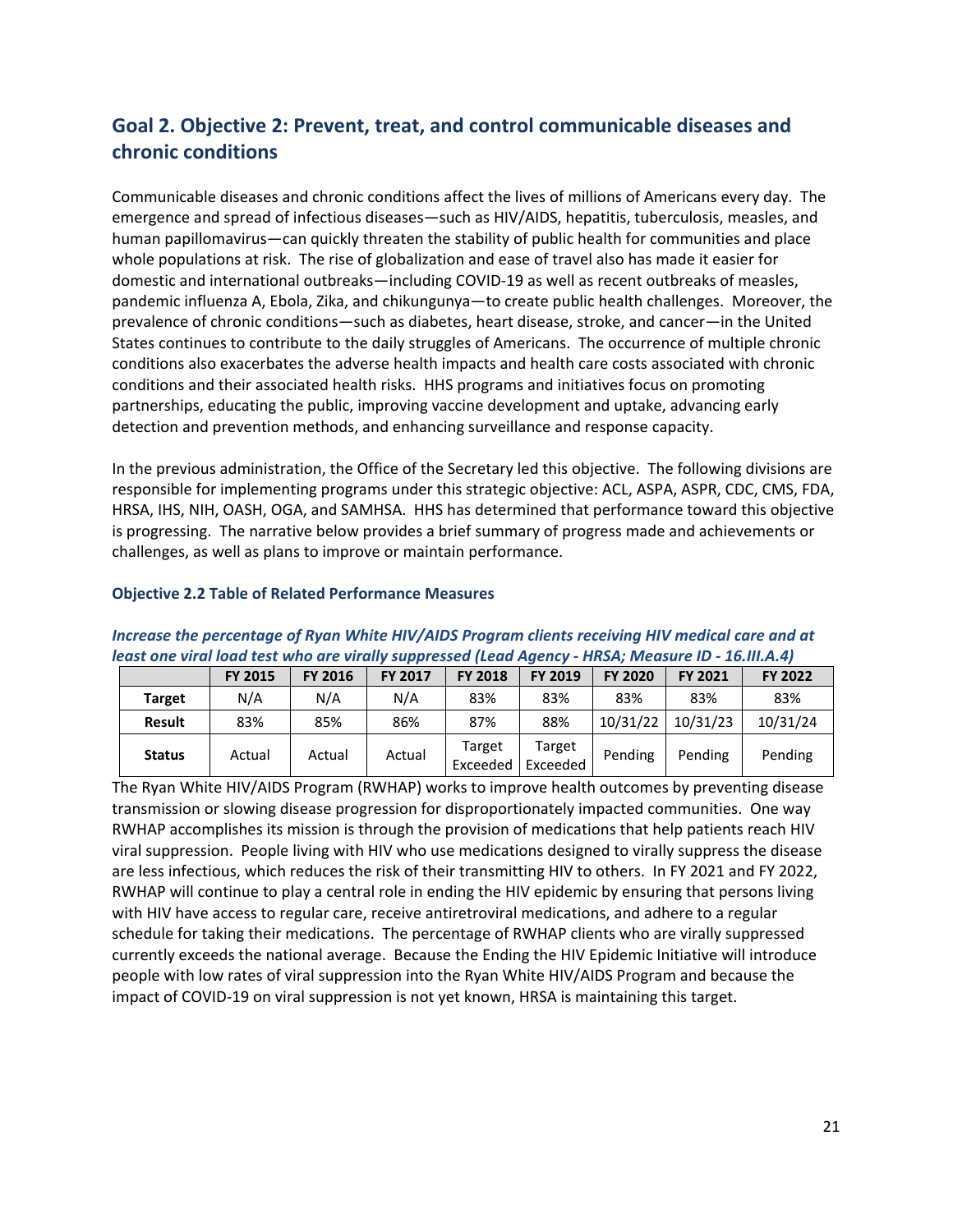|               | <b>FY 2015</b>           | <b>FY 2016</b>                           | <b>FY 2017</b>           | <b>FY 2018</b>                           | FY 2019                           | FY 2020 | FY 2021 | FY 2022 |  |  |  |  |
|---------------|--------------------------|------------------------------------------|--------------------------|------------------------------------------|-----------------------------------|---------|---------|---------|--|--|--|--|
| <b>Target</b> | 53%                      | 56%                                      | 59%                      | 62%                                      | 66%                               | 70%     | 70%     | 70%     |  |  |  |  |
| <b>Result</b> | 42%                      | 43%                                      | 38%                      | 45.3%                                    | 48%                               | 9/30/21 | 9/30/22 | 9/30/23 |  |  |  |  |
| <b>Status</b> | <b>Target Not</b><br>Met | <b>Target Not</b><br>Met but<br>Improved | <b>Target Not</b><br>Met | <b>Target Not</b><br>Met but<br>Improved | Target Not<br>Met but<br>Improved | Pending | Pending | Pending |  |  |  |  |

*Increase the percentage of adults aged 18 years and older who are vaccinated annually against seasonal influenza (Lead Agency - CDC; Measure ID - 1.3.3a)* 

In the United States, on average 5 to 20 percent of the population contracts the flu, more than 200,000 people are hospitalized from seasonal flu-related complications, and approximately 36,000 people die from seasonal flu-related causes. This measure reflects the universal influenza vaccination recommendation and aligns with the Advisory Committee on Immunization Practices' updated recommendation (as of 2010) for the seasonal influenza vaccine. Seasonal influenza vaccination rates for adults aged 18 and older increased from 38 percent in FY 2017 to 48 percent in FY 2019. Interpretation of these results should take into account limitations of the survey, which include reliance on self-reporting of vaccination status and a decrease in response rates. Preliminary estimates from claims-based data systems showed no decreases in flu vaccination coverage. Four in ten adults report receiving a flu vaccination. In FY 2021 and FY 2022, CDC will continue to monitor the percentage of adults aged 18 and older who receive annual are vaccination against seasonal influenza to inform its strategies for improving adult vaccination coverage rates.

While the most recent data shows improvement, flu vaccination coverage among adults remains at about 4 in 10 adults reporting receipt of a flu vaccination.

CDC's continuing efforts to improve adult vaccination coverage rates include:

- Increasing patient and provider education to improve demand and implement system changes in practitioner office settings to reduce missed opportunities for vaccinations.
- Funding state and local health departments to implement the Standards for Adult Immunization Practice in large health care systems, community health centers, pharmacies, and other settings.
- Partnering with professional organizations (e.g., F1.3 American Pharmacists Association, American College of Physicians, American Academy of Family Physicians, American College of Obstetricians and Gynecologists) and other organizations (e.g., National Association of Chain Drug Stores, National Association of Community Health Centers, American Immunization Registry Association) to develop and implement strategies to improve adult immunization at provider, practice, and systems levels.
- Enhancing evidence-based communication campaigns to increase public awareness about adult vaccines and recommendations. CDC routinely conducts literature reviews and surveys of the general public and health care providers to provide a deeper understanding of the target audiences for development of adult immunization communication messages and campaigns.
- Partnering with the National Adult and Influenza Immunization Summit, a national coalition of partners and stakeholders represented by clinicians, public health, industry, government, and other entities with the common goal to promote immunization for adults.
- Expanding the reach of vaccination programs including new venues such as pharmacies and other retail clinics. CDC has existing partnerships to implement adult immunization practice standards, HPV vaccination, and pandemic vaccine program planning efforts to expand access to pandemic vaccine. As of 2016-2017 influenza season, nearly one in four adults who got an influenza vaccine were vaccinated in a pharmacy or retail setting.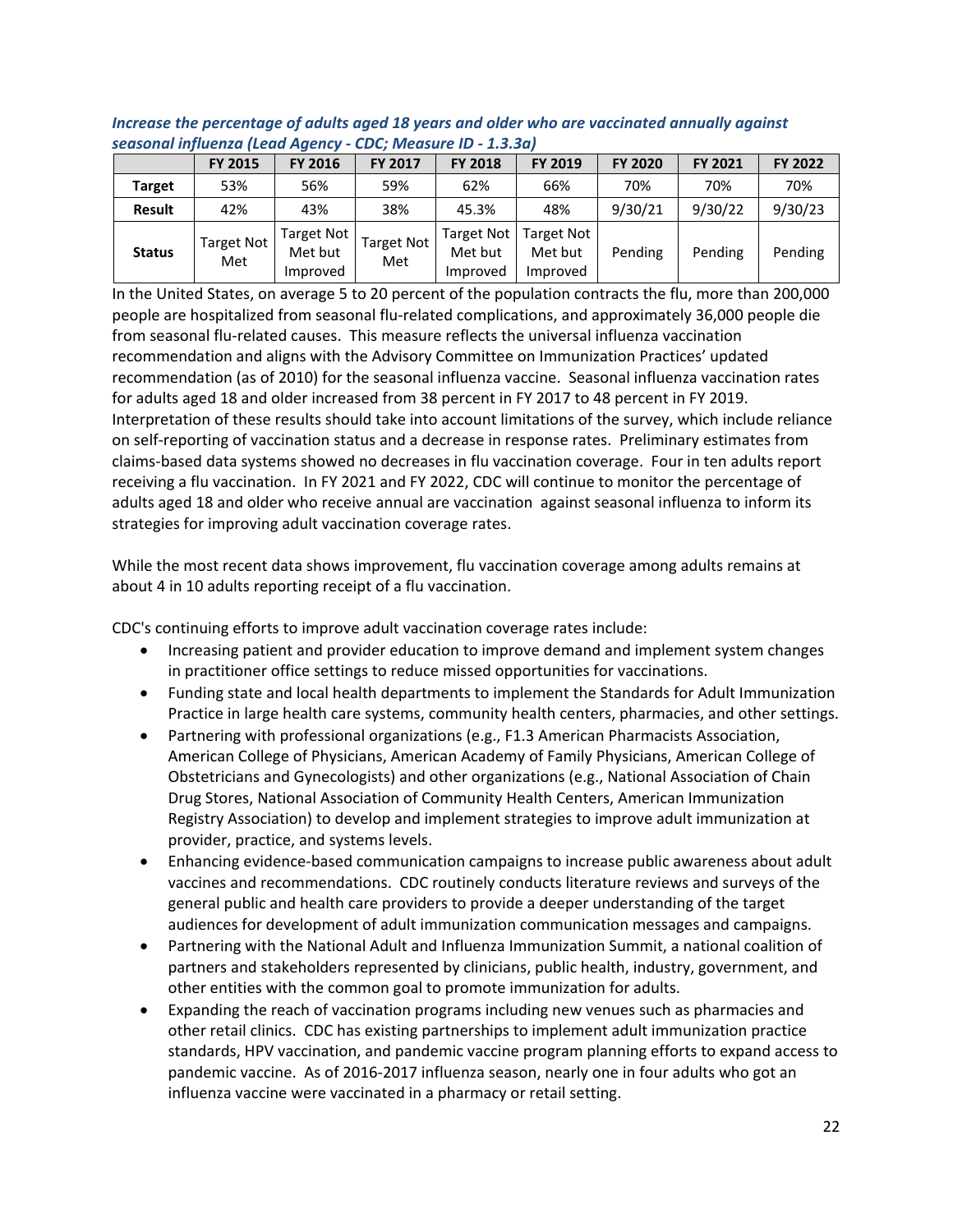- Designing and funding investigations into the factors associated with disparities in adult vaccination among racial and ethnic minority populations and projects designed to expand the evidence base for interventions to increase vaccination among adults with chronic medical conditions and underserved populations.
- Engaging 18 subject matter experts with deep expertise in addressing health disparities and representing a broad array of disciplines to provide input on the development of concrete, scalable, and sustainable interventions that may begin to reduce disparities in adult vaccination in the African American community.
- Purchasing 9.3 million additional doses directly from vaccine manufacturers to help uninsured and under-insured adult Americans get their flu vaccines, especially those at higher risk.
- Collaborating with numerous existing and new partners to expand flu vaccine coverage, with specific efforts to address racial and ethnic disparities for the 2020-2021 influenza season. For example, CDC is working with the National Association for Community Health Centers to implement evidence-based strategies to increase adult vaccination coverage among underserved priority populations. CDC has developed new partnerships to promote flu vaccination in high-risk populations (cardiovascular, diabetes, chronic lung conditions, etc.) and those in congregate settings (i.e., long-term care facilities, homeless shelters, and prisons). The work to promote flu vaccination will help pave the way for COVID-19 vaccination in these same at-risk groups.

| Continue advanced research and development initiatives for more effective influenza vaccines and the |
|------------------------------------------------------------------------------------------------------|
| development of safe and broad-spectrum therapeutics for use in seriously ill and/or hospitalized     |
| patients, including pediatric patients (Lead Agency - ASPR; Measure ID - 2.4.15b)                    |

|               | FY   | <b>FY</b> | <b>FY 2017</b>  | <b>FY 2018</b>     | <b>FY 2019</b>     | <b>FY 2020</b>    | <b>FY 2021</b> | FY 2022  |
|---------------|------|-----------|-----------------|--------------------|--------------------|-------------------|----------------|----------|
|               | 2015 | 2016      |                 |                    |                    |                   |                |          |
| <b>Target</b> | N/A  | N/A       | <b>Baseline</b> |                    |                    |                   |                |          |
| Result        | N/A  | N/A       |                 |                    | 6                  |                   | 12/31/21       | 12/31/22 |
| <b>Status</b> | N/A  | N/A       | Actual          | Target<br>Exceeded | Target<br>Exceeded | <b>Target Met</b> | Pending        | Pending  |

Illness caused by influenza and other pathogens, including SARS-CoV-2 (severe acute respiratory syndrome coronavirus), can evolve, spread geographically, and infect large numbers of people quickly. In addition to the annual toll taken by seasonal influenza, hundreds of thousands of people could be hospitalized with influenza in the US during a severe pandemic. ASPR is improving the Nation's seasonal and pandemic influenza prevention and treatment options by a) expanding and maintaining the number of influenza vaccine options and domestic manufacturing capability of those vaccines; b) developing new vaccines with broader protection and faster production time; and c) supporting development and broadening indications for influenza therapeutics. This has included licensing of the first two non-egg based platforms, as well as the first two pre-pandemic influenza vaccines, and an antiviral to treat influenza infection. However, an average of over 36,000 Americans still die annually from influenza, influenza vaccine efficacy rates still fluctuate seasons to season and are not as high as desired, and there are no treatments for hospitalized patients. Finally, as re-inforced by the COVID-19 experience, vaccine production and availability must be faster than current capabilities. In FY 2020, efforts to address these gaps continued in parallel with funding efforts to maintain current capabilities. Specifically, BARDA made awards to significantly expand domestic production of the recombinant influenza vaccine and adjuvant, and address alternative (non-needle/syringe) administration approaches.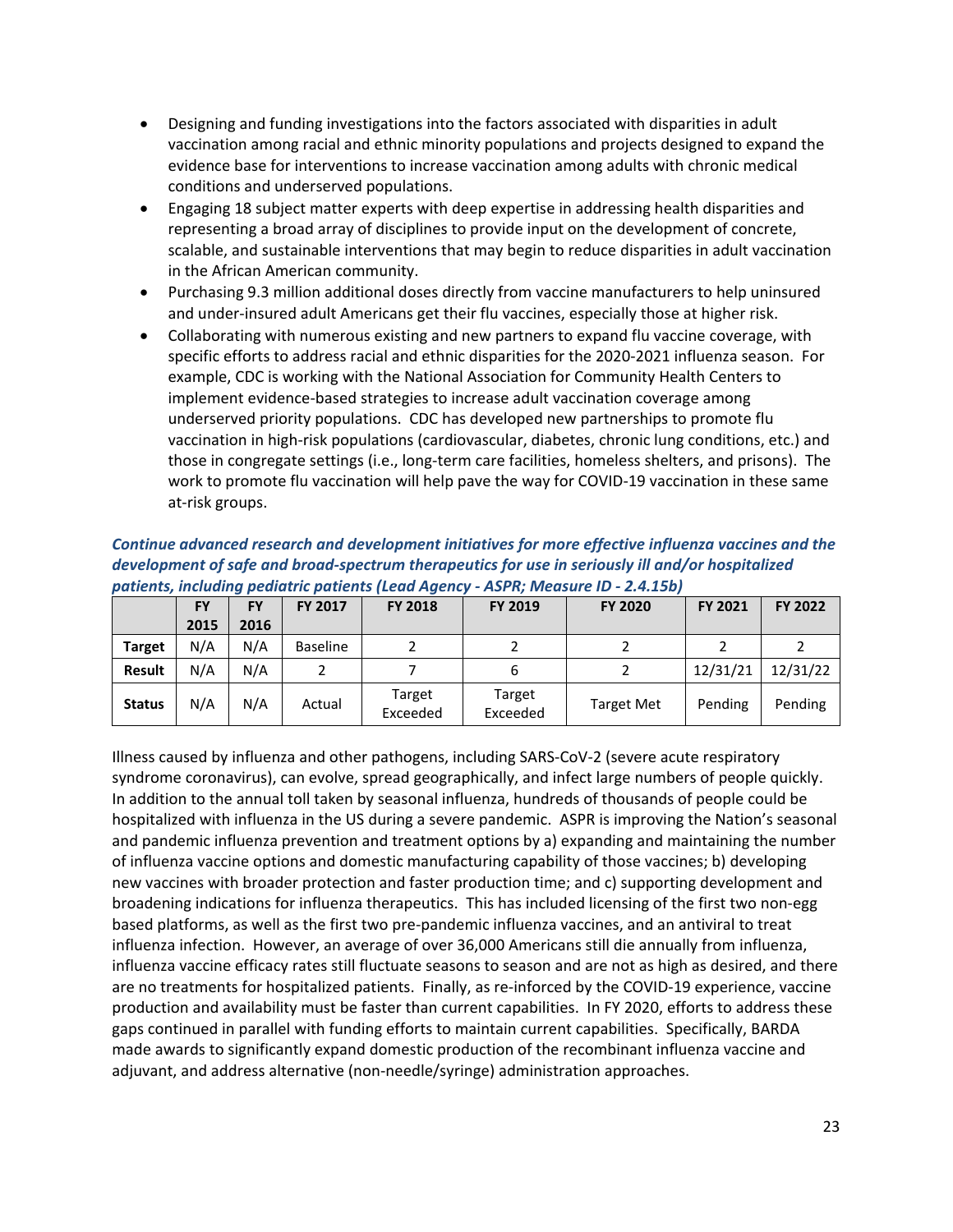During FY 2021 and FY 2022, key components of ASPR's strategy is to further accelerate vaccine production capability, improve vaccine efficacy, and develop formulations that will enable increased vaccine uptake. To do this, ASPR continues to support improvements on current vaccine platforms, such as development of adjuvanted vaccines, as well as development of new, more rapid platforms that may also have better efficacy. Efforts will also be made to identify new therapeutic targets to treat hospitalized patients.

#### *HHS FY 2020-2021 Agency Priority Goals*

The HHS FY 2020-2021 APGs established by the previous administration supported multiple objectives across the HHS Strategic Plan. For presentation purposes, the Department has chosen to display these APGs under their most closely aligned strategic objectives.

**Ending the HIV Epidemic.** Ending the HIV Epidemic. End the HIV epidemic by reducing new HIV infections through 1) linking people to HIV medical care as quickly as possible so that treatment can be initiated; and 2) preventing HIV through prescribing pre-exposure prophylaxis (PrEP) to those who have indications for PrEP. Starting from the baselines for December 31, 2017, by September 30, 2021:

- Reduce by 15 percent new HIV infections among persons aged 13 or older.
- Increase by 15 percent linkage to HIV medical care within one month of diagnosis among persons aged 13 or older.
- Increase by 15 percent the number of persons with indications for PrEP who are prescribed PrEP.

**Kidney Care.** Reduce morbidity and mortality associated with end-stage renal disease and increase patient choice by improving access to alternatives to center-based dialysis. Starting from the baseline for the calendar year ending December 31, 2019, by December 31, 2021:

- Increase by 10 percent the number of new end-stage renal disease patients on home dialysis.
- Increase by 10 percent the number of kidney transplants performed.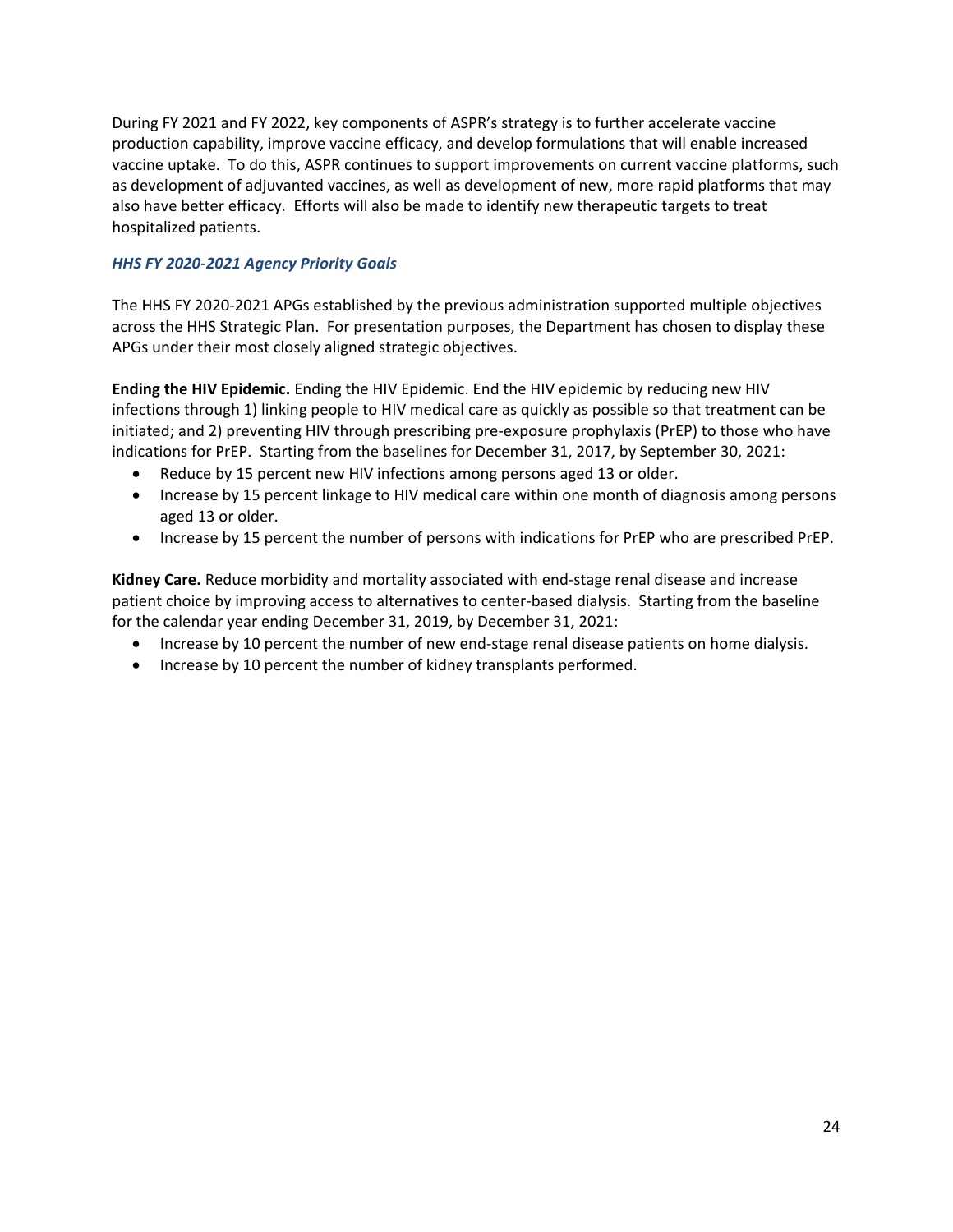# <span id="page-24-0"></span>**Goal 2. Objective 3: Reduce the impact of mental and substance use disorders through prevention, early intervention, treatment, and recovery support**

Mental illness and substance abuse create health risks and place a heavy burden on affected individuals and their families. Substance use disorders arise from the recurring use of alcohol and/or drugs, which lead to clinically and functionally significant impairments. Mental disorders are health conditions that involve significant changes in thinking, emotion, and/or behavior and lead to distress and/or problems functioning in social, work, or family activities. Mental and substance use disorders are illnesses that impact people's ability to go about their daily lives in family, social, and professional settings and place individuals at risk of additional health problems. HHS works closely with federal, state, tribal, local, territorial, and community partners, including faith-based and community organizations, to help identify and address mental health problems and substance use disorders.

In the previous administration, the Office of the Secretary led this objective. The following divisions are responsible for implementing programs under this strategic objective: ACF, ACL, AHRQ, CDC, CMS, FDA, HRSA, IHS, OCR, and SAMHSA. HHS has determined that performance toward this objective is progressing. The narrative below provides a brief summary of progress made and achievements or challenges, as well as plans to improve or maintain performance.

| methuuone (e.g., Tentunyi) umong stutes funueu tiirough CDC s multi-stute survemunte unu                     |                |                |                                            |                                  |                   |                    |                    |                               |  |  |  |
|--------------------------------------------------------------------------------------------------------------|----------------|----------------|--------------------------------------------|----------------------------------|-------------------|--------------------|--------------------|-------------------------------|--|--|--|
| prevention cooperative agreement (per 100,00 residents) (Lead Agency - CDC; Measure ID - 7.2.7b) $^{\rm 13}$ |                |                |                                            |                                  |                   |                    |                    |                               |  |  |  |
|                                                                                                              | <b>FY 2015</b> | <b>FY 2016</b> | FY 2017                                    | <b>FY 2018</b>                   | FY 2019           | <b>FY 2020</b>     | FY 2021            | FY 2022                       |  |  |  |
| <b>Target</b>                                                                                                | N/A            | N/A            | Baseline                                   | 8.7 per<br>100,000               | 8.3per<br>100,000 | 8.0 per<br>100,000 | 7.7 per<br>100,000 | 7.7 <sub>per</sub><br>100,000 |  |  |  |
|                                                                                                              |                |                |                                            | residents                        | residents         | residents          | residents          | residents                     |  |  |  |
| Result                                                                                                       | N/A            | N/A            | 9.0 <sub>per</sub><br>100,000<br>residents | 11.2 per<br>100,000<br>residents | 1/31/21           | 1/30/22            | 1/30/23            | 1/30/24                       |  |  |  |
| <b>Status</b>                                                                                                | N/A            | N/A            | Actual                                     | <b>Target Not</b><br>Met         | Pending           | Pending            | Pending            | Pending                       |  |  |  |

#### **Objective 2.3 Table of Related Performance Measures**

*Reduce the age-adjusted annual rate of overdose deaths involving synthetic opioids other than methadone (e.g., fentanyl) among states funded through CDC's multi-state surveillance and* 

CDC tracks the rise of opioid overdose deaths and uses these data to inform prevention activities. Over 450,000 people have died from overdoses involving opioids in the United States from 1999 through 2018. In response to this growing public health crisis, CDC's Prescription Drug Overdose Prevention for States (PfS) program funded 29 state health departments to advance and evaluate comprehensive statelevel interventions for preventing opioid-related overdose, misuse, and abuse.

The age-adjusted annual rate of opioid deaths involving synthetic opioids other than methadone (e.g., fentanyl) in FY 2018 was 11.2 per 100,000 residents among states funded for the PfS program, which did not meet the target of 8.7 per 100,000 residents. The growing issue of polysubstance use means that an opioid-involved overdose often occurs in combination with exposure to other opioids and/or other nonopioid substances. The overdose epidemic has also grown increasingly complex by co-involvement of

<span id="page-24-1"></span><sup>&</sup>lt;sup>13</sup> CDC has PfS cooperative agreements with 29 states.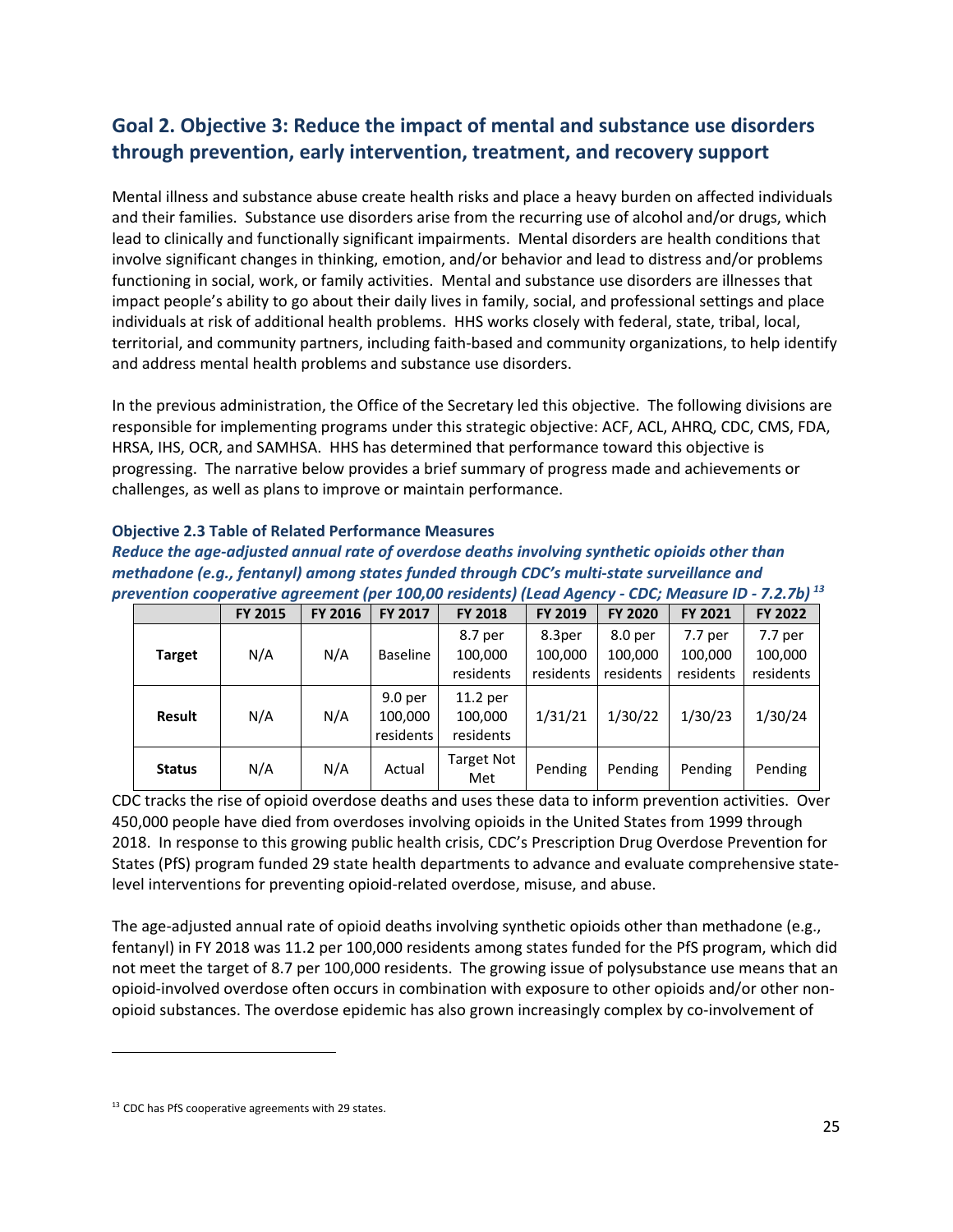prescription and illicit drugs. To address this emerging trend, CDC will continue to strengthen surveillance activities, identify interventions, and implement prevention programs that address the evolving nature of the epidemic. Surveillance components will continue to collect and disseminate timely morbidity and mortality data for all drug overdoses, including emerging threats, such as polysubstance use and stimulants. CDC will also continue to fund innovative surveillance strategies to help drive action and inform more targeted prevention efforts. Prevention activities will strengthen prescription drug monitoring programs, improve consumer awareness around the risks of prescription opioids, establish linkages to care, and improve provider and health system support to increase safer prescribing.

#### *Reduce the age-adjusted rate of overdose deaths involving natural and semisynthetic opioids (T40.2) or methadone (T40.3) as a contributing cause of death among states funded through CDC's multi-state surveillance and prevention cooperative agreement(per 100,000 residents. (Lead Agency - CDC; Measure ID - 7.2.7c) [14](#page-25-0)*

|               | <b>FY 2015</b> | <b>FY 2016</b> | FY 2017                         | <b>FY 2018</b>                  | <b>FY 2019</b>                    | <b>FY 2020</b>                  | <b>FY 2021</b>                  | FY 2022                         |
|---------------|----------------|----------------|---------------------------------|---------------------------------|-----------------------------------|---------------------------------|---------------------------------|---------------------------------|
| <b>Target</b> | N/A            | N/A            | N/A                             | 4.2 per<br>100,000<br>residents | $4.1$ per<br>100,000<br>residents | 3.9 per<br>100,000<br>residents | 3.7 per<br>100,000<br>residents | 3.6 per<br>100,000<br>residents |
| <b>Result</b> | N/A            | N/A            | 5.7 per<br>100,000<br>residents | 4.9 per<br>100,000<br>residents | 1/30/21                           | 1/30/22                         | 1/30/23                         | 1/30/24                         |
| <b>Status</b> | N/A            | N/A            | <b>Baseline</b>                 | <b>Target Not</b><br>Met        | Pending                           | Pending                         | Pending                         | Pending                         |

CDC monitors the reduction of overdose deaths involving all opioids among the states funded specifically for PfS awards made in FY 2016. Since 2016, as the epidemic has evolved, CDC has scaled its programs from an initial cohort of states to a program with a national scope. This performance measure reports outcomes based on the number of funded states and includes overdoses caused by methadone. These data allow CDC to better guide prevention activities related to safer prescribing.

CDC has tailored its response as the epidemic continues to evolve and will continue to take action to further reduce overdose deaths. In FY 2019, CDC released its new Notice of Funding Opportunity, Overdose Data to Action (OD2A). This program funds 47 states, Washington, D.C., 16 localities, and two territories to advance the understanding of the opioid overdose epidemic and to scale-up prevention and response activities which builds on previous surveillance efforts to foster an interdisciplinary, comprehensive and cohesive public health approach to the complex and changing nature of the opioid overdose epidemic. In FY 2022, CDC will continue to support recipients along the trajectory of moving from data to action, building upon work completed through the funding opportunity OD2A.

<span id="page-25-0"></span><sup>&</sup>lt;sup>14</sup> CDC has PfS cooperative agreements with 29 states.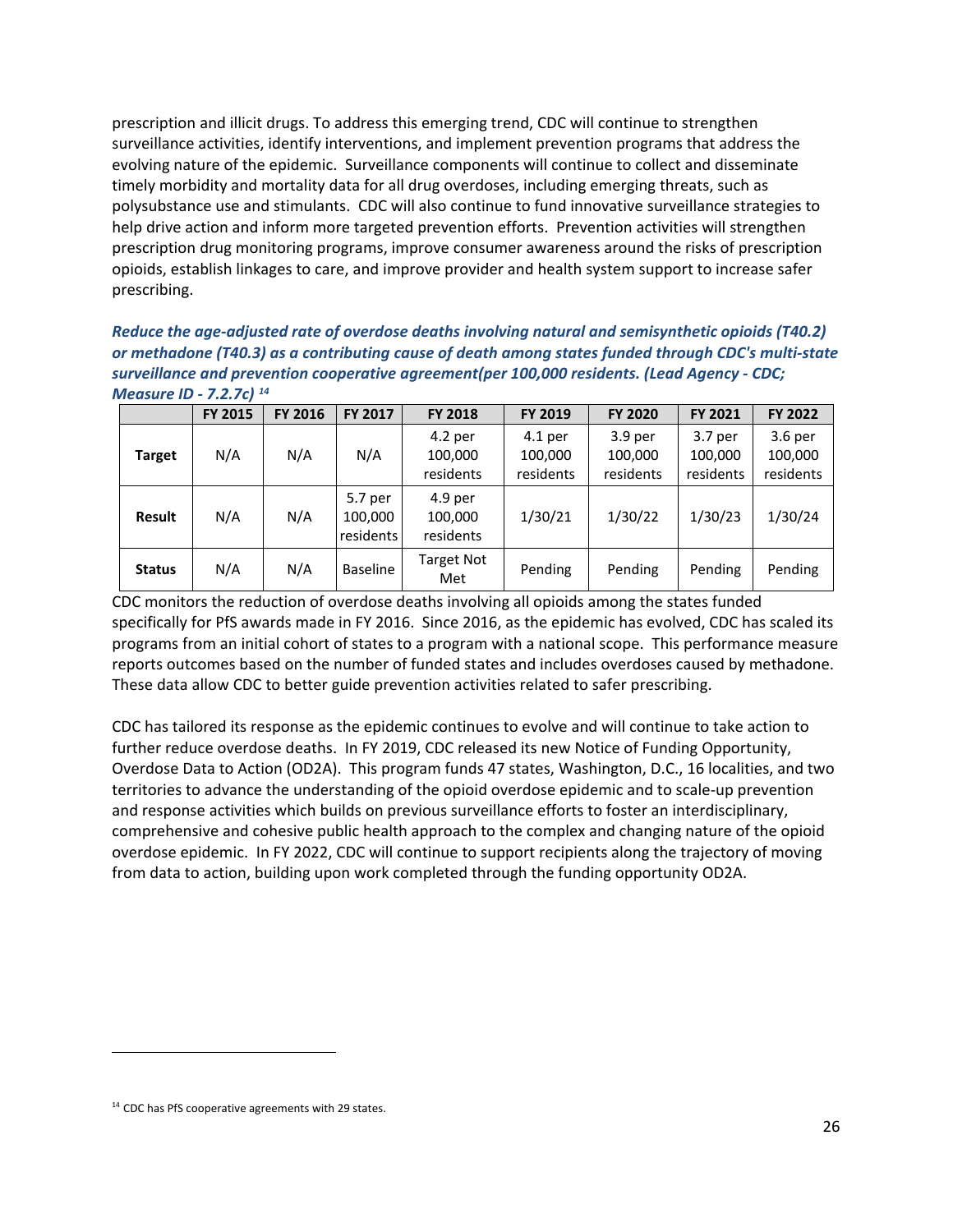*Increase the number of substance use treatment admissions with Medication-Assisted Treatment (MAT) planned as part of Opioid Use Disorder Treatment (Lead Agency - SAMHSA; Measure ID - 2.3.19K) [15](#page-26-0)*

|               | <b>CY 2015</b> | CY 2016 | <b>CY 2017</b> | <b>CY 2018</b>  | <b>CY 2019</b> | <b>CY 2020</b> | <b>CY 2021</b> | <b>CY 2022</b> |
|---------------|----------------|---------|----------------|-----------------|----------------|----------------|----------------|----------------|
| Target        | N/A            | N/A     | N/A            | 200,000         | 220,000        | 242.000        | 280,000        | 285.000        |
| <b>Result</b> | 196.704        | 191.817 | 241.675        | 255.464         | 8/31/21        | 8/31/22        | 8/31/23        | 8/31/24        |
| <b>Status</b> | Actual         | Actual  | Actual         | Target Exceeded | Pending        | Pending        | Pending        | Pending        |

SAMHSA expects the number of people receiving MAT and the number of admissions to substance abuse treatment with MAT to increase. States are continuing to develop their systems with increased resources from grant programs, such as the State Opioid Response grants, Tribal Opioid Response grants, and Targeted Capacity Expansion: Medication-Assisted Treatment Prescription-Drug and Opioid Addiction grants. Medicaid systems have increased their focus on opioid-related technical assistance, and outreach efforts from across HHS promote the use of MAT. SAMHSA uses data from the Treatment Episode Dataset (TEDS) to track the provision of substance use treatment for opioid use disorders, which includes tracking the planned use of MAT at admission.<sup>[16](#page-26-1)</sup> In CY 2015, 196,704 treatment admissions had MAT as a planned part of the treatment plan. In CY 2016, 191,817 admissions had MAT planned and 241,675 opioid admissions had MAT planned in CY 2017, and 255,464 opioid admissions had MAT planned in CY 2018. MAT data for CY 2019 will be available in 2021. SAMHSA will continue to monitor the use of MAT in CY 2021 and 2022.

*Increase the availability of electronic clinical decision support tools related to safe pain management and opioid prescribing (Lead Agency - AHRQ; Measure ID - 2.3.8)*

| <b>Fiscal</b><br>Year | <b>Target</b>                                                                                                                    | <b>Result</b>                                                                                                                                                                                                                                                        | <b>Status</b>     |
|-----------------------|----------------------------------------------------------------------------------------------------------------------------------|----------------------------------------------------------------------------------------------------------------------------------------------------------------------------------------------------------------------------------------------------------------------|-------------------|
| FY 2014               | N/A                                                                                                                              | N/A                                                                                                                                                                                                                                                                  | N/A               |
| FY 2015               | N/A                                                                                                                              | N/A                                                                                                                                                                                                                                                                  | N/A               |
| <b>FY 2016</b>        | N/A                                                                                                                              | N/A                                                                                                                                                                                                                                                                  | N/A               |
| FY 2017               | N/A                                                                                                                              | N/A                                                                                                                                                                                                                                                                  | N/A               |
| <b>FY 2018</b>        | Develop at least one new electronic clinical<br>decision support tool related to safe pain<br>management and opioid prescribing. | Developed and tested a dashboard that<br>aggregates pain-related information into<br>one consolidated view for clinicians.<br>Information includes data such as pain<br>medications, pain assessments, pain-<br>related diagnoses, and relevant lab test<br>results. | <b>Target Met</b> |

<span id="page-26-1"></span><span id="page-26-0"></span><sup>&</sup>lt;sup>15</sup> TEDS Annual Report, which is based on calendar year data, can be found at: [https://www.samhsa.gov/data/data-we-collect/teds-treatment](https://www.samhsa.gov/data/data-we-collect/teds-treatment-episode-data-set)[episode-data-set.](https://www.samhsa.gov/data/data-we-collect/teds-treatment-episode-data-set) CY 2015, CY 2016, and CY 2017 were updated; states are allowed to update and/or correct their data at any given time.<br><sup>16</sup> MAT consists of provision of methadone, buprenorphine or extended-release naltrex therapies. TEDS is a compilation of client-level data routinely collected by the individual state administrative data systems to monitor their substance use treatment systems. TEDS records do not represent individuals; rather, each record represents a treatment episode. Thus, an individual admitted to treatment twice within a calendar year counts as two admissions. TEDS does not include all substance use treatments. It includes treatment admissions and discharges at facilities licensed or certified by a state substance abuse agency to provide care for people with a substance use disorder (or at facilities that are administratively tracked for other reasons). In general, facilities reporting TEDS data are those that receive state alcohol and/or drug agency funds (including federal block grant funds) for the provision of alcohol and/or drug treatment services.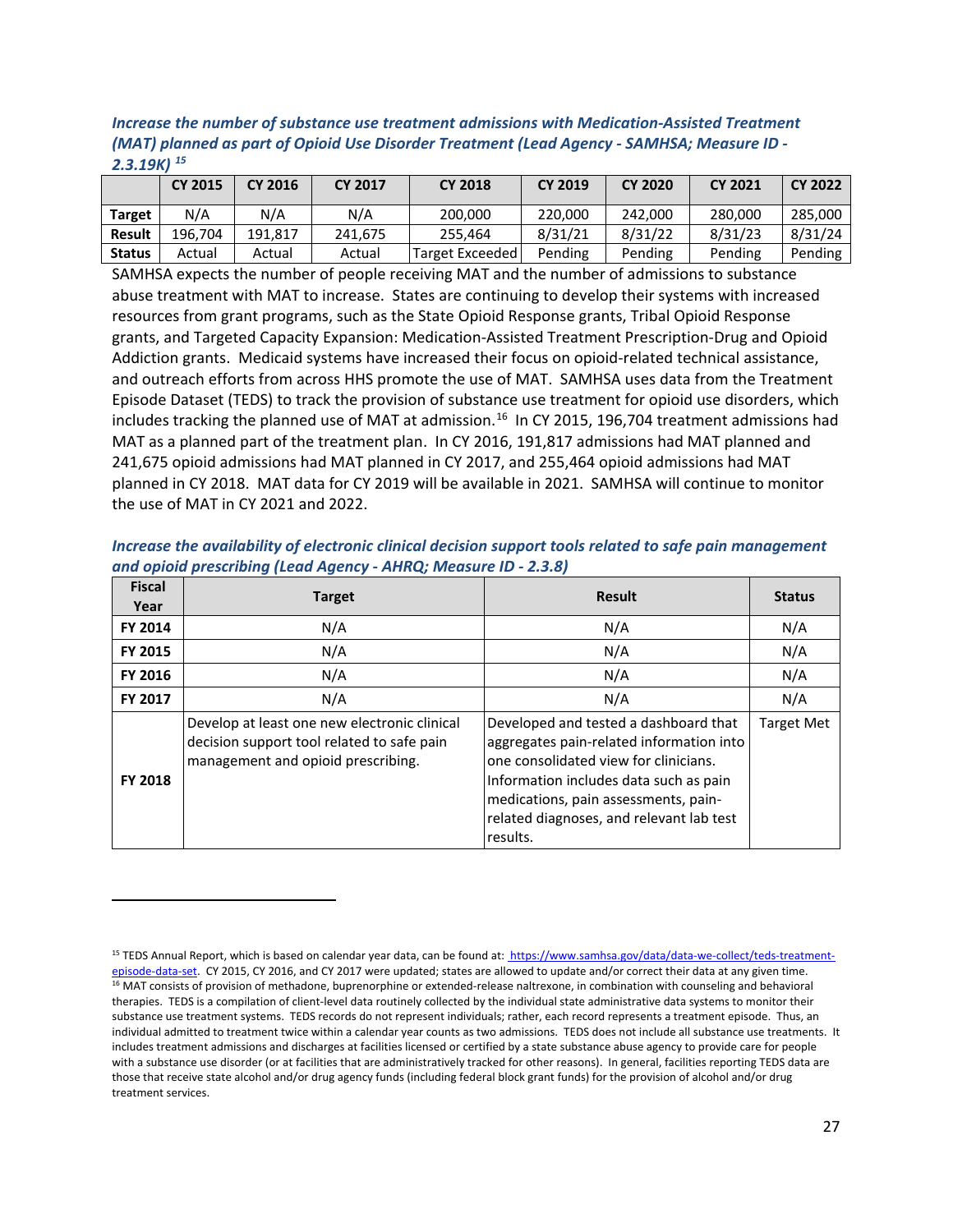| <b>Fiscal</b><br>Year | <b>Target</b>                                                                                                                                                                                                                                                                                                                                                               | <b>Result</b>                                                                                                                                                                                 | <b>Status</b>      |
|-----------------------|-----------------------------------------------------------------------------------------------------------------------------------------------------------------------------------------------------------------------------------------------------------------------------------------------------------------------------------------------------------------------------|-----------------------------------------------------------------------------------------------------------------------------------------------------------------------------------------------|--------------------|
| FY 2019               | 1)<br>Test, revise, and disseminate at least one<br>new electronic clinical decision tool<br>related to safe pain management and<br>opioid prescribing and<br>2)<br>Partner with stakeholders to identify<br>additional evidence-based electronic<br>clinical decision tools related to safe pain<br>management and opioid prescribing and<br>make them publicly available. | Worked with CDC to test, revise, and<br>disseminate two opioid clinical decision<br>support (CDS) tools using the Connect<br>web platform                                                     | Target Met         |
| FY 2020               | Develop, test, and disseminate at least one<br>electronic clinical decision support tool<br>related to opioids or safe chronic pain<br>management.                                                                                                                                                                                                                          | Through two contracts, began designing,<br>developing, and disseminating new<br>patient-facing and clinician-facing<br>clinical decision support applications for<br>chronic pain management. | <b>Target Met</b>  |
| FY 2021               | Evaluate electronic clinical decision support<br>tools related to chronic pain management and<br>disseminate the results of the evaluation                                                                                                                                                                                                                                  | 9/30/21                                                                                                                                                                                       | <b>Not Started</b> |

Addressing the nation's opioid epidemic is an ongoing focus of AHRQ's Health Services Research, Data, and Dissemination portfolio. In FY 2017, AHRQ launched a new initiative to ensure that health care professionals have access to evidence supporting safe pain management and opioid prescribing at the point of care through electronic Clinical Decision Support (CDS). CDS Connect is the infrastructure for developing and sharing these CDS tools.<sup>[17](#page-27-0)</sup>

In FY 2020, the two new contracts began designing and developing the CDS for chronic pain management, including meeting with end-users (e.g., patients, clinicians) and planning for integration with their pilot sites' electronic health records. One contract built on the pain management dashboard developed by the AHRQ CDS Connect project in 2018, and the other contract built brand new applications to help with opioid tapering. Each contract has been developing both clinician- and patientfacing CDS applications. Information about the contracts has been disseminated through project profiles a[t https://digital.ahrq.gov,](https://digital.ahrq.gov/) and abstracts have been submitted for presentation at research conferences. One project's evaluation approach has received OMB approval for compliance with the Paperwork Reduction Act.

In FY 2021, both contracts will complete the design of the CDS applications, followed by testing and deployment at their pilot sites. Each of the contracts will perform a self-evaluation of their CDS and will disseminate resources and lessons learned through AHRQ's CDS Connect platform. This will include implementation guides and other materials for re-use by other health care systems. Each project's selfevaluation is in addition to a separate evaluation of AHRQ's overall CDS initiative, which began in FY2020.

<span id="page-27-0"></span><sup>17</sup> https://cds.ahrq.gov.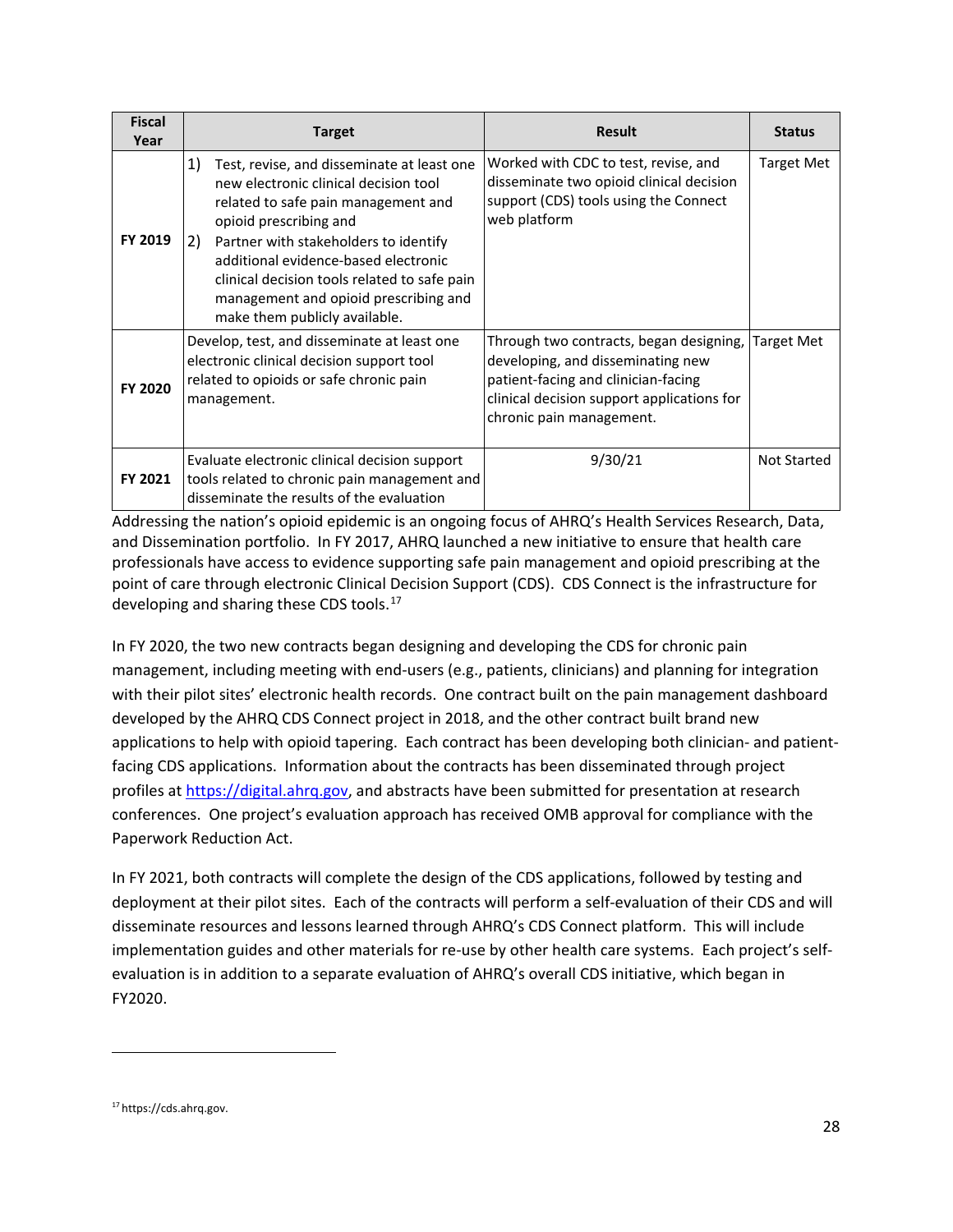The project that is providing safe pain management and opioid prescribing data is ending in FY 2021 and this measure will be retired.

| <b>Fiscal</b><br>Year | <b>Target</b>                                                                                                                                                                  | <b>Result</b>                                                                                                                                                                                                                                     | <b>Status</b>     |
|-----------------------|--------------------------------------------------------------------------------------------------------------------------------------------------------------------------------|---------------------------------------------------------------------------------------------------------------------------------------------------------------------------------------------------------------------------------------------------|-------------------|
| FY 2015               | N/A                                                                                                                                                                            | N/A                                                                                                                                                                                                                                               | N/A               |
| FY 2016               | N/A                                                                                                                                                                            | N/A                                                                                                                                                                                                                                               | N/A               |
| FY 2017               | N/A                                                                                                                                                                            | N/A                                                                                                                                                                                                                                               | N/A               |
| FY 2018               | Initiate at least one study to improve<br>identification of OUD or evaluate the<br>comparative effectiveness of available<br>pharmacotherapies for OUD treatment.              | A Phase 3 clinical trial to test a non-<br>opioid medication for managing<br>symptoms of opioid withdrawal was<br>completed.                                                                                                                      | <b>Target Met</b> |
| FY 2019               | Conduct one preclinical study and one clinical<br>trial to develop non-opioid based medications<br>to treat OUD that may avoid the risks of<br>opioid dependence and overdose. | A pre-clinical study of a novel opiate<br>withdrawal therapy was conducted,<br>and a clinical trial of a therapy for both<br>opioid withdrawal and associated<br>insomnia was also conducted.                                                     | <b>Target Met</b> |
| FY 2020               | Conduct one pre-clinical and one clinical study<br>of a longer acting formulation of a medication<br>for the treatment of opioid use disorders or<br>opioid overdose.          | NIH conducted a pre-clinical<br>development study of a novel long-<br>acting formulation of nalmefene for<br>treating OUD, and a clinical study of a<br>novel long-acting implant that delivers<br>naltrexone, an effective treatment for<br>OUD. | <b>Target Met</b> |
| FY 2021               | Conduct a Phase I clinical trial of an anti-<br>opioid vaccine and a new medication to treat<br>OUD.                                                                           | 12/31/21                                                                                                                                                                                                                                          | In Progress       |
| FY 2022               | Conduct a clinical trial of a medication for<br>relapse prevention of OUD or overdose.                                                                                         | 12/31/22                                                                                                                                                                                                                                          | In Progress       |

*By 2023, evaluate the efficacy of new or refined interventions to treat opioid use disorders (OUD) (Lead Agency - NIH; Measure ID - SRO-4.9)* 

The misuse of and addiction to opioids such as heroin and prescription pain medicines is a serious national problem. This issue has become a public health epidemic with devastating consequences, which include increases in OUDs and related fatalities from overdoses; rising incidence of newborns who experience neonatal abstinence syndrome because their mothers used these substances during pregnancy; and increases in the spread of infectious diseases, such as HIV and hepatitis C. This measure highlights one facet of NIH-funded research in providing scientific evidence to inform the public health response to the opioid crisis.

In FY 2020, NIH supported the pre-clinical development of a new implant that will deliver nalmefene, a drug that blocks opioid signaling, over a six-month period. The goal is to advance this implant to be tested in humans for the prevention of relapse to opioid addiction in patients following opioid detoxification. In addition, NIH supported a clinical trial to evaluate the safety and efficacy of GM0017, an implant that delivers the OUD medication naltrexone over six months. This implant is being developed for prevention of opioid relapse in individuals with OUD who have been detoxified. Naltrexone is currently delivered as an extended-release injection on a monthly basis. Developing an implant that could deliver naltrexone over six months would allow individuals to stay on the medication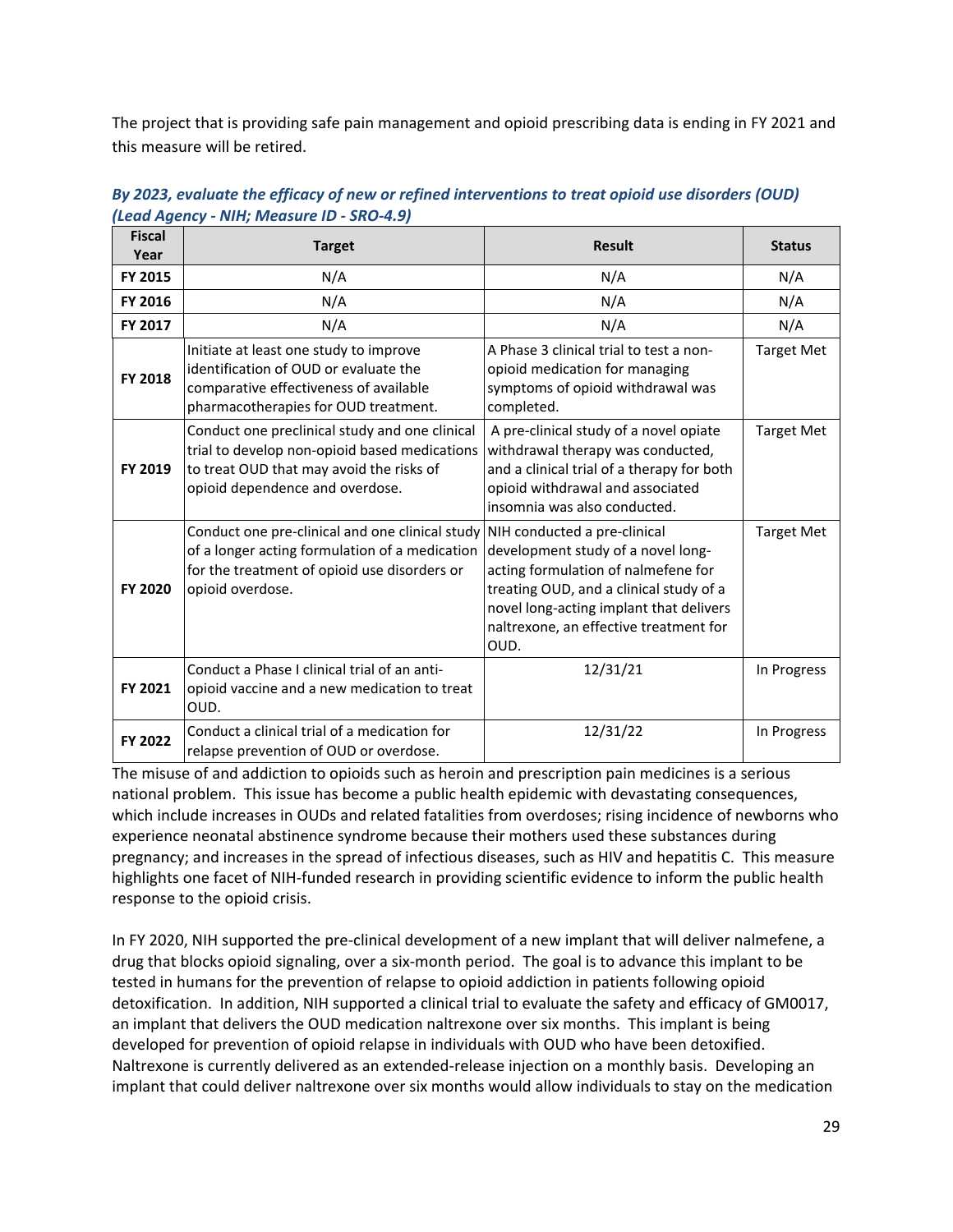without monthly doctor visits, and help individuals in recovery remain abstinent from opioids.

In FY 2021, NIH is funding clinical trials to study an anti-opioid vaccine and a new medication to treat OUD. In FY 2022, NIH will fund a clinical trial to study a medication for relapse prevention of OUD or overdose.

*Increase the percentage of youth ages 12-17 who experienced major depressive episodes with severe impairment in the past year receiving treatment for depression (Lead Agency - SAMHSA; Measure ID - 2.3.19O) [18](#page-29-0)*

|               | <b>CY 2015</b> | <b>CY 2016</b> | <b>CY 2017</b> | <b>CY 2018</b>    | <b>CY 2019</b>        | <b>CY 2020</b> | <b>CY 2021</b> | <b>CY 2022</b> |
|---------------|----------------|----------------|----------------|-------------------|-----------------------|----------------|----------------|----------------|
| <b>Target</b> | N/A            | N/A            | N/A            | 48.0%             | 48.5%                 | 50.0%          | 55.0%          | 56.0%          |
| Result        | N/A            | 46.7%          | 47.5%          | 46.9%             | 49.7%                 | 12/31/21       | 12/31/22       | 12/31/23       |
| <b>Status</b> | N/A            | Actual         | Actual         | Target<br>Not Met | Exceeds the<br>target | Pending        | Pending        | Pending        |

With states and the Interdepartmental Serious Mental Illness Coordinating Committee (ISMICC) driving efforts to address the needs of children and youth with serious emotional disturbances, SAMHSA expects to see increases in the percentage of youth with a past year major depressive episode who receive mental health treatment. The National Survey on Drug Use and Health (NSDUH) defines treatment for depression as 1) Seeing or talking to a medical doctor or other professional, or 2) Using prescription medication for depression in the past year. SAMHSA has funded a number of programs to increase access to treatment, which include Healthy Transitions continuation grants and contracts for technical assistance and evaluation.

The prevalence of receiving depression care among youth with major depressive episode and severe impairment in the past year remained stable between 2006 and 2018. In CY 2019, the rate was 49.7 percent, which exceeds the target (48.5 percent) by 1.2 percent. In FY 2018, in addition to supporting contracts for technical assistance and evaluation, SAMHSA continued support for 14 continuation grants and supported 4 new grants. SAMHSA will work to improve this result in CY 2020 and CY 2021 by providing technical assistance to grantees and by continuing to monitor major depressive episodes in youth ages 12-17. The agency anticipates that these efforts made to improve access to services will lead to identifying reductions in the percentage of youth who report major depressive episodes.

*Increase the percentage of adults with Serious Mental Illness (SMI) receiving mental health services (Lead Agency - SAMHSA; Measure ID - 2.3.19L) [19](#page-29-1)*

|               | <b>CY 2015</b> | <b>CY 2016</b> | <b>CY 2017</b> | <b>CY 2018</b> | <b>CY 2019</b> | <b>CY 2020</b> | <b>CY 2021</b> | <b>CY 2022</b> |
|---------------|----------------|----------------|----------------|----------------|----------------|----------------|----------------|----------------|
| <b>Target</b> | N/A            | N/A            | N/A            | 67.0%          | 68.0%          | 71.0%          | 75.0%          | 76.0%          |
| <b>Result</b> | N/A            | 64.8%          | 66.7%          | 64.1%          | 65.5%          | 12/31/21       | 12/31/22       | 12/31/23       |

NSDUH defines the mental health services as inpatient treatment/counseling, outpatient treatment/counseling, or the use of prescription medication for mental health problems. In CY 2019, 65.5 percent of the adults aged 18 or older received the mental health services, which was less than the target (68.0 percent). In CY 2021 and CY 2022, SAMHSA will continue to provide guidance to agencies

<span id="page-29-0"></span><sup>&</sup>lt;sup>18</sup> The latest full NSDUH report, the 2019 NSDUH full report, is available a[t https://www.samhsa.gov/data/release/2019-national-survey-drug](https://www.samhsa.gov/data/release/2019-national-survey-drug-use-and-health-nsduh-releases)[use-and-health-nsduh-releases](https://www.samhsa.gov/data/release/2019-national-survey-drug-use-and-health-nsduh-releases) .

<span id="page-29-1"></span><sup>&</sup>lt;sup>19</sup> The latest full NSDUH report, the 2019 NSDUH full report, is available at <u>https://www.samhsa.gov/data/release/2019-national-survey-drug-</u> [use-and-health-nsduh-releases.](https://www.samhsa.gov/data/release/2019-national-survey-drug-use-and-health-nsduh-releases) Ibid.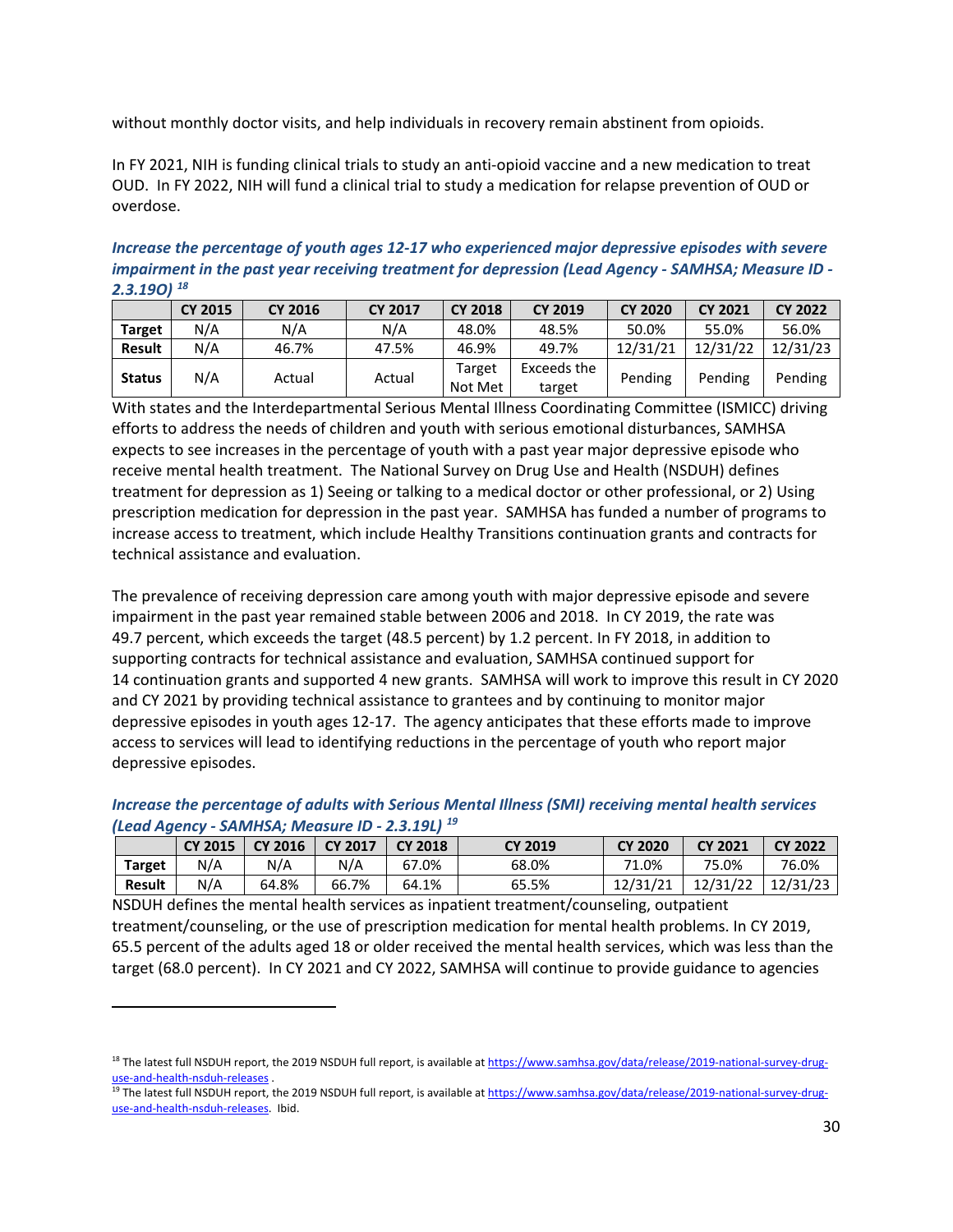on how to administer mental health services to individuals with SMI. Federal efforts, including ISMICC, discretionary grant programs, and SAMHSA's Clinical Support Services for SMI Technical Assistance Center will enable agencies to provide coordinated efforts and resources to individuals with SMI.

#### *HHS FY 2020-2021 Agency Priority Goals*

The HHS FY 2020-2021 APGs established by the previous administration supported multiple objectives across the HHS Strategic Plan. For presentation purposes, the Department has chosen to display these APGs under their most closely aligned strategic objectives.

**Reducing Opioid Morbidity and Mortality.** Reduce opioid-related morbidity and mortality through: 1) improving access to prevention, treatment and recovery support services; 2) targeting the availability and distribution of overdose-reversing drugs; 3) strengthening public health data and reporting; 4) supporting cutting-edge research; and 5) advancing the practice of pain management. Starting from the baseline of September 30, 2019, by September 30, 2021:

- 1. Treatment—Increase uptake of medications for the treatment of opioid use disorder:
	- a. By 15 percent the number of unique patients receiving prescriptions for buprenorphine in U.S. outpatient retail pharmacies (excluding implantable or long-acting injection products).
	- b. By 100 percent the number of prescriptions for long-acting injectable or implantable buprenorphine from retail, long-term care, and mail-order pharmacies in the United States.
	- c. By 25 percent the number of prescriptions for extended-released naltrexone from retail, long-term care, and mail-order pharmacies in the United States
	- d. By 57 percent the number of providers with a DATA 2000 waiver authorizing buprenorphine prescribing for opioid use disorder treatment.
- 2. Overdose intervention—Increase availability and access to overdose-reversing drugs:
	- a. By 50 percent the number of prescriptions dispensed for naloxone in U.S. outpatient retail and mail-order pharmacies.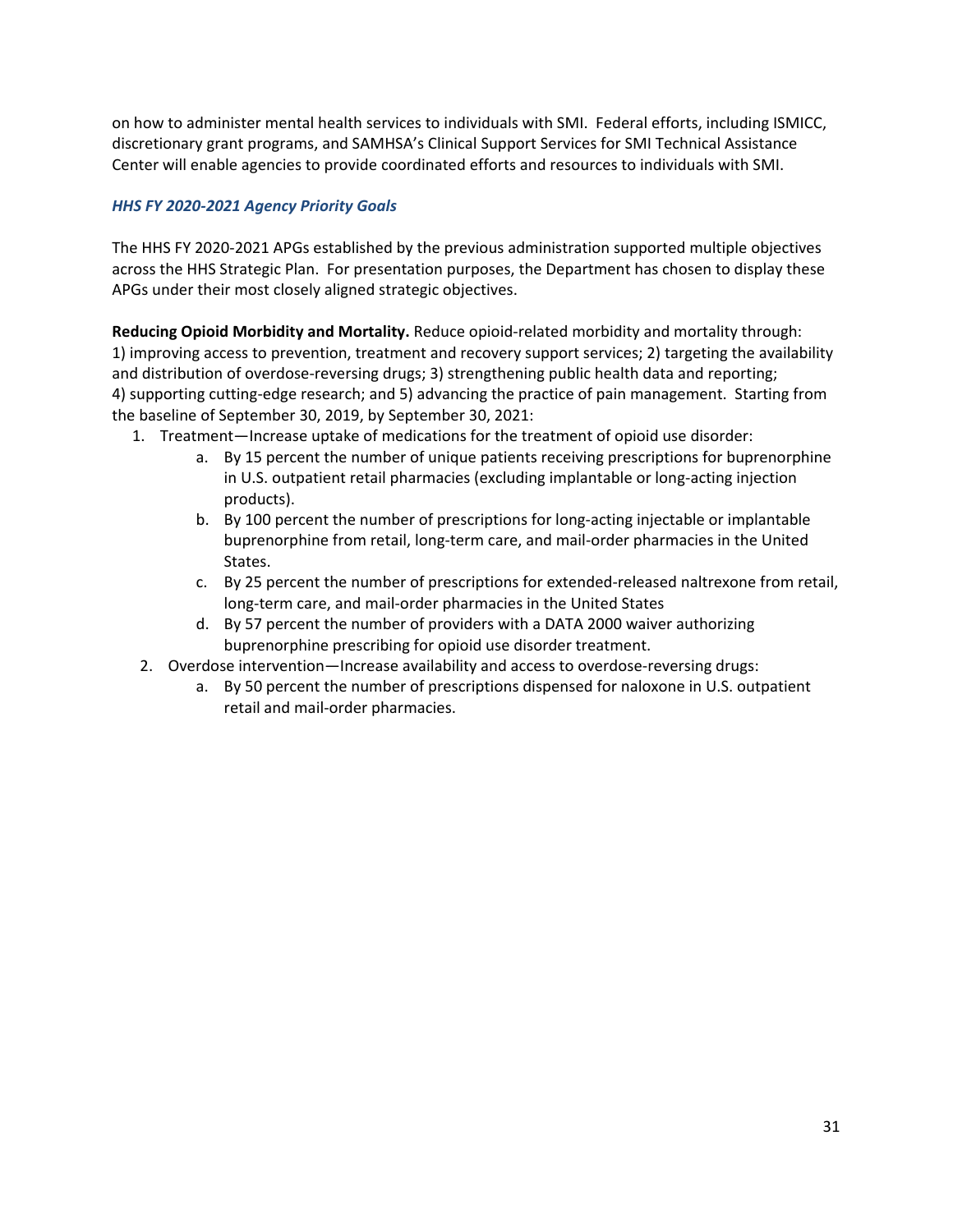### <span id="page-31-0"></span>**Goal 2. Objective 4: Prepare for and respond to public health emergencies**

As demonstrated during the COVID-19 pandemic, the health of Americans during public health emergencies and other incidents depends on the effectiveness of preparedness, mitigation, response and recovery efforts. Threats in an increasingly interconnected, complex, and dangerous world include naturally emerging infectious diseases such as COVID-19; frequent and severe weather events; state and non-state actors that have access to chemical, biological, radiological, or nuclear agents; non-state actors who commit acts of mass violence; and cyber-attacks.

HHS is engaged in the research, development, and procurement of medical countermeasures, which include vaccines, drugs, therapies, and diagnostic tools to address COVID-19 as well as other emerging infectious diseases. HHS collaborates with others to ensure that the appropriate number of safe and effective medical countermeasures are developed and stockpiled and can be easily distributed to save lives during an incident. HHS also invests in building the capacity of other countries to detect, prevent, and respond to incidents.

In the previous administration, the Office of the Secretary led this objective. The following divisions are responsible for implementing programs under this strategic objective: ACF, ACL, ASA, ASPA, ASPR, CDC, CMS, FDA, HRSA, IHS, IOS, NIH, OASH, OCR, OGA, and SAMHSA. HHS has determined that performance toward this objective is progressing. The narrative below provides a brief summary of progress made and achievements or challenges, as well as plans to improve or maintain performance.

#### **Objective 2.4 Table of Related Performance Measures**

#### *Maintain the percentage of CDC-funded Public Health Emergency Preparedness (PHEP) state and local public health agencies that can convene, within 60 minutes of notification, a team of trained staff that can make decisions about appropriate response and interaction with partners (Lead Agency - CDC; Measure ID - 13.5.3) [20](#page-31-1)*

|               | <b>FY 2015</b>     | <b>FY 2016</b>    | <b>FY 2017</b>    | <b>FY 2018</b>         | <b>FY 2019</b> | <b>FY 2020</b> | FY 2021 | <b>FY 2022</b> |
|---------------|--------------------|-------------------|-------------------|------------------------|----------------|----------------|---------|----------------|
| <b>Target</b> | 95%                | 96%               | 96%               | 96%                    | 96%            | 96%            | 96%     | 96%            |
| Result        | 100%               | 95%               | 85%               | 98%                    | N/A            | 2/28/22        | 2/28/23 | 2/28/23        |
| <b>Status</b> | Target<br>Exceeded | Target<br>Not Met | Target Not<br>Met | <b>Target Exceeded</b> | N/A            | Pending        | Pending | Pending        |

Public health agencies must be able to rapidly convene key management staff (within 60 minutes of notification) to appropriately respond to an emergency. This effort includes the integration of information and the prioritization of resources to ensure timely and effective coordination within the public health agency and key response partners. CDC uses the data from this measure to evaluate the ability to assemble a minimum of six key decision-makers who can cover all of the activated incident management lead roles needed to effectively manage a public health agency's response. This measure does not report the ability to assemble large groups of public health staff or to deploy a group of responders.

<span id="page-31-1"></span> $^{20}$  CDC results are based on jurisdictions (N) that allocated PHEP funding for pulsed-field gel electrophoresis E.coli activities.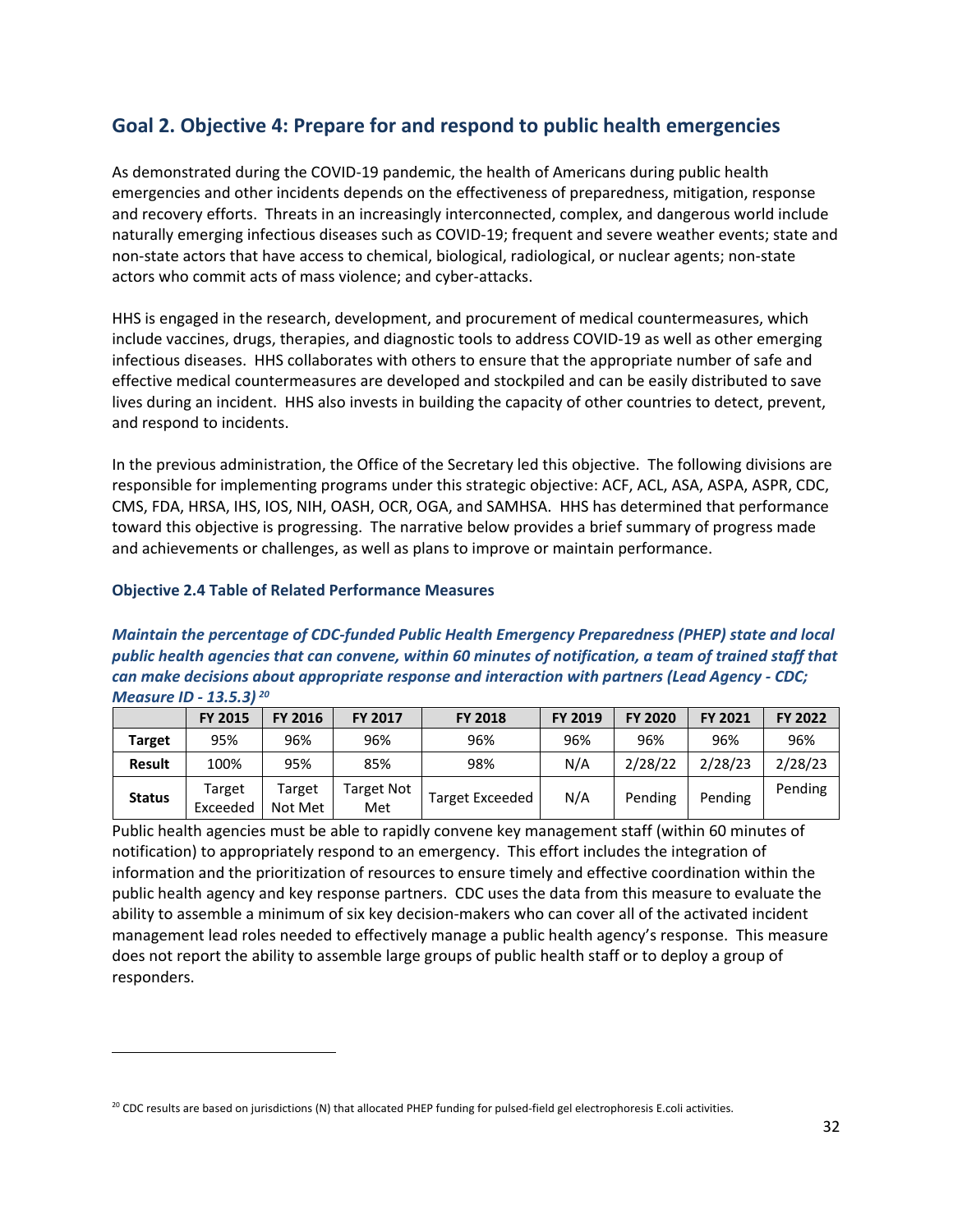In response to the pandemic, CDC allowed PHEP recipients to use FY 2019 PHEP funds to support critical COVID-19 response activities. Specific examples of how recipients planned to use funds include laboratory equipment, reagents and other specialized materials and supplies needed for lab processing and testing of COVID-19 samples; electronic staffing systems; communications and call center equipment; and contact tracing. CDC also modified FY 2019 and FY 2020 PHEP program requirements as a result of the current COVID-19 pandemic response underway in the 62 PHEP jurisdictions. To support this critical work and reduce recipient burden, CDC integrated PHEP planning requirements with COVID-19 pandemic response activities, allowing recipients to use their response to the current public health incident to demonstrate their preparedness capabilities. Among the changes, CDC has waived all drill requirements, including the staff assembly drill (Measure 13.5.3). As a result, data will not be reported for FY 2019 and FY 2020. In FY 2021 and FY 2022 CDC will continue to work with recipients to help identify preparedness gaps based on COVID-19 lessons learned and develop targeted strategies to improve performance.

*Increase the number of new licensed medical countermeasures within Biomedical Advanced Research and Development Authority (BARDA) (Lead Agency - ASPR; Measure ID - 2.4.13a)* 

|               |     | FY 2015 FY 2016 | <b>FY 2017</b>     | <b>FY 2018</b>     | FY 2019                | <b>FY 2020</b> | <b>FY 2021</b> | FY 2022  |
|---------------|-----|-----------------|--------------------|--------------------|------------------------|----------------|----------------|----------|
| <b>Target</b> | N/A |                 |                    |                    |                        |                |                |          |
| <b>Result</b> | N/A |                 |                    | 9                  |                        |                | 12/31/21       | 12/31/22 |
| <b>Status</b> | N/A | Target<br>Met   | Target<br>Exceeded | Target<br>Exceeded | <b>Target Exceeded</b> | Target<br>Met  | Pending        | Pending  |

Medical countermeasures are federally regulated products used during a public health emergency. Examples of emergencies include chemical, biological, radiological and nuclear (CBRN) agents, pandemic influenza, and emerging (or re-emerging) infectious diseases. Through the BARDA program, ASPR develops and makes available medical countermeasures to prepare for and respond to national emergencies. Each of APSR's products is designed to address a particular gap in our ability to address these emergencies. In addition, ASPR oversees purchases of medical countermeasures for storage in the Strategic National Stockpile.

Within ASPR, BARDA invests in the innovation, advanced research and development, acquisition, and manufacturing of medical countermeasures – the vaccines, drugs, therapeutics, diagnostic tools, and non-pharmaceutical products needed to combat health security threats. To date, BARDA has received 59 FDA approvals, licensures, and clearances for medical countermeasures. For more information about BARDA's medical countermeasures, please see [https://www.medicalcountermeasures.gov/barda.](https://www.medicalcountermeasures.gov/barda)

ASPR's approach to advanced research and development has a proven track record of success due to continuous collaboration with NIH, CDC, FDA, and the Departments of Defense, Homeland Security, Veteran Affairs, and Agriculture. HHS sets research and development priorities under a five-year strategy and implementation plan.

An example of the medical countermeasures developed to save lives is progress on multi-drug resistant (MDR) organisms, which are a threat to national security and public health. As rates of antimicrobial resistance (AMR) in pathogens continue to increase new therapeutics and vaccines are essential to combat the growing crisis. Every year, 2.8 million Americans develop a drug resistant infection and 35,000 people die. Globally, MDR infections kill 700,000 each year - current estimates are that MDR organisms will kill more than 10 million a year by 2050 if left unchecked. BARDA supports development and procurement of medical countermeasures to protect Americans against CBRN threats. MDR does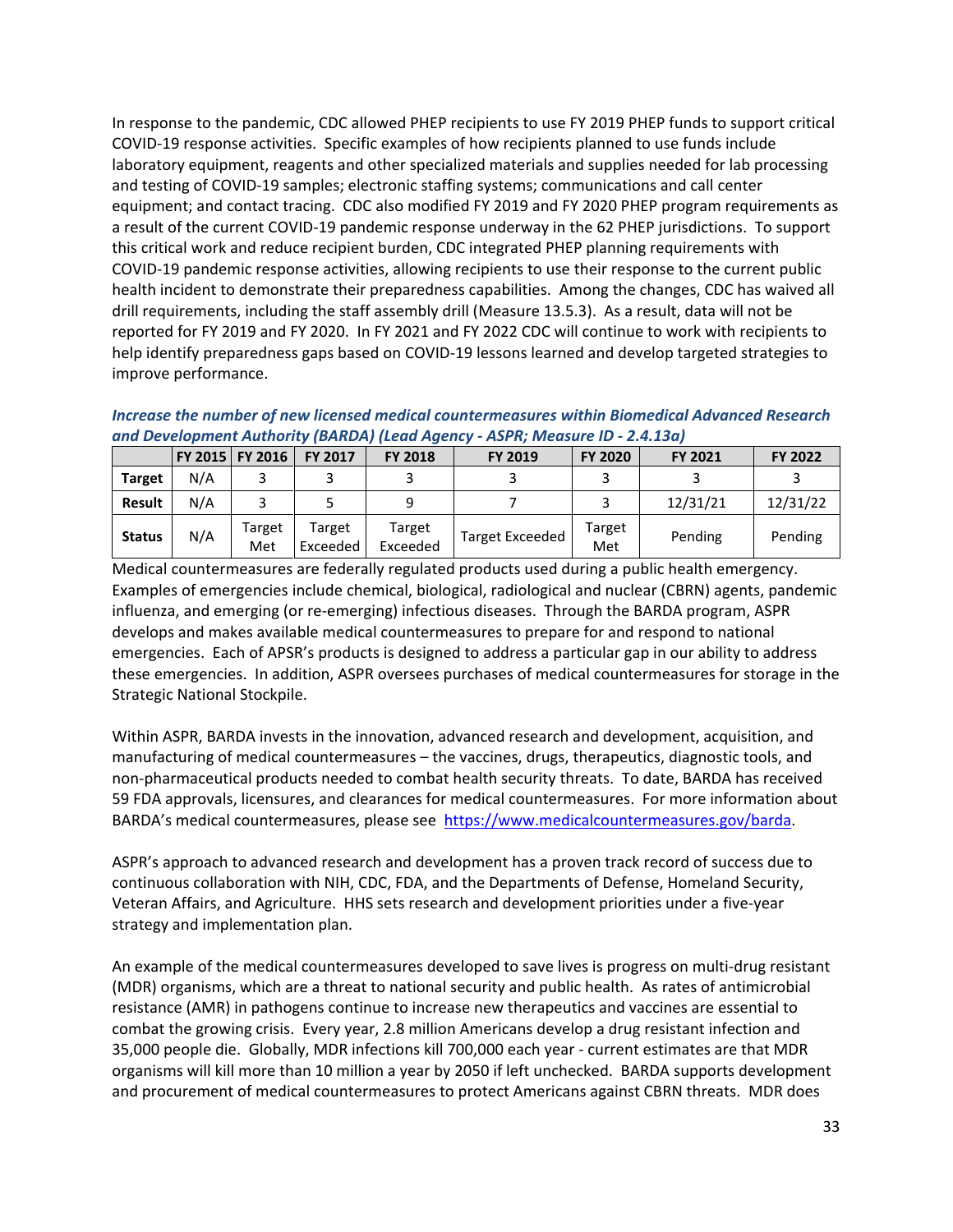not discriminate, and victims of CBRN events are at risk of suffering fatal complications from drug resistant infections. One of BARDA's top priorities is to develop a vaccine to protect people from these threats.

During FY 2021 and FY 2022, ASPR continues to support the development of critical medical countermeasures to increase national preparedness including:

- New antiviral therapeutic and vaccine candidates against Ebola Sudan and Marburg viruses
- A second antiviral candidate against smallpox
- A next generation botulinum antitoxin
- New antidotes for treatment of chemical agents (for example, mustard gas exposure and chlorine gas)
- Diagnostic devices to confirm infection with biological agents and identify an effective antibiotic sooner
- Innovations for advanced, portable ECMO (extracorporeal membrane oxygenation) devices
- Innovations in early-stage medical countermeasure research and development focusing on sepsis, wearable diagnostics and distributed manufacturing technologies,
- New candidate products for addressing the pathologies resulting from radiological or nuclear events, including thermal burns
- Multi-tissue human microphysiological models ("body-on-a-chip") incorporating immune system models for screening of vaccines and therapeutics
- Novel antibacterial drugs, diagnostics, and vaccines

The U.S. government has undertaken a government-wide response to combat the SARS-CoV-2 virus and limit negative health outcomes. ASPR has received resources from several COVID-19 supplemental appropriations to enhance ongoing efforts and continue a comprehensive and coordinated response.

ASPR continues to work with partners across the Federal government, the states, and the private sector to focus on priorities related to addressing SARS-CoV-2 and other threats. ASPR has expanded agreements with companies to develop medical countermeasures that enhance national health security, and continues to seek insight from partners in the private and public sectors to identify promising technologies. Strengthening health security in the face of the novel coronavirus outbreak involves launching multiple products that address different aspects of COVID-19. For example, to protect the American people from this new coronavirus, health care professionals need medical countermeasures that enable quick and accurate diagnosis, vaccination to prevent the spread of the virus, and treatment for those infected with effective therapeutics or antivirals.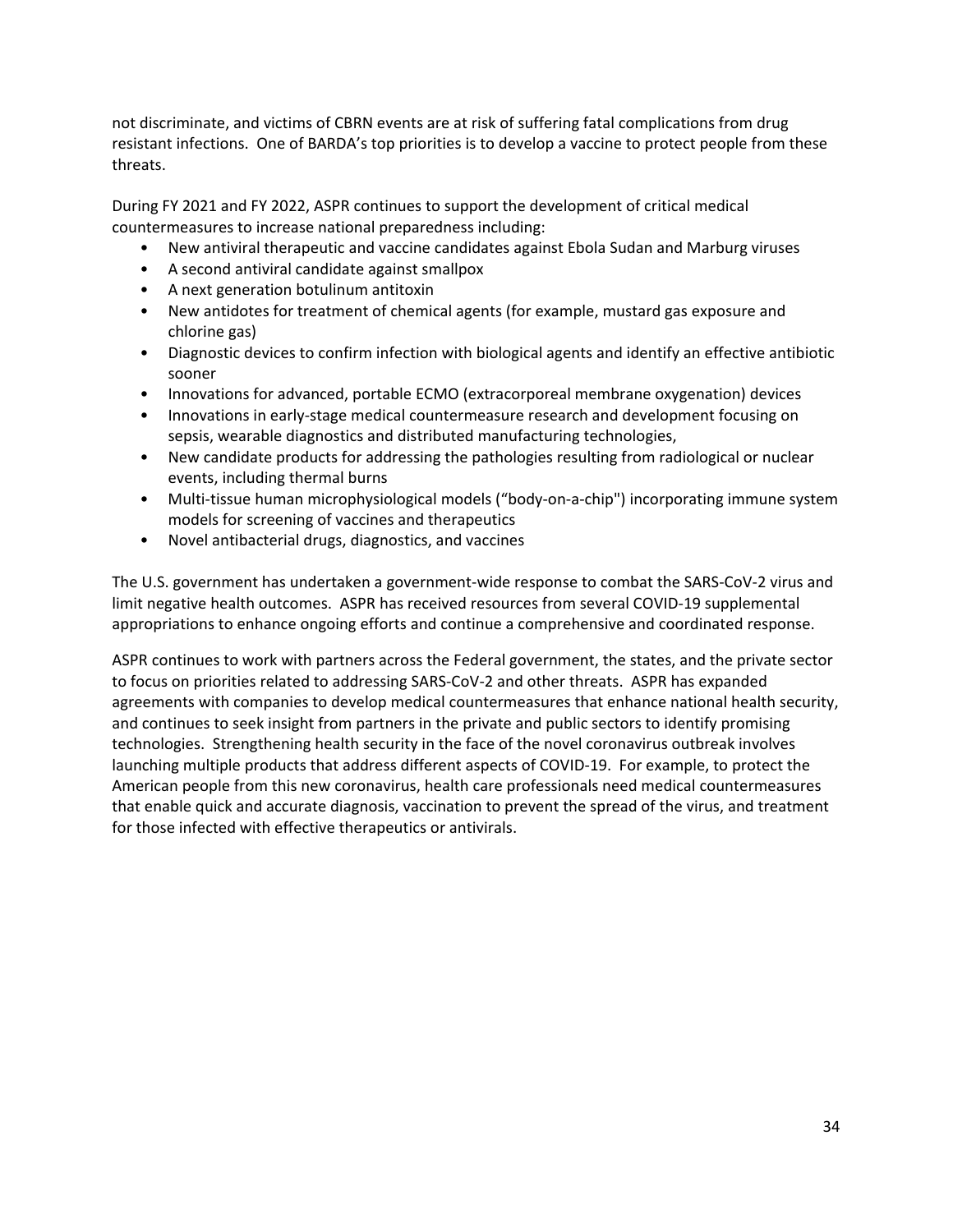# <span id="page-34-0"></span>**Goal 3. Objective 1: Encourage self-sufficiency and personal responsibility, and eliminate barriers to economic opportunity**

Strong, economically stable individuals, families, and communities are integral components of a strong America. Many Americans currently experience or are at risk for economic and social instability. The social and health impacts of poverty can include reduced access to nutritious food; fewer educational opportunities, and poor educational outcomes; a lack of access to safe and stable housing; increased risk of poor health outcomes including obesity and heart disease; and difficulty obtaining work opportunities. The Department coordinates safety-net programs across the Federal Government; state, local, tribal, and territorial governments; and faith-based and community organizations.

In the previous administration, the Office of the Secretary led this objective. The following divisions are responsible for implementing programs under this strategic objective: ACF, ACL, and CMS. HHS has determined that performance toward this objective is progressing. The narrative below provides a brief summary of progress made and achievements or challenges, as well as plans to improve or maintain performance.

#### **Objective 3.1 Table of Related Performance Measures**

| Increase the percentage of adult Temporary Assistance for Needy Families (TANF) work-eligible |
|-----------------------------------------------------------------------------------------------|
| individuals who entered employment (Lead Agency - ACF; Measure ID - 22B) $^{21}$              |

|               |     | FY 2015   FY 2016 | <b>FY 2017</b> | <b>FY 2018</b> | <b>FY 2019</b>  | <b>FY 2020</b> | <b>FY 2021</b> | <b>FY 2022</b> |
|---------------|-----|-------------------|----------------|----------------|-----------------|----------------|----------------|----------------|
| <b>Target</b> | N/A | N/A               | N/A            | N/A            | <b>Baseline</b> | TBD            | TBD            | TBD            |
| Result        | N/A | N/A               | 18.0%          | 17.5%          | 6/30/21         | 6/30/22        | 6/30/23        | 6/30/24        |
| <b>Status</b> | N/A | N/A               | Actual         | Actual         | Pending         | Pending        | Pending        | Pending        |

TANF provides states with block grants to design and operate programs that help needy families reach self-sufficiency, with a focus on preparing parents for work. This program measure assesses how effectively recipients transition from cash assistance to employment. Full success requires not only that recipients be employed, but also that they remain employed, increase their earnings, and demonstrate a reduction in dependency on cash assistance.

ACF is committed to helping the states identify innovative and effective employment strategies and offering a range of targeted technical assistance efforts. As one example, ACF provides research on potential areas for employment and skill-building. In FY 2021 and FY 2022, ACF will continue to support state, tribal, and community partners' efforts to design and implement programs that focus simultaneously on adult employment and family well-being.

<span id="page-34-1"></span><sup>&</sup>lt;sup>21</sup> These data exclude territories but include the District of Columbia.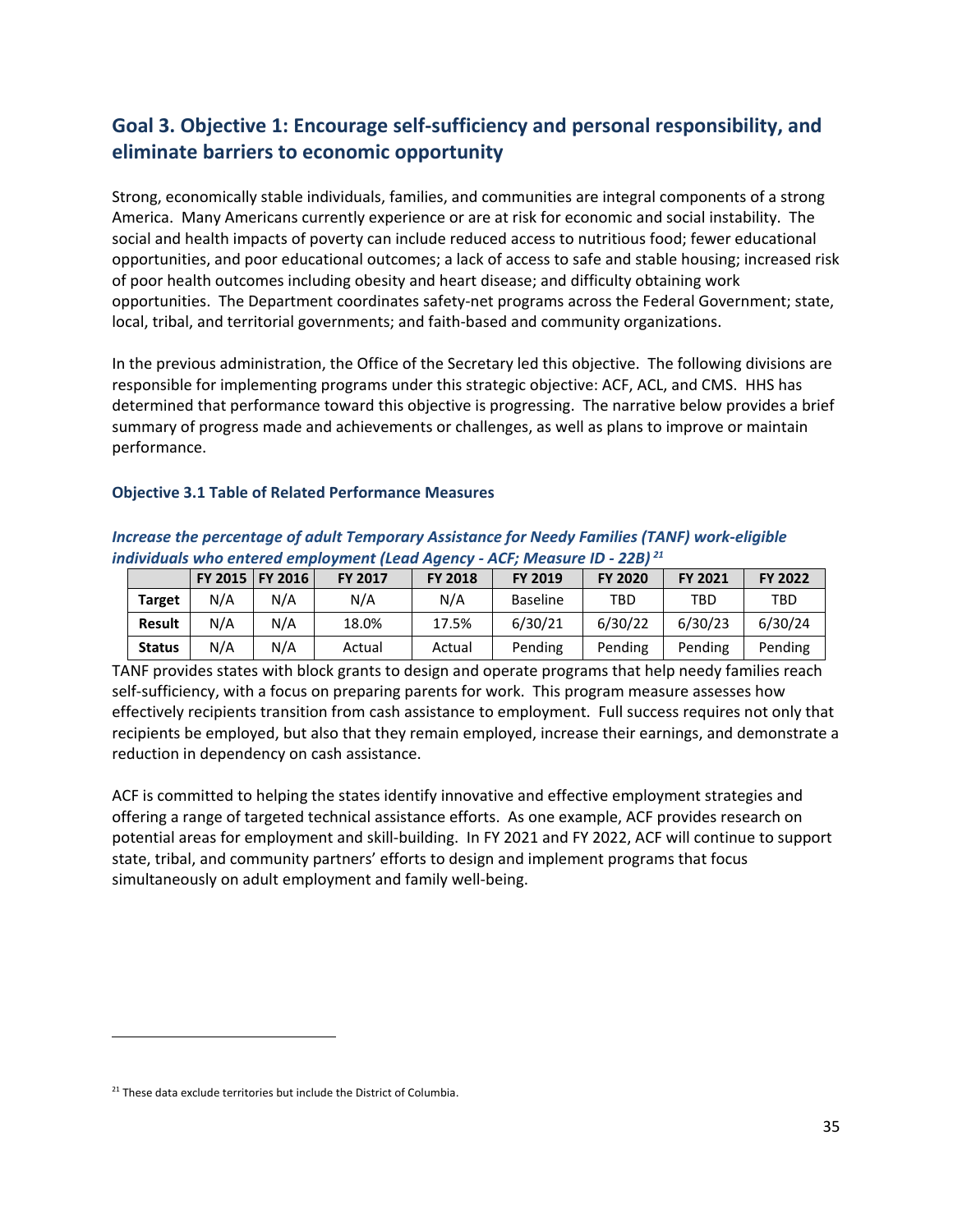| <u>WILIIIII CHC JIISC SIA MOMENS OF CIC SCIVICC DEMOGRACIC AQCHCY - ACI , IVICUSULE ID - IOIIET UMU IOCI</u> |                    |                    |                   |                   |                     |                       |                |                       |
|--------------------------------------------------------------------------------------------------------------|--------------------|--------------------|-------------------|-------------------|---------------------|-----------------------|----------------|-----------------------|
|                                                                                                              | <b>FY 2015</b>     | FY 2016            | <b>FY 2017</b>    | <b>FY 2018</b>    | <b>FY 2019</b>      | <b>FY 2020</b>        | <b>FY 2021</b> | <b>FY 2022</b>        |
| <b>Target</b>                                                                                                | 76.84%             | 83.01%             | 85.26%            | 84.84%            | 82.88%              | 81.76%                | 76.05%         | Prior Result<br>$+1%$ |
| <b>Result</b>                                                                                                | 82.19%             | 84.42%             | 84%               | 82.06%            | 80.95%              | 75.30%                | 11/30/21       | 11/30/22              |
| <b>Status</b>                                                                                                | Target<br>Exceeded | Target<br>Exceeded | Target Not<br>Met | Target<br>Not Met | Farget Not  <br>Met | <b>Target Not Met</b> | Pending        | Pending               |

*Increase the percentage of refugees who are self-sufficient (not dependent on any cash assistance) within the first six months of the service period (Lead Agency - ACF; Measure ID - 16.1LT and 16C)*

In FY 2020, 179 locations offered ACF Matching Grant Program services. This is a decrease from 250 locations in FY 2017. Since the program provides \$2,750 in funds for each eligible individual served, program funding is directly linked to the number of eligible participants. While providing services, grantees must match federal funds by at least 50 percent. ACF encourages grantees to experiment in the delivery of services at one or more sites to improve efficiencies and outcomes.

ACF attributes the drop in performance for indicator 16C to the impact of the COVID-19 pandemic in the second half of the FY. Indeed, this 180-day measure was on track to greatly exceed the FY target with 83.67 percent of individuals deemed self-sufficient in the first half of the year. Although outcomes remain commendable under the current conditions, ACF expects consistent positive growth to resume as grantees seek new employment opportunities for refugees and pandemic impacts begin to subside later in FY 2021.

ACF expects to complete enhanced on-site or remote monitoring of each grantee's local service provider site at least once every three years. As the number and quality of these monitoring meetings has increased, the analysis of the monitoring data continues to yield information useful to performance improvement efforts. During the pandemic, ACF continues to enforce the Performance Improvement Plan (PIP) requirement that affects each site expecting to serve at least 50 clients in the fiscal year, performing 10 percentage-points or more below the network's self-sufficiency average, and performing at least 5 percentage-points below the annual national program average. Each PIP must include concrete measures such as enhanced monitoring, professional development training, reassignment of personnel, and reductions in funding. Grantees report on the progress of their PIPs every six months.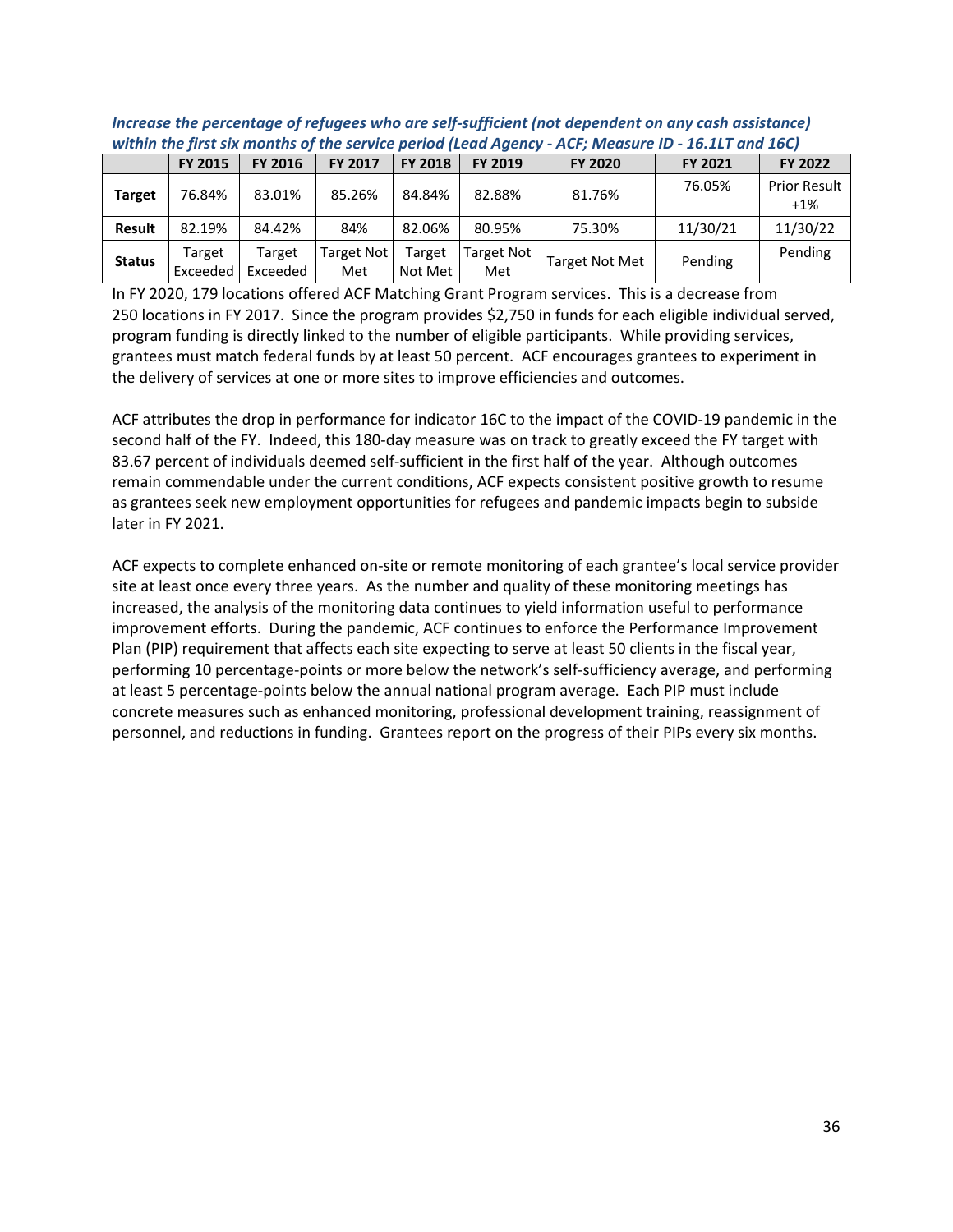# **Goal 3. Objective 2: Safeguard the public against preventable injuries and violence or their results**

Injuries and violence affect all Americans regardless of an individual's age, race, or economic status. Preventable injuries and violence—such as falls, homicide stemming from domestic violence, and gang violence—kill more Americans ages 1 to 44 than any other cause, including cancer, HIV, or the flu.<sup>[22](#page-36-0)</sup> Hospitalizations, emergency room visits, and lost productivity caused by injuries and violence cost Americans billions of dollars annually.

Individual trauma results from an event, series of events, or set of circumstances that is experienced by an individual as physically or emotionally harmful or threatening and that has lasting adverse effects on the individual's functioning and mental, physical, social, emotional, or spiritual well-being. The Department supports multiple trauma-informed care initiatives to integrate a trauma-informed approach into health, behavioral health, and related systems to reduce the harmful effects of trauma and violence on individuals, families, and communities.

In the previous administration, the Office of the Secretary led this objective. The following divisions are responsible for implementing programs under this strategic objective: ACF, ACL, CDC, IHS, OASH, and SAMHSA. HHS has determined that performance toward this objective is progressing. The narrative below provides a brief summary of progress made and achievements or challenges, as well as plans to improve or maintain performance.

#### **Objective 3.2 Table of Related Performance Measures**

### *Maintain the percentage of domestic violence program clients who have a safety plan (Lead Agency - ACF; Measure ID - 14D)*

|               | <b>FY 2015</b>     | <b>FY 2016</b>    | FY 2017            | <b>FY 2018</b>         | <b>FY 2019</b>     | <b>FY 2020</b> | <b>FY 2021</b> | <b>FY 2022</b> |
|---------------|--------------------|-------------------|--------------------|------------------------|--------------------|----------------|----------------|----------------|
| Target        | 90%                | 90%               | 90%                | 90%                    | 90%                | 90%            | 90%            | 90%            |
| <b>Result</b> | 91.9%              | 89.6%             | 92.8%              | 93.4%                  | 93%                | 5/31/21        | 5/31/22        | 5/31/23        |
| <b>Status</b> | Target<br>Exceeded | Target Not<br>Met | Target<br>Exceeded | <b>Target Exceeded</b> | Target<br>Exceeded | Pending        | Pending        | Pending        |

Family Violence Prevention and Services Act grantee data for fiscal years 2017 through 2019 show that more than 90 percent of domestic violence program clients reported improved knowledge of safety planning as a result of grantee efforts. These data correlate with other indices of longer-term client safety and well-being.<sup>23</sup> Since many program participants receive short-term crisis assistance and would not expect to report significant change, consistently achieving a higher than 90 percent benchmark is unrealistic. In FY 2021 and 2022, ACF will continue to implement its improved data quality checks to ensure data accuracy as well as work with the grantees to identify ways to promote domestic violence safety.

<span id="page-36-0"></span><sup>22</sup> [https://www.cdc.gov/injury/wisqars/overview/key\\_data.html](https://www.cdc.gov/injury/wisqars/overview/key_data.html)

<span id="page-36-1"></span><sup>&</sup>lt;sup>23</sup> Bybee, D. I., and Sullivan, C. M. (2002). Strengths-based intervention resulted in positive change for battered women over time. American Journal of Community Psychology, 30(1), 103-132.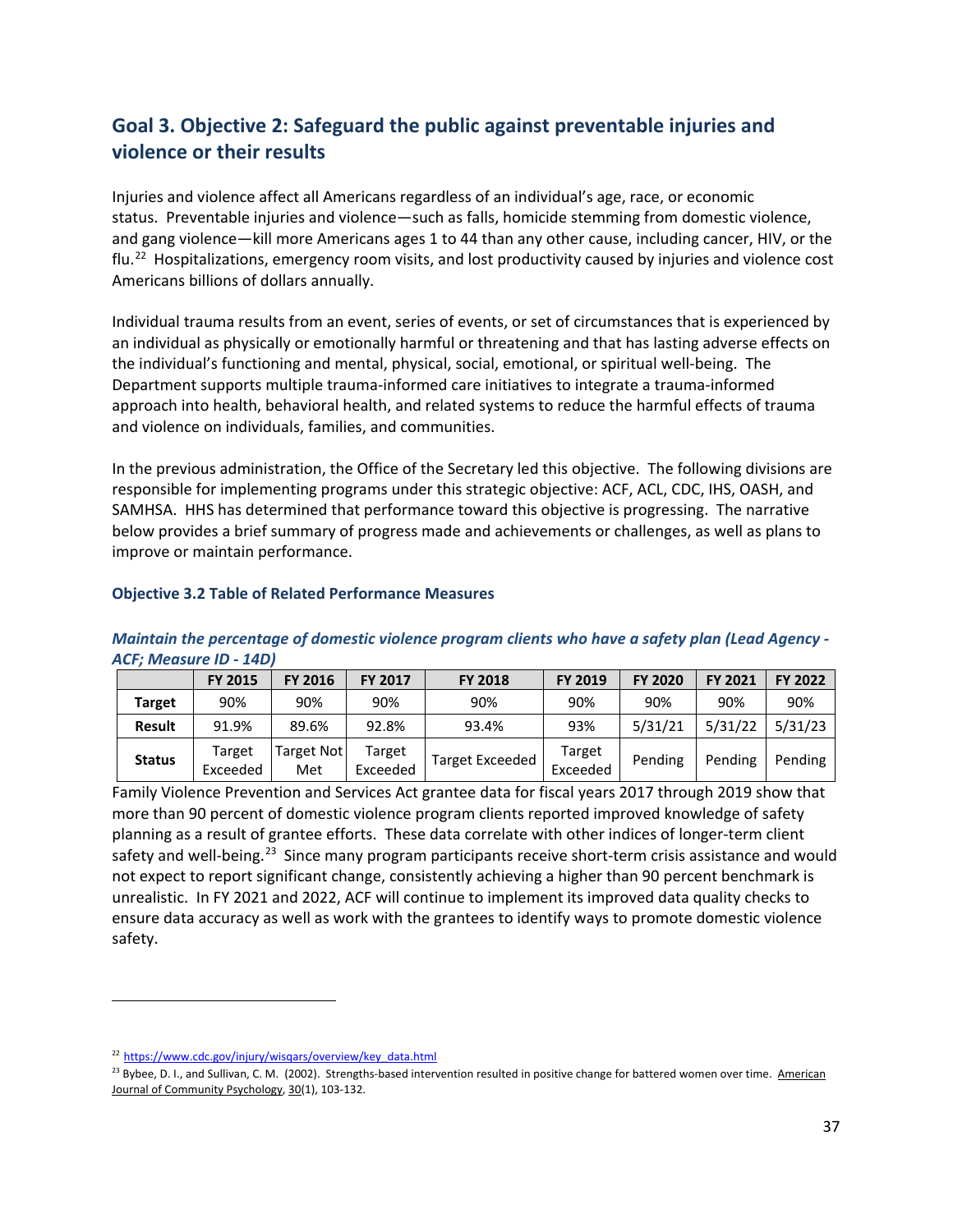*Decrease the percentage of children with substantiated or indicated reports of maltreatment that have a repeated substantiated or indicated report of maltreatment within six months (Lead Agency - ACF; Measure ID - 7B)[24](#page-37-0)*

|               | <b>FY 2015</b>                    | <b>FY 2016</b>        | <b>FY 2017</b>           | <b>FY 2018</b>    | FY 2019                                   | <b>FY 2020</b> | <b>FY 2021</b>              | FY 2022                     |
|---------------|-----------------------------------|-----------------------|--------------------------|-------------------|-------------------------------------------|----------------|-----------------------------|-----------------------------|
| <b>Target</b> | 6.30%                             | 6.20%                 | 6.30%                    | 6.74%             | 6.50%                                     | 6.40%          | Prior<br>Result<br>$-0.2PP$ | Prior<br>Result<br>$-0.2PP$ |
| <b>Result</b> | 6.40%                             | 6.50%                 | 6.90%                    | 6.70%             | 6.60%                                     | 10/31/21       | 10/31/21                    | 10/31/22                    |
| <b>Status</b> | Target Not<br>Met but<br>Improved | <b>Target Not Met</b> | <b>Target Not</b><br>Met | <b>Target Met</b> | <b>Target Not</b><br>Met, but<br>Improved | Pending        | Pending                     | Pending                     |

In FY 2018, the rate of repeat child maltreatment decreased to 6.7 percent, which met the target for that year. In FY 2019, the rate continued to decrease to 6.6 percent, which was an improvement, but fell just short of the target of 6.5 percent. In FY 2021 and FY 2022, ACF will continue to identify and implement ways to support states in their efforts to care for children and families who are experiencing a crisis, while ensuring the safety of children. The renewed emphasis on prevention efforts may also lead to improved performance in this area.

*Increase Intimate Partner (Domestic) Violence screening among American Indian and Alaska Native (AI/AN) females (Lead Agency – IHS; Measure ID – 81)*

|               | <b>FY 2015</b> | FY 2016 | FY 2017 | <b>FY 2018</b>        | <b>FY 2019</b>    | <b>FY 2020</b>      | <b>FY 2021</b> | <b>FY 2022</b> |
|---------------|----------------|---------|---------|-----------------------|-------------------|---------------------|----------------|----------------|
| <b>Target</b> | N/A            | N/A     | N/A     | 41.6%                 | 41.6%             | 41.5%               | 37.5%          | 36.3%          |
| Result        | N/A            | N/A     | N/A     | 38.1%                 | 36.3%             | 33.3% <sup>25</sup> | 1/31/22        | 1/31/23        |
| <b>Status</b> | N/A            | N/A     | N/A     | <b>Target Not Met</b> | Target<br>Not Met | Target Not<br>Met   | Pending        | Pending        |

Domestic and intimate partner violence has a disproportionate impact on AI/AN communities. AI/AN women experience intimate partner violence at higher rates than any other single race or ethnicity in the United States. However, intimate partner violence is a preventable public health problem and screening for Intimate Partner (Domestic) Violence provides the ability to identify victims and those at risk for injury. The Intimate Partner (Domestic) Violence screening measure supports improved processes for identification, referral, and treatment for female victims (age 14-46) of domestic violence. In FY 2018, IHS began reporting the Intimate Partner (Domestic) Violence screening measure using the IHS Integrated Data Collection System Data Mart (IDCS DM). FY 2020 represents the third year of IDCS DM reporting; IHS continues to monitor and adjust to reporting system changes and provide training for documentation in the electronic reporting system.

In FY 2019, IHS identified successful strategies among the IHS Areas and sites that met or exceeded the target screening rates for intimate partner violence. Strategies that sites identified as a pathway to success include: frequent data review and communication of data to staff; staff training that targeted the use of specific screening tools; and inclusion of this important measure in facility quality improvement projects. IHS uses this information to increase support and to cultivate knowledge about this measure across sites and to provide technical assistance and training to IHS health care providers

<span id="page-37-1"></span><span id="page-37-0"></span><sup>&</sup>lt;sup>24</sup> The program updated the FY 2016 actual result for this performance measure based on a technical correction to calculate the data based on the national population, which is consistent with previous results. The program updated the FY 2017 target due to this change. <sup>25</sup> Interim result.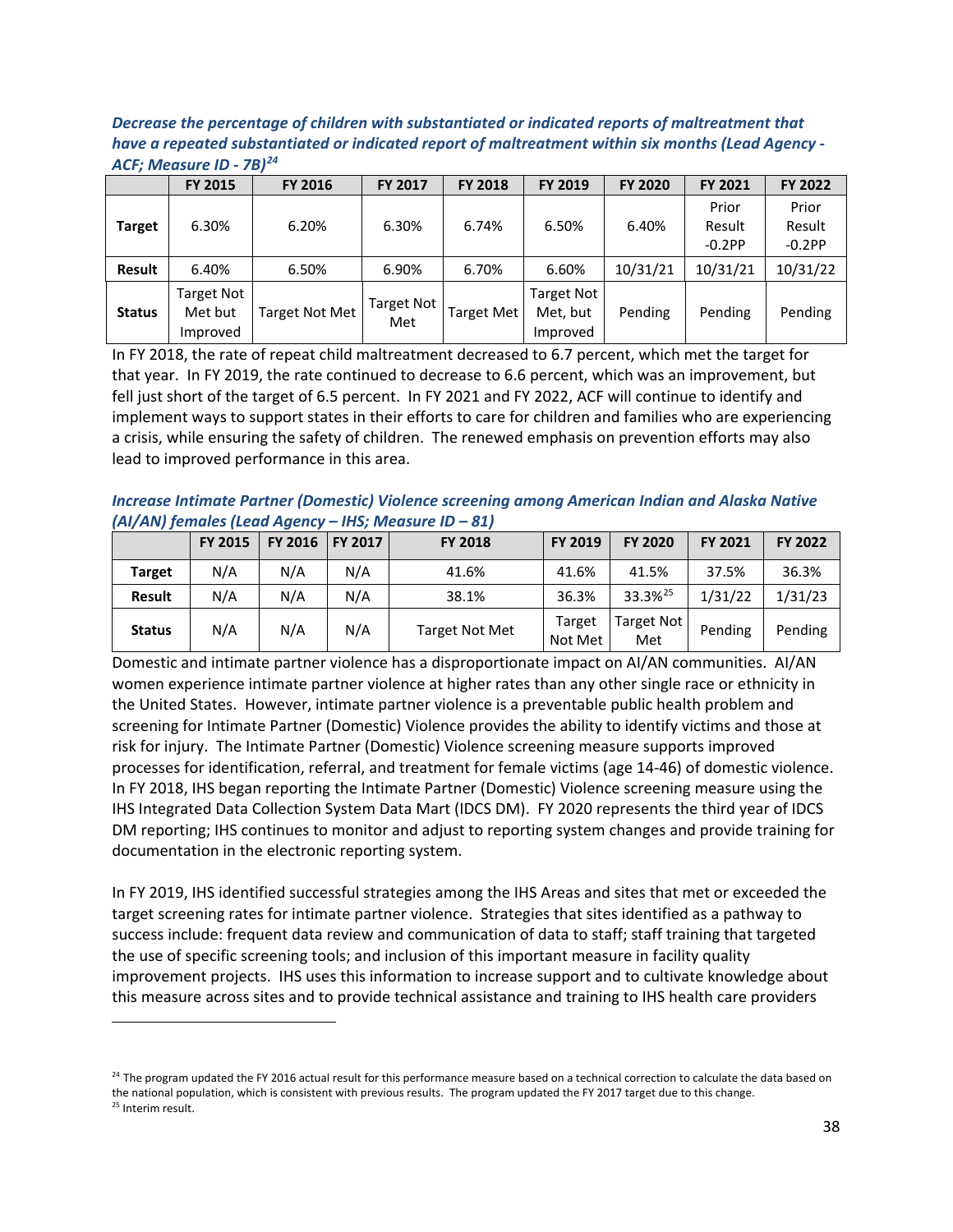and sites. In FY 2020, IHS continued to encourage dissemination of these evidence-based strategies across all facilities. IHS continues to provide training on the appropriate screening and injury assessments and documentation in the IHS electronic health record reporting system. IHS provides outreach and assistance to tribal sites upon request including a virtual training made available in FY 2020 regarding a specific Intimate Partner Violence (IPV) lethality risk screening tool. In addition, IHS recorded a two-hour live training webinar provided to Urban health organizations that discussed screening tools and appropriate interventions to offer patients experiencing intimate partner violence. Due to COVID-19 response efforts, opportunities for facilities to participate and complete trainings were limited.

Although several IHS Areas met or exceeded the FY 2020 target, IHS did not meet the national target of 41.5 percent. The IHS COVID-19 pandemic response and the transition from in person primary care to virtual care at several sites, may have impacted screening women for DV/IPV. To avoid potential coronavirus exposure risk, there have been fewer in-person visits and many health care services for prevention and health maintenance were postponed by patients during the pandemic. While patients with acute illness or the need for emergency care were still seen at IHS facilities, the COVID-19 pandemic response limited health care provider – patient interactions and reduced opportunities to screen the general population. Due to the sensitivity of the DV/IPV screening, proper administration requires the health care provider to ensure the patient is comfortable responding without external influence. Therefore, increased telehealth visits that occur within a patient's home would not necessarily meet the safety and security recommendations to be applied during the DV/IPV assessment.

While IHS anticipates similar challenges in FY 2021, increased administration of the DV/IPV screening will occur as in-person patient-provider interactions increase. In addition, IHS is aligning this measure with the agency-wide policy on the care of patients experiencing Intimate partner violence which can be found within the [Indian Health Manual, Part 3, Chapter 31.](https://www.ihs.gov/ihm/pc/part-3/p3c31/) Long-term efforts will include targeted approaches to increase participation and reporting of this measure including technical and training assistance for future grant awardees that address the DV/IPV objectives. IHS will also promote webinars and on-demand trainings that support the agency-wide policy to increase participation among IHS, Tribal, and Urban facilities. Starting in FY 2021, IHS is establishing methods to assist grant recipients in prioritizing the intimate partner violence screening within their community facilities, including data collection tools and resources. These efforts will strengthen facility and service unit quality improvement programs and emphasize the importance of including this measure in such efforts to reduce and address intimate partner violence and improve health care delivery.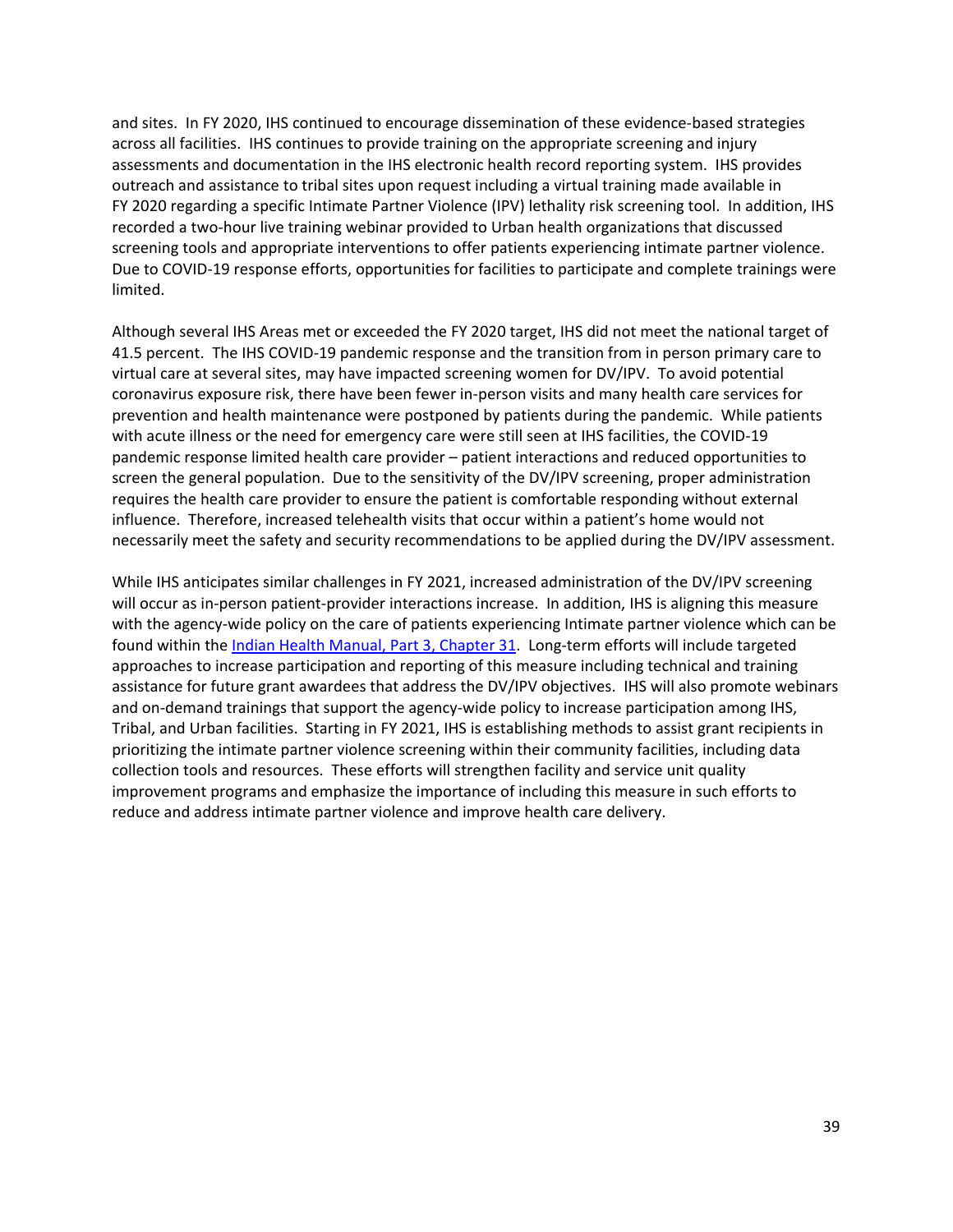# **Goal 3. Objective 3: Support strong families and healthy marriage, and prepare children and youth for healthy, productive lives**

Families are the cornerstone of America's social fabric. People live longer, have less stress, and are more financially stable in a healthy family environment where both parents are present, share the responsibility of the household, and raise the children. Additionally, in these households, children tend to be healthier, both mentally and physically, and are better able to have their fundamental needs met. The Department supports healthy families and youth development through collaborations across the Federal Government and with states, territories, community partners, tribal governments, and faithbased organizations.

In the previous administration, the Office of the Secretary led this objective. The following divisions are responsible for implementing programs under this strategic objective: ACF, ACL, CDC, HRSA, IHS, OASH, and SAMHSA. HHS has determined that performance toward this objective is progressing. The narrative below provides a brief summary of progress made and achievements or challenges, as well as plans to improve or maintain performance.

#### **Objective 3.3 Table of Related Performance Measures**

*Reduce the proportion of Head Start preschool grantees receiving a score in the low range on any of the three domains on the basis of the Classroom Assessment Scoring System (CLASS: Pre-K) (Lead Agency - ACF; Measure ID - 3A)* 

|               | <b>FY 2015</b> | <b>FY 2016</b>                | <b>FY 2017</b>     | <b>FY 2018</b>    | FY 2019            | <b>FY 2020</b>    | <b>FY 2021</b> | FY 2022                       |
|---------------|----------------|-------------------------------|--------------------|-------------------|--------------------|-------------------|----------------|-------------------------------|
| Target        | 26%            | 25%                           | 24%                | 15%               | 17%                | 15%               | 16%            | <b>Prior Result</b><br>$-1PP$ |
| <b>Result</b> | 22%            | 24%                           | 16%                | 18%               | 16%                | 17%               | 1/31/22        | 1/31/23                       |
| <b>Status</b> | Target         | Target<br>Exceeded   Exceeded | Target<br>Exceeded | Target<br>Not Met | Target<br>Exceeded | Target Not<br>Met | Pending        | Pending                       |

The ACF Office of Head Start (OHS) strives to increase the percentage of Head Start children in highquality classrooms. ACF measures progress by reducing the proportion of Head Start grantees scoring in the low range (below 2.5) in any domain of the Classroom Assessment Scoring System (CLASS: Pre-K). This research-based tool measures teacher-child interaction on a seven-point scale in three broad domains: Emotional Support, Classroom Organization, and Instructional Support. Research findings underscore the importance of teacher-child interactions as a demonstrated measure of classroom quality. OHS assesses each Head Start grantee using the CLASS instrument during onsite monitoring reviews. The most recent data from FY 2020 CLASS reviews indicate that 17 percent of grantees scored in the low range, which fell short of the target of 15 percent.

In FY 2020, ACF unveiled a rule to better improve the quality of Head Start services by refining the Designation Renewal System (DRS), which determines whether Head Start and Early Head Start agencies deliver high-quality and comprehensive services to the children and families. The final rule on the DRS will become effective on October 27, 2020 and promotes increased quality in Head Start classrooms by establishing quality thresholds for each domain of the CLASS®. Any grantee with a score below one or more quality thresholds will be designated for quality improvement. For these grantees, OHS will provide support for quality improvement in teacher-child interactions and teaching practices. Additionally, this rule raises minimum expectations for all grantees regarding quality of the classroom learning environment. Any grantee with a score below one or more of the now higher minimum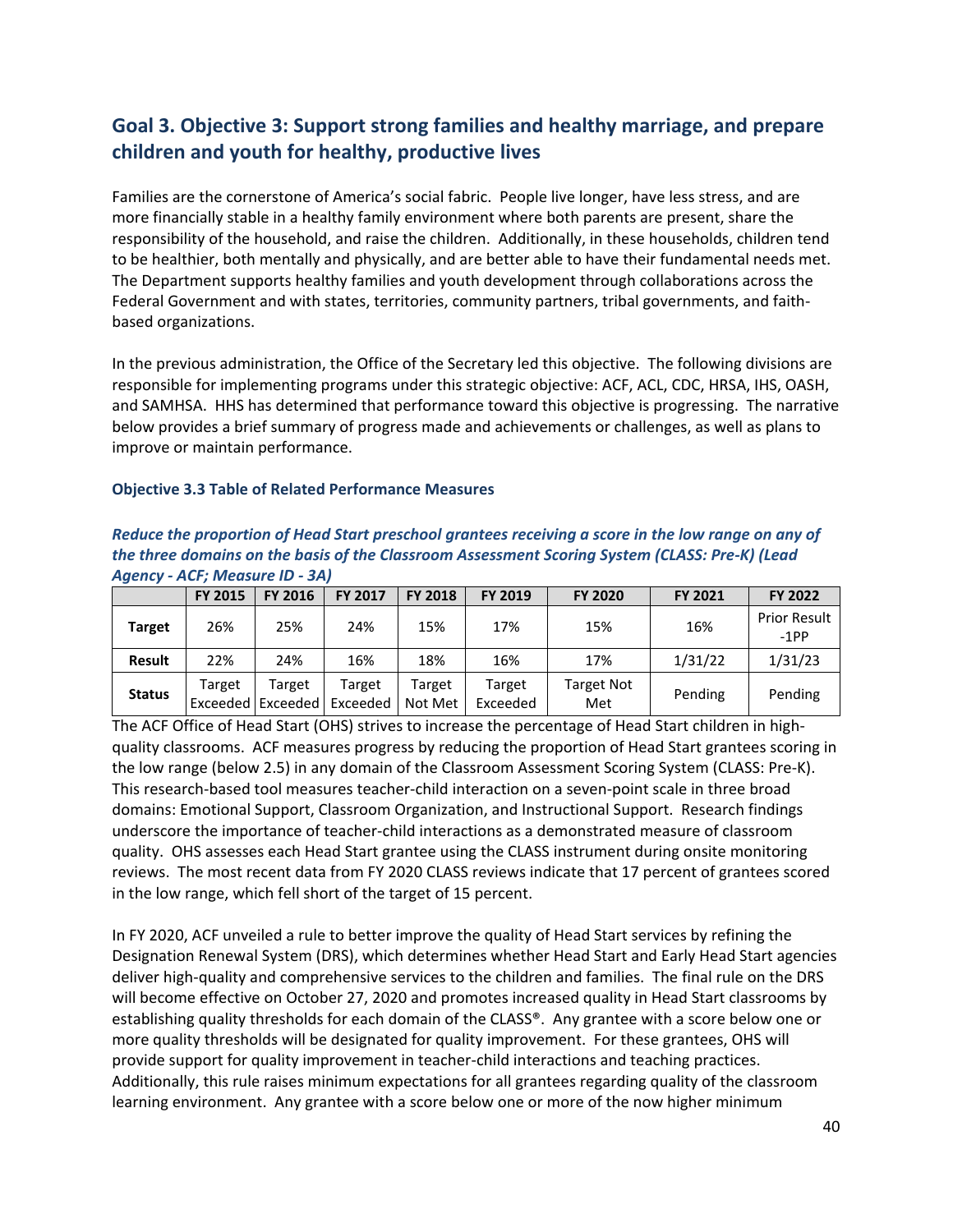### thresholds will be designated for competition. The final rule is available at

[https://www.federalregister.gov/documents/2020/08/28/2020-17746/head-start-designation-renewal](https://www.federalregister.gov/documents/2020/08/28/2020-17746/head-start-designation-renewal-system)[system.](https://www.federalregister.gov/documents/2020/08/28/2020-17746/head-start-designation-renewal-system) In FY 2021 and FY 2022, ACF plans to reduce the proportion of grantees scoring in the low range by at least one percentage-point, year over year.

*Reduce the proportion of children and adolescents ages 2 through 19 who are obese (Lead Agency - CDC; Measure ID - 4.11.10b)[26](#page-40-0),[27](#page-40-1)*

|               | FY 2015 | <b>FY 2016</b>        | <b>FY 2017</b> | <b>FY 2018</b>    | <b>FY 2019</b> | <b>FY 2020</b> | <b>FY 2021</b> | FY 2022 |
|---------------|---------|-----------------------|----------------|-------------------|----------------|----------------|----------------|---------|
| <b>Target</b> | N/A     | 15.7%                 | N/A            | 15.2%             | N/A            | 14.7%          | N/A            | 14.7%   |
| <b>Result</b> | N/A     | 18.5%                 | N/A            | 19.3%             | N/A            | 5/30/21        | N/A            | 5/30/23 |
| <b>Status</b> | N/A     | <b>Target Not Met</b> | N/A            | Target Not<br>Met | N/A            | Pending        | N/A            | Pending |

CDC funds a number of interventions that target obesity as well as related chronic diseases. The percentage of all children and adolescents (ages 2 to 19 years) that have obesity increased from 16.8 percent in FY 2008 to 19.3 percent in FY 2018, exceeding the target of 15.2%. Despite this overall increase, there has been progress among children from lower-income families enrolled in the Special Supplemental Nutrition Program for Women, Infants and Children. Research shows behaviors that influence excess weight gain include early infant weight gain, lack of responsive feeding approaches, eating high-calorie, low-nutrient foods and beverages, not getting enough physical activity, sedentary activities, medication use, and sleep routines. Public health and health care practitioners can educate individuals about healthy lifestyle choices and ways to improve their diet and increase physical activity. However, it can be difficult for many children and parents to make healthy food choices and get enough physical activity due to underlying social determinants of health, which include housing insecurity, food insecurity, education, poverty). Places such as child care centers, schools, or communities can affect diet and activity through the foods and drinks offered and the opportunities provided for physical activity.

In FY 2021 and FY 2022, CDC will continue promoting good nutrition and physical activity in children and adolescents to help prevent childhood obesity. Through initiatives such as the Childhood Obesity Research Demonstration (CORD) project, CDC will continue to study and promote ways to prevent childhood obesity and its consequences. For the first phase of the project, CORD 1.0, CDC examined whether a multi-level, multisector, coordinated strategy involving primary care and evidence-based public health interventions could help low-income children and their families increase healthier behaviors and prevent (primary prevention) and control (secondary prevention) obesity. CORD 2.0 tested a model of quality clinical childhood obesity management for low-income families with an emphasis on assessing unmet social needs as part of the interventions. For CORD 3.0, CDC is further increasing the availability of effective pediatric weight management interventions for children from lower-income families. CORD 3.0 funds five recipients for five years (funding period 2019-2024). During this phase, CDC will provide technical expertise and support to researchers to package their existing effective family-centered programs for use among low-income families through community sites that

<span id="page-40-0"></span><sup>&</sup>lt;sup>26</sup> The data for this performance goal are collected and reported every other year.

<span id="page-40-1"></span><sup>&</sup>lt;sup>27</sup> There was a delay in publication of CDC's NHANES data, and FY 2018 results will not be available until spring 2020. CDC anticipates that subsequent NHANES data may also be delayed and has adjusted the reporting dates.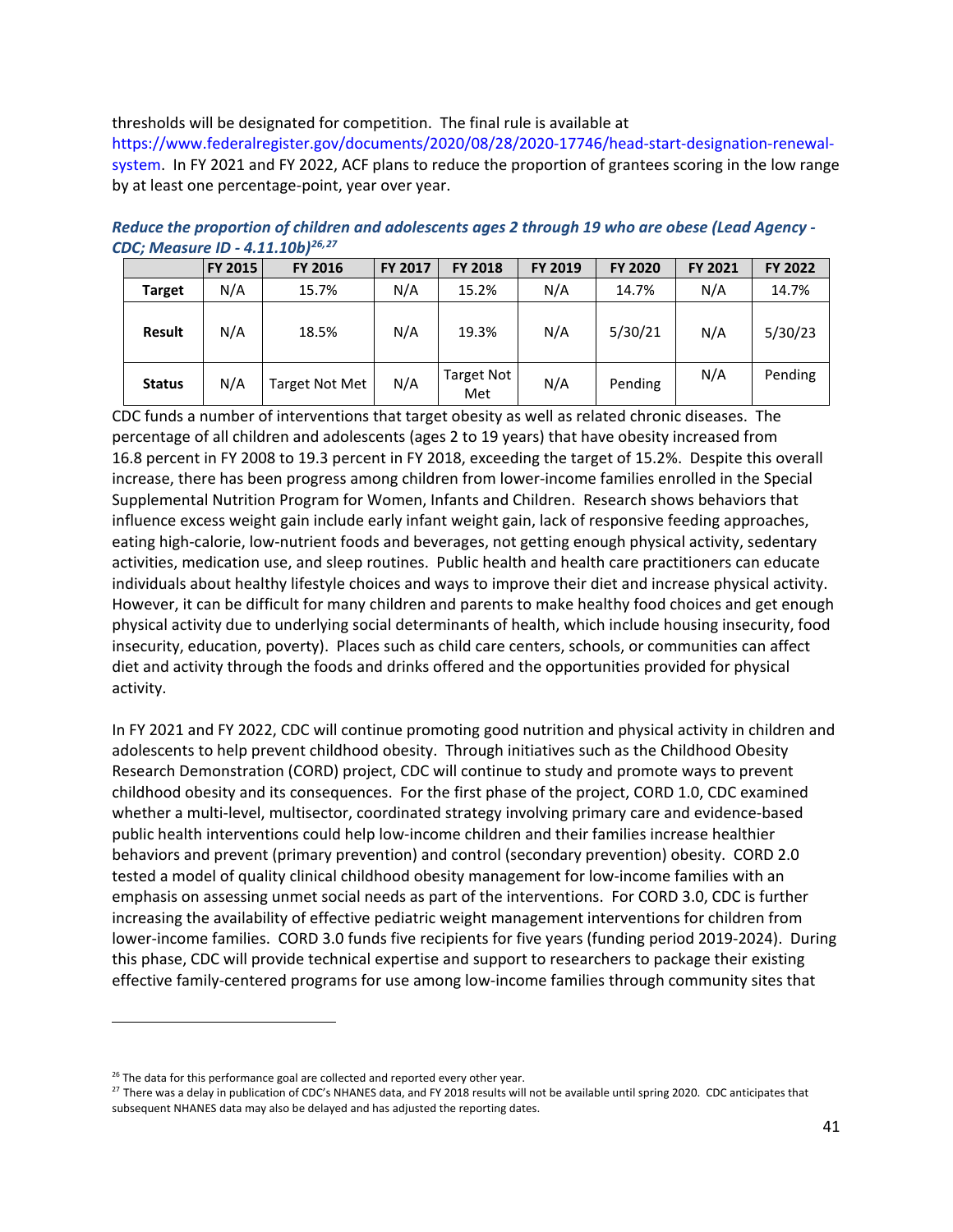are feasible, convenient, and acceptable to diverse families. This will include testing the packages in additional sites for comparable outcomes. Community sites may include federally qualified health centers, community health centers, and clinics.

*Maintain the proportion of youth living in safe and appropriate settings after exiting ACF-funded Transitional Living Program (TLP) services. (Lead Agency - ACF; Measure ID - 4A)* 

|               | <b>FY 2015</b>     | <b>FY 2016</b>     | <b>FY 2017</b>     | <b>FY 2018</b> | <b>FY 2019</b>          | <b>FY 2020</b> | <b>FY 2021</b> | FY 2022  |
|---------------|--------------------|--------------------|--------------------|----------------|-------------------------|----------------|----------------|----------|
| <b>Target</b> | 86%                | 86%                | 87%                | 90%            | 90%                     | 90%            | 91%            | 91%      |
| <b>Result</b> | 88.2%              | 91.6%              | 90.7%              | 90%            | 90%                     | 6/30/21        | 12/30/21       | 12/30/22 |
| <b>Status</b> | Target<br>Exceeded | Target<br>Exceeded | Target<br>Exceeded |                | Target Met   Target Met | Pending        | Pending        | Pending  |

The Transitional Living Program (TLP) supports community-based, adult-supervised residences for youth ages 16 to under 22 who cannot safely live with their own families, or for whom living with their families provides undue hardships. This long-term shelter program offers otherwise homeless youth housing for up to 18 months and provides the educational, employment, health care and life skills necessary for youth to transition into self-sufficient living. The TLP safe and appropriate exit rate is the percentage of TLP youth discharged during the year who find immediate living situations that are consistent with independent living. During FY 2019, TLPs met the 90 percent target for this measure by attaining a 90 percent safe and appropriate exit rate.

Because safe and stable housing is one of the core outcomes for the TLP program, ACF proposes to keep this performance standard and increase the annual target to 90 percent. In FY 2021 and FY 2022, ACF will continue to work with grantees to ensure that appropriate service delivery and technical assistance systems are in place to provide increased support to at-risk youth.

*(For adult-serving programs) Increase the proportion of participants who, at program exit, express positive attitudes towards marriage (Lead Agency – ACF; Measure ID – 22G) [28](#page-41-0)*

|               | FY 2015 | <b>FY 2016</b> | <b>FY 2017</b> | <b>FY 2018</b> | <b>FY 2019</b>  | <b>FY 2020</b> | <b>FY 2021</b> | <b>FY 2022</b> |
|---------------|---------|----------------|----------------|----------------|-----------------|----------------|----------------|----------------|
| <b>Target</b> | N/A     | N/A            | N/A            | N/A            | <b>Baseline</b> | 77.4%          | 77.9%          | 87.0%          |
| Result        | N/A     | N/A            | 87.52%         | 87.38%         | 85.60%          | 3/31/21        | 3/31/22        | 3/31/23        |
| <b>Status</b> | N/A     | N/A            | Actual         | Actual         | Actual          | Pending        | Pending        | Pending        |

The Healthy Marriage Relationship Education Grant Program (HMRE) is part of HHS's community-based efforts to promote strong, healthy relationships; family formation; and maintenance of economically secure, two-parent, married families. ACF HMRE grants fund 46 organizations that provide comprehensive healthy relationship and marriage education services and job and career advancement activities.

At program exit, adults in healthy marriage programs are asked the extent to which they agree or disagree with two statements: "It is better for children if their parents are married"; and "Living together is just the same as being married" (this statement is reverse-coded). These questions measure the perceived benefits clients see of marriage following involvement of a healthy marriage program. In particular, responses to these questions show whether clients, at program exit, value marriage as positive for children and something more valuable than just living together without marriage. In

<span id="page-41-0"></span><sup>&</sup>lt;sup>28</sup> This is a new measure. ACF is in the process of collecting data and determining targets.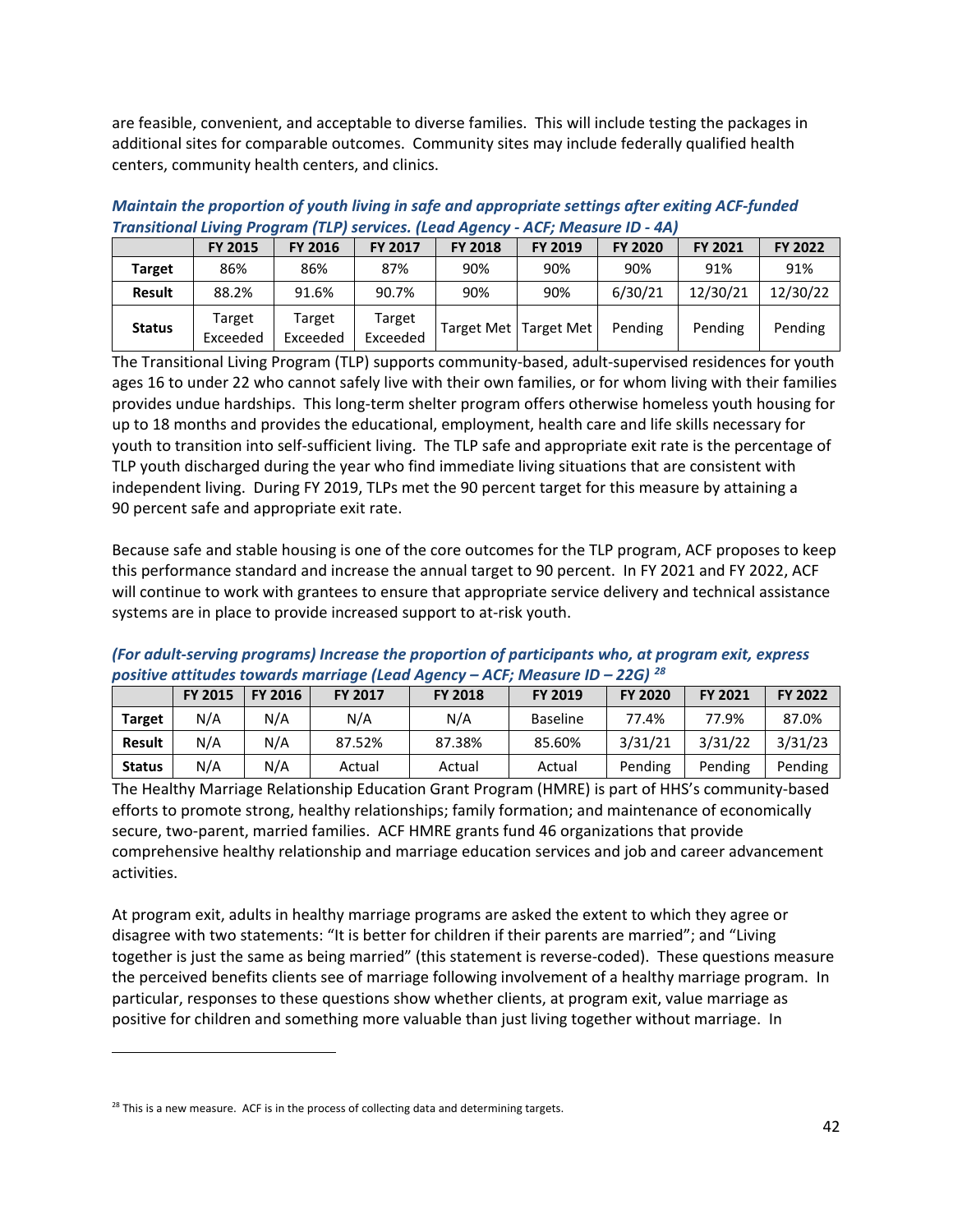FY 2017, 87.52 percent of the 11,494 adults who answered these questions on their exit survey expressed positive views toward marriage at program exit. This proportion remained relatively stable in FY 2018 at 87.38 percent, but this represented a larger number of clients (15,596). In FY 2019, 85.6 percent of the 17,908 adults who answered these questions expressed positive views at program exit, a decrease from FYs 2018 and 2017. In FY 2021 and FY 2022, ACF aims to increase the proportion of participants who, at program exit, express positive attitudes toward marriage to 78 and 87 percent, respectively.

|               |                |         | their marriage as including read Agency | $A$ , <i>i</i> $B$ $B$ $C$ $D$ $C$ $D$ $D$ |          |                |                |                |
|---------------|----------------|---------|-----------------------------------------|--------------------------------------------|----------|----------------|----------------|----------------|
|               | <b>FY 2015</b> | FY 2016 | <b>FY 2017</b>                          | <b>FY 2018</b>                             | FY 2019  | <b>FY 2020</b> | <b>FY 2021</b> | <b>FY 2022</b> |
| <b>Target</b> | N/A            | N/A     | N/A                                     | N/A                                        | Baseline | 85.1%          | 85.2%          | 94.9%          |
| <b>Result</b> | N/A            | N/A     | 94.9%                                   | 94.2%                                      | 94.7%    | 3/31/21        | 3/31/22        | 3/31/23        |
| <b>Status</b> | N/A            | N/A     | Actual                                  | Actual                                     | Actual   | Pending        | Pending        | Pending        |

*(For adult-serving programs) Increase the proportion of married couples who, at program exit, view their marriage as lifelong (Lead Agency – ACF; Measure ID – 22H) [29](#page-42-0)*

At program exit, adults in healthy marriage programs who are in relationships are asked the extent to which they agree or disagree with the following statement: "I view our marriage/relationship as lifelong." This question measures whether clients, following involvement in a healthy marriage program, view their relationships as a lifelong commitment. In FY 2017, 94.9 percent of 8,975 adult clients (in couple relationships) who answered this question on their exit survey viewed marriage as lifelong. In FY 2018 this number was 94.2 percent, which again reflects a higher number of clients (11,829). In FY 2019 this number was 94.7 percent, which reflects a higher number of clients (13,485) than answered the question in FYs 2017 and 2018. In FY 2021 and FY 2022, ACF aims to reach a target of 85 percent and 95 percent, respectively, for the couples who, at program exit, view their marriage as lifelong.

*(For youth-serving programs) Increase the proportion of youth who express attitudes supportive of the success sequence (Lead Agency – ACF; Measure ID – 22I) [30,](#page-42-1)[31](#page-42-2)*

|               | <b>FY 2015</b> | <b>FY 2016</b> | <b>FY 2017</b> | <b>FY 2018</b> | <b>FY 2019</b>  | <b>FY 2020</b> | FY 2021 | <b>FY 2022</b> |
|---------------|----------------|----------------|----------------|----------------|-----------------|----------------|---------|----------------|
| <b>Target</b> | N/A            | N/A            | N/A            | N/A            | <b>Baseline</b> | 50.4%          | 58.5%   | 66%            |
| <b>Result</b> | N/A            | N/A            | 61.33%         | 65.15%         | 69.20%          | 3/31/21        | 3/31/22 | 3/31/23        |
| <b>Status</b> | N/A            | N/A            | Actual         | Actual         | Actual          | Pending        | Pending | Pending        |

At program exit, youth in Healthy Marriage programs are asked the extent to which they agree or disagree with five statements "It is okay to live with a boyfriend/girlfriend without being married," "It is okay to live with a boyfriend/girlfriend without a plan to be married," "It is okay to have kids without being married," "It is okay to have kids without a plan to be married," and "It is hard on kids to be raised by a single parent." These questions measure the perceived benefits of marriage and of adhering to the "success sequence,"[32](#page-43-0) following involvement in the youth-focused healthy marriage program. Responses to these questions show whether youth view marriage as something positive for children and

<span id="page-42-2"></span><span id="page-42-1"></span><span id="page-42-0"></span>

<sup>&</sup>lt;sup>29</sup> This is a new measure. ACF is in the process of collecting data and determining targets.<br><sup>30</sup> This is a new measure. ACF is in the process of collecting data and determining targets.<br><sup>31</sup> To align with the school year before the end of the fiscal year in September. Thus, the FY 2020 results might primarily reflect the attitudes of youth clients not served in schools. This pattern also happened in FY 2016 and the percentage of youth who were supportive of the success sequence was much lower than other years (56.4 percent). Therefore, ACF proposes a lower target, aligning with our proposed adjustments for COVID-19 in FY 2020. <sup>32</sup> The Millennial Success Sequence: Marriage, Kids, and the "Success Sequence" among Young Adults. 2017. Wang W. and Wilcox W.B. AEI/Institute for Family Studies.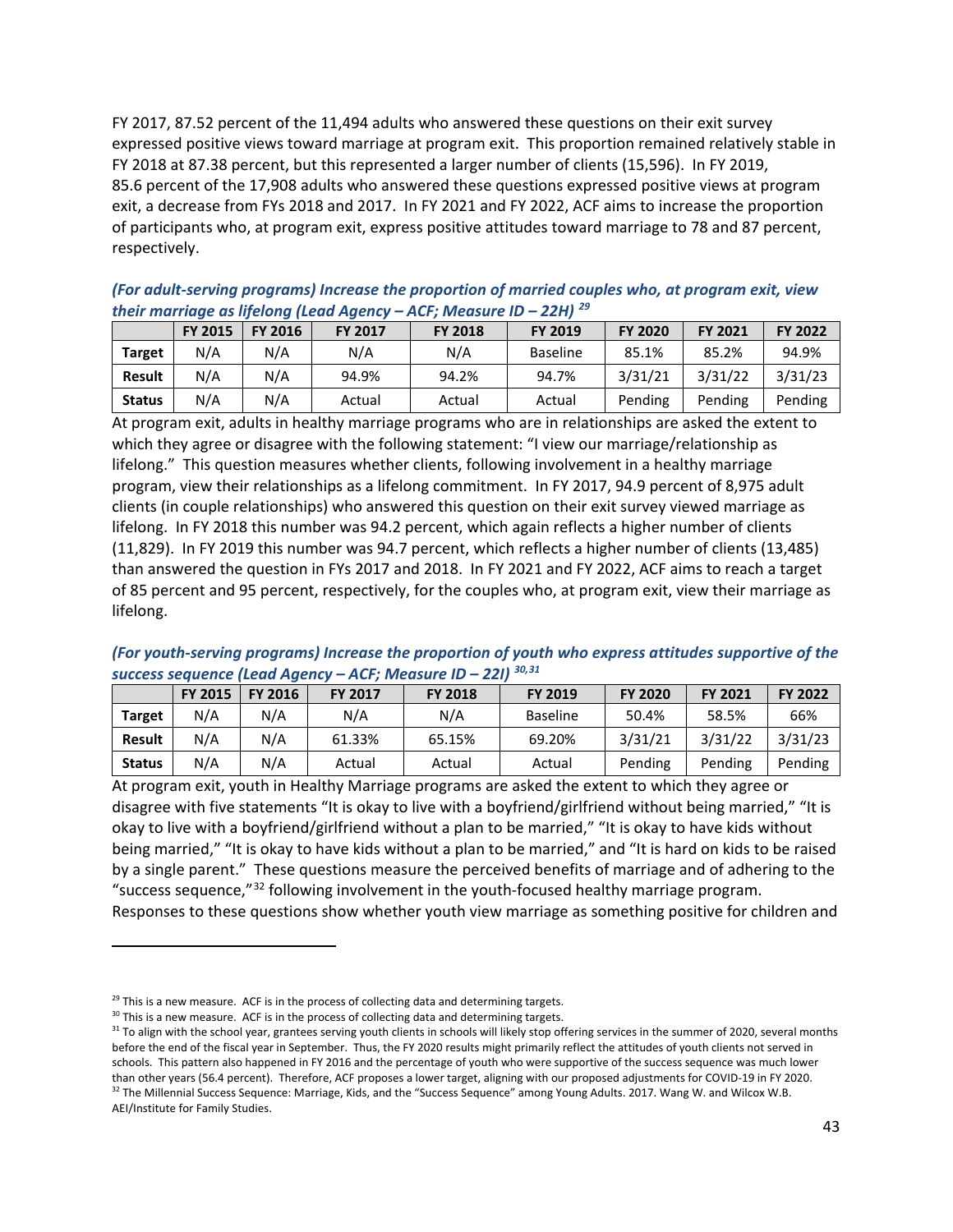<span id="page-43-0"></span>value marriage over other types of relationships. In FY 2017, 61.33 percent of 8,026 youth clients who answered these questions on their exit survey expressed attitudes supportive of the success sequence. In FY 2018, this rate was 65.15 percent of 8,617 youth clients who answered these questions, and in FY 2019 this rate was higher at 69.2 percent of 14,691 youth clients who answered these questions. In FY 2021 and 2022, ACF aims to increase the proportion of youth who express positive attitudes toward relationships to 58.5 and 66 percent, respectively.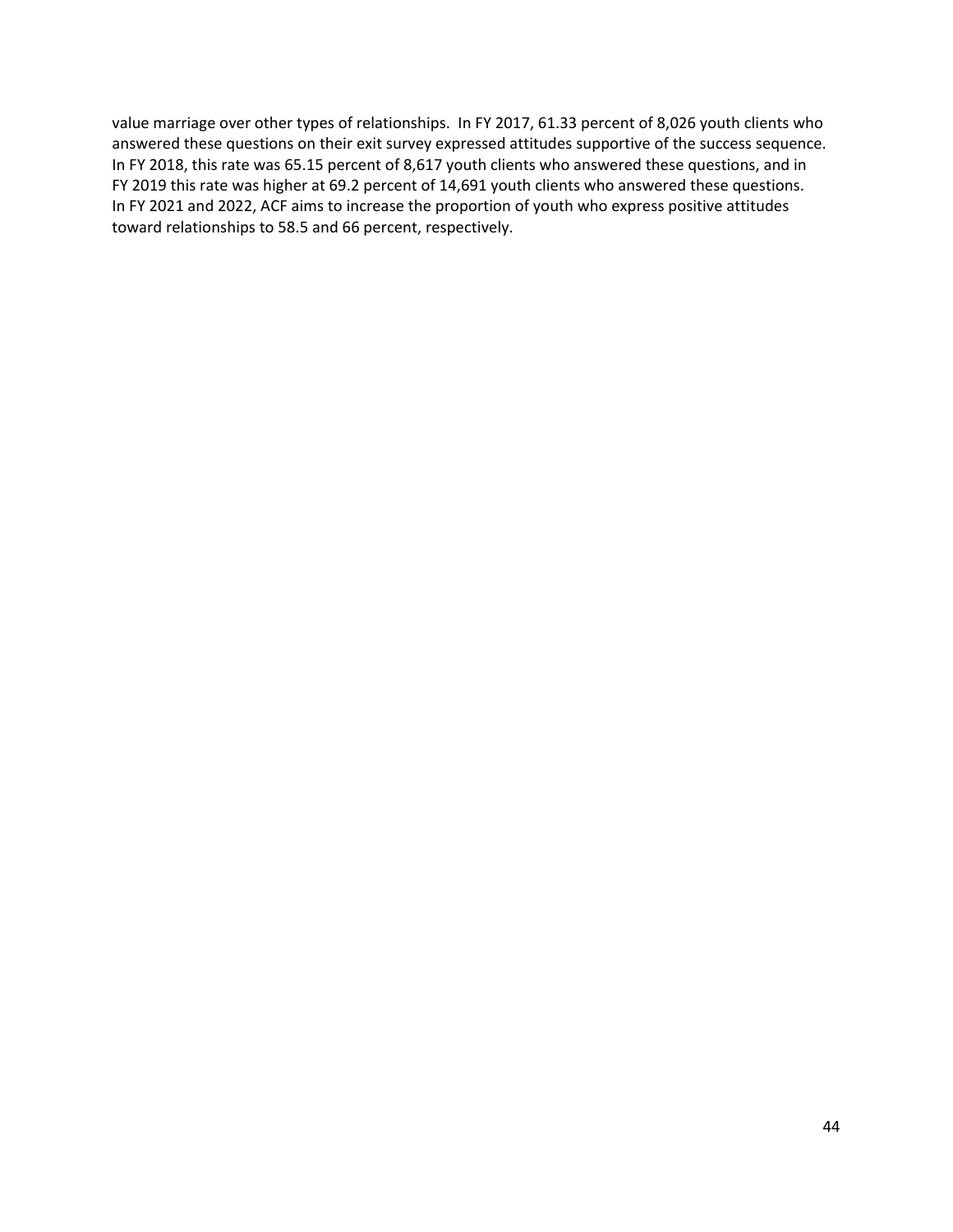# **Goal 3. Objective 4: Maximize the independence, well-being, and health of older adults, people with disabilities, and their families and caregivers**

Older adults and people with disabilities face a complex set of difficulties. About 1 in every 7, or 14.9 percent, of the population is an older American. Approximately 12 percent of working-age adults in the United States have some type of disability. Of these adults, 51 percent had a mobility disability, and 38.3 percent had a cognitive disability.

To support older adults, people with disabilities, and the system of friends, family, and community members that support them, the Department collaborates across the Federal Government and, with states, tribes, territories , and faith-based and community organizations. Aging and Disability Resource Centers provide a gateway to a broad range of services and supports for older adults and people with disabilities. Centers for Independent Living are community-based centers that offer services to empower and enable people with disabilities to stay in their communities. Every state and territory has an Assistive Technology Act program that can help people find, try, and obtain assistive technology devices and services. Assistive technology includes resources ranging from "low tech" helping tools like utensils with big handles—to higher-tech solutions like talking computers.

In the previous administration, the Office of the Secretary led this objective. The following divisions are responsible for implementing programs under this strategic objective: ACF, ACL, CDC, CMS, HRSA, IHS, OASH, and SAMHSA. HHS has determined that performance toward this objective is progressing. The narrative below provides a brief summary of progress made and achievements or challenges, as well as plans to improve or maintain performance.

#### **Objective 3.4 Table of Related Performance Measures**

|               |                |                | ______________ |                |                |                 |                |              |
|---------------|----------------|----------------|----------------|----------------|----------------|-----------------|----------------|--------------|
|               | <b>FY 2015</b> | <b>FY 2016</b> | <b>FY 2017</b> | <b>FY 2018</b> | <b>FY 2019</b> | <b>FY 2020</b>  | <b>FY 2021</b> | FY 2022      |
| <b>Target</b> | N/A            | N/A            | N/A            | N/A            | N/A            | <b>Baseline</b> | 8.8%           | Discontinued |
| <b>Result</b> | N/A            | N/A            | N/A            | N/A            | N/A            | 9.4%            | 10/1/22        | N/A          |
| <b>Status</b> | N/A            | N/A            | N/A            | N/A            | N/A            | Actual          | Pending        | N/A          |

### *Demonstrate improvement in nursing home health care quality by reducing the number of one-star nursing homes (Lead Agency - CMS; Measure ID - QIO7.3) [33](#page-44-0)*

To protect more than 3 million nursing home residents, CMS provides strategies to guide local, state, and national efforts to improve the quality of care in nursing homes. In December 2008, CMS added a star rating system to the Nursing Home Compare website to track nursing home quality. This rating system serves three purposes: 1) to provide residents and their families with an assessment of nursing home quality, 2) to distinguish between high and low performing nursing homes, and 3) to provide incentives for nursing homes to improve their performance. The one-star rating is the lowest rating and the five star rating is the highest.

In April 2019, CMS made improvements to each of the rating system domains under the Five Star Quality Rating System. In October 2019, CMS removed measures related to residents' reported

<span id="page-44-0"></span><sup>&</sup>lt;sup>33</sup> CMS will base the FY 2021 result on the newer methodology and this will make future results inconsistent with the previously reported targets.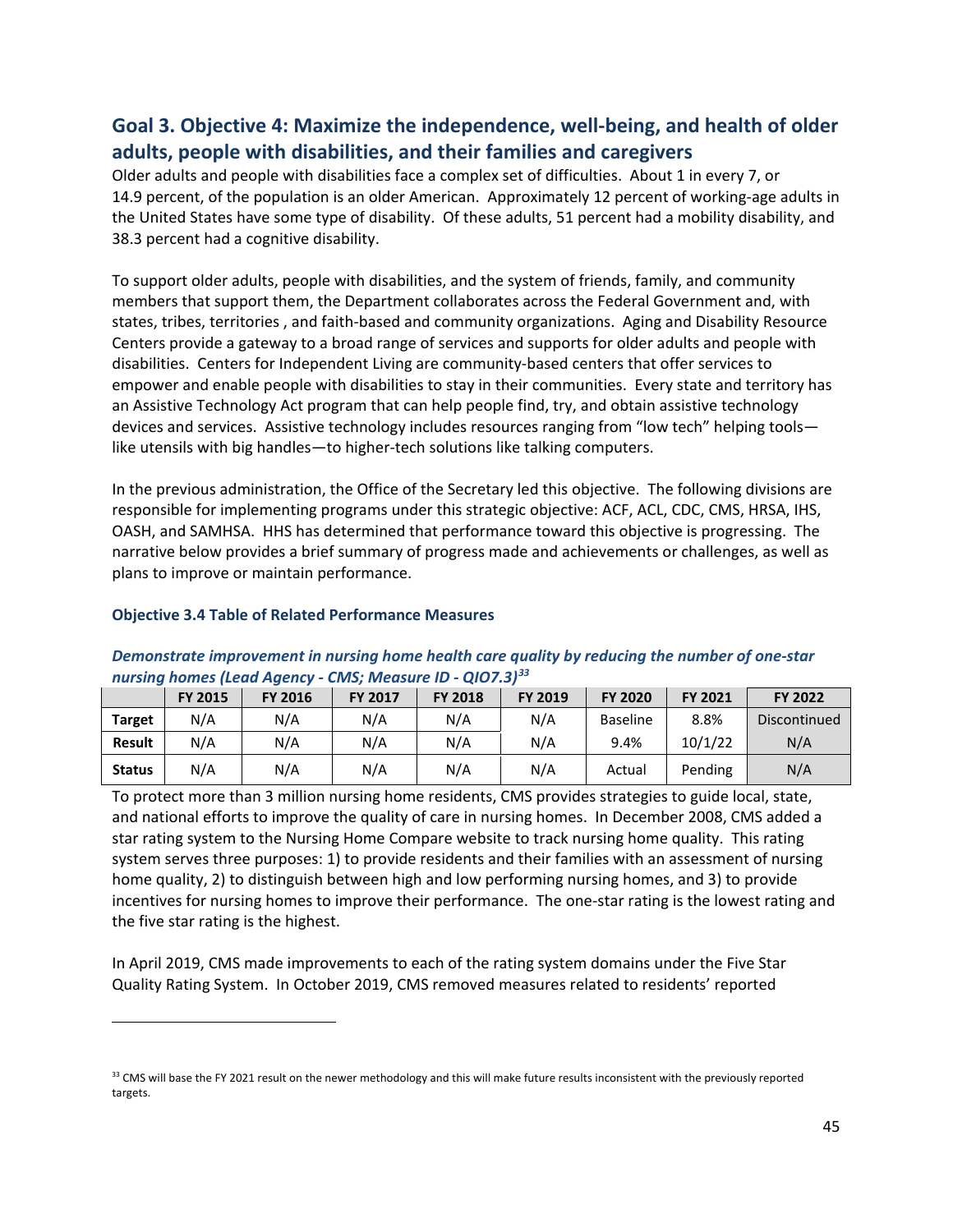experience with pain. As a result, CMS set a new baseline for the period describing performance from 2019 through 2021. CMS advised providers that thresholds for quality measure ratings will be updated every six months beginning April 2020, however CMS is no longer able to calculate future targets or results based on the former methodology. Therefore, CMS will discontinue reporting on this goal as of FY 2022.

*Decrease the percentage of long-stay nursing home residents receiving an antipsychotic medication (Lead Agency - CMS; Measure ID - MSC5)*

|               | <b>CY 2015</b>     | <b>CY 2016</b> | <b>CY 2017</b>     | <b>CY 2018</b>     | <b>CY 2019</b>     | <b>CY 2020</b> | <b>CY 2021</b> | <b>CY 2022</b> |
|---------------|--------------------|----------------|--------------------|--------------------|--------------------|----------------|----------------|----------------|
| <b>Target</b> | 17.9%              | 16.7%          | 16%                | 16%                | 15.5%              | 15.4 %         | 15.3%          | 15.0%          |
| <b>Result</b> | 17.1%              | 16.7%          | 15.4%              | 14.6%              | 14.0%              | 7/31/21        | 4/30/22        | 4/30/23        |
| <b>Status</b> | Target<br>Exceeded | Target<br>Met  | Target<br>Exceeded | Target<br>Exceeded | Target<br>Exceeded | Pending        | Pending        | Pending        |

Antipsychotic medications have common and dangerous side effects when used for the behavioral and psychological symptoms of dementia. National scientists and thought leaders have review a number of evidence-based non-pharmacological interventions and approaches have been reviewed through the National Partnership to Improve Dementia Care. CMS has posted clinical practice guidelines and various tools and resources on the CMS website at [National Partnership to Improve Dementia Care in Nursing](https://www.cms.gov/Medicare/Provider-Enrollment-and-Certification/SurveyCertificationGenInfo/National-Partnership-to-Improve-Dementia-Care-in-Nursing-Homes)  [Homes.](https://www.cms.gov/Medicare/Provider-Enrollment-and-Certification/SurveyCertificationGenInfo/National-Partnership-to-Improve-Dementia-Care-in-Nursing-Homes) State coalitions are reaching out to providers in every state and encouraging the use of these resources, as well as Hand in Hand, which is a CMS-developed training program for nursing home staff. A number of meta-analyses have reviewed the use of non-pharmacological approaches to behaviors in people with dementia. Studies have shown that these interventions may be effective in reducing behaviors associated with dementia that may be distressing to residents or families.

For this goal, CMS reports the prevalence of antipsychotic use in the last three months of the fiscal year. Success has varied by state and CMS region, with some states and regions seeing a reduction of greater than 45 percent.

| Improve dementia capability of long-term support systems to create dementia-friendly, livable |  |
|-----------------------------------------------------------------------------------------------|--|
| communities (Lead Agency ACL; Measure ID - ALZ.3) <sup>34,35,36</sup>                         |  |

|               | <b>FY 2015</b> | <b>FY 2016</b> | <b>FY 2017</b> | <b>FY 2018</b>  | <b>FY 2019</b>  | <b>FY 2020</b> | <b>FY 2021</b> | <b>FY 2022</b> |
|---------------|----------------|----------------|----------------|-----------------|-----------------|----------------|----------------|----------------|
| <b>Target</b> | N/A            | N/A            | N/A            | <b>Baseline</b> | <b>Baseline</b> | 15%            | 17%            | 19%            |
| <b>Result</b> | N/A            | N/A            | N/A            | 22%             | 13%             | 20%            | 1/31/22        | 1/31/23        |
| <b>Status</b> | N/A            | N/A            | N/A            | Actual          | Actual          | Actual         | Pending        | Pending        |

Of the community dwelling individuals living with Alzheimer's Disease and Related Dementias (ADRD), approximately one-third live alone, exposing them to numerous risks, which include unmet needs,

<span id="page-45-0"></span><sup>&</sup>lt;sup>34</sup> Program participants report annually on program progress in advancement of the dementia-capability of program partners and provide appropriate technical assistance to address areas of concern. Data reported include changes in the range of services and supports each grantee provides to people with dementia, grantee capacity to provide specialized services to people with a cognitive impairment or dementia and their caregivers, and the degree to which the grantee organizations have standardized their procedures or assessing dementia among their

<span id="page-45-1"></span>consumers. ACL uses grantee responses to calculate grantee level of improvement between reporting periods.<br><sup>35</sup>This is a developmental measure. ACL is currently collecting sufficient data to establish a baseline. To set a years of data. This process ensures that the data are stable and show a clear trend.

<span id="page-45-2"></span><sup>&</sup>lt;sup>36</sup> Based on the first year of data, ACL set ambitious targets. After receiving the second year of data, ACL revised the targets downward realizing that the first year improvement was artificially high because only one grantee cohort was included. The first year of the grants are training-heavy, so grantees typically show significant improvement. In later grant years, the assessment scores increase at a slower rate as grantees become more engaged in the delivery of dementia-capable services.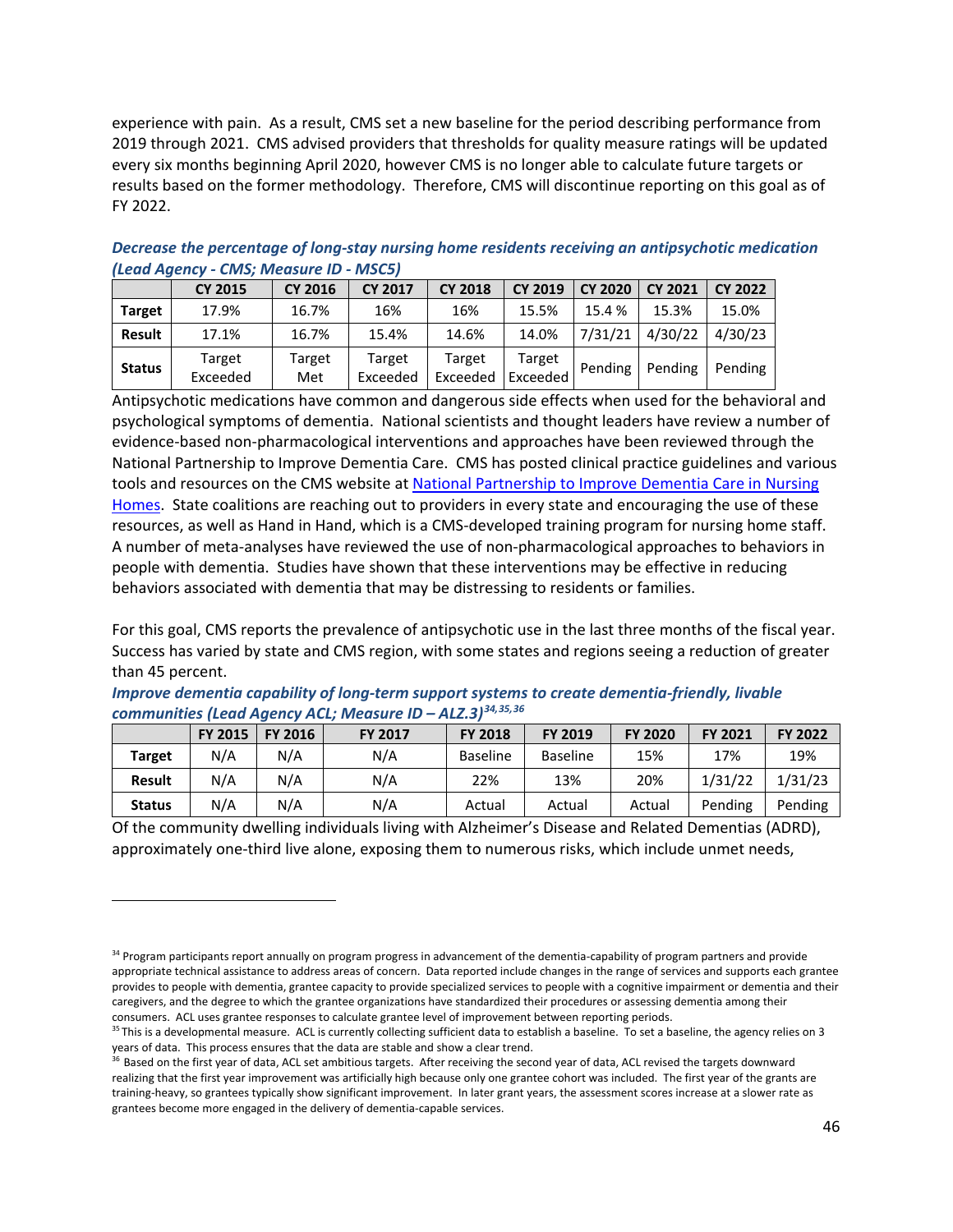malnutrition and injury, and various forms of neglect and exploitation.<sup>37</sup> With the number of people living with ADRD in the United States projected to grow by almost 300 percent by 2050<sup>38</sup>, it is important to develop effective and coordinated service delivery and health care systems that are responsive to the needs of these individuals and their caregivers.

ACL's Alzheimer's Disease Program provides funding for the development and enhancement of dementia-capable, person-centered systems of services and supports through partnerships with public and private entities. In 2017, ACL developed a new tool to measure the program's success at improving the dementia capability of long-term services and support systems. Through the tool, program grantees and their partners assess organizational activities in the following three areas:

- Identification of people with possible cognitive impairment or dementia and their primary caregiver;
- Staff training about cognitive impairment, dementia and dementia care, and
- Provision of specialized services for people with a cognitive impairment or dementia and their caregivers.

Program participants report annually on program progress in advancement of the dementia-capability of grantees and program partners. Data reported include changes in the range of services and supports each grantee provides to people with dementia, grantee capacity to provide specialized services to people with a cognitive impairment or dementia and their caregivers, implementation of dementia training for staff, and the degree to which the grantee organizations have standardized their procedures for assessing dementia among their consumers. ACL uses grantee responses to calculate grantee level of improvement between reporting periods. ACL is currently collecting sufficient data to establish a baseline and reasonable targets for future years. This requires data from baseline to grant completion for more than one grant cohort; to date, only 2 grants in the dataset have reached program completion. Many more are expected in the next 1-2 years. After the first cohort has completed its grant cycle, we do not expect the improvement score to increase across cohorts over time, but we will recalibrate the target improvement score once we have sufficient data. Improvement is not expected to occur evenly across the course of the grant, as the first year is focused largely on planning; the second year is expected to see the most significant improvements, as grantees focus on implementation of new procedures and programs. ACL ensures the quality of the assessment results through frequent contact with grantees, clear guidance for grantees regarding their grant activities and reporting expectations, and timely review of grantee performance data. If grantees appear to be underperforming based on the data provided, grant officers provide technical assistance.

<span id="page-46-1"></span><span id="page-46-0"></span><sup>&</sup>lt;sup>37</sup> Gould, E., Maslow, K., Yuen, P., Wiener, J. Providing Services for People with Dementia Who Live Alone: Issue Brief. Accessed April 14, 2014. <sup>38</sup> Alzheimer's Association. *2017 Alzheimer's Disease Facts and Figures.* Accessed May 9<sup>th</sup>, 2017 at [http://www.alz.org/alzheimers\\_disease\\_facts\\_and\\_figures.asp](http://www.alz.org/alzheimers_disease_facts_and_figures.asp)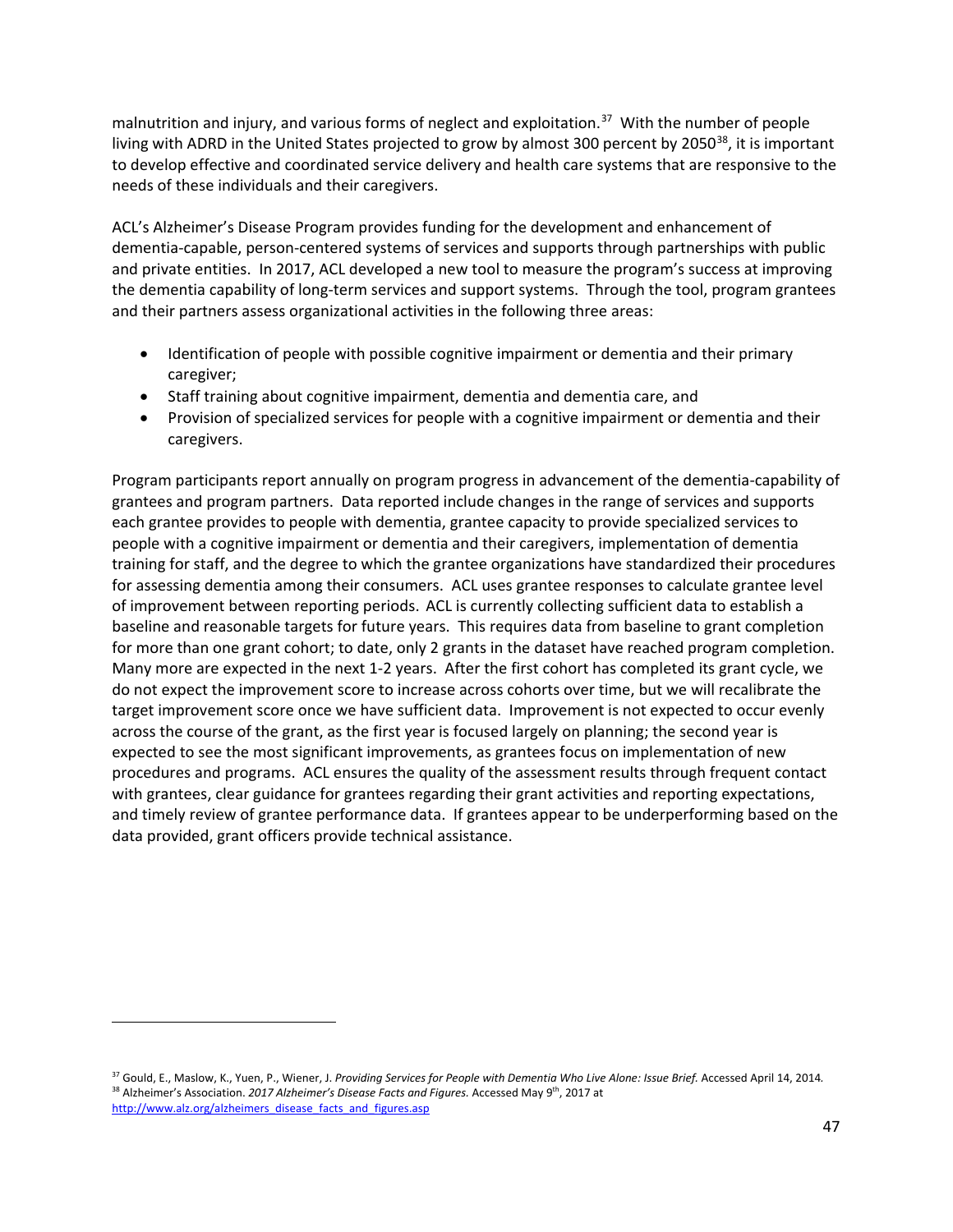*Increase the success rate of the Protection and Advocacy Program's individual or systemic advocacy, thereby advancing individuals with developmental disabilities right to receive appropriate community based services, resulting in community integration and independence, and have other rights enforced, retained, restored and/or expanded (Lead Agency ACL; Measure ID – 8F)[39](#page-47-0)*

|               | <b>FY 2015</b> | <b>FY 2016</b> | <b>FY 2017</b> | <b>FY 2018</b> | FY 2019 | <b>FY 2020</b> | <b>FY 2021</b> | <b>FY 2022</b> |
|---------------|----------------|----------------|----------------|----------------|---------|----------------|----------------|----------------|
| <b>Target</b> | N/A            | N/A            | N/A            | N/A            | N/A     | 79.6%          | TBD            | TBD            |
| <b>Result</b> | N/A            | N/A            | 78.1%          | 78.9%          | 78.8%   | 1/31/22        | 1/31/23        | 1/31/24        |
| <b>Status</b> | N/A            | N/A            | Actual         | Actual         | Actual  | Pending        | Pending        | Pending        |

Under the Developmental Disabilities Assistance and the Bill of Rights Act of 2000 (DD Act), each state and territory has a Developmental Disabilities Protection and Advocacy (P&A) program designated by the state's governor. The DD Act and other authorizing statutes give the P&A the authority to advocate for the rights of individuals with disabilities. The DD Act states that each P&A has the authority to "pursue legal, administrative, and other appropriate remedies or approaches to ensure the protection of, and advocacy for, the rights of such individuals within the State."<sup>[40](#page-47-1)</sup> P&As provide a range of legal services and use a range of remedies, including self-advocacy assistance, negotiation, investigation, and litigation, to advocate for traditionally unserved or underserved individuals with developmental disabilities. P&A authorities are critical to preventing abuse and neglect of people with disabilities and safeguarding individuals' right to live with dignity and self-determination.

In FY 2020, Administration on Disabilities program staff continued to work with ACL's Office of Performance and Evaluation to develop or improve logic models and performance measures for this program. ACL staff are piloting methods for collecting data and working on developing standard methods for analyzing the data to identify trends and results.

<span id="page-47-1"></span><span id="page-47-0"></span><sup>&</sup>lt;sup>39</sup> This is a developmental measure. ACL is currently collecting sufficient data to establish a baseline. To set a baseline, the agency relies on 3 years of data. This process ensures that the data are stable and show a clear trend. The agency will set targets for this measure once a baseline is established. <sup>40</sup> 42 U.S.C. 15043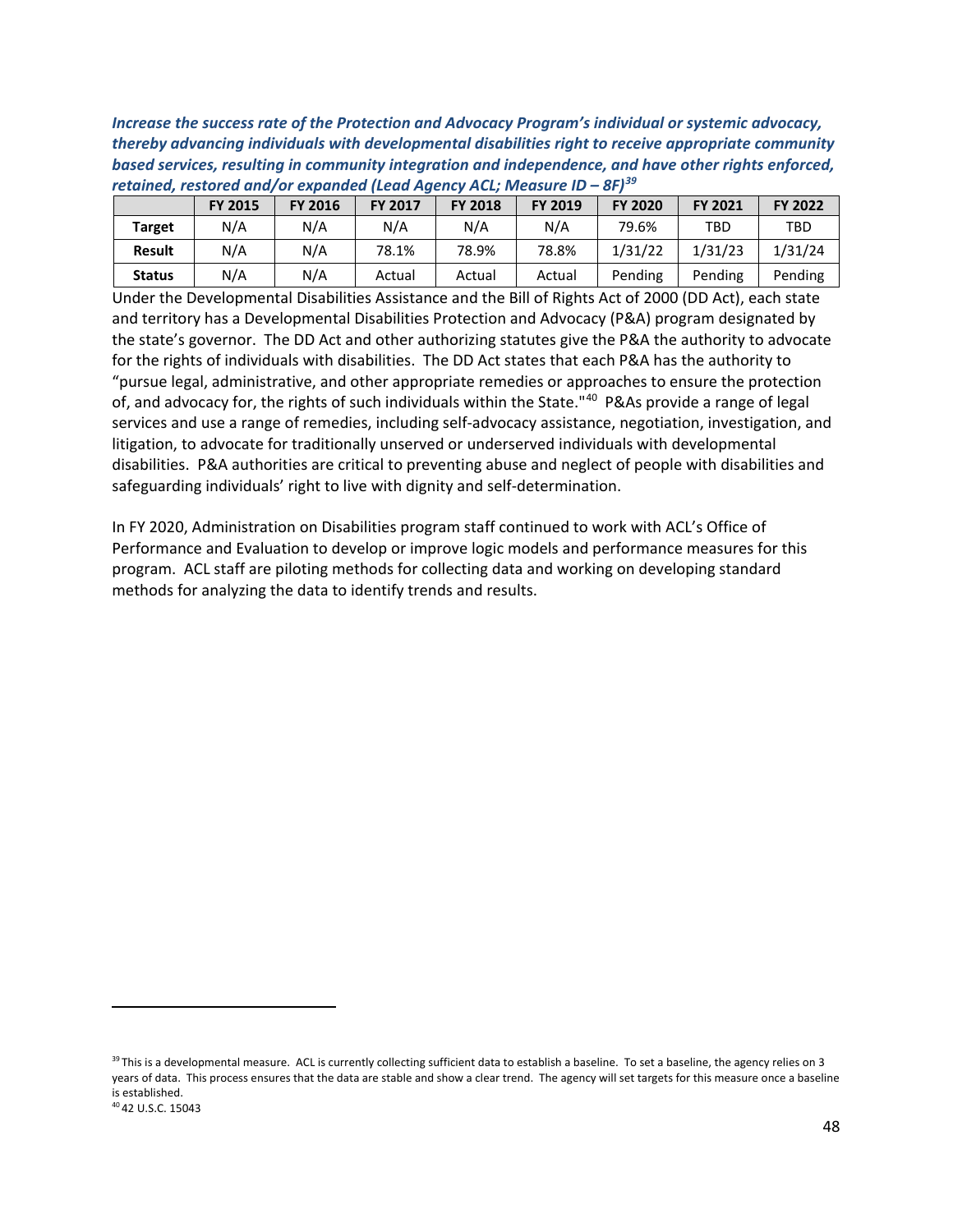# **Goal 4. Objective 1: Improve surveillance, epidemiology, and laboratory services**

The Department is dedicated to conducting and funding scientific research that leads to evidence-based, high-quality care and responsive interventions to mitigate health crises. Data and information from surveillance, epidemiology, and laboratory services can aid in the prevention and early intervention of foodborne illnesses, such as listeria and norovirus, and infectious disease outbreaks, such as COVID-19, Zika and Ebola. To achieve this objective, the Department facilitates information exchange to identify risks quickly and efficiently, strengthens the quality and safety of our nation's laboratories, and strengthens the alignment of surveillance, epidemiology, and laboratory services.

In the previous administration, the Office of the Secretary led this objective. The following divisions are responsible for implementing programs under this strategic objective: ASPR, CDC, CMS, FDA, NIH, OCR, OGA, and SAMHSA. HHS has determined that performance toward this objective is progressing. The narrative below provides a brief summary of progress made and achievements or challenges, as well as plans to improve or maintain performance.

#### **Objective 4.1 Table of Related Performance Measures**

| Maintain the percentage of laboratory reports on reportable conditions that are received through |
|--------------------------------------------------------------------------------------------------|
| electronic means nationally (Lead Agency - CDC; Measure ID - 3.5.2)                              |

|               | <b>FY 2015</b>           | <b>FY 2016</b> | <b>FY 2017</b>          | <b>FY 2018</b>     | FY 2019           | <b>FY 2020</b> | <b>FY 2021</b> | <b>FY 2022</b> |
|---------------|--------------------------|----------------|-------------------------|--------------------|-------------------|----------------|----------------|----------------|
| Target        | 70%                      | 75%            | 80%                     | 82%                | 90%               | 90%            | 90%            | 90%            |
| <b>Result</b> | 69%                      | 75%            | 80%                     | 86%                | 90%               | 12/31/20       | 12/31/21       | 12/32/22       |
| <b>Status</b> | <b>Target Not</b><br>Met |                | Target Met   Target Met | Target<br>Exceeded | <b>Target Met</b> | Pending        | Pending        | Pending        |

Advancing national implementation of Electronic Laboratory Reporting (ELR) is a priority in CDC's efforts to protect the public's health. ELR replaces paper-based reporting, which accelerates reporting to public health labs; reduces the reporting burden on clinicians, hospitals, and commercial laboratories; and decreases errors and duplicate reporting. As of FY 2019, electronic laboratory reports accounted for nearly 90 percent of laboratory reports for reportable conditions received, which met the target and was an improvement over FY 2018. These results continue the upward trend begun FY 2012.

Since there are diminishing returns after reaching an ELR volume higher than 90 percent, the program considers moving from 62 percent in 2013 to 90 percent a success. In FY 2021 and FY 2022, CDC will continue to monitor the implementation of ELR as part of its efforts to protect the public health.

| Increase the percentage of notifiable disease messages transmitted in HL7 format to improve the      |
|------------------------------------------------------------------------------------------------------|
| quality and streamline the transmission of established surveillance data (Lead Agency - CDC; Measure |
| $ID - 8.B.1.4)^{41}$                                                                                 |

|               | <b>FY 2015</b>  | <b>FY 2016</b> | <b>FY 2017</b> | <b>FY 2018</b> | <b>FY 2019</b> | <b>FY 2020</b> | FY 2021 | <b>FY 2022</b> |
|---------------|-----------------|----------------|----------------|----------------|----------------|----------------|---------|----------------|
| Target        | <b>Baseline</b> | 10%            | 40%            | 40%            | 40%            | 40%            | 40%     | 40%            |
| <b>Result</b> | 1%              | 3%             | 5%             | 5%             | 7.24%          | 49%            | 2/1/22  | 2/1/23         |

<span id="page-48-0"></span><sup>&</sup>lt;sup>41</sup> The initially reported FY 2018 result of seven percent reflected only a segment of these data. The FY 2018 result has been revised to reflect final data.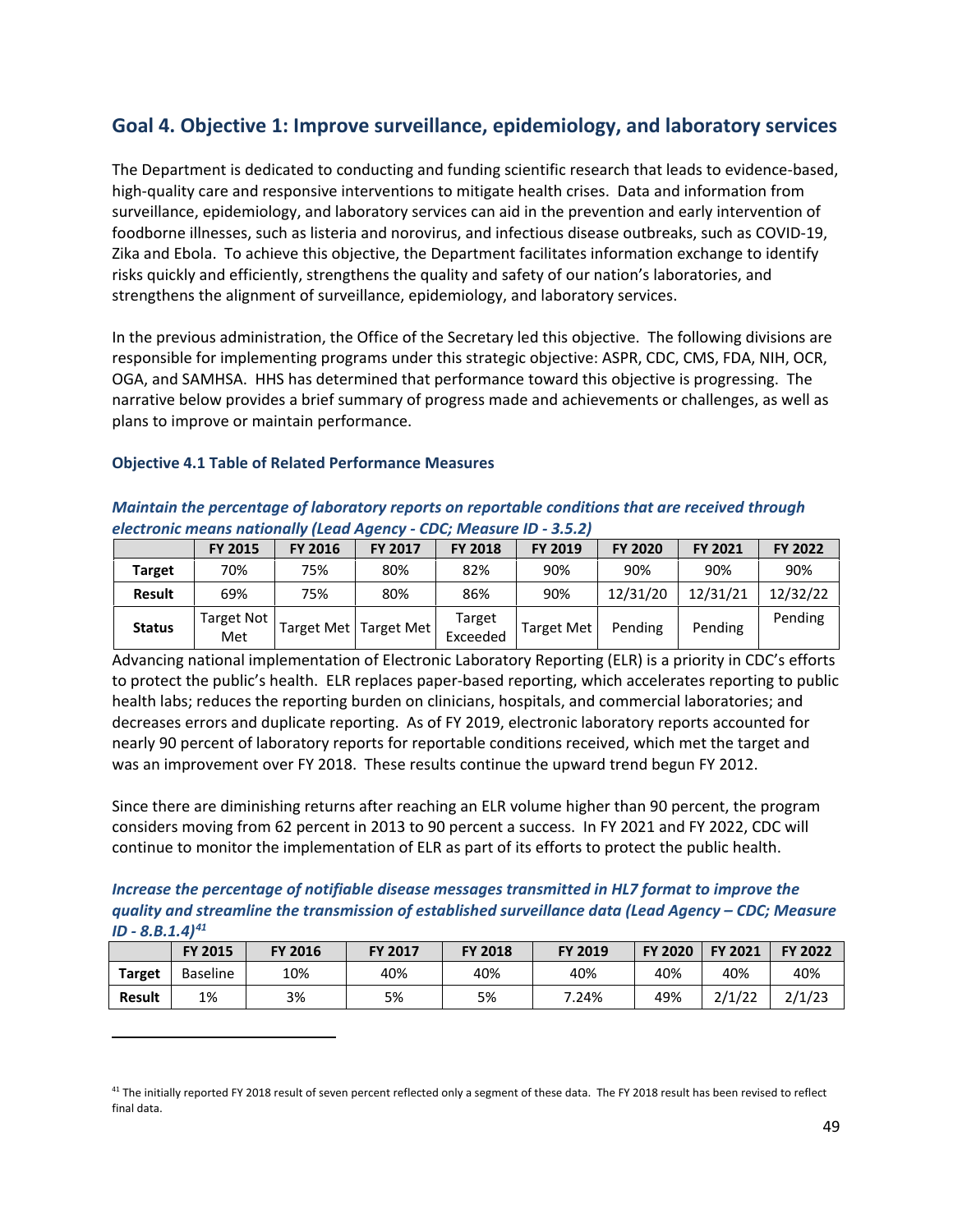|               | <b>FY 2015</b> | <b>FY 2016</b>                           | <b>FY 2017</b>                           | <b>FY 2018</b>                    | <b>FY 2019</b>                    | <b>FY 2020</b>     | <b>FY 2021</b> | <b>FY 2022</b> |
|---------------|----------------|------------------------------------------|------------------------------------------|-----------------------------------|-----------------------------------|--------------------|----------------|----------------|
| <b>Status</b> | Actual         | <b>Target Not</b><br>Met but<br>Improved | <b>Target Not</b><br>Met but<br>Improved | Target Not<br>Met but<br>Improved | Target Not<br>Met but<br>Improved | Target<br>Exceeded | Pending        | Pending        |

During FY 2020, the investments CDC made in technology and infrastructure positioned CDC to efficiently receive data related to the COVID-19 outbreak. Within hours of the COVID-19 emergency declaration, CDC's National Notifiable Disease Surveillance System (NNDSS), which helps public health monitor, control, and prevent diseases, issued a COVID-19 event code, which states used to notify CDC of cases. CDC also updated the system used to receive this information so the COVID-19 data could be available to CDC programs. The data received as a result of this work positioned CDC's disease experts and Emergency Operations Center to better understand and support the national response.

As of December 2020, data indicate the high volume of COVID-19 messages transmitted to CDC helped significantly improve the results for Measure 8.B.1.4 to 49%, enabling CDC to exceed the goal for FY 2020. During the last quarter of FY 2020, NNDSS processed an average of 2,086,701 case notification messages in a standardized electronic format (HL7), 17 times as many as were processed in January of 2020 (123,960), due mainly to the volume of reporting associated with the COVID-19 response. The prioritization of COVID-19 response activities has temporarily delayed implementation of Message Mapping Guides (MMG) – a way to transmit data on diseases, for the other disease conditions. At the onset of the response, 46 of the 57 jurisdictions reporting data were at various stages of bringing reporting for diseases in this standardized electronic format (HL7 MMGs) online. Forty-five jurisdictions are using CDC's NNDSS to send their COVID-19 case notifications to CDC. Of these, 28 jurisdictions are sending them in the standardized electronic format (HL7). In addition to the increase in the percentage of notifiable disease messages transmitted in the standardized format resulting from the COVID-19 response, data transmissions continue to improve and remain much more stable indicating that CDC has achieved a more routine and reliable mode to transmit this disease information.

With the influx of data modernization funding and the best practices adopted to date, CDC anticipates more states participating in the system and for states to begin transmitting health data related to sexually transmitted diseases, vaccine preventable diseases, and foodborne diseases once we return to normal operations. Efforts in 2021 will focus on continued progress on and completion of the modernization process. As CDC moves beyond 2021, NNDSS will transition from modernization to an operations mode that seeks continuous innovation and enhancement while laying the foundation for next generation case-based surveillance.

|               | <b>FY 2015</b> | <b>FY 2016</b> | <b>FY 2017</b> | <b>FY 2018</b> | <b>FY 2019</b>     | <b>FY 2020</b>     | FY 2021 | FY 2022 |
|---------------|----------------|----------------|----------------|----------------|--------------------|--------------------|---------|---------|
| <b>Target</b> | N/A            | N/A            | N/A            | N/A            | 50                 | 55                 | 60      | 65      |
| <b>Result</b> | N/A            | N/A            | N/A            | 74             | 68                 | 79                 | 1/31/22 | 1/31/23 |
| <b>Status</b> | N/A            | N/A            | N/A            | Actual         | Target<br>Exceeded | Target<br>Exceeded | Pending | Pending |

*Number of medical product analyses conducted through the FDA's Sentinel Initiative (Lead Agency – FDA; Measure ID – 292203)* 

The Sentinel Initiative comprises multiple components including the Sentinel System, and its Active Risk Identification and Analysis (ARIA) program, FDA Catalyst, and the Biologics Effectiveness and Safety System. The Sentinel Initiative has continued to evolve rapidly in the last two years. In 2019, Congress required that FDA build on Sentinel's core successes by establishing a new Real-World Evidence Medical Data Enterprise with access to at least 10 million electronic medical records. The year 2021 marks six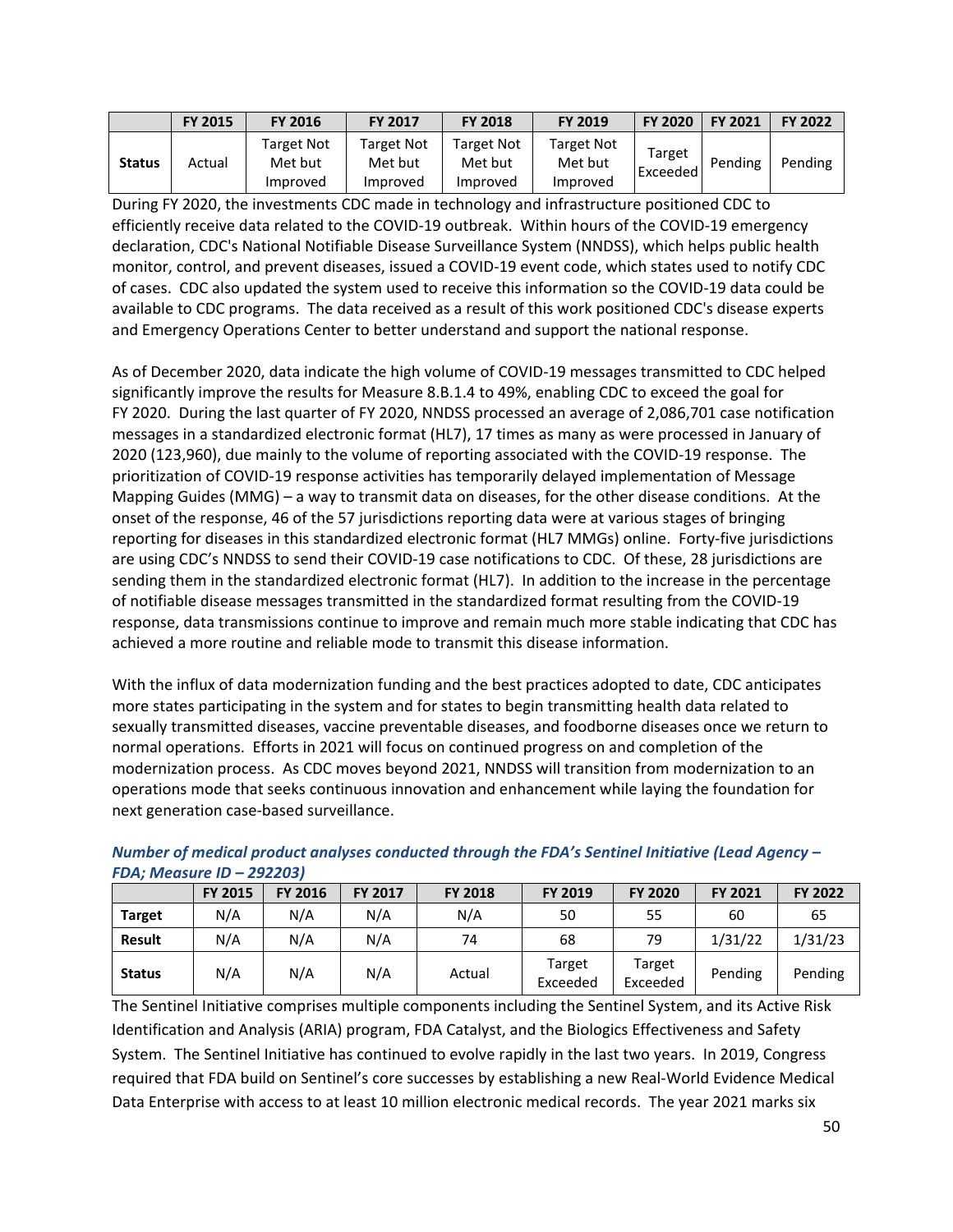years of the Sentinel System serving as a fully-functional and integrated part of FDA's regulatory process. Sentinel has proven to be a vital source of safety information that informs regulatory decisionmaking and expands our knowledge of how medical products perform once they are widely used in medical practice. In 2020, FDA began to leverage Sentinel in novel ways as part of a multi-layered response to the COVID-19 pandemic. These activities range from developing the capability for near realtime drug monitoring to inform the potential for drug shortages, describing the course of illness among patients with COVID-19, and evaluating the impact of therapies being used in COVID-19 patients under real-world conditions.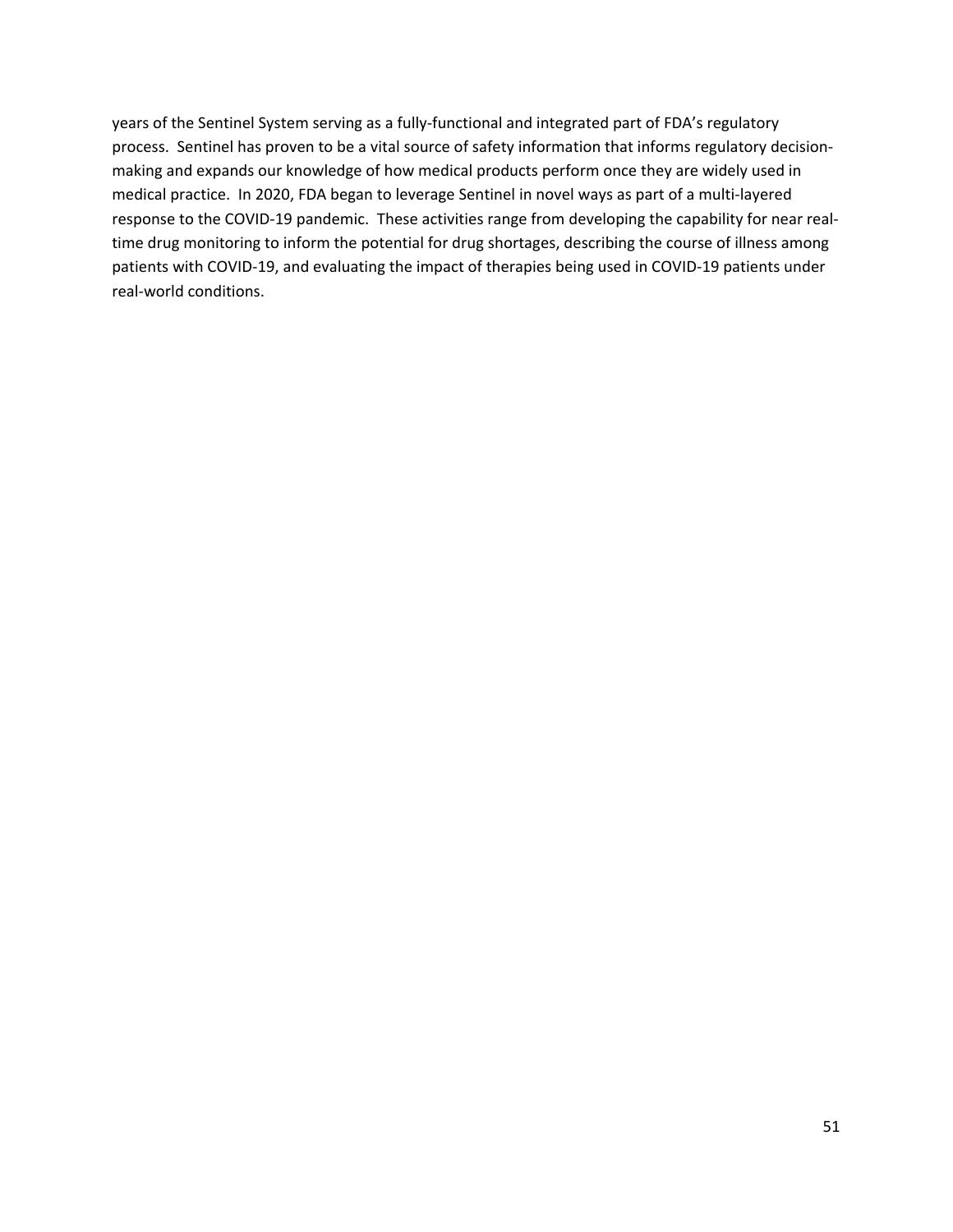# **Goal 4. Objective 2: Expand the capacity of the scientific workforce and infrastructure to support innovative research**

Tomorrow's scientific breakthroughs depend on a highly trained and ethical scientific workforce, working in facilities and with tools that foster innovation. Efforts to expand the capacity of the scientific workforce and infrastructure can better prepare the nation for global health emergencies, extend the reach and impact of scientific investigations, and contribute to research of national or global significance.

Through various initiatives and programs, HHS recruits and trains students, recent graduates, and other professionals to conduct rigorous and reproducible research. HHS provides research training and career development opportunities to ensure that highly trained investigators will be available across the range of scientific disciplines necessary to address the nation's biomedical and scientific research needs. Scientific integrity is a priority for the Department. Divisions responsible for research have developed policies and procedures to ensure the highest degree of scientific integrity in the research HHS conducts, funds, and supports—to ensure that our research is credible and worthy of the public's confidence.

In the previous administration, the Office of the Secretary led this objective. The following divisions are responsible for implementing programs under this strategic objective: AHRQ, CDC, FDA, NIH, OASH, OGA, and SAMHSA. HHS has determined that performance toward this objective is progressive. The narrative below provides a brief summary of progress made and achievements or challenges, as well as plans to improve or maintain performance.

### **Objective 4.2 Table of Related Performance Measures**

### *By 2021, develop, validate, and/or disseminate 3-5 new research tools or technologies that enable better understanding of brain function at the cellular and/or circuit level (Lead Agency - NIH; Measure ID - SRO-2.12)*

| <b>Fiscal</b><br>Year | <b>Target</b>                                                                                                                                           | <b>Result</b>                                                                                                                                                                                                                                                                                                                                             | <b>Status</b>     |
|-----------------------|---------------------------------------------------------------------------------------------------------------------------------------------------------|-----------------------------------------------------------------------------------------------------------------------------------------------------------------------------------------------------------------------------------------------------------------------------------------------------------------------------------------------------------|-------------------|
| FY 2015               | N/A                                                                                                                                                     | N/A                                                                                                                                                                                                                                                                                                                                                       | N/A               |
| FY 2016               | N/A                                                                                                                                                     | N/A                                                                                                                                                                                                                                                                                                                                                       | N/A               |
| FY 2017               | N/A                                                                                                                                                     | N/A                                                                                                                                                                                                                                                                                                                                                       | N/A               |
| FY 2018               | Develop four novel neurotechnologies for<br>stimulating/recording in the brain to enable<br>basic studies of neural activity at the cellular<br>level   | Projects funded through the BRAIN<br>Initiative led to novel innovations in<br>four neurotechnologies to enable basic<br>studies of neural activity at the cellular<br>level.                                                                                                                                                                             | <b>Target Met</b> |
| FY 2019               | Test new and/or existing brain stimulation<br>devices for two new therapeutic indications in<br>humans through the BRAIN Public-Private<br>Partnership. | The BRAIN Initiative Public-Private<br>Partnership Program initiated testing of<br>brain stimulation devices for six new<br>therapeutic indications in humans and<br>continued to enable current and<br>potential BRAIN investigators to gain<br>access to medical device tools and<br>technologies from some of the top<br>medical device manufacturers. | <b>Target Met</b> |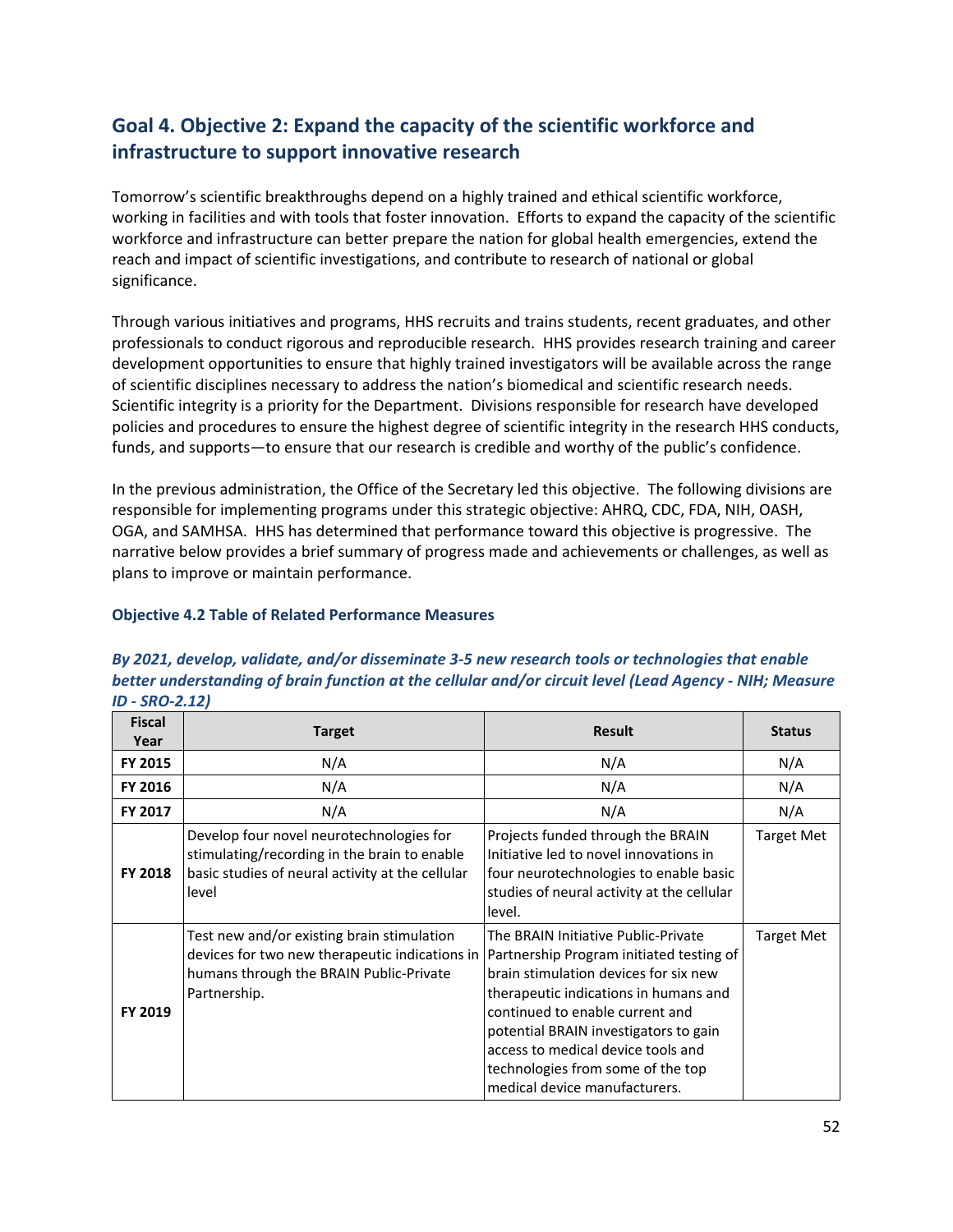| <b>Fiscal</b><br>Year | <b>Target</b>                                                                                                                                                          | <b>Result</b>                                                                                                                                                                                                        | <b>Status</b> |
|-----------------------|------------------------------------------------------------------------------------------------------------------------------------------------------------------------|----------------------------------------------------------------------------------------------------------------------------------------------------------------------------------------------------------------------|---------------|
| FY 2020               | Provide broad access to new research<br>approaches and techniques for acquiring<br>fundamental insight about how the nervous<br>system functions in health and disease | The BRAIN Initiative supported the<br>development of novel technologies for<br>brain stimulation and recording and<br>efforts to disseminate resources and<br>integrate them into neuroscience<br>research practice. | Target Met    |
| FY 2021               | Expand our understanding of brain function at<br>the cellular or circuit level using three to five<br>new tools and technologies                                       | 12/31/21                                                                                                                                                                                                             | In Progress   |

The NIH-funded Brain Research through Advancing Innovative Neurotechnologies (BRAIN) Initiative® accelerates the development and application of new neurotechnologies that will enable researchers to gain deeper understanding of how the human brain functions in normal conditions as well as states of disease or dysfunction. One of the BRAIN Initiative programs is the BRAIN Public-Private Partnership Program. This program facilitates partnerships between clinical investigators and manufacturers of the latest-generation invasive brain stimulation and recording devices. These partnerships accelerate the dissemination of tools and technologies to investigators and spur research progress.

In FY 2020, the program supported the development of novel technologies that focused on restoring sleep in Parkinson's disease (adaptive deep brain stimulation) and improving locomotor and bladder function in individuals with acute spinal cord injury (closed-loop systems with implanted neurostimulator). Furthermore, the program continued supporting current and potential BRAIN investigators in accessing medical device tools and technologies from some of the top medical device manufacturers. Currently, seven medical device companies participate in the program, offering a total of 24 resources to BRAIN investigators who are studying how the nervous system functions in health and disease.

In FY 2021, NIH plans to expand our understanding of brain function at the cellular or circuit level using newly developed tools and technologies. Although this measure is scheduled to discontinue beginning in FY 2022, the BRAIN Initiative programs will continue to fund promising research that will help expand the critical knowledge base for researchers seeking new ways to treat, cure, and even prevent brain disorders.

|               | <b>FY 2015</b>     | <b>FY 2016</b>     | <b>FY 2017</b>     | <b>FY 2018</b>     | FY 2019            | <b>FY 2020</b>     | <b>FY 2021</b> | FY 2022 |
|---------------|--------------------|--------------------|--------------------|--------------------|--------------------|--------------------|----------------|---------|
| <b>Target</b> | 40%                | 40%                | 40%                | 50%                | 50%                | 50%                | 20%            | 20%     |
| <b>Result</b> | 80%                | 81%                | 72%                | 53%                | 86%                | 80%                | 2/28/22        | 2/20/23 |
| <b>Status</b> | Target<br>Exceeded | Target<br>Exceeded | Target<br>Exceeded | Target<br>Exceeded | Target<br>Exceeded | Target<br>Exceeded | Pending        | Pending |

## *Increase the percentage of scientists retained at FDA after completing the Fellowship or Traineeship programs (Lead Agency- FDA; Measure ID – 291101)*

To support the Department's mission and FDA's scientific expertise, FDA is launching a new FDA Traineeship Program while continuing other Fellowship programs. This performance goal focuses on FDA's efforts to retain a targeted percentage of the scientists who complete these programs. The size and focus of the new agency-wide Traineeship Program will be greater in number and scope than the current Fellowship Program. Since the scope of the program will increase, FDA will reset the retention target to 20 percent for FY 2021 to reflect the new program's expected baseline. Whether "graduates"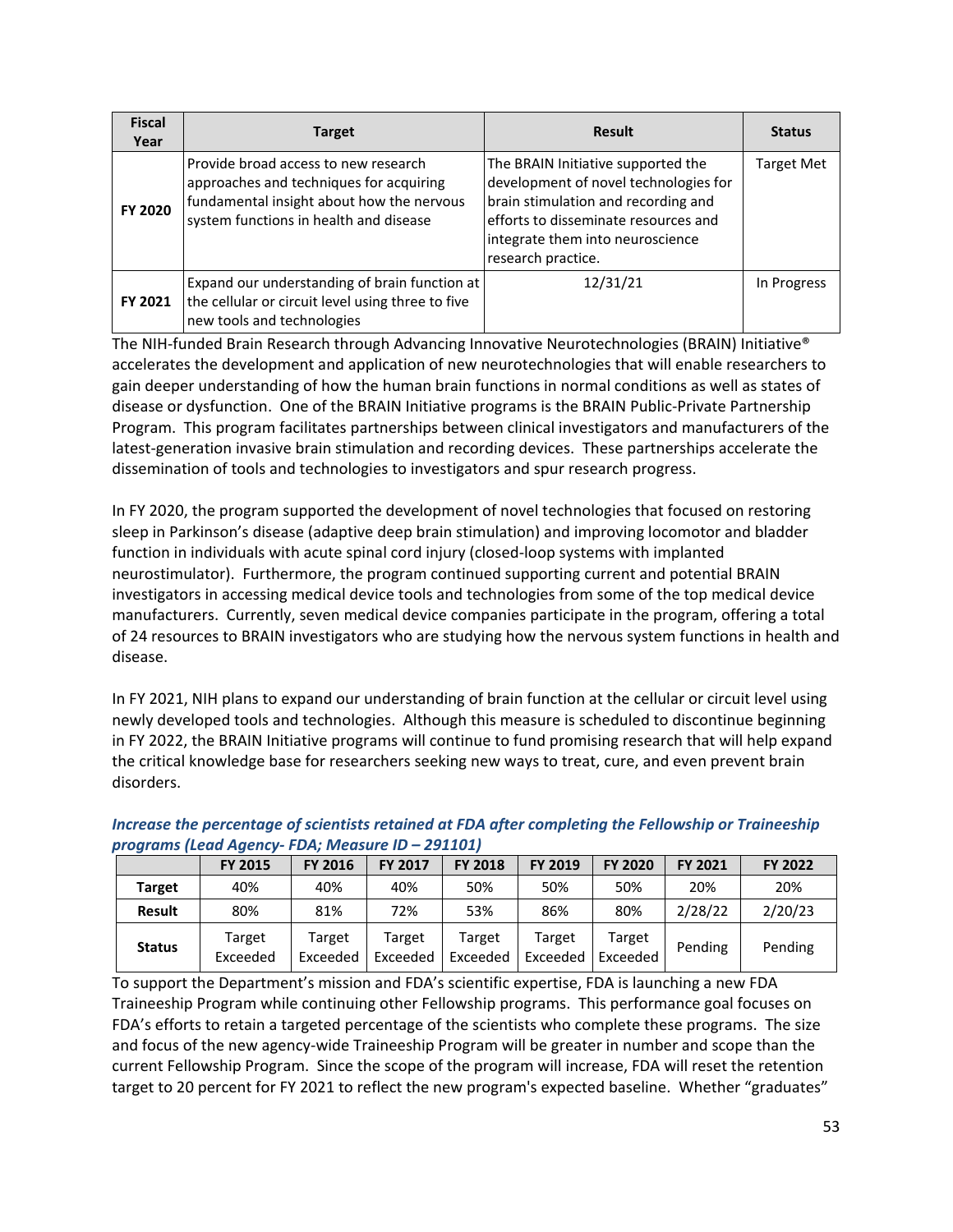from these programs continue to work for FDA or choose to work in positions in related industry and academic fields, they are trained in an FDA-presented understanding of the complex scientific issues in emerging technologies and innovation, which furthers the purpose of this strategic objective. For now, the retention target will remain at 20 percent in FY 2021 and 2022. Although it is unclear what the ultimate impact on the program will be, COVID-19 has affected FDA's ability to sponsor fellow, and has limited the experience of those fellows to train onsite in FDA labs, and with the appropriate mentors. FDA will continue to monitor and adjust this goal moving forward as necessary.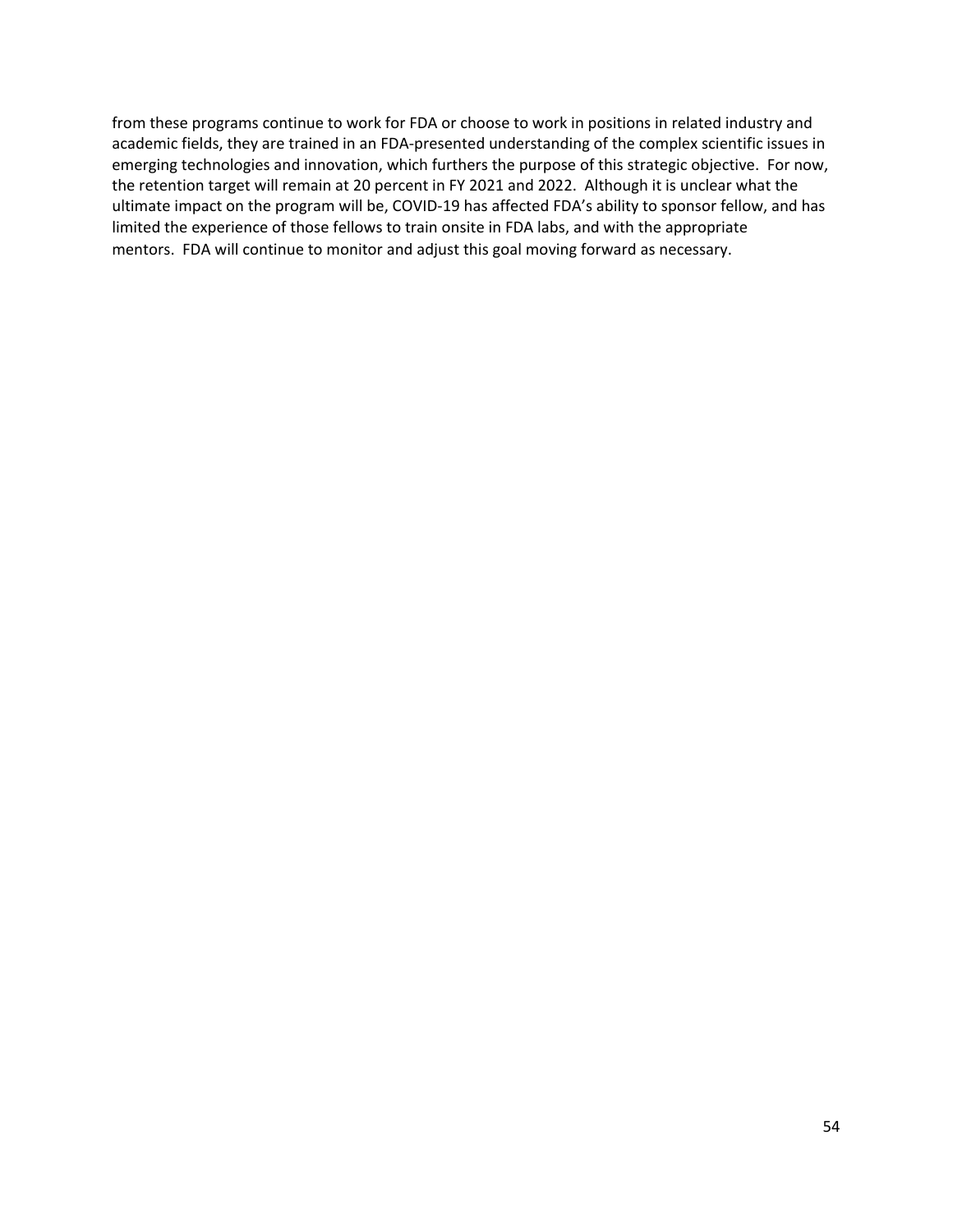# **Goal 4. Objective 3: Advance basic science knowledge and conduct applied prevention and treatment research to improve health and development**

HHS conducts, funds, and supports a broad and diverse portfolio of biomedical research in a range of scientific disciplines, including basic and translational research, to augment scientific opportunities and innovation for public health needs. HHS works to strengthen basic and applied science and treatment pipelines to assess potential health threats and bolster the fundamental science knowledge in these risk areas to expedite the development of therapies. As described in Strategic Objective 4.2, Expand the capacity of the scientific workforce and infrastructure to support innovative research, HHS conducts research is conducted ethically and responsibly.

In the previous administration, the Office of the Secretary led this objective. The following divisions are responsible for implementing programs under this strategic objective: ACL, AHRQ, CDC, FDA, NIH, and OASH. HHS has determined that performance toward this objective is progressing. The narrative below provides a brief summary of progress made and achievements or challenges, as well as plans to improve or maintain performance.

#### **Objective 4.3 Table of Related Performance Measures**

| <b>Fiscal</b><br>Year | <b>Target</b>                                                                                                                                                                                                                                     | <b>Result</b>                                                                                                                                                                                               | <b>Status</b>     |
|-----------------------|---------------------------------------------------------------------------------------------------------------------------------------------------------------------------------------------------------------------------------------------------|-------------------------------------------------------------------------------------------------------------------------------------------------------------------------------------------------------------|-------------------|
| FY 2014               | N/A                                                                                                                                                                                                                                               | N/A                                                                                                                                                                                                         | N/A               |
| FY 2015               | N/A                                                                                                                                                                                                                                               | N/A                                                                                                                                                                                                         | N/A               |
| FY 2016               | N/A                                                                                                                                                                                                                                               | N/A                                                                                                                                                                                                         | N/A               |
| FY 2017               | N/A                                                                                                                                                                                                                                               | N/A                                                                                                                                                                                                         | N/A               |
| FY 2018               | Optimize properties of three nanoformulation<br>for effective delivery and antigen-specific<br>response in immune cells.                                                                                                                          | Developed, tested, and optimized, in<br>animal models, three unique<br>nanodelivery systems for effective anti-<br>cancer immunotherapeutics                                                                | <b>Target Met</b> |
| FY 2019               | Further optimize top two candidate<br>nanoformulation for co-delivery of multiple<br>antigens to enhance anti-tumor response in<br>one animal model.                                                                                              | Further optimized two unique<br>nanodelivery systems for effective anti-<br>cancer immunotherapeutics in<br>different animal models and showed<br>promising results for consideration in<br>clinical trials | <b>Target Met</b> |
| FY 2020               | Further optimize the top candidate<br>nanoformulation for co-delivery of antigens,<br>adjuvants and immuno-modulators and<br>evaluate its efficacy and long-lasting immunity<br>(over 3 months) in preclinical models with<br>established tumors. | Further optimized two nanodelivery<br>systems that were identified as the top<br>candidates. Researchers are testing<br>both systems in cancer patients who<br>have advanced stages of cancer.              | <b>Target Met</b> |
| FY 2021               | Further optimize the top candidate<br>nanoformulation for co-delivery of antigens,<br>adjuvants and immuno-modulators and<br>evaluate its efficacy towards near and                                                                               | 12/31/21                                                                                                                                                                                                    | In Progress       |

### *By 2021, develop, optimize, and evaluate the effectiveness of nano-enabled immunotherapy (nanoimmunotherapy) for one cancer type (Lead Agency - NIH; Measure ID - SRO-2.1)*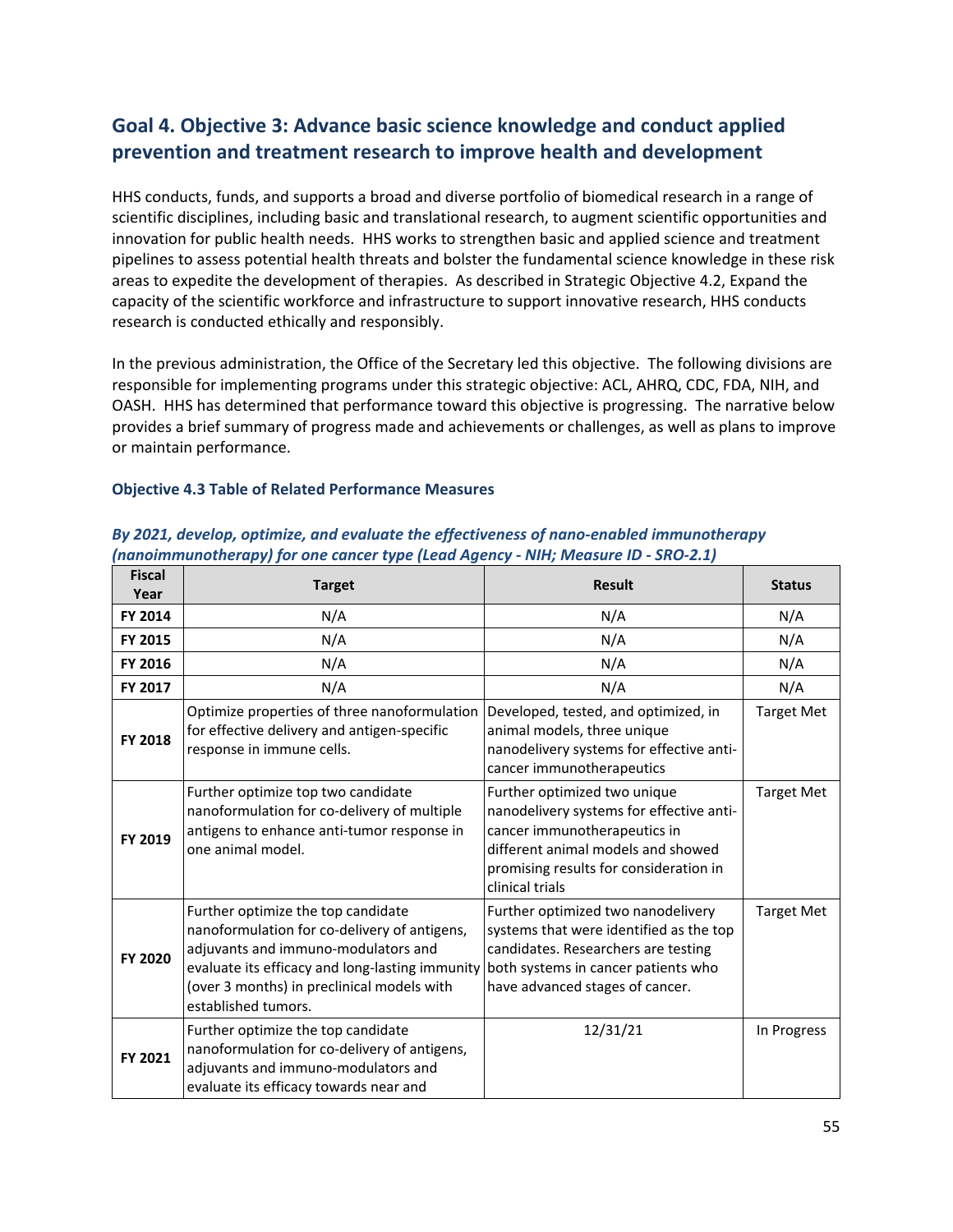| <b>Fiscal</b><br>Year | <b>Target</b>                                                                 | <b>Result</b> | <b>Status</b> |
|-----------------------|-------------------------------------------------------------------------------|---------------|---------------|
|                       | distance metastatic lesions in preclinical<br>models with established tumors. |               |               |

Nanoparticles are extremely tiny particles that can coat, attach to, or encapsulate drugs. Scientists use nanoparticles in drug delivery systems to enhance the effectiveness of cancer drugs, which include immunotherapies. NIH supports research to enhance existing immunotherapies with nanotechnologies and facilitate the development of new, more efficacious nano-based immunotherapies.

Results from recent studies have shown that optimizing nanoparticle drug delivery systems improves the effectiveness of cancer immunotherapy. The optimization process of both drugs and delivery systems involves many different steps, which include testing the drug systems in different animal models and in different stages of disease (e.g., localized tumors and tumors that have spread to other parts of the body). In FY 2019, two NIH-funded research teams further optimized two unique nanoparticle drug delivery systems. Their work provides additional evidence that these systems are effective in delivering drugs to different tumor types and at different stages of disease, which include stages when the tumors have spread to other parts of the body. Building on these results, in FY 2020, the two research teams evaluated the delivery systems in cancer patients to identify the most tolerated dose with minimal toxicity. In FY 2021, the research teams are testing the effectiveness of these delivery systems in treating patients with advanced stages of cancer.

By delivering drugs directly to the tumor, nano-enabled immunotherapy will help overcome current limitations with immunotherapy, such as development of treatment resistance, relapse, low response rates, and systemic side effects. This measure highlights foundational proof of principle studies resulting in clinical trials that could lead the way for viable targeted drug delivery systems for cancer. Nanoenabled immunotherapies could provide safer, more efficacious, and less expensive alternatives to traditional immunotherapies and bring exciting new treatment options to groups of cancer patients.

This measure is scheduled to discontinue beginning in FY 2022, but improving the effectiveness of cancer immunotherapy delivery will remain a priority for NIH.

| <b>Fiscal</b><br>Year | <b>Target</b>                                                                                                                                                                                         | <b>Result</b>                                                                                                                                           | <b>Status</b>     |
|-----------------------|-------------------------------------------------------------------------------------------------------------------------------------------------------------------------------------------------------|---------------------------------------------------------------------------------------------------------------------------------------------------------|-------------------|
| <b>FY 2015</b>        | N/A                                                                                                                                                                                                   | N/A                                                                                                                                                     | N/A               |
| <b>FY 2016</b>        | N/A                                                                                                                                                                                                   | N/A                                                                                                                                                     | N/A               |
| FY 2017               | Strategy 1: Continue enrolling participants<br>into two studies to test the safety, tolerability,<br>and effectiveness of VRC01 as an intravenous<br>prevention strategy.                             | Enrollment of participants continued<br>for both studies.                                                                                               | <b>Target Met</b> |
| FY 2018               | Strategy 2: Analyze primary results of a Phase<br>2a study examining the long-acting injectable,<br>cabotegravir, for the prevention of HIV                                                           | Analysis of primary results has been<br>conducted and results are in press.                                                                             | <b>Target Met</b> |
| FY 2019               | Strategy 3: NIH-funded investigators complete<br>final analysis of an open-label extension study<br>that builds on the findings of an earlier trial<br>and aims to assess the continued safety of the | NIH-funded investigators completed<br>final analysis of an open-label<br>extension study that built on the<br>findings of an earlier trial and aimed to | <b>Target Met</b> |

### *By 2022, evaluate the safety and effectiveness of 1-3 long-acting strategies for the prevention of HIV (Lead Agency - NIH; Measure ID - SRO-2.9)*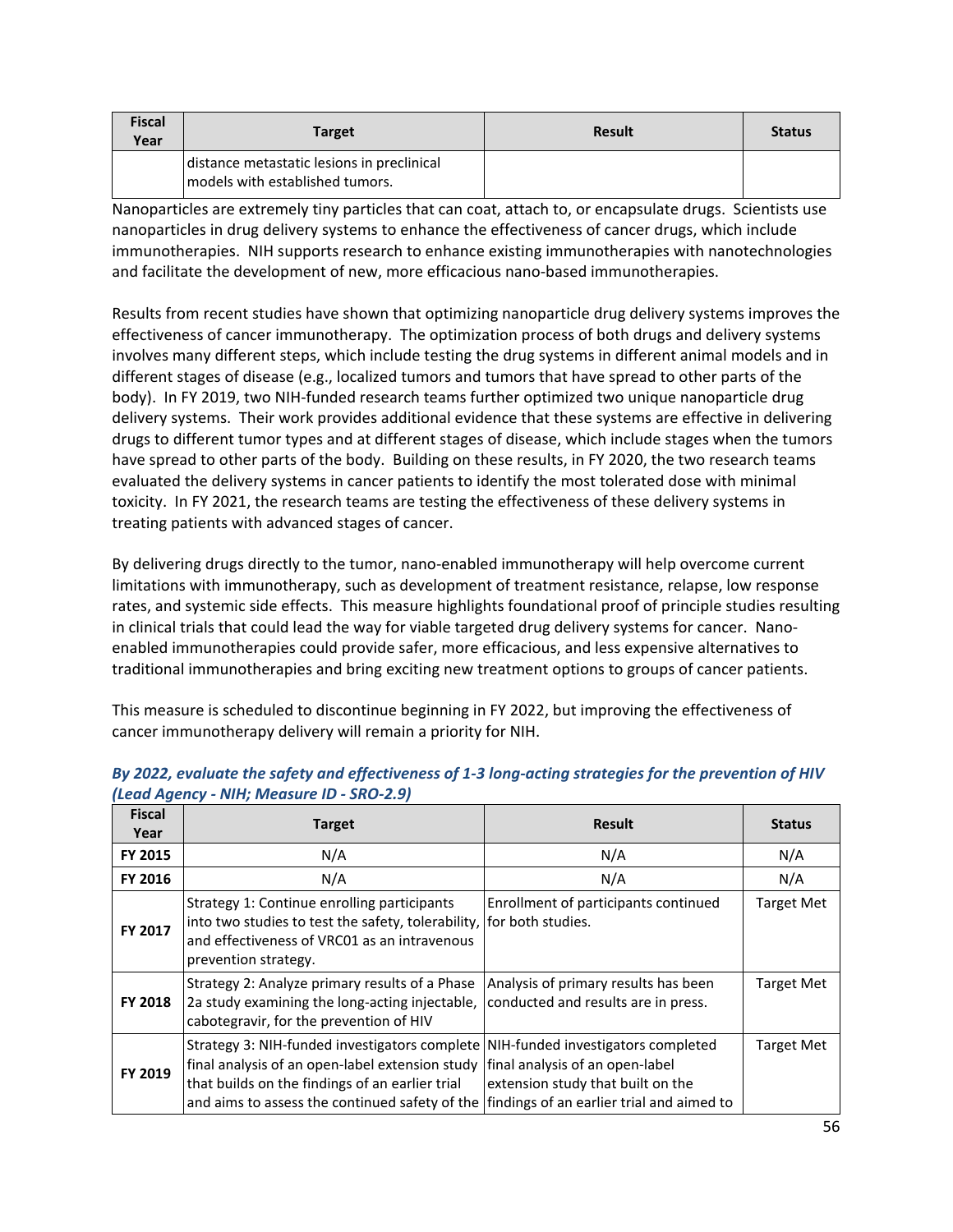| <b>Fiscal</b><br>Year | Target                                                                                                                                                                                          | <b>Result</b>                                                                                                                                      | <b>Status</b>     |
|-----------------------|-------------------------------------------------------------------------------------------------------------------------------------------------------------------------------------------------|----------------------------------------------------------------------------------------------------------------------------------------------------|-------------------|
|                       | dapivirine vaginal ring in a more real-world<br>context and study participants' adherence                                                                                                       | assess the continued safety of the<br>dapivirine vaginal ring and study<br>participants' adherence to its use.                                     |                   |
| FY 2020               | Strategy 1: Complete follow-up of participants<br>in studies testing the safety, tolerability, and<br>effectiveness of VRC01.                                                                   | NIH-funded investigators completed<br>follow-up of participants in two studies<br>testing the safety, tolerability, and<br>effectiveness of VRC01. | <b>Target Met</b> |
| FY 2021               | Strategy 1: Analyze data of two studies testing<br>the safety, tolerability, and effectiveness of<br>VRC01 broadly neutralizing antibody (bnAb).                                                | 12/31/21                                                                                                                                           | In Progress       |
| FY 2022               | Initiate an open label extension of two<br>studies, HPTN 083 and HPTN 084,<br>investigating the safety and efficacy of the<br>long-acting injectable antiretroviral drug<br>cabotegravir (CAB). | 12/31/22                                                                                                                                           | In Progress       |

NIH-funded research has led to the identification of highly effective, non-vaccine prevention strategies that have the potential to significantly reduce HIV infection rates around the world. However, adhering to daily or near-daily dosing has proved challenging for both HIV-infected and uninfected individuals.

Since FY 2016, NIH has funded two proof-of-concept studies to assess whether giving people without HIV an infusion of VRC01, a "broadly neutralizing antibody" or bnAb (capable of stopping a wide range of HIV strains from infecting human cells), every eight weeks was an effective way to protect against HIV. In FY 2020, the research teams completed the studies in Sub Saharan Africa, the United States, and South America and demonstrated that VRC01 prevented the acquisition of HIV strains that were sensitive to the bnAb. However, VRCO1 did not prevent the acquisition of HIV strains that were resistant to the bNAb (nearly 70% of the circulating strains in these regions), and there was no overall prevention efficacy when the VRC01 subgroups were compared with the placebo subgroup.

In FY 2021, NIH will initiate an open-label extension of two studies to investigate the long-term safety and efficacy of cabotegravir, a long-acting injectable drug recently approved by the FDA for treating HIV infection in adults. (An open-label extension study enrolls participants of a previous clinical trial and is designed to gather information about the long-term safety and tolerability of a potential new drug beyond the time period of the previous clinical trial.) In FY 2022, NIH aims to complete enrollment of both of these studies. Having a long-acting method for prevention, whether a broadly neutralizing antibody or injectable drug, would help reduce adherence issues and give people a safe, more discreet, convenient option for preventing HIV.

| By 2023, identify risk and protective alleles that lead to one novel therapeutic approach, drug target, |  |  |  |
|---------------------------------------------------------------------------------------------------------|--|--|--|
| or pathway to prevention for late-onset Alzheimer's disease (Lead Agency - NIH; Measure ID - SRO-5.3)   |  |  |  |

| <b>Fiscal</b><br>Year | <b>Target</b>                                                                                                                                                                                                                                                      | <b>Result</b>                                                  | <b>Status</b>     |
|-----------------------|--------------------------------------------------------------------------------------------------------------------------------------------------------------------------------------------------------------------------------------------------------------------|----------------------------------------------------------------|-------------------|
| FY 2014               | Complete Discovery Phase whole genome<br>sequencing and analysis of 582 family<br>members from 111 families with late onset<br>AD to identify genomic regions associated<br>with increased risk of AD; sequencing of the<br>coding regions of the DNA (whole exome | Sequencing and an initial level of<br>analysis were completed. | <b>Target Met</b> |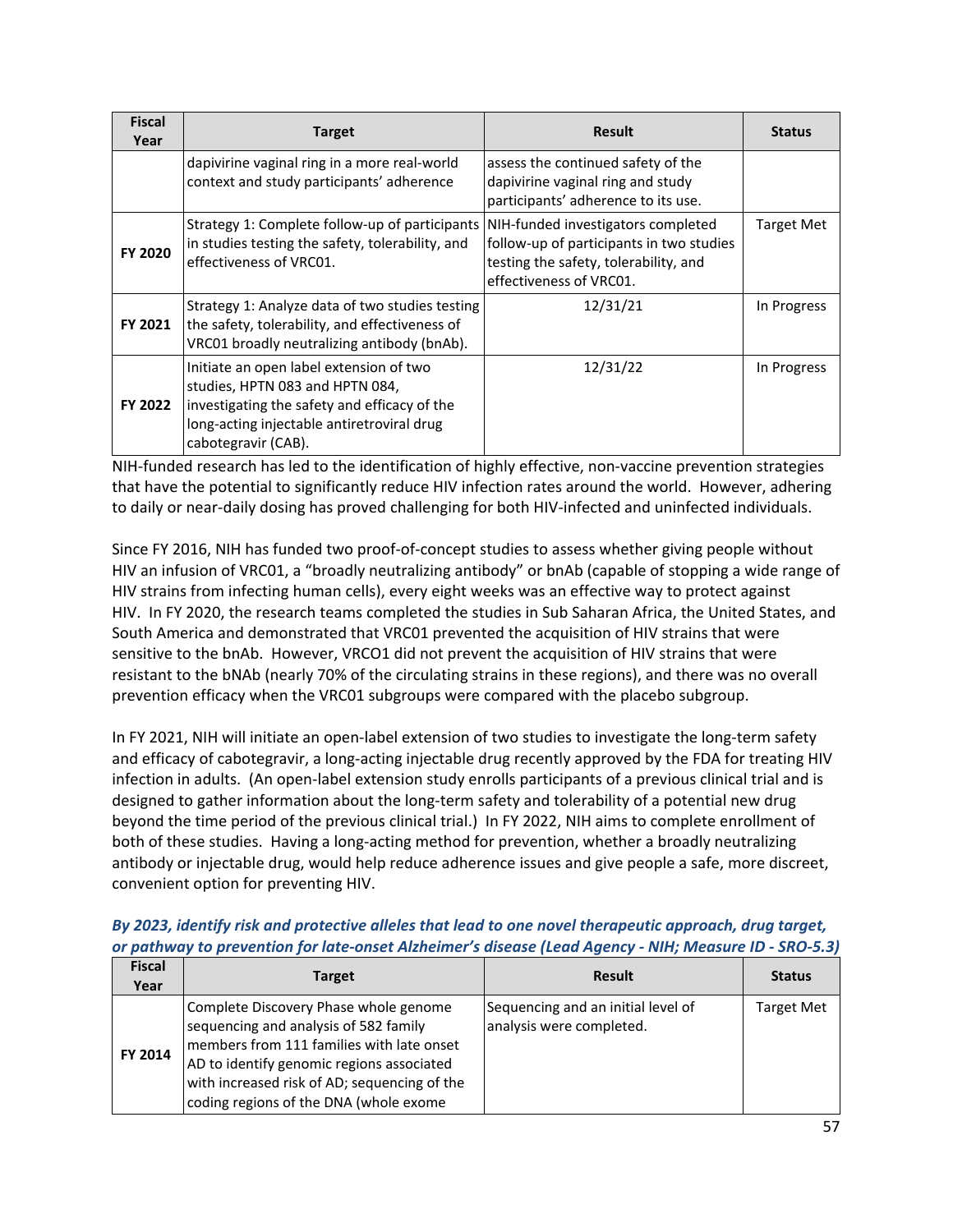| <b>Fiscal</b><br>Year | <b>Target</b>                                                                                                                                                                                                                                                                                                                                                             | <b>Result</b>                                                                                                                                                                                                                                                                                                                                            | <b>Status</b>     |
|-----------------------|---------------------------------------------------------------------------------------------------------------------------------------------------------------------------------------------------------------------------------------------------------------------------------------------------------------------------------------------------------------------------|----------------------------------------------------------------------------------------------------------------------------------------------------------------------------------------------------------------------------------------------------------------------------------------------------------------------------------------------------------|-------------------|
|                       | sequencing) of 5,000 cases / 5,000 controls<br>for both risk raising and protective loci; and<br>whole exome sequencing and analysis of one<br>individual from ~1,000 additional AD families<br>to identify regions associated with increased<br>risk or protection from AD.                                                                                              |                                                                                                                                                                                                                                                                                                                                                          |                   |
| FY 2015               | Initiate Replication Phase to validate genes /<br>regions of interest identified from case-<br>control and family sequencing in ~50,000<br>samples from well phenotyped individuals by<br>targeted sequencing and/or genotyping.                                                                                                                                          | Sample selection for whole genome<br>sequencing on additional multiply<br>affected families was initiated.<br>Planning of the Replication Phase has<br>begun.                                                                                                                                                                                            | <b>Target Met</b> |
| FY 2016               | Begin confirmation of genomic regions of<br>interest identified in the Discovery Phase<br>using samples from the Replication phase.<br>Begin harmonization of data from Discovery<br>phase datasets with data from Replication<br>Phase for confirmation of regions of interest.                                                                                          | Sample selection/sequencing Discovery<br>Extension phases completed (4,000<br>additional whole genomes). Data<br>analysis for Extension Phase initiated.<br>Genomic Center for Alzheimer's<br>Disease funded (all ADSP quality<br>control and data harmonization).                                                                                       | <b>Target Met</b> |
| FY 2017               | Continue confirmation of genomic regions of<br>interest in the Discovery and Replication<br>phase datasets.<br>Continue harmonization of Discovery Phase<br>and Replication Phase datasets.                                                                                                                                                                               | NIH met its target of confirming<br>genomic regions of interest in the<br>Discovery and Replication phase data<br>sets and continues to harmonize the<br>Discovery Phase and Replication Phase<br>data sets.                                                                                                                                             | <b>Target Met</b> |
| <b>FY 2018</b>        | Continue confirmation of genomic regions of<br>interest in the Discovery phase using samples<br>from the Replication phase.<br>Continue harmonization of Discovery Phase<br>and Replication Phase datasets.<br>Begin analysis of genomic regions of interest<br>in the genomes of minority cohorts.                                                                       | NIH continued confirmation of genomic<br>regions of interest in the Discovery<br>Phase using samples from the<br>Replication Phase, continued<br>harmonization of Discovery Phase and<br>Replication Phase datasets, and began<br>analysis of genomes of minority<br>cohorts.                                                                            | <b>Target Met</b> |
| FY 2019               | Begin analysis of genomic regions of interest<br>in the ADSP Discovery Follow-Up Phase using<br>whole genome sequence data from ethnically<br>diverse cohorts.<br>Continue confirmation of genomic regions of<br>interest in the Discovery Phase using samples<br>from the Follow-Up phase.<br>Continue harmonization of Discovery Phase<br>and Follow-Up Phase datasets. | The ADSP Discovery Follow-Up Phase<br>has begun to analyze genomic regions<br>of interest using whole genome<br>sequence data from ethnically diverse<br>cohorts. The ADSP has continued its<br>confirmation of genomic regions<br>identified in the Discovery Phase of the<br>project. Genetic data for all phases of<br>the ADSP have been harmonized. | Target Met        |
| FY 2020               | Continue analysis of ADSP Discovery Follow-<br>Up Phase in ethnically diverse cohorts.<br>Continue confirmation of genomic regions of<br>interest from Discovery Phase and Discovery<br>Follow-Up Phase in ethnically diverse                                                                                                                                             | Data analysis for the ADSP Discovery<br>follow-up Phase continued. Ongoing<br>data analysis includes analysis from<br>genomic regions of interest in<br>ethnically diverse cohorts with                                                                                                                                                                  | <b>Target Met</b> |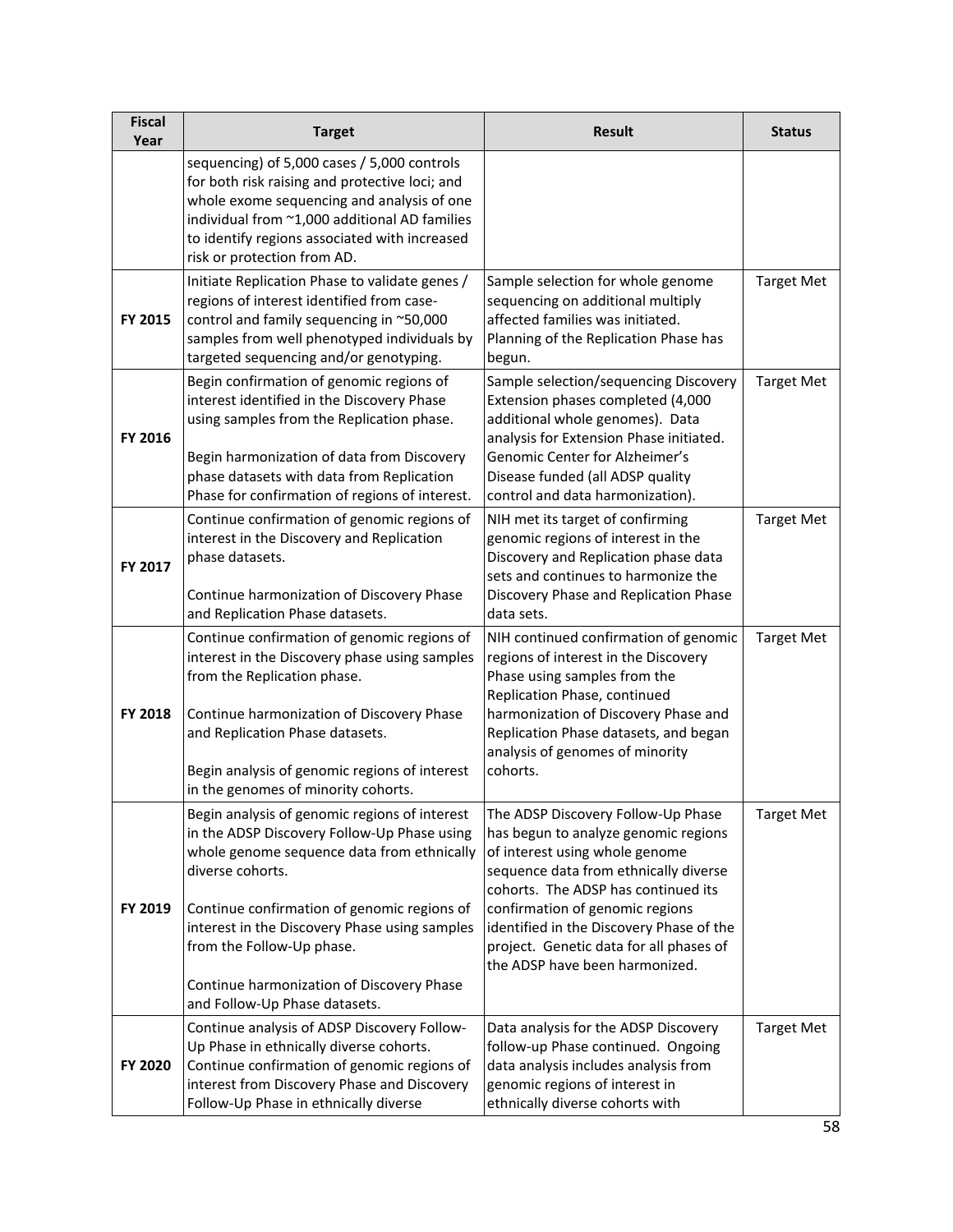| <b>Fiscal</b><br>Year | <b>Target</b>                                                                                                                                                                                                                                                                                                                                                                                                                                                                                                                    | <b>Result</b>                                                                                | <b>Status</b> |
|-----------------------|----------------------------------------------------------------------------------------------------------------------------------------------------------------------------------------------------------------------------------------------------------------------------------------------------------------------------------------------------------------------------------------------------------------------------------------------------------------------------------------------------------------------------------|----------------------------------------------------------------------------------------------|---------------|
|                       | datasets. Compare data on genomic regions<br>of interest by ethnicity.                                                                                                                                                                                                                                                                                                                                                                                                                                                           | increased sample size and data<br>comparison on genomic regions of<br>interest by ethnicity. |               |
| FY 2021               | Continue analysis of ADSP Discovery Follow-<br>Up Study in ethnically diverse cohorts.<br>Continue confirmation of genomic regions of<br>interest from Discovery Phase and Discovery<br>Follow-Up Phase in ethnically diverse<br>datasets. Begin harmonization of phenotypic<br>data with ADSP genetic data across multiple<br>types of study approaches from large<br>epidemiology and clinical cohorts that are<br>outside of the ADSP.                                                                                        | 12/31/21                                                                                     | In Progress   |
| FY 2022               | Continue analysis of ADSP Discovery Follow-<br>Up Study in ethnically diverse cohorts.<br>Continue confirmation of genomic regions of<br>interest from Discovery Phase and Discovery<br>Follow-Up Phase in ethnically diverse<br>datasets. Continue harmonization of<br>phenotypic data with ADSP genetic data<br>across multiple types of study approaches<br>from large epidemiology and clinical cohorts<br>that are outside of the ADSP. Begin analysis<br>of ADSP genetic data using artificial<br>intelligence approaches. | 12/31/22                                                                                     | In Progress   |

There is an urgent need for effective interventions to prevent, delay, and treat Alzheimer's disease (AD). As many as 5.5 million Americans age 65 and older are living with AD. Available treatments do not target the underlying molecular pathways believed to be involved in AD's development; thus, they neither halt nor reverse disease progression.

The overall goal of the NIH-supported Alzheimer's Disease Sequencing Project (ADSP) is to identify genetic variants associated with risk of and protection from AD. More than 150 investigators from institutions across the globe participate in the project. In FY 2020, the ADSP continued its efforts to identify and confirm genes associated with AD and examine them in ethnically diverse populations. Ongoing data analysis includes analysis from genomic regions of interest in ethnically diverse cohorts with increased sample size and data comparison on genomic regions of interest by ethnicity.

In FY 2021 and continuing into FY 2022, the ADSP is expanding on the results of its prior-year efforts. Upon completion, the project will provide critical information to enable NIH and AD researchers to explore new, promising pathways for preventing and treating AD.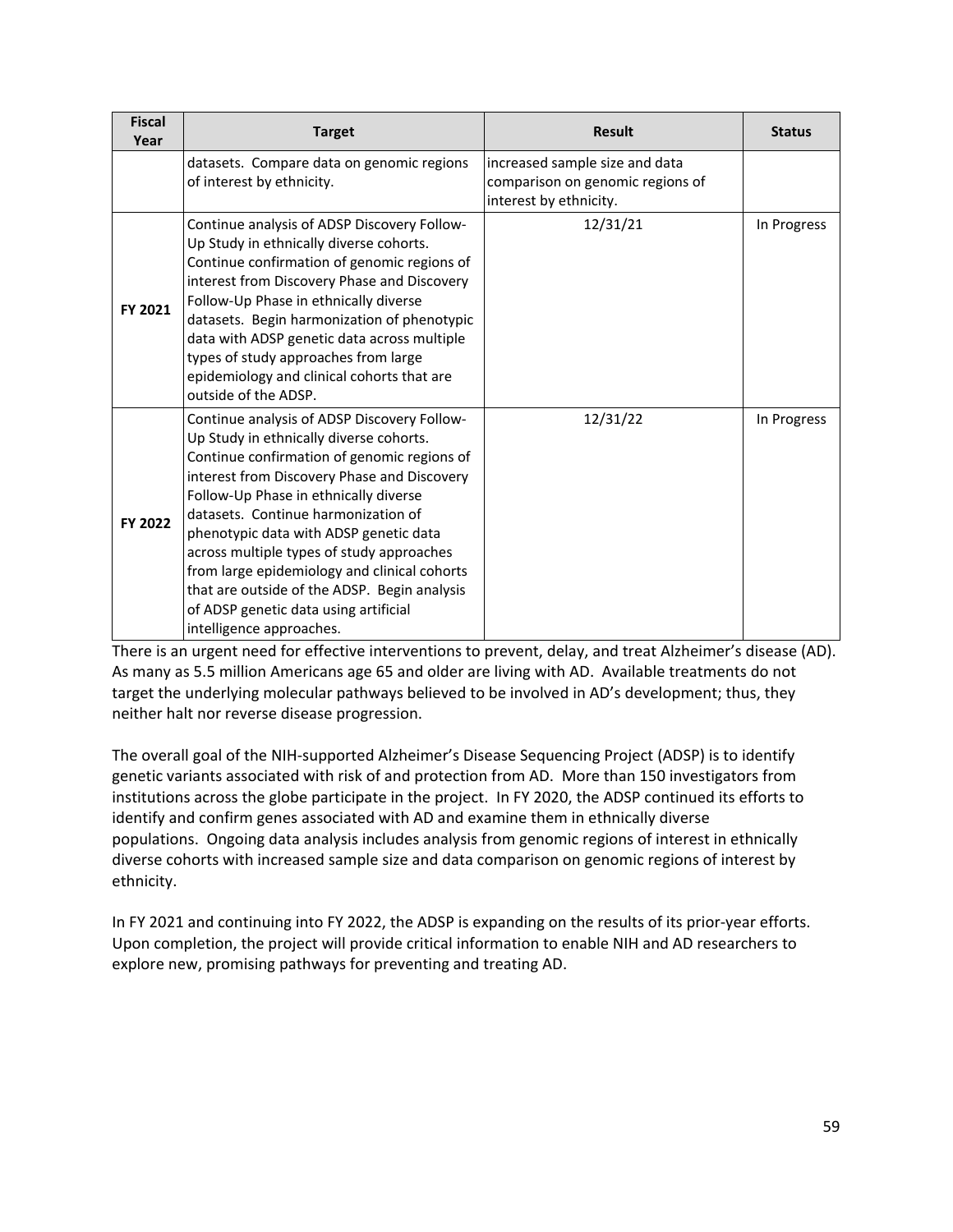# **Goal 4. Objective 4: Leverage translational research, dissemination and implementation science, and evaluation investments to support adoption of evidence-informed practices**

Translational research, dissemination, and implementation science help increase understanding about how best to support knowledge, adoption, and faithful implementation of best practices in the community. Selecting and adopting evidence-based approaches to tackle health, public health, and human services challenges can be a complex undertaking. HHS programs balance requirements to implement high-quality programs with fidelity, while acknowledging the unique needs of specific individuals or target populations, recognizing differences in program and community settings and resources, and respecting linguistic or cultural differences. Understanding threats to successful implementation of a promising practice can help the Department prevent and mitigate those risks early.

In the previous administration, the Office of the Secretary led this objective. The following divisions are responsible for implementing programs under this strategic objective: ACF, ACL, AHRQ, CDC, FDA, HRSA, NIH, OASH, and SAMHSA. HHS has determined that performance toward this objective is progressing. The narrative below provides a brief summary of progress made and achievements or challenges, as well as plans to improve or maintain performance.

# **Objective 4.4: Table of Related Performance Measures**

| Increase the percentage of Community-Based Child Abuse Prevention (CBCAP) total funding that      |  |  |                         |                |         |         |                |                |
|---------------------------------------------------------------------------------------------------|--|--|-------------------------|----------------|---------|---------|----------------|----------------|
| supports evidence-based and evidence-informed child abuse prevention programs and practices (Lead |  |  |                         |                |         |         |                |                |
| Agency - ACF: Measure ID - 7D)                                                                    |  |  |                         |                |         |         |                |                |
|                                                                                                   |  |  | FY 2015 FY 2016 FY 2017 | <b>FY 2018</b> | FY 2019 | FY 2020 | <b>FY 2021</b> | <b>FY 2022</b> |

|               |                      |                      | FY 2015 FY 2016 FY 2017 | <b>FY 2018</b>     | FY 2019                         | <b>FY 2020</b> | <b>FY 2021</b>                | FY 2022                |
|---------------|----------------------|----------------------|-------------------------|--------------------|---------------------------------|----------------|-------------------------------|------------------------|
| <b>Target</b> | 64.1%                | 62.4 %               | 57.3%                   | 56.4%              | 64.5%                           | 65.8%          | <b>Prior Result</b><br>$+3PP$ | Prior Result<br>$+3PP$ |
| Result        | 59.4 %               | 53.4%                | 53.4%                   | 61.5%              | 62.8%                           | 10/30/21       | 10/30/22                      | 10/30/23               |
| <b>Status</b> | Target<br>Not<br>Met | Target<br>Not<br>Met | Target<br>Not<br>Met    | Target<br>Exceeded | Target Not Met,<br>but Improved | Pending        | Pending                       | Pending                |

Currently, the Children's Bureau and its National Center for CBCAP are working closely with the states to promote more rigorous evaluations of their funded programs. The Children's Bureau defines evidencebased and evidence-informed programs and practices along a continuum. The continuum includes four categories of programs or practices: Emerging and Evidence Informed; Promising; Supported; and Well-Supported.

The FY 2018 result represented an increase with grantees reporting 61.5 percent of funds directed at evidence-based practices, which then increased again in FY 2019 with an actual result of 62.8 percent. ACF will continue to promote evaluation and innovation to expand the availability and use of evidenceinformed and evidence-based practice over time. In FY 2021 and FY 2022, ACF is committed to continuing to work with CBCAP grantees to invest in known evidence-based practices, as well as to focus on one-on-one and peer learning technical assistance on increased accuracy of data reporting for this measure.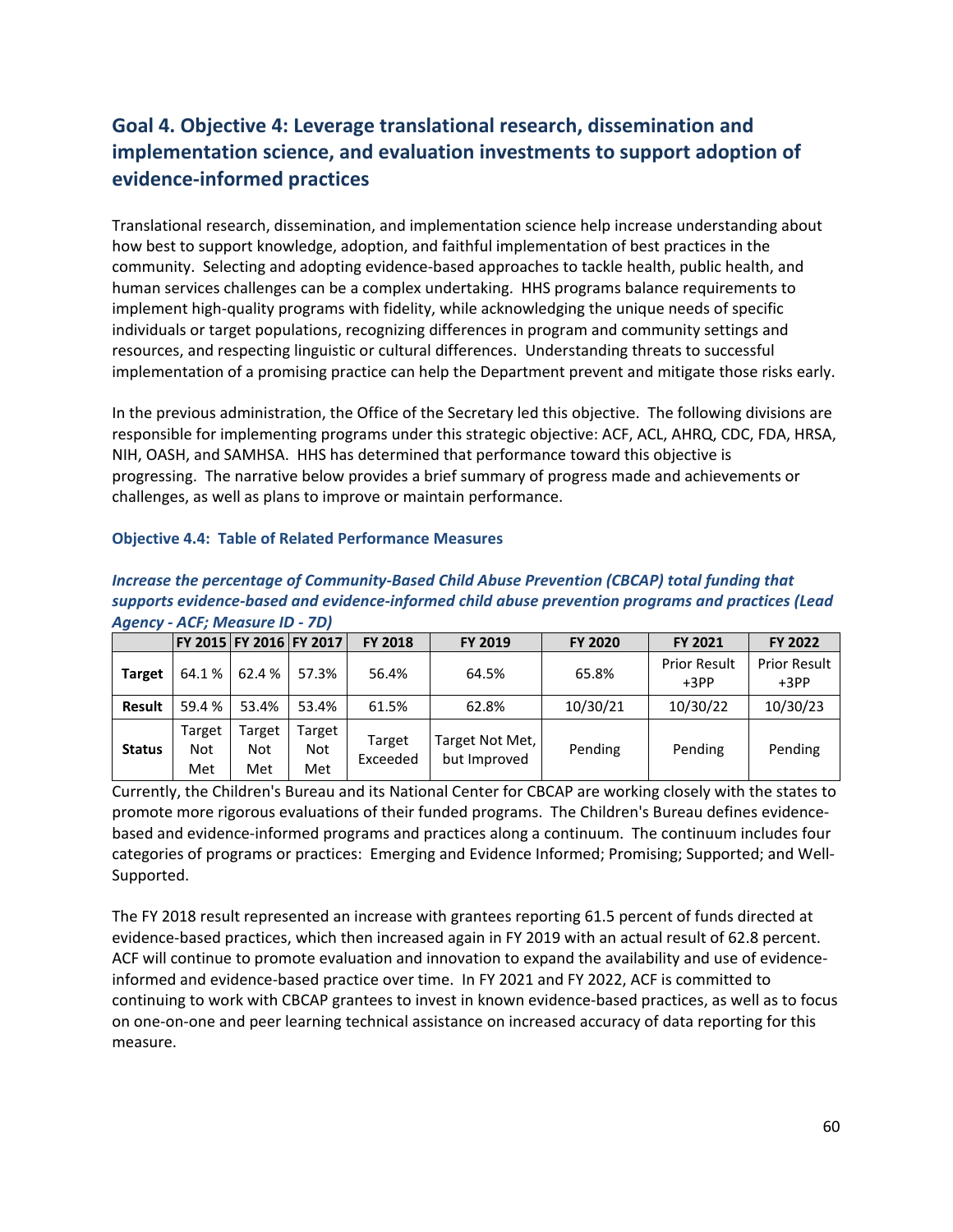*By 2020, develop and test the effectiveness of two strategies for translating cancer knowledge, clinical interventions, or behavioral interventions to underserved communities in community-based clinical settings (Lead Agency - NIH; Measure ID - SRO-5.1)*

| <b>Fiscal</b><br>Year | <b>Target</b>                                                                                                                                                                                                                                                                                                                                                        | <b>Result</b>                                                                                                                                                                                                                                                                                                                                                                                                                                                                                                                        | <b>Status</b>     |
|-----------------------|----------------------------------------------------------------------------------------------------------------------------------------------------------------------------------------------------------------------------------------------------------------------------------------------------------------------------------------------------------------------|--------------------------------------------------------------------------------------------------------------------------------------------------------------------------------------------------------------------------------------------------------------------------------------------------------------------------------------------------------------------------------------------------------------------------------------------------------------------------------------------------------------------------------------|-------------------|
| FY 2014               | N/A                                                                                                                                                                                                                                                                                                                                                                  | N/A                                                                                                                                                                                                                                                                                                                                                                                                                                                                                                                                  | N/A               |
| FY 2015               | N/A                                                                                                                                                                                                                                                                                                                                                                  | N/A                                                                                                                                                                                                                                                                                                                                                                                                                                                                                                                                  | N/A               |
| FY 2016               | N/A                                                                                                                                                                                                                                                                                                                                                                  | N/A                                                                                                                                                                                                                                                                                                                                                                                                                                                                                                                                  | N/A               |
| FY 2017               | Develop two strategies for translating<br>validated basic knowledge, clinical<br>interventions, or behavioral interventions to<br>diverse communities and clinical practice<br>through establishing the Partnerships to<br>Advance Cancer Health Equity (PACHE)<br>program between Minority Serving<br>Institutions (MSI) and NCI-designated Cancer<br>Centers (CC). | Several U54 PACHE Partnerships have<br>developed and/or validated evidence-<br>based interventions and tools to help<br>reduce the burden of cancer disparities<br>in underserved communities across the<br>United States. They are working with<br>various community-based organizations<br>(including faith-based organizations<br>and community-based clinical practices<br>and organizations) to<br>disseminate/translate the interventions<br>and tools in the diverse communities.                                             | <b>Target Met</b> |
| <b>FY 2018</b>        | Develop and support two partnerships to test<br>validated basic cancer knowledge, clinical or<br>behavioral interventions to diverse<br>communities in clinical practice.                                                                                                                                                                                            | The U54 PACHE Partnerships, through 2<br>new efforts, developed and/or<br>validated evidence-based interventions<br>and tools to help reduce the burden of<br>cancer disparities in underserved<br>communities across the United States.<br>These partnerships continued to work<br>with various community-based<br>organizations (including faith-based<br>organizations and community-based<br>clinical practices and organizations) to<br>disseminate/translate the interventions<br>and tools for use in diverse<br>communities. | <b>Target Met</b> |
| FY 2019               | Finalize testing and validating the strategies<br>to translate basic cancer knowledge, clinical<br>or behavioral interventions to underserved<br>communities and into clinical practice.                                                                                                                                                                             | Two U54 PACHE partnerships finalized<br>testing and validating evidence-based<br>interventions and tools to help<br>translate basic cancer knowledge and<br>clinical or behavioral interventions to<br>underserved communities across the<br>United States. They continue to work<br>with various community-based<br>organizations to disseminate these<br>interventions and tools.                                                                                                                                                  | <b>Target Met</b> |
| FY 2020               | Finalize testing and validating the strategies<br>to translate basic cancer knowledge, clinical<br>or behavioral interventions to underserved<br>communities and into clinical practice.                                                                                                                                                                             | Building on earlier efforts, two U54<br>PACHE partnerships validated<br>strategies to help translate basic cancer<br>knowledge and clinical or behavioral<br>interventions to underserved<br>communities across the United States                                                                                                                                                                                                                                                                                                    | <b>Target Met</b> |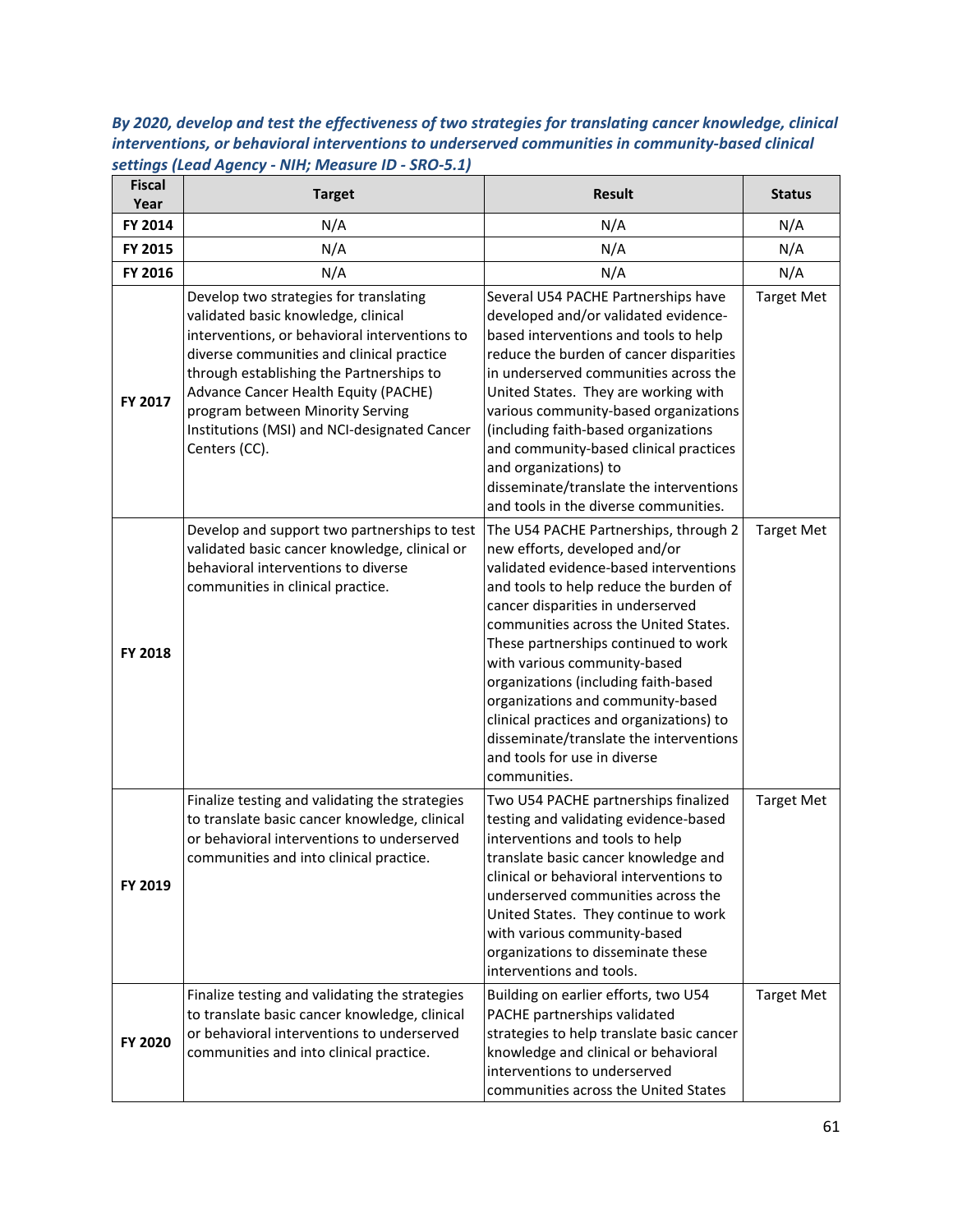| <b>Fiscal</b><br>Year | <b>Target</b> | <b>Result</b>                                                                                                                                                                                                        | <b>Status</b> |
|-----------------------|---------------|----------------------------------------------------------------------------------------------------------------------------------------------------------------------------------------------------------------------|---------------|
|                       |               | and U.S. territories. These partnerships<br>continue to work with various<br>community-based organizations to<br>disseminate these interventions and to<br>assess their effectiveness in promoting<br>health equity. |               |

NIH's Partnerships to Advance Cancer Health Equity (PACHE) is a program that fosters partnerships among institutions serving underserved health disparity populations, underrepresented students, and National Cancer Institute-designated Cancer Centers. PACHE partnerships train scientists from diverse backgrounds in cancer research and to effectively deliver knowledge on cancer to underserved communities.

PACHE partnerships continued to flourish in FY 2020. For example, one partnership developed interventions led by trained community health advisors in collaboration with churches to promote cancer screening in African American and Latinos communities in the South Los Angeles area. This partnership resulted in raised awareness about cancer screening tests and led to a better understanding of regional differences in screening rates that could inform future interventions for African American communities in South Los Angeles. Another partnership continues to work with faith-based and community-based organizations to advance health equity in Guam, Hawai'i, and the US-associated Pacific Islands through cancer research, training, and outreach. The partnership has contributed to the passage of significant cancer prevention and control legislation in Hawaii, Guam, and Saipan, including Hawaii's recent administrative rules change (HAR 11-167) requiring HPV vaccination for seventh grade entry, effective July 1, 2020. As a result, Hawaii is now one of only two states nationwide with this school entry requirement.

This measure has been completed and discontinued. However, NIH remains committed to funding future projects to develop and assess new strategies to help bring cancer advances to underserved communities.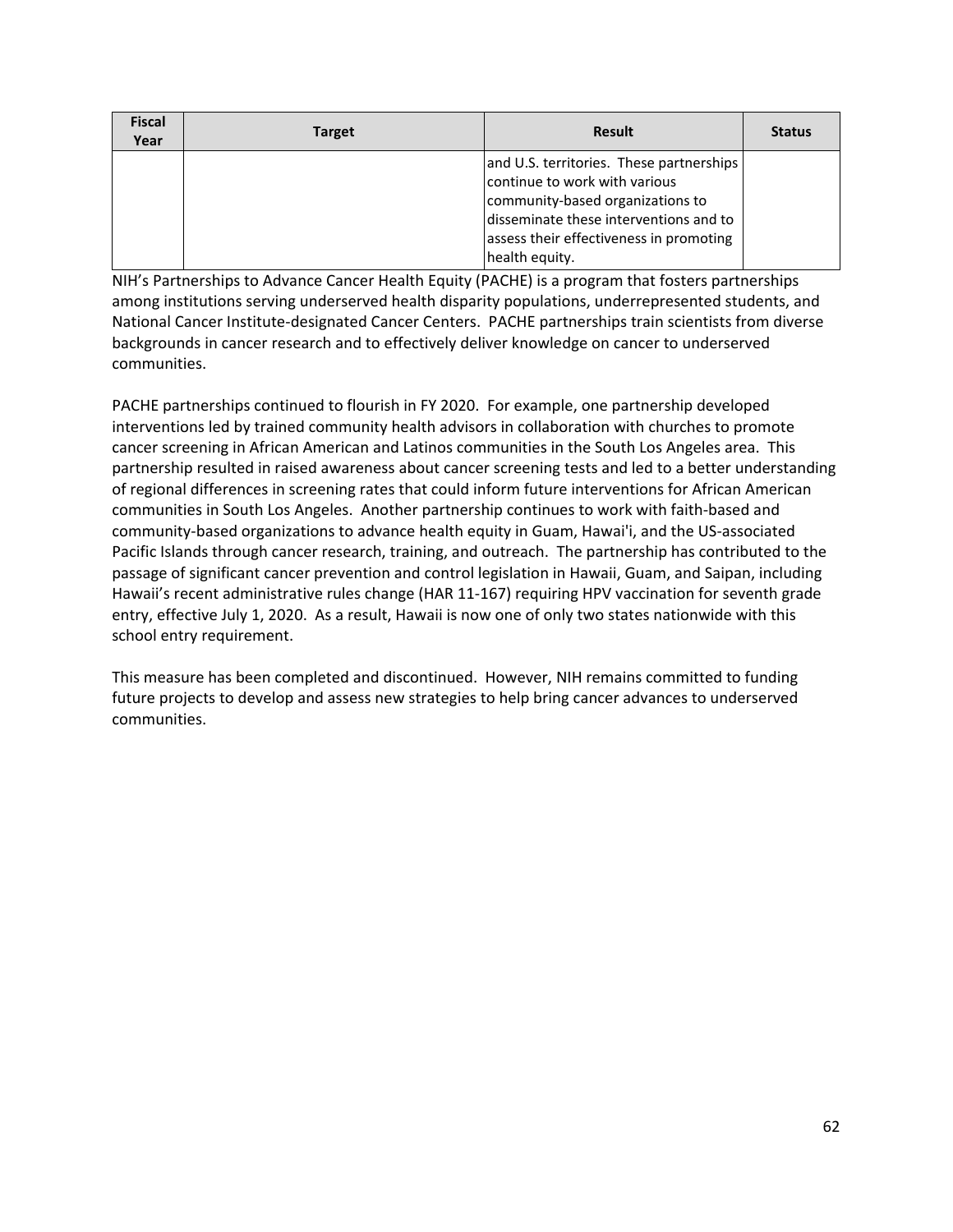# **Goal 5. Objective 1: Ensure responsible financial management**

HHS is responsible for almost a quarter of federal outlays and administers more grant dollars than all other federal agencies combined. Ensuring the integrity of direct payments, grants, contracts, and other financial transactions requires strong business processes, effective risk management, and a financial management workforce with the expertise to comply with legislative mandates, which include the Federal Managers' Financial Integrity Act of 1982 (Pub. L. 97–255), the Federal Funding Accountability and Transparency Act of 2006 (Pub. L. 109–282), and the Payment Integrity Information Act of 2019 (Pub. L. No. 116-117).

HHS aims to better understand the nature of improper payments and their relationship to payment integrity and to demonstrate stewardship of taxpayer dollars. By identifying root causes of monetary loss, strategic uses of data, and mitigation strategies to avoid monetary loss for its large programs (e.g., Medicare, Medicaid, and the Child Health Insurance Program (CHIP)), HHS improves agency and government-wide results. This focus on getting government payments right the first time and preventing monetary loss allows HHS to build public trust in the government.

All divisions contribute to the achievement of this objective. In the previous administration, the Office of the Secretary led this objective. HHS has determined that performance toward this objective is progressing. The narrative below provides a brief summary of progress made and achievements or challenges, as well as plans to improve or maintain performance.

#### **FY 2015 FY 2016 FY 2017 FY 2018 [42](#page-62-0) FY 2019 FY 2020 FY 2021 FY 2022 Target** | 8.5% | 9.14 % | 9.5 % | 8.08% | 7.9% | 7.77% | TBD | TBD **Result** 9.5% 10% 8.3% 8.10% 7.87% 6.78% 11/15/21 11/15/22 **Status** Target Not Met Target Not Met Target Target | Target Met | Target<br>Exceeded | Target Met | Exceeded Exceeded Target Exceeded Pending Pending

#### **Objective 5.1 Table of Related Performance Measures**

#### *Reduce the percentage of improper payments made under Medicare Part C, the Medicare Advantage (MA) Program (Lead Agency - CMS; Measure ID – MIP5)*

The Part C Medicare Advantage program payment error estimate reflects the extent to which plansubmitted diagnoses for a national sample of enrollees are substantiated by medical records. CMS performs a validation of diagnoses in medical records for sampled beneficiaries during CMS's annual Medical Record Review process, where two separate coding entities review medical records in the process of confirming discrepancies for sampled beneficiaries. To calculate the Part C program's error estimate rate, divide the dollars in error by the overall Part C payments for the year measured.

In FY 2020, CMS exceeded its target of 7.77 percent with an actual improper payment estimate of 6.78 percent, or \$16.27 billion. The FY 2022 target will be established in the FY 2021 Agency Financial Report (AFR). The FY 2021 target has not been established. Due to HHS's temporary policy to stop documentation requests to providers as a result of the Public Health Emergency (PHE) for COVID-19

<span id="page-62-0"></span> $42$  CMS uses Payment Integrity Information Act (PIIA) standards, rather than GPRAMA standards, for performance reporting on improper payments. According to A-123 guidance, programs with established valid and rigorous estimation methodologies should count reduction targets as being met if the 95% confidence interval includes the reduction target.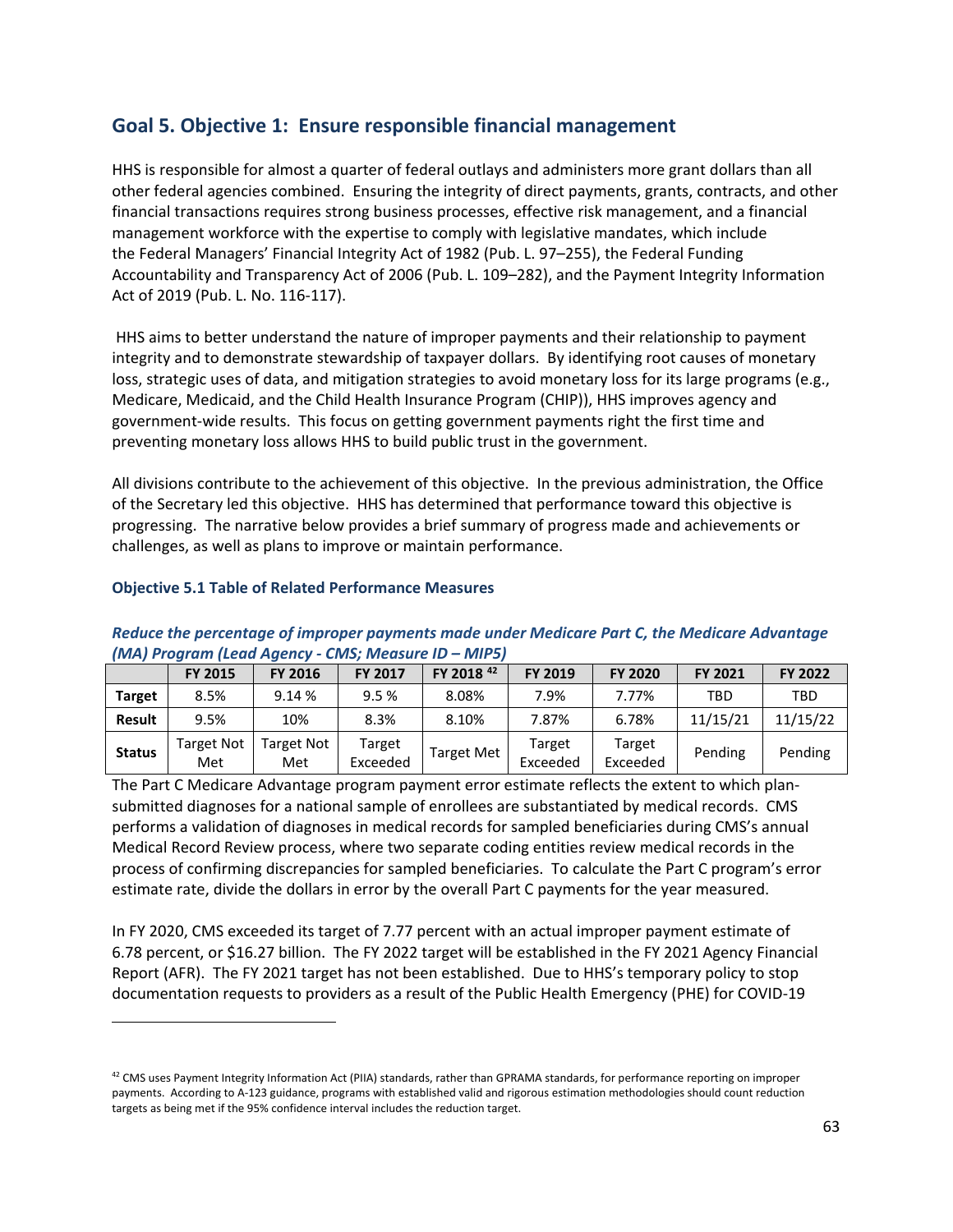pandemic, the Medicare Part C Improper Payment Measurement medical record submission did not follow the same pattern as in previous years. Per OMB, starting with FY 2017, CMS will establish a target for only the next fiscal year.

| $\sim$        |                      |                         |                        |                   |                 |                |                |            |
|---------------|----------------------|-------------------------|------------------------|-------------------|-----------------|----------------|----------------|------------|
|               | <b>FY</b><br>2015    | <b>FY</b><br>2016<br>43 | <b>FY 2017</b>         | <b>FY 2018</b>    | FY 2019         | <b>FY 2020</b> | <b>FY 2021</b> | FY 2022    |
| <b>Target</b> | 3.5%                 | 3.4%                    | 3.3%                   | 1.66%             | 1.65%           | 0.74%          | 1.14%          | <b>TBD</b> |
| <b>Result</b> | 3.6%                 | 3.41%                   | 1.67%                  | 1.66%             | 0.75%           | 1.15%          | 11/15/21       | 11/15/22   |
| <b>Status</b> | Target<br>Not<br>Met | Target<br>Met           | <b>Target Exceeded</b> | <b>Target Met</b> | Target Exceeded | Target Not Met | Pending        | Pending    |

*Reduce the percentage of improper payments made under the Part D Prescription Drug Program (Lead Agency - CMS; Measure ID - MIP6)*

The purpose of this measure is to reduce the percentage of improper payments in the Part D Prescription Drug program. Measuring Part D payment errors protects the integrity of the Part D program by ensuring that CMS has made correct payments to contracting private health plans for coverage of Medicare-covered prescription drug benefits. The Medicare Prescription Drug Program (Part D) payment error estimate measures the payment error related to Prescription Drug Event (PDE) data, where most errors for the program exist. CMS measures inconsistencies between information reports on PDEs and supporting documentation submitted by Part D sponsors: prescription record hardcopies (or medication orders as appropriate) and detailed claims information. Based on these reviews, each PDE in the audit sample is assigned a gross drug cost error. A representative sample of beneficiaries undergoes a simulation to determine the Part D improper payment estimate.

In FY 2020, CMS did not meet its target of 0.74 percent, reporting an actual improper payment estimate of 1.15 percent, or \$927.50 million. The increase from the prior year's estimate of 0.75 percent is due to year-over-year variability. As the rate is already low, any variation can cause shifts that are relatively (but not absolutely) large. The FY 2021 target is 1.14 percent. The FY 2022 target will be established in the FY 2021 AFR. Per OMB, starting with FY 2017, CMS will establish a target for only the next fiscal year.

|               | <b>FY 2015</b>    | <b>FY 2016</b>         | <b>FY 2017</b> | <b>FY 2018</b>                                        | FY 2019 | <b>FY 2020</b> | <b>FY 2021</b> | <b>FY 2022</b> |
|---------------|-------------------|------------------------|----------------|-------------------------------------------------------|---------|----------------|----------------|----------------|
| <b>Target</b> | 12.5%             | 11.5%                  | 10.4%          | 9.4%                                                  | 8.0%    | 7.15%          | 6.17%          | TBD            |
| Result        | 12.1%             | 11.0%                  | 9.5%           | 8.12%                                                 | 7.25%   | 6.27%          | 11/15/21       | 11/15/22       |
| <b>Status</b> | <b>Target Met</b> | <b>Target Exceeded</b> | Target         | Target<br>  Exceeded   Exceeded   Exceeded   Exceeded | Target  | Target         | Pending        | Pending        |

| Reduce the improper payment rate in the Medicare Fee-for-Service Program (Lead Agency - CMS; |  |
|----------------------------------------------------------------------------------------------|--|
| Measure ID - MIP1)                                                                           |  |

<span id="page-63-0"></span>CMS calculates the Medicare FFS improper payment estimate under the Comprehensive Error Rate Testing (CERT) program and reports the result in the HHS AFR. CMS initiated the CERT program in FY 2003 and produced a national Medicare FFS improper payment rate for each year since its inception. Please refer to the [2020 HHS AFR](https://www.hhs.gov/sites/default/files/fy-2020-hhs-agency-financial-report.pdf) for information on the Medicare FFS improper payment methodology.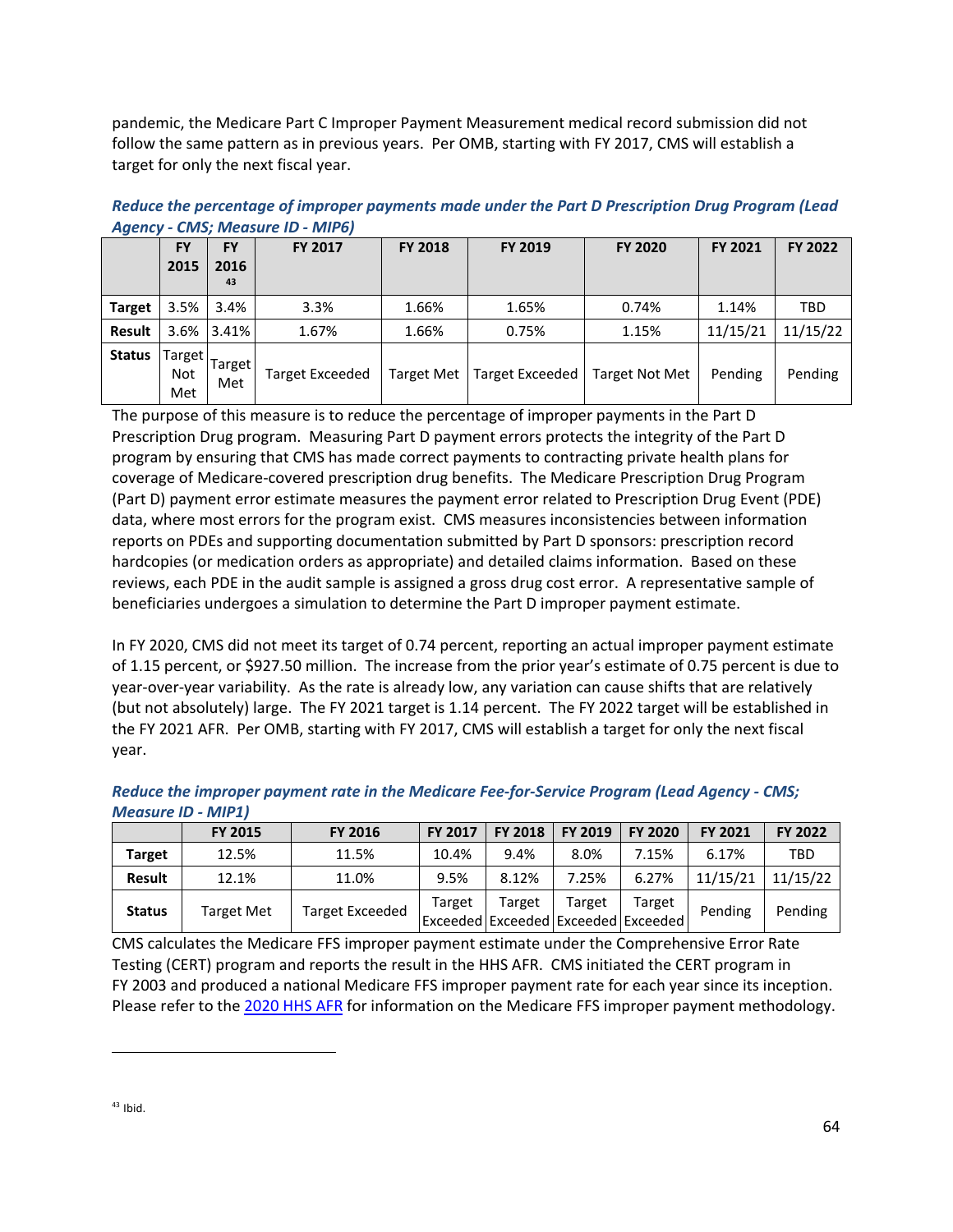In FY 2020, CMS exceeded its target of 7.15 percent, with an actual improper payment estimate of 6.27 percent, or \$25.74 billion. This year's estimate decreased from the prior year's reported 7.25 percent improper payment estimate due to a reduction in improper payments for home health, and SNF claims. Although the improper payment rate for these services and the gross Medicare FFS improper payment rate decreased, improper payments for hospital outpatient, IRF, SNF, and home health claims were major contributing factors to the FY 2020 Medicare FFS improper payment rate, comprising 34.22 percent of the overall estimated improper payment rate. The FY 2021 target is 6.17 percent. CMS will establish the FY 2022 target in the FY 2021 AFR. Per OMB, starting with FY 2017, CMS will establish a target for only the next fiscal year.

CMS has developed a number of preventive and detective measures for specific service areas with high improper payment rates, which include Skilled Nursing Facility, hospital outpatient, Inpatient Rehabilitation Facility, and home health claims. CMS believes implementing targeted corrective actions will continue to prevent and reduce improper payments in these areas and reduce the overall improper payment rate. Please refer to the [2020 HHS AFR](https://www.hhs.gov/sites/default/files/fy-2020-hhs-agency-financial-report.pdf) for detailed information on corrective actions.

*Reduce the improper payment rate in the Medicaid Program (Lead Agency - CMS; Measure ID - MIP9.1)[44](#page-64-0)*

|               | <b>FY 2015</b>    | <b>FY 2016</b>      | <b>FY 2017</b>                 | <b>FY 2018</b>                        | <b>FY 2019</b> | <b>FY 2020</b> | <b>FY 2021</b> | FY 2022  |
|---------------|-------------------|---------------------|--------------------------------|---------------------------------------|----------------|----------------|----------------|----------|
| Target        | 6.70%             | 11.5 %              | 9.57%                          | 7.93%                                 | N/A            | N/A            | N/A            | TBD      |
| <b>Result</b> | 9.78%             | 10.48%              | 10.10%                         | 9.79%                                 | 14.90%         | 21.36%         | N/A            | 11/15/22 |
| <b>Status</b> | Target Not<br>Met | Target<br> Exceeded | Target Not Met<br>but Improved | <b>Target Not Met</b><br>but Improved | Actual         | Actual         | N/A            | Pending  |

*Reduce the improper payment rate in the Children's Health Insurance Program (Lead Agency - CMS; Measure ID - MIP9.2)[45](#page-64-1)*

|               | <b>FY 2015</b> | <b>FY 2016</b>                   | <b>FY 2017</b>           | <b>FY 2018</b>                        | <b>FY 2019</b> | <b>FY 2020</b> | <b>FY 2021</b> | <b>FY 2022</b> |
|---------------|----------------|----------------------------------|--------------------------|---------------------------------------|----------------|----------------|----------------|----------------|
| <b>Target</b> | 6.50%          | 6.81%                            | 7.38%                    | 8.20%                                 | N/A            | N/A            | N/A            | TBD            |
| <b>Result</b> | 6.80%          | 7.99%                            | 8.64%                    | 8.57%                                 | 15.83%         | 27.00%         | N/A            | 11/15/22       |
| <b>Status</b> | Met            | Target Not   Target Not  <br>Met | <b>Target Not</b><br>Met | <b>Target Not Met</b><br>but Improved | Actual         | Actual         | N/A            | Pending        |

The Payment Error Rate Measurement (PERM) program measures improper payments for the FFS, managed care, and eligibility components of both Medicaid (MIP9.1) and CHIP (MIP9.2). CMS measures improper payments in 17 states each year to calculate a rolling, three-year national improper payment rate for both Medicaid and CHIP. CMS based the national Medicaid and CHIP improper payment rates reported in the FY 2020 HHS AFR on measurements that CMS conducted in FYs 2018, 2019, and 2020. Please refer to the [2020 HHS AFR](https://www.hhs.gov/sites/default/files/fy-2020-hhs-agency-financial-report.pdf) for information on the Medicaid and CHIP statistical sampling process and review period.

Since FY 2014, errors due to state noncompliance with provider screening, enrollment, and National Provider Identifier (NPI) requirements have driven the Medicaid improper payment rate. Most

<span id="page-64-0"></span><sup>&</sup>lt;sup>44</sup> These measures are being suspended until three years of new eligibility data are gathered and can be inserted into a new baseline in FY 2021. After establishing a full baseline, including eligibility, CMS will publish reduction targets in the FY 2021 HHS AFR.

<sup>.</sup> The FY 2021 AFR will report a target established for 2022.

<span id="page-64-1"></span> $45$  Ibid.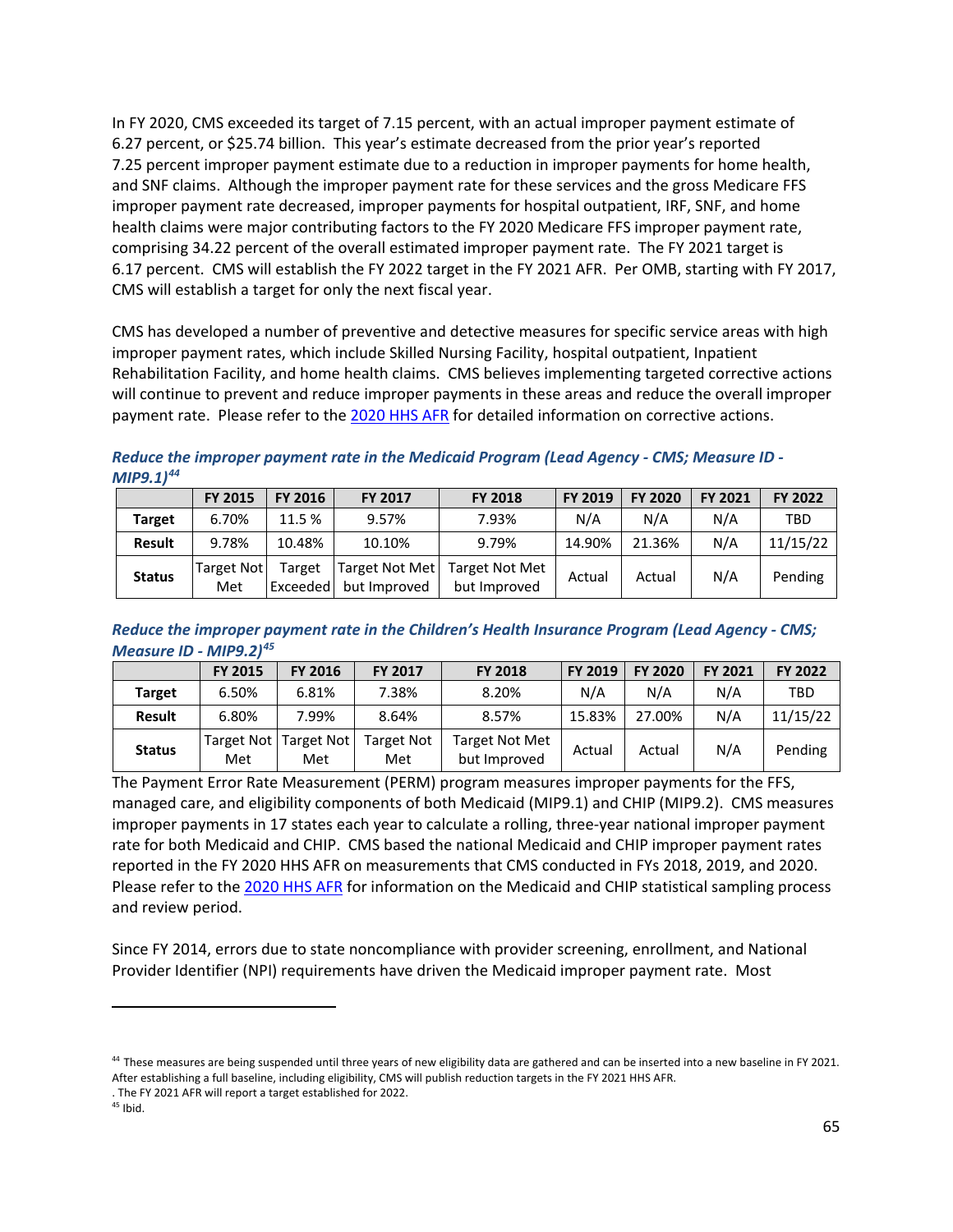improper payments cited on claims are those where a newly enrolled provider was appropriately screened by the state, did not have the required NPI on the claim, or was not enrolled. While the screening errors described above are for newly enrolled providers, states also must revalidate the enrollment and rescreen all providers at least every 5 years. States were required to complete the revalidation process of all existing providers by September 25, 2016. In FY 2020, HHS measured the third cycle of states for compliance with requirements for provider screening at revalidation. Improper payments cited on claims where a provider had not been appropriately screened at revalidation is a new major error source in the Medicaid improper payment rate. CMS completed the measurement of all states for compliance with provider revalidation requirements in FY 2020 in order to establish a baseline. Moving forward, CMS will be able to track improvement in compliance with revalidation requirements as each cycle of states is measured a second time.

The national Medicaid improper payment (MIP 9.1) estimate for FY2020 HHS AFR is 21.36 percent or \$86.49 billion. The national Medicaid component rates are 16.84 percent for Medicaid FFS, 0.06 percent for Medicaid managed care, and 14.94 percent for the Medicaid eligibility component.

The national CHIP gross improper payment (MIP 9.2) estimate for FY 2020 is 27.00 percent or \$4.78 billion. The national CHIP component rates are 14.15 percent for CHIP FFS, 0.49 percent for CHIP managed care, and 23.53 percent for the CHIP eligibility component.

One area driving the FY 2020 CHIP improper payment estimate is the continued reintegration of the PERM eligibility component, which was revamped to incorporate the PPACA requirements in the PERM eligibility reviews. A federal contractor conducts the eligibility measurement, allowing for consistent insight into the accuracy of CHIP eligibility determinations, and increases the oversight of identified vulnerabilities. Based on the measurement of the first two cycles of states, eligibility errors are mostly due to insufficient documentation to affirmatively verify the eligibility determination or noncompliance with eligibility redetermination requirements.

In order to reduce the national Medicaid and CHIP improper payment rates, states are required to develop and submit states-specific Corrective Action Plans (CAPs) to CMS. Each year, CMS also outlines actions the agency will implement to prevent and reduce improper payments for all error categories on a national level. Please refer to the [2020 HHS AFR](https://www.hhs.gov/sites/default/files/fy-2020-hhs-agency-financial-report.pdf) for detailed information on corrective actions.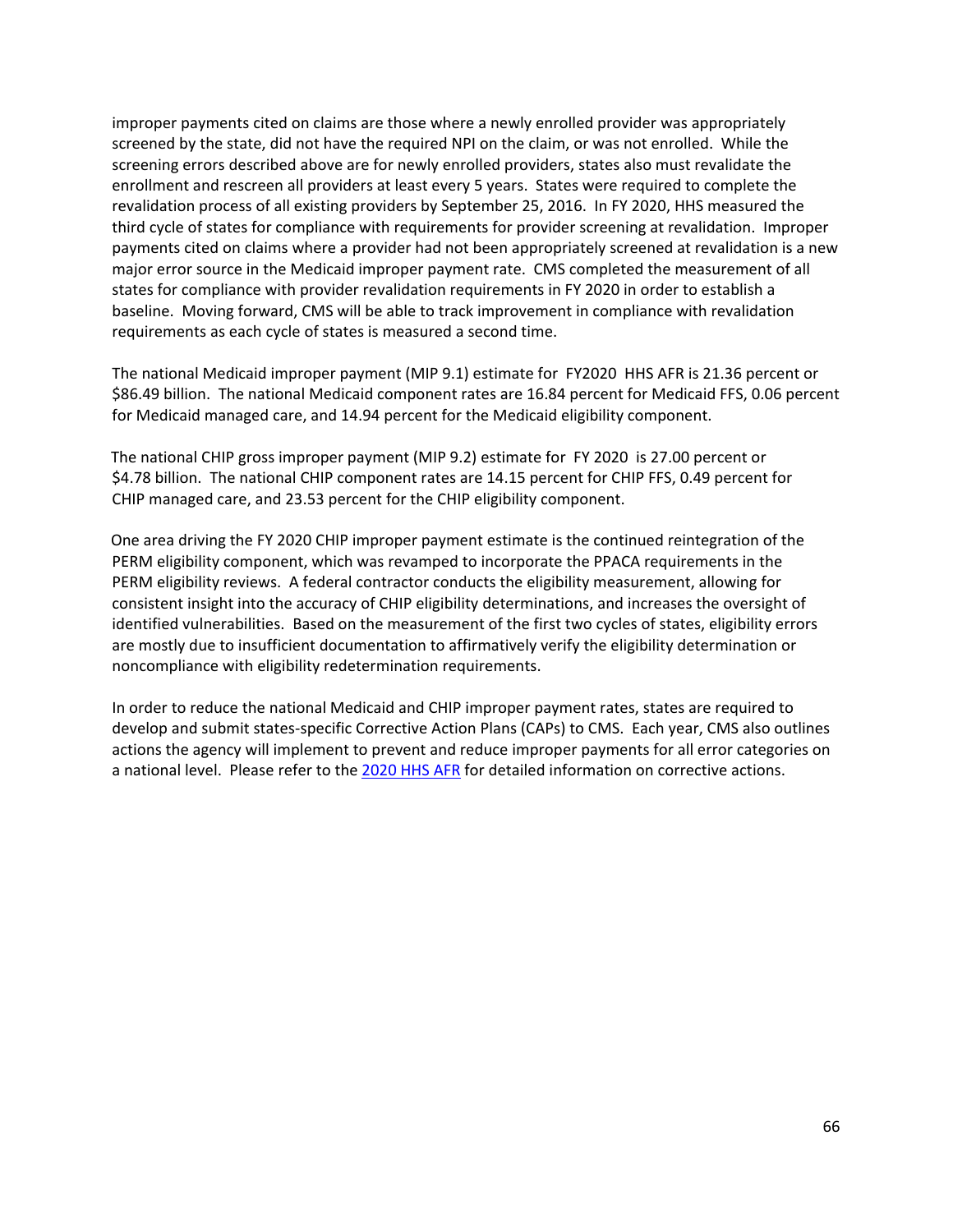# **Goal 5. Objective 2: Manage human capital to achieve the HHS mission**

As the Department looks to the future, it envisions all the achievements that can be reached when workforce performance is heightened, efficiencies are achieved, and accountability is strengthened. The Department must continue its progress to create a flexible and agile 21st century workforce that responds and adapts to change: change in technology, change in society, change in expectations, and change in scientific findings. HHS needs to grow the leaders of tomorrow today. To that end, the Department will continue to build a world-class management team and workforce ready to collaborate with colleagues across the Department, among other federal departments, and outside the Federal Government, to improve and enhance the health and well-being of Americans.

In the previous administration, the Office of the Secretary led this objective. All divisions contribute to the achievement of this objective. HHS has determined that performance toward this objective is progressing. The narrative below provides a brief summary of progress made and achievements or challenges, as well as plans to improve or maintain performance.

#### **Objective 5.2 Table of Related Performance Measures**

#### *Increase HHS employee engagement through Federal Employee Viewpoint Survey (FEVS) (Lead Agency - ASA; Measure ID - 2.6) [46](#page-66-0),[47](#page-66-1)*

|               | <b>FY 2015</b>     | <b>FY 2016</b>     | <b>FY 2017</b>     | <b>FY 2018</b>     | <b>FY 2019</b>     | <b>FY 2020</b>     | <b>FY 2021</b> | FY 2022  |
|---------------|--------------------|--------------------|--------------------|--------------------|--------------------|--------------------|----------------|----------|
| <b>Target</b> | 67%                | 68%                | 69%                | 72.5%              | 73%                | 75%                | 73%            | 73%      |
| <b>Result</b> | 68%                | 70%                | 72%                | 72.8%              | 73.5%              | 76.5%              | 12/31/21       | 12/31/22 |
| <b>Status</b> | Target<br>Exceeded | Target<br>Exceeded | Target<br>Exceeded | Target<br>Exceeded | Target<br>Exceeded | Target<br>Exceeded | Pending        | Pending  |

Employee engagement is foundational to achieving the level of active strategic management needed for building and sustaining the 21st century workforce. The Office of Personnel Management (OPM) FEVS measures employee engagement because it drives performance.<sup>48</sup> Engaged employees look at the whole of the organization and understand their purpose within the agency's mission. This understanding leads to better decision-making. The FEVS survey usually opens in May each year; however, due to COVID-19 and workplace disruptions, OPM postponed the survey twice. The late release of the survey and results impacted HHS's ability to meet the performance reporting deadline of December 31, 2020. Furthermore, the delayed release coupled with the need to focus on COVID-19 response and the lack of in-person events, decreased the level of FEVS promotion communications compared to FY 2019. Despite these challenges, HHS significantly improved its Department-wide Employee Engagement Index score, rising from 73.5% in FY 2019 to 76.5% for the FY 2020 survey.

Because OPM reduced the number of questions asked in the survey, added additional COVID-19 related questions, and removed some long-running indices (e.g., New Inclusion Quotient), HHS's ability to act on FEVS results and compare to prior years will be further impacted. In FY 2021 and 2022, HHS will

<span id="page-66-0"></span><sup>&</sup>lt;sup>46</sup> This measure reports employee engagement index results collected through the FEVS. HHS anticipates 2020 FEVS results from OPM in January 2021.

<span id="page-66-1"></span> $47$  HHS 2021 and 2022 FEVS targets for this measure are adjusted considering COVID-19 government response.

<span id="page-66-2"></span><sup>&</sup>lt;sup>48</sup> FEVS assesses whether an employee's sense of purpose is evident in their display of dedication, persistence, and effort in their work or overall attachment to their organization and its mission.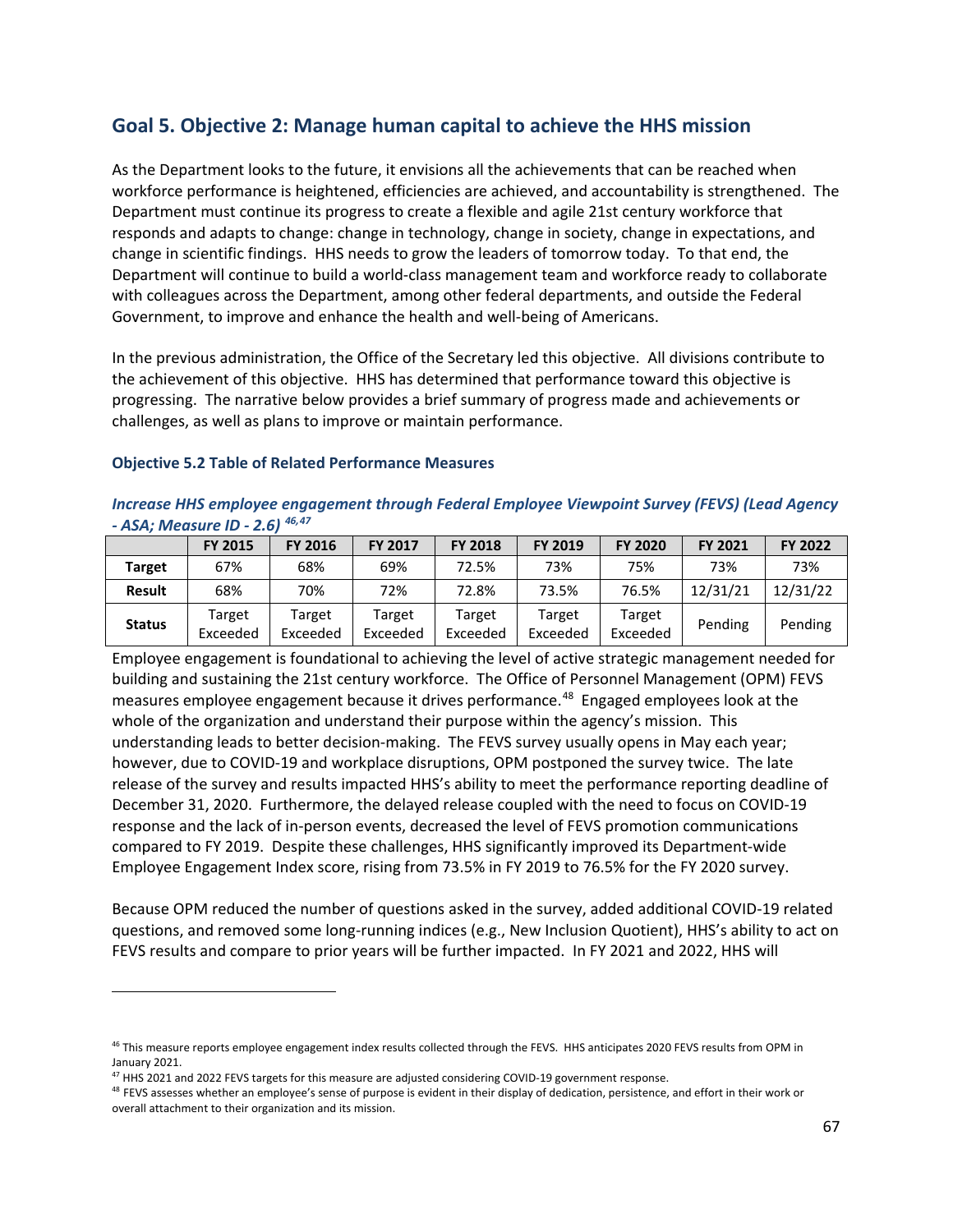continue to use FEVS data to monitor the impact of its efforts to support organizational improvement.

|               | <u>PUULUMUU UILU UPULU UIIILU UU IIILU UILIMIU PUUU ILUMMI IMUIIUP</u> |                |          |                                |                          |                                          |                |          |
|---------------|------------------------------------------------------------------------|----------------|----------|--------------------------------|--------------------------|------------------------------------------|----------------|----------|
|               | <b>FY 2015</b>                                                         | <b>FY 2016</b> | FY 2017  | <b>FY 2018</b>                 | FY 2019                  | <b>FY 2020</b>                           | <b>FY 2021</b> | FY 2022  |
| <b>Target</b> | N/A                                                                    | N/A            | N/A      | 80 days                        | 80 days                  | 80 days                                  | 80 days        | 80 days  |
| Result        | N/A                                                                    | 108 days       | 101 days | 94 days                        | 113 days                 | 83 days                                  | 12/31/21       | 12/31/22 |
| <b>Status</b> | N/A                                                                    | Actual         | Actual   | Target Not Met<br>but Improved | <b>Target Not</b><br>Met | <b>Target Not</b><br>Met but<br>Improved | Pending        | Pending  |

*Decrease the cycle time to hire new employees (Lead Agency - ASA; Measure ID - 2.8)*

In 2010, the Office of Personnel Management issued guidance encouraging agencies to implement an 80-day hiring process. In order to meet this goal, HHS continues to modernize its hiring practices to simplify and streamline the process. The Department is working to reduce duplicative effort through standardization and sharing of available candidates across staffing organizations.

During FY 2020, the customer base grew due to a surge in hiring in response to the COVID-19 crisis. Overall, HHS hiring increased more than 14% in FY 2020 compared to FY 2019 and more than 52% from FY 2018. Even with more customers and hardships brought by the COVID-19 crisis, HHS made marked improvements in meeting the Time to Hire target. HHS's HR operations transitioned well to maximum telework with no loss of productivity in the recruitment process. The expanded use of shared certificates enabled by the maturation of the HireNow resume search tool, the launch of definitive shared certificate policies, and the acculturation to shared certificate use among HR Centers and customers led to a dramatic increase in shared certificate utilization. More than 61% of all HHS hires in FY 2020 were additional selections from existing certificates of eligible applicants that selected a candidate.

Average end-to-end Time to Hire (from recruitment request validation to entry on duty) for HHS significantly decreased from 113 days to 83 days. The end-to-end measure includes parts of the hiring process that are not controlled by HR and were impacted by COVID-19-related telework restrictions such as in-person badging and security. In FY 2021 and FY 2022, HHS will continue to refine the process and will identify and implement additional ways to streamline the time-to-hire cycle.

Please refer to the ReImagine Maximize Talent initiative in the Major Management Priorities section of this report for more information.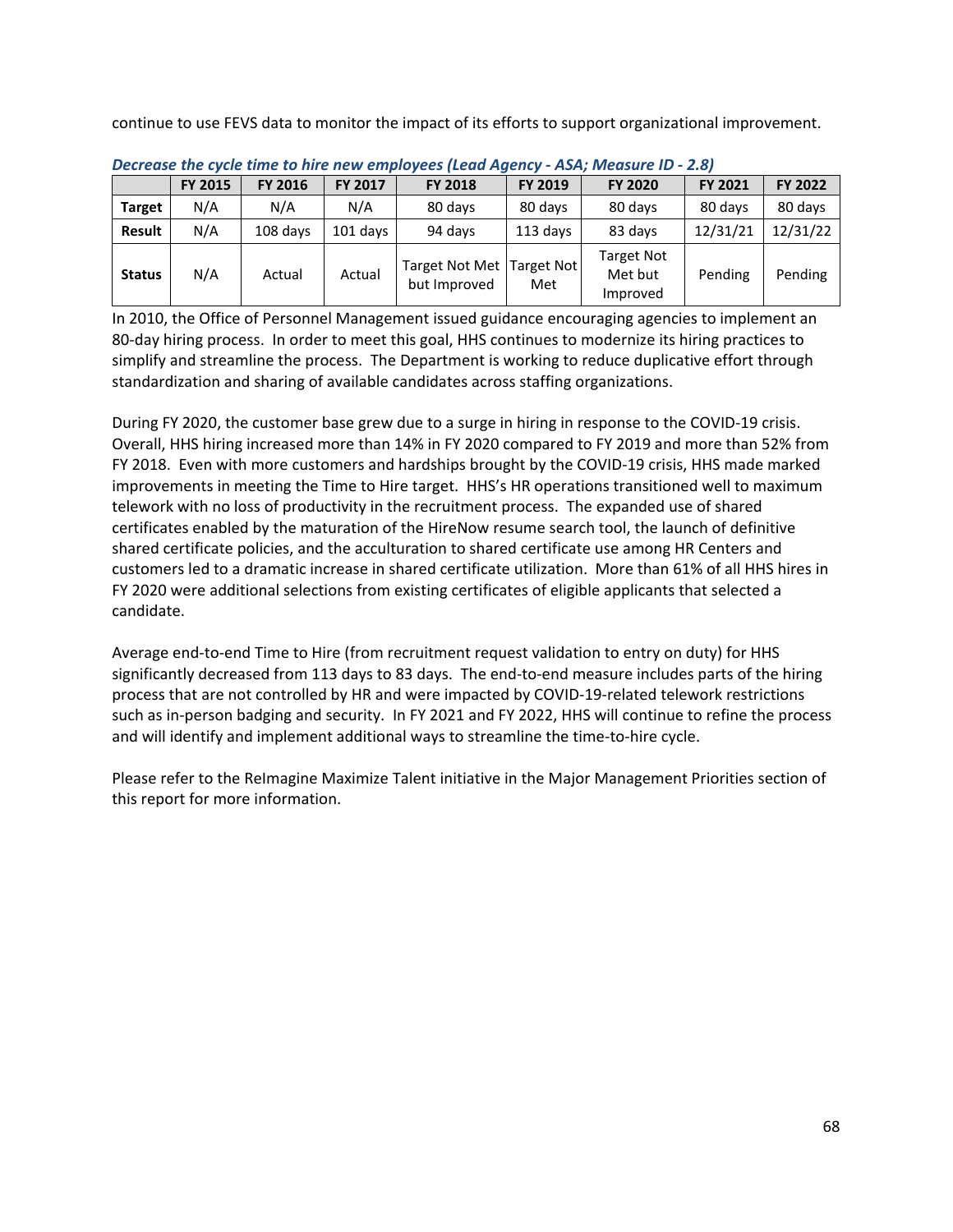# **Goal 5. Objective 3: Optimize information technology investments to improve process efficiency and enable innovation to advance program mission goals**

HHS information technology investments help achieve the Department's mission by acquiring and managing the technology infrastructure and systems for its health care and human services programs and mission-support programs. From externally facing websites such as [HHS.gov](http://www.hhs.gov/) to internal applications that manage programs and resources, HHS needs information technology solutions to be modernized, secure, and responsive to customer demands. The Department's current modernization investments include cloud computing, data center consolidation and improvements, information technology portfolio reviews, shared services, and a digital strategy that makes it easier to access information using HHS websites and tools. In addition, HHS is working to increase partnerships with industry, academia, and other organizations to leverage their technology expertise as well.

In the previous administration, the Office of the Secretary led this objective. All divisions contribute to the achievement of this objective. HHS has determined that performance toward this objective is progressing. The Department is progressing in this objective, but HHS plans to enhance that progress moving forward. The narrative below provides a brief summary of progress made and achievements or challenges, as well as plans to improve or maintain performance.

#### **FY 2015 FY 2016 FY 2017 FY 2018 FY 2019 FY 2020 FY 2021 FY 2022 Target** N/A N/A N/A Baseline 96.5% 97% 100% 100% **Result** N/A N/A N/A 96% 95% 98% 12/31/21 12/31/22 **Status** N/A N/A N/A Actual Target Not Met Target Exceeded Pending Pending

### **Objective 5.3 Table of Related Performance Measures**

### *Increase the percentage of systems with an [Authority to Operate](https://www.fedramp.gov/resources/faqs/what-is-an-authority-to-operate-ato/) (ATO) (Lead Agency - ASA; Measure ID - 3.3)*

An ATO authorizes an information system to connect to or operate within the HHS network for a specified period based on the implementation of a set of security and privacy controls. Prior to issuing an ATO, HHS assesses the system to ensure that it will not compromise network data, cause technical support problems, and has the appropriate controls in place. The HHS Office of Information Security identifies the organizations and systems not in compliance with ATO requirements and diligently works with OpDiv's cybersecurity programs and Federal Information Security Management Act reporting leads across the Department to increase compliance.

It is the responsibility of the OpDiv Chief Information Security Officers and StaffDiv system owners to maintain their system ATOs. In FY 2020, OpDivs implemented new training sessions for Information System Security Officers with guidelines and outreach as well as investing in a transformation project that streamlined the ATO process. In addition, an OpDiv implemented a Customer Engagement Team to assist customers through the ATO process. The Office of the Secretary also established its HHS Emergency Response Authorization Policy, which includes processes and requirements in the event of an emergency that requires implementation of a new information system in an expedited and secure manner. As a result of these proactive initiatives coupled with the creation of several new information systems in support of HHS' COVID-19 response, HHS successfully met the overall ATO FY 2020 compliance target.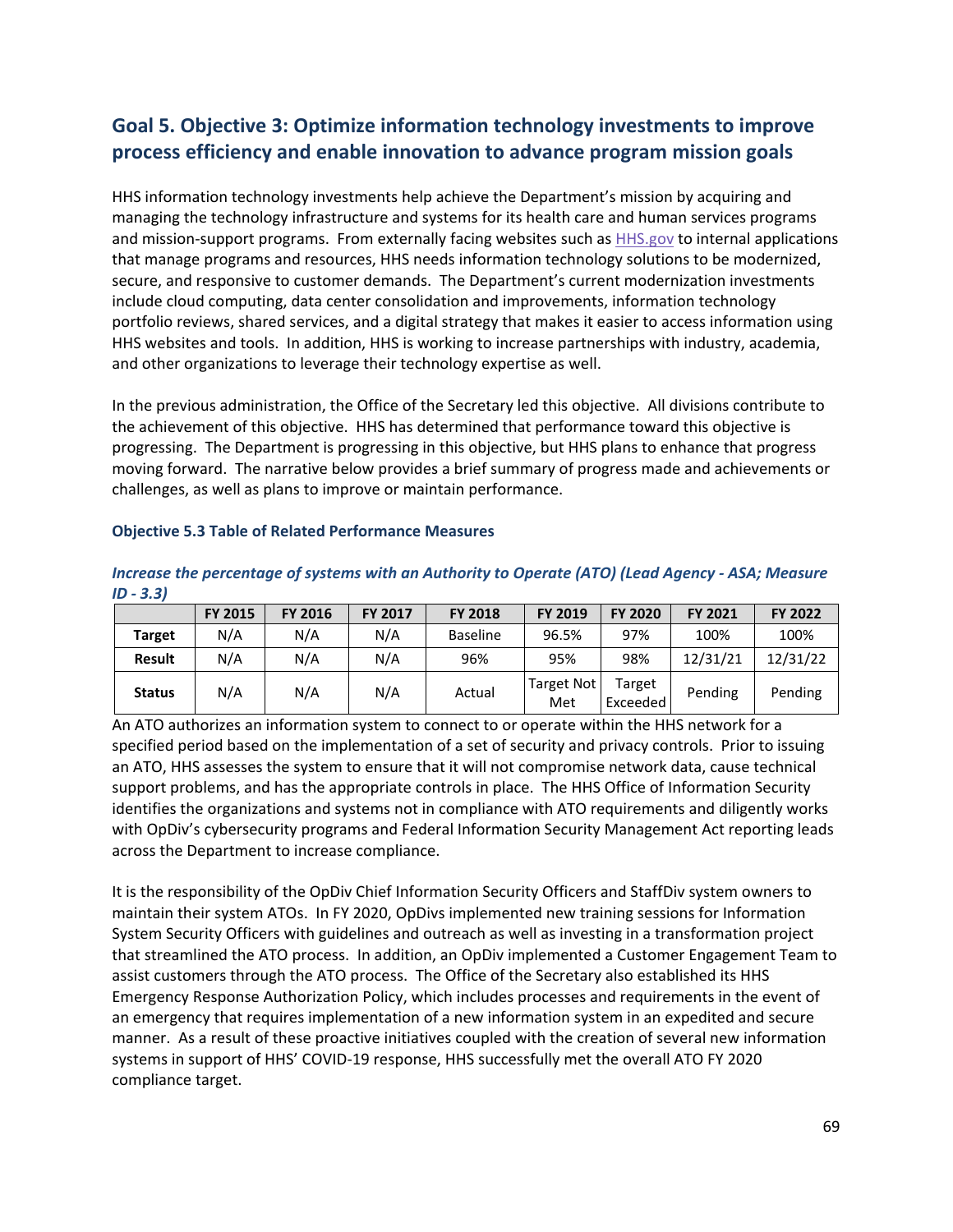*Improve the score to an "A" in each of the Federal Information Technology Acquisition Reform Act (FITARA) related Scorecard Metrics, per GAO and the House Oversight and Government Reform Committee (Lead Agency - ASA; Measure ID - 3.4) [49](#page-69-0)*

|               | <b>FY 2015</b> | <b>FY 2016</b> | <b>FY 2017</b>     | <b>FY 2018</b>                 | FY 2019           | <b>FY 2020</b>    | <b>FY 2021</b> | FY 2022      |
|---------------|----------------|----------------|--------------------|--------------------------------|-------------------|-------------------|----------------|--------------|
| <b>Target</b> | N/A            | N/A            | N/A                | 90%                            | 90%               | 90%               | 90%            | Discontinued |
| <b>Result</b> | N/A            | 64%            | 64%                | 89%                            | 70%               | 70%               | 12/31/21       | N/A          |
| <b>Status</b> | N/A            | Actual         | Historic<br>Actual | Target Not Met<br>but Improved | Target<br>Not Met | Target<br>Not Met | Pending        | N/A          |

FITARA established standards for buying and managing computer technology. The FITARA scorecard reports agency progress towards IT modernization. Scorecard results demonstrate the connection of technology capability to agency leadership and the agency's ability to use technology to drive change. The scorecard reports progress on a biannual basis.

HHS received a C- (i.e., 70%) on the scorecard released in June 2020. While grades may be flat, they signal a connection of the technology capability to the leadership of the agency and using technology to truly drive change. HHS will continue to work to combat cyber threats and incidents as well as work towards a holistic view of the enterprise.

<span id="page-69-0"></span><sup>&</sup>lt;sup>49</sup> HHS will retire this measure in FY 2021. Throughout the history of the scorecard, sub-category measures of the scorecard have changed or have been retired. The House Committee on Oversight and Reform has signaled several more changes over the coming year, which creates uncertainty that would challenge HHS's ability to execute on such a broad goal. Instead, HHS will focus on other priorities that provide better metrics (e.g., increase percentage of systems with an Authority to Operate) in measuring this objective's performance.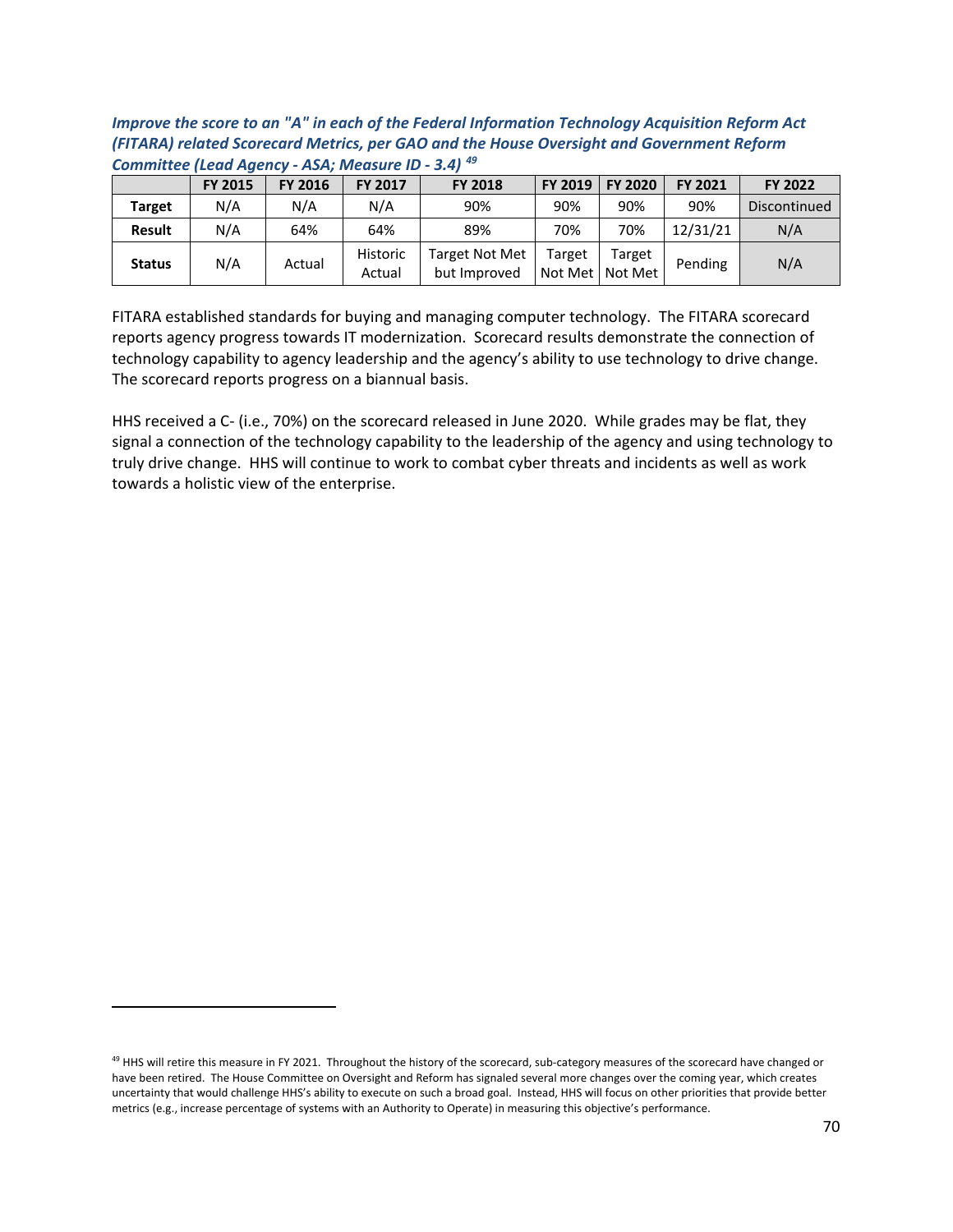# **Goal 5. Objective 4: Protect the safety and integrity of our human, physical, and digital assets**

Providing security for HHS involves more than preventing breaches or cybersecurity attacks. The Department's OpDivs and StaffDivs participate in efforts to preserve physical security; personnel security and suitability; security awareness; information security (including the safeguarding of sensitive and classified material); and security and threat assessments. In addition, the Department has established a network of scientific, public health, and security professionals internally, as well as points of contact in other agencies (e.g., intelligence community and the Information Sharing Environment Council). The Department has specialized staff to provide policy direction to facilitate the identification of potential vulnerabilities or threats to security, conduct analyses of potential or identified risks to security and safety, and work with agencies to develop methods to address them.

In the previous administration, the Office of the Secretary led this objective. All divisions contribute to the achievement of this objective. HHS has determined that performance toward this objective is progressing. The narrative below provides a brief summary of progress made and achievements or challenges, as well as plans to improve or maintain performance.

#### **Objective 5.4 Table of Related Performance Measures**

| ID - 3.51     |                |                |                |                 |         |                         |                |                |
|---------------|----------------|----------------|----------------|-----------------|---------|-------------------------|----------------|----------------|
|               | <b>FY 2015</b> | <b>FY 2016</b> | <b>FY 2017</b> | <b>FY 2018</b>  | FY 2019 | <b>FY 2020</b>          | <b>FY 2021</b> | <b>FY 2022</b> |
| <b>Target</b> | N/A            | N/A            | N/A            | <b>Baseline</b> | 6.8%    | 6.5%                    | 6.2%           | 6.0%           |
| <b>Result</b> | N/A            | N/A            | N/A            | 7%              | 4.5%    | 4.7%                    | 12/31/21       | 12/31/22       |
| <b>Status</b> | N/A            | N/A            | N/A            | Actual          |         | Target Met   Target Met | Pending        | Pending        |

### *Decrease the Percentage of Susceptibility among personnel to phishing (Lead Agency - ASA; Measure ID - 3.5)*

Phishing is a fraudulent attempt to obtain sensitive information (e.g., user names and passwords) to access a system or network. Statistics suggest phishing attacks remain one of the main threat vectors targeting the health care industry. Data from Google, CheckPoint, Gartner, and others indicate that both phishing attacks in general and those on registered COVID-19 related domains skyrocketed. HHS trains and educates its personnel to reduce the likelihood of staff mistaking phishing email attempts for legitimate communications through a combination or training, education, and tools. The response rates to phishing training drills remain well below the industry average. HHS will continue this program in FY 2021 and strive to improve user reporting and resistance rates.

### *Maintain the number of days since last major incident of personally identifiable information (PII) breach (Lead Agency - ASA; Measure ID - 3.6)[50](#page-70-0)*

|               | <b>FY 2015</b> | <b>FY 2016</b> | <b>FY 2017</b> | <b>FY 2018</b>  | <b>FY 2019</b> | <b>FY 2020</b>          | <b>FY 2021</b> | <b>FY 2022</b> |
|---------------|----------------|----------------|----------------|-----------------|----------------|-------------------------|----------------|----------------|
| Target        | N/A            | N/A            | N/A            | <b>Baseline</b> | 365            | 366                     | 365            | 365            |
| <b>Result</b> | N/A            | N/A            | N/A            | 365             | 365            | 366                     | 9/20/21        | 9/20/21        |
| <b>Status</b> | N/A            | N/A            | N/A            | Actual          |                | Target Met   Target Met | Pending        | Pending        |

If an employee misuses, loses, or otherwise compromises PII, the action may result in steep financial costs and damage to the Department's reputation. This measure serves as an enterprise-wide

<span id="page-70-0"></span> $50$  HHS has updated the FY 2020 target for this measure to reflect that this is a leap year.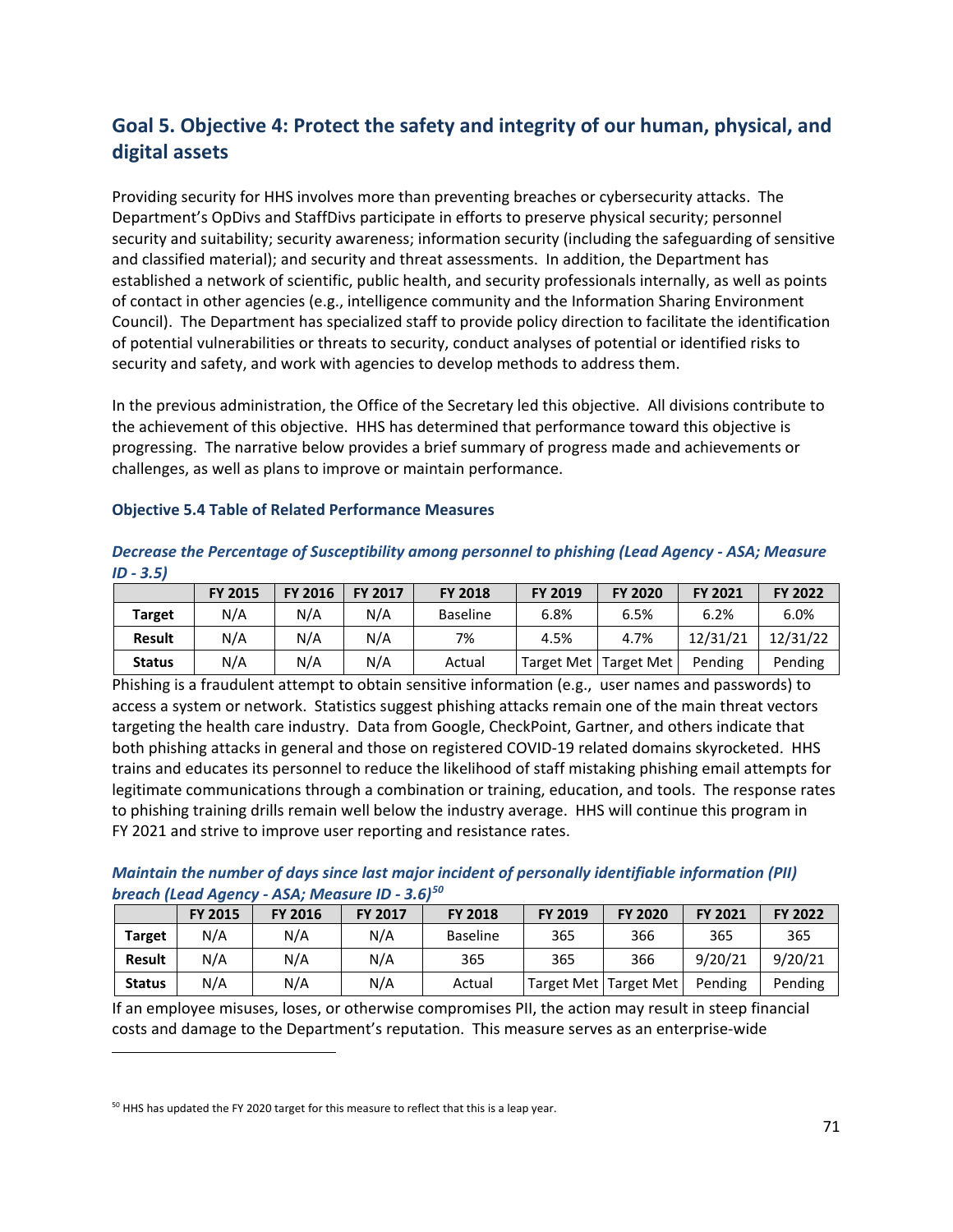countdown since the last breach, based on the OMB definition of a major incident in the Department. HHS has not reported a major breach in more than 1096 days. HHS works closely with OpDiv privacy programs to continue to protect PII that is collected, used, maintained, shared, and disposed of by HHS information systems. HHS will continue to work with privacy programs across the Department to ensure staff training in protecting and safeguarding PII.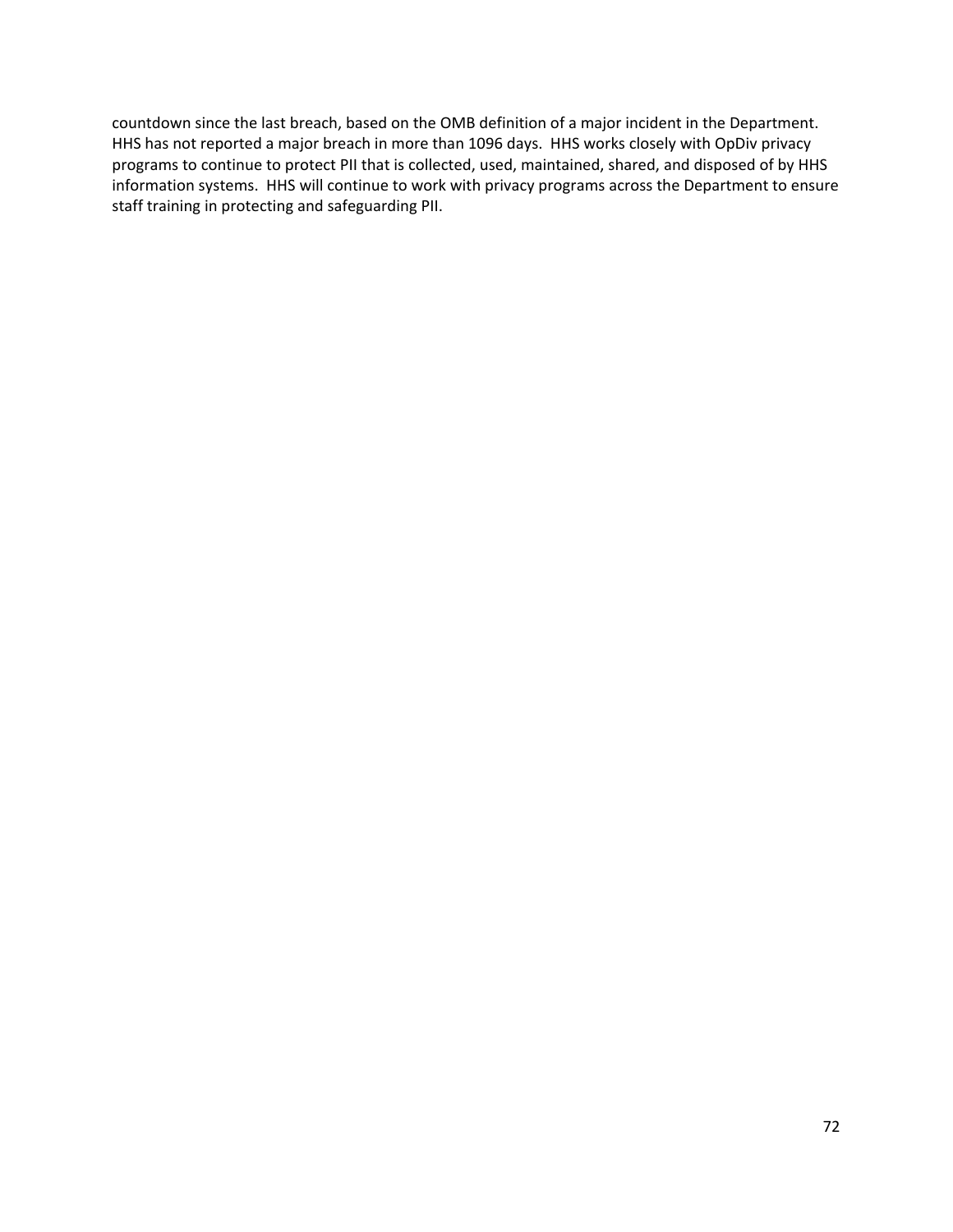# **Evidence Building Efforts**

OMB Circular A-11, Section 210.11 requires the Annual Performance Reports to describe evaluations or other relevant evidence activities, and how a portfolio of evidence is used to inform decision-making. Evaluation and analysis provide essential evidence for HHS to understand how its programs work, for whom, and under what circumstances. HHS builds evidence through evaluation and analysis in order to inform decisions in the budget, legislative, regulatory, strategic planning, program, and policy arenas. Given the breadth of work supported by HHS, the Department conducts many evaluations and analyses each year that range widely in scope, scale, design, and methodology.

**Implementation of the Evidence Act:** HHS is in the initial stages of implementing the Foundations for Evidence-Based Policymaking Act of 2018 ("the Evidence Act"). The Evidence Act requires the Department to develop and implement a four-year Evidence-Building Plan, with annual evaluation plans. These plans will guide HHS's progress towards addressing the questions and priorities articulated in the Evidence-Building Plan. Per OMB Guidance M-19-23, HHS is presently developing interim Evidence-Building Plans and an evaluation plan for FY 2022. HHS also designated the Assistant Secretary for Planning and Evaluation as the Evaluation Officer for HHS.

**Evaluation at HHS:** Across HHS, evaluation comes in many forms including:

- Formal program evaluations using the most rigorous designs appropriate;
- Capacity-building initiatives to improve administrative data collection, accessibility, and use for management;
- Exploratory quantitative and qualitative analysis to build preliminary evidence;
- Pilots and demonstrations; and
- Statistical analysis of factors related to the implementation, performance, and outcomes of health and human services programs and policies.

HHS disseminates findings from a variety of evaluations and analyses to the public on HHS agency websites, such as those operated by ACF's [Office of Planning, Research, and Evaluation](https://www.acf.hhs.gov/opre) and CMS's [Innovation Center.](https://innovation.cms.gov/data-and-reports) HHS coordinates its evaluation community by regularly convening the HHS Evidence and Evaluation Council, which builds capacity by sharing best practices and promising new approaches across the department.

**Disseminating Evidence:** In addition to building evidence through a broad range of rigorous empirical studies, analysis, and evaluations, HHS supports multiple clearinghouses that catalog, review, and disseminate evidence related to programs. Examples include the ACF Research and Evaluation [Clearinghouses](https://www.acf.hhs.gov/opre/research-and-evaluation-clearinghouses) on [Self-Sufficiency,](https://www.opressrc.org/) [Pathways to Work,](https://pathwaystowork.acf.hhs.gov/) [Home Visiting,](http://homvee.acf.hhs.gov/) and [Child Care and Early](http://www.researchconnections.org/childcare/welcome)  [Education;](http://www.researchconnections.org/childcare/welcome) the AHRQ [United States Preventive Services Task Force;](https://www.ahrq.gov/professionals/clinicians-providers/guidelines-recommendations/uspstf/index.html) the CDC [Community Guide;](https://www.thecommunityguide.org/) and the SAMHS[A Evidence-Based Practices Resource Center.](https://www.samhsa.gov/ebp-resource-center)

# **Cross-Government Collaborations**

The Federal Government has a unique legal and political government-to-government relationship with tribal governments and provides health services for American Indians and Alaska Natives consistent with that special relationship. HHS works with tribal governments, urban Indian organizations, and other tribal organizations to facilitate greater consultation and coordination between states and tribes on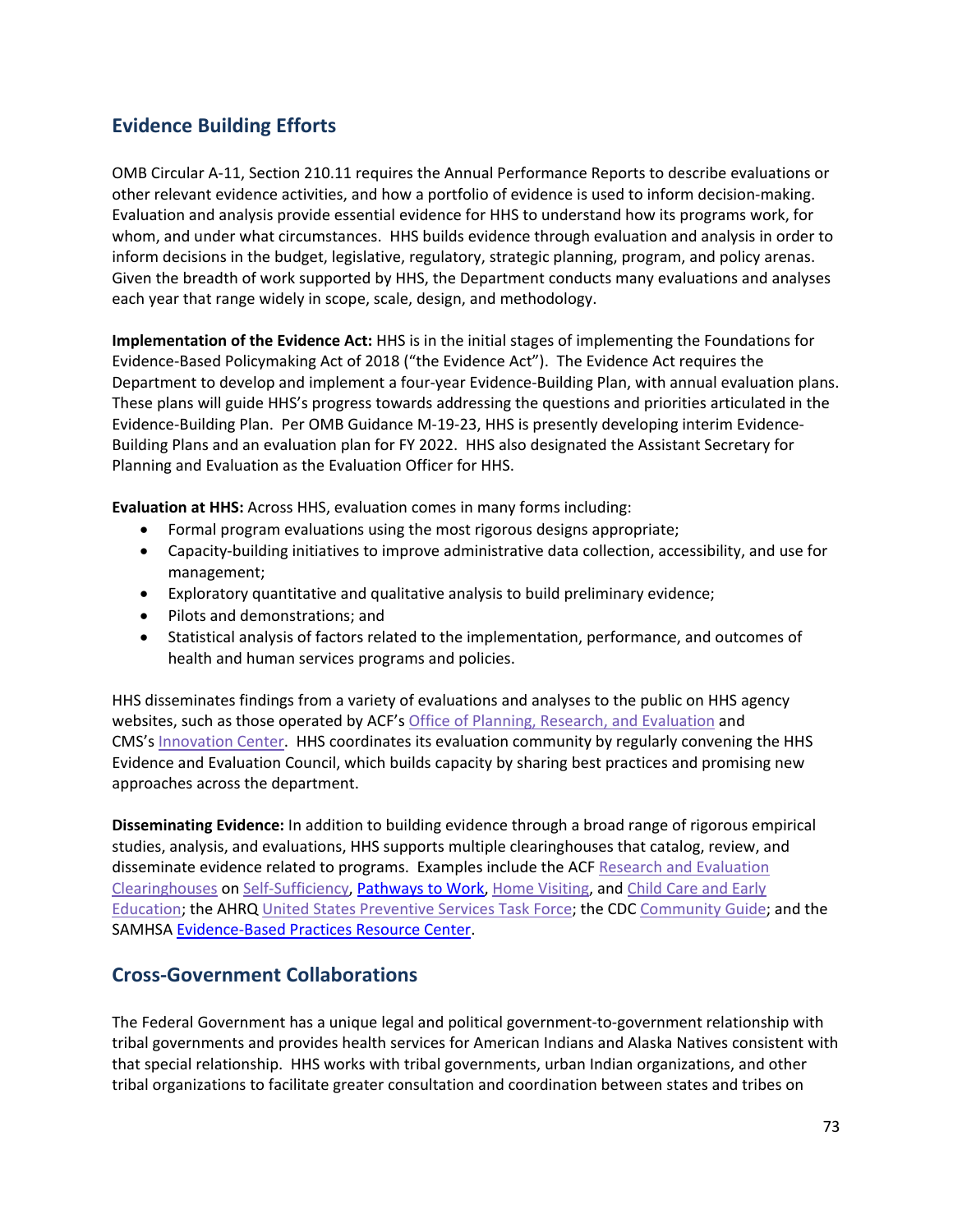health and human services issues. The HHS Office of Intergovernmental and External Affairs (IEA) facilitates Regional Tribal Consultations, Annual Tribal Budget Consultation, and regular meetings of the Secretary's Tribal Advisory Council (STAC). The Indian Health Service (IHS) also regularly consults with Tribes and Urban Indian Organizations on funding allocations and policy decisions that impact Indian Country.

Due to the COVID-19 pandemic, HHS increased the frequency of STAC meetings to ensure Tribal leaders have access to updated information and have adequate opportunities to raise concerns and provide feedback to HHS. HHS also participates in the White House bi-weekly Indian Country COVID-19 update call, which provides Tribal leaders with COVID-19 updates from across the Federal Government.

# **Regulatory Reform**

On January 20, 2021, President Biden rescinded Executive Orders (EOs) 13771 *Reducing Regulation and Controlling Regulatory Costs* and EO 13777 *Enforcing the Regulatory Reform Agenda* from the previous administration*.* EO 13771 required agencies to identify two deregulatory actions for every new significant regulatory action issued and EO 13777 directed agencies to establish a Regulatory Reform Task Force to review and evaluate existing regulations and to make recommendations for repeal or simplification. HHS tracked progress on these two EOs through six measures until FY 2020.

*Number of evaluations to identify potential EO 13771 deregulatory actions that included opportunities for public input and/or peer review (RR1)*

|               | <b>FY 2015</b> | <b>FY 2016</b> | <b>FY 2017</b> | <b>FY 2018</b>  | FY 2019                | <b>FY 2020</b>    |
|---------------|----------------|----------------|----------------|-----------------|------------------------|-------------------|
| <b>Target</b> | N/A            | N/A            | N/A            | 44              | 12                     | 6                 |
| <b>Result</b> | N/A            | N/A            | N/A            | 111             | 15                     | ь                 |
| <b>Status</b> | N/A            | N/A            | N/A            | Target Exceeded | <b>Target Exceeded</b> | <b>Target Met</b> |

| Number of EO 13771 deregulatory actions recommended by the Regulatory Reform Task Force to the |  |
|------------------------------------------------------------------------------------------------|--|
| agency head, consistent with applicable law (RR2)                                              |  |

|               | <b>FY 2015</b> | <b>FY 2016</b>   | <b>FY 2017</b> | <b>FY 2018</b> | FY 2019                           | <b>FY 2020</b>    |
|---------------|----------------|------------------|----------------|----------------|-----------------------------------|-------------------|
| <b>Target</b> | N/A            | N/A              | N/A            | 19             | 12                                | ь                 |
| <b>Result</b> | N/A            | N/A<br>N/A<br>61 |                |                | 14                                |                   |
| <b>Status</b> | N/A            | N/A              | N/A            |                | Target Exceeded   Target Exceeded | <b>Target Met</b> |

| Number of EO 13771 deregulatory actions issued that address recommendations by the Regulatory |  |
|-----------------------------------------------------------------------------------------------|--|
| <b>Reform Task Force (final/published) (RR3)</b>                                              |  |

|               | <b>FY 2015</b> | <b>FY 2016</b> | FY 2017 | <b>FY 2018</b>  | FY 2019            | <b>FY 2020</b>     |
|---------------|----------------|----------------|---------|-----------------|--------------------|--------------------|
| <b>Target</b> | N/A            | N/A            | N/A     |                 | 4                  | 4                  |
| <b>Result</b> | N/A            | N/A            | N/A     | 25              | 15                 | 13                 |
| <b>Status</b> | N/A            | N/A            | N/A     | Target Exceeded | Target<br>Exceeded | Target<br>Exceeded |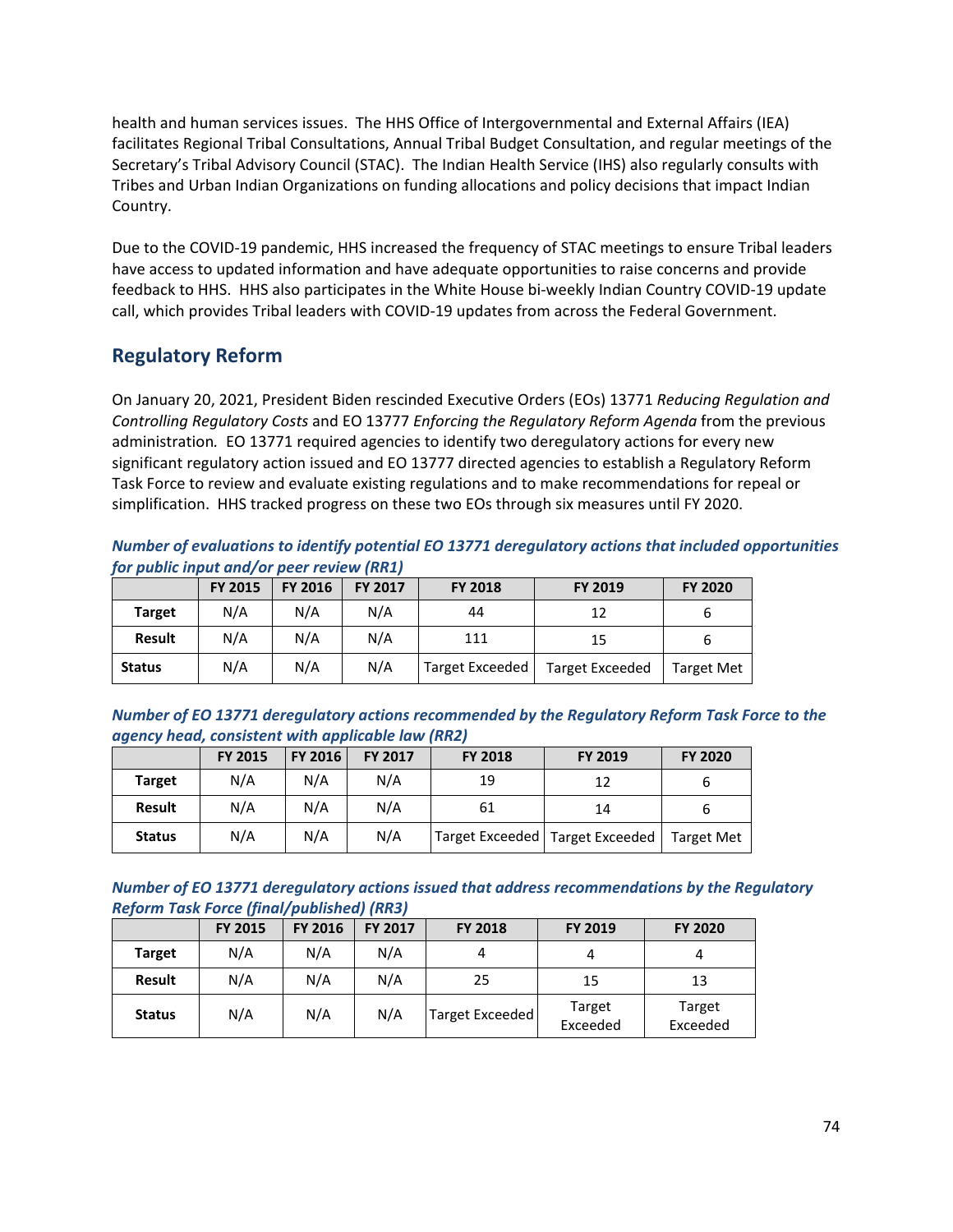<span id="page-74-0"></span>

| $1$ and $0$ and $0$ and $1$ are $1$ and $0$ are $0$ and $0$ and $0$ and $0$ and $0$ and $0$ and $0$ and $0$ and $0$ and $0$ and $0$ and $0$ and $0$ and $0$ and $0$ and $0$ and $0$ and $0$ and $0$ and $0$ and $0$ and $0$ a |                |                |                |                        |                    |                    |  |  |
|-------------------------------------------------------------------------------------------------------------------------------------------------------------------------------------------------------------------------------|----------------|----------------|----------------|------------------------|--------------------|--------------------|--|--|
|                                                                                                                                                                                                                               | <b>FY 2015</b> | <b>FY 2016</b> | <b>FY 2017</b> | <b>FY 2018</b>         | <b>FY 2019</b>     | <b>FY 2020</b>     |  |  |
| <b>Target</b>                                                                                                                                                                                                                 | N/A            | N/A            | N/A            |                        | 15                 | 12                 |  |  |
| <b>Result</b>                                                                                                                                                                                                                 | N/A            | N/A            | N/A            |                        | $13^{51}$          | 10                 |  |  |
| <b>Status</b>                                                                                                                                                                                                                 | N/A            | N/A            | N/A            | <b>Target Exceeded</b> | Target<br>Exceeded | Target<br>Exceeded |  |  |

#### *Number of EO 13771 regulatory actions issued (final/published) (RR4a)*

#### *Number of EO 13771 deregulatory actions issued (final/published) (RR4b)*

|               | <b>FY 2015</b> | <b>FY 2016</b> | <b>FY 2017</b> | <b>FY 2018</b>         | <b>FY 2019</b>     | <b>FY 2020</b>     |
|---------------|----------------|----------------|----------------|------------------------|--------------------|--------------------|
| <b>Target</b> | N/A            | N/A            | N/A            | 4                      |                    | 4                  |
| <b>Result</b> | N/A            | N/A            | N/A            | 25                     | $14^{51}$          | 13                 |
| <b>Status</b> | N/A            | N/A            | N/A            | <b>Target Exceeded</b> | Target<br>Exceeded | Target<br>Exceeded |

### *Total incremental cost of all EO 13771 regulatory actions and EO 13771 deregulatory actions (RR5)*

|               | <b>FY 2015</b> | <b>FY 2016</b> | <b>FY 2017</b> | <b>FY 2018</b>            | <b>FY 2019</b>                   | <b>FY 2020</b>           |
|---------------|----------------|----------------|----------------|---------------------------|----------------------------------|--------------------------|
| <b>Target</b> | N/A            | N/A            | N/A            | -\$28.7 million           | -\$550 million                   | $-5100$<br>million       |
| <b>Result</b> | N/A            | N/A            | N/A            | $-$12,487.351$<br>million | $-$11,400.751$<br>million        | \$21,981.9<br>million    |
| <b>Status</b> | N/A            | N/A            | N/A            | Target Exceeded           | Target<br>Exceeded <sup>51</sup> | <b>Target Not</b><br>Met |

## **Major Management Priorities**

In the previous administration, the Department identified four Major Management Priorities:

- Moving to a 21<sup>st</sup> Century Workforce
- Restoring Market Forces
- Making HHS More Innovative and Responsive
- Generating Efficiencies through Streamlined Services

Below HHS has provided detailed information on its progress with each initiative, including performance goals, performance indicators, and milestones.

## **Moving to a 21st Century Workforce**

*Supporting Initiative: Maximize Talent* 

The Maximize Talent Initiative aimed to transform HHS's business processes and practices to meet modern-day human capital management and human resources operational challenges now and in the

<span id="page-74-1"></span><sup>51</sup> Results have been updated since the FY 2021 Annual Performance Plan and Report released in March, 2020 to match the results published in the Federal Register. Please reference *[Regulatory Reform under Executive Order](https://www.reginfo.gov/public/pdf/eo13771/EO_13771_Final_Accounting_for_Fiscal_Year_2018.pdf)  [13771: Final Accounting for Fiscal Year 2018](https://www.reginfo.gov/public/pdf/eo13771/EO_13771_Final_Accounting_for_Fiscal_Year_2018.pdf)* and *[2019](https://www.reginfo.gov/public/pdf/eo13771/EO_13771_Final_Accounting_for_Fiscal_Year_2019.pdf)* for more detailed information.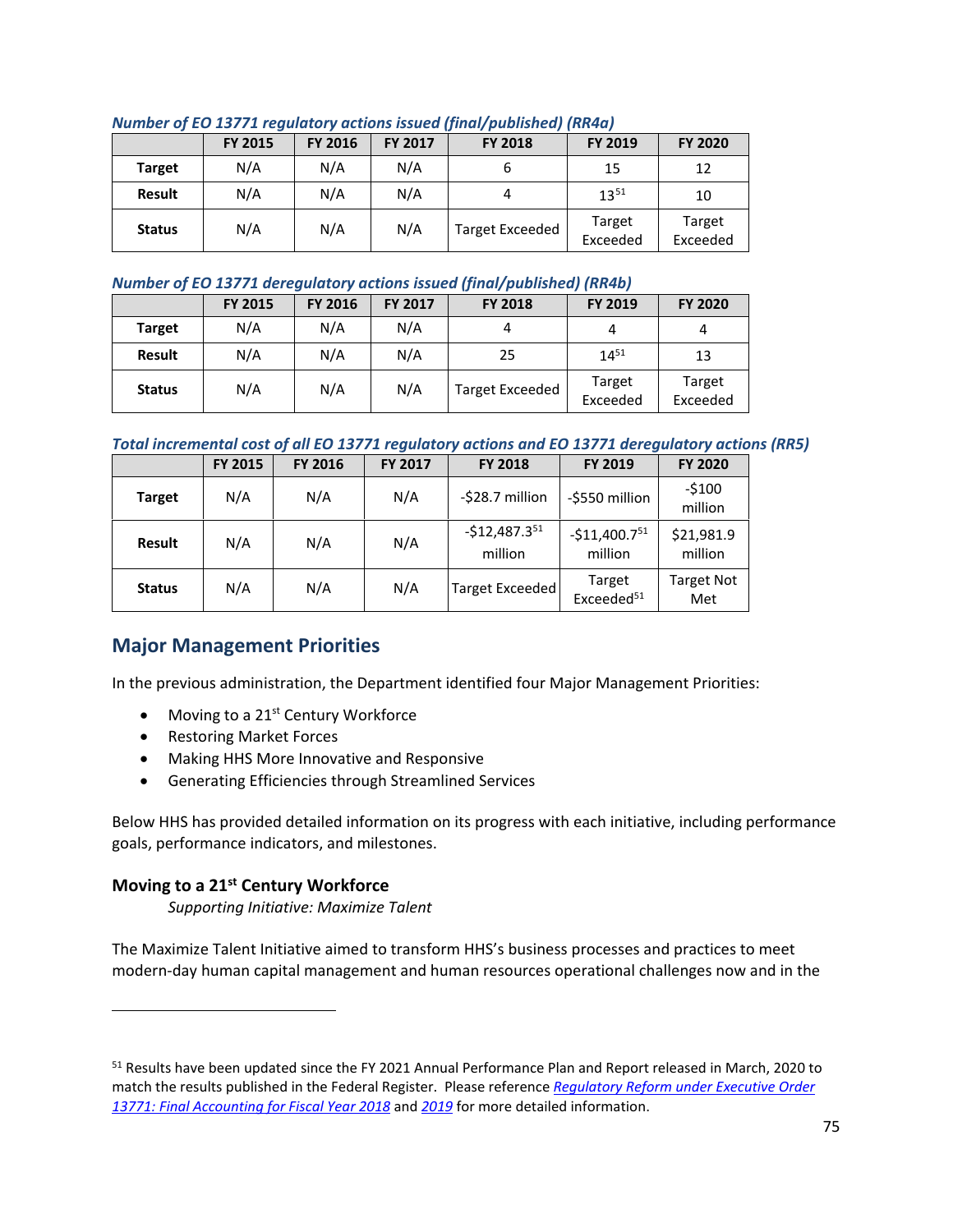future. Through the Maximize Talent efforts, the Initiative enhanced the Department's most important resource – its people. The transformation focused on three primary goals:

- 1. Optimizing HR Service Delivery by exploring ways to standardize core HR processes and implementing more efficient, effective, customer-focused, and cost-effective service delivery models.
- 2. Transforming the Employee Performance and Engagement Culture by taking steps to institutionalize an environment that empowers and engages employees to maximize their talents to their full potential and enhance our performance management program to motivate, reward, and recognize high performance.
- 3. Modernizing Human Resources Information Technology Infrastructure by upgrading and integrating enterprise IT systems that support the workforce and increase the data available to inform management decision-making.

Salient accomplishments under the Maximize Talent Initiative include:

- Envisioned a culture of accountability and data-driven decision making to improve workforce conditions and took action to achieve that vision:
	- o HHS FEVS Employee Participation increased by 14.7 percentage points to 71.9 percent
	- o HHS Employee Engagement Index increased by 0.7 percentage points to 73.5 percent;
	- o Effective Communication Index increased by 0.8 percentage points to 71.2 percent; and
	- o Global Satisfaction increased by 0.5 percentage points to 71.7 percent.
- Implemented a simplified recruitment process in the District of Columbia Human Resources Center, which included sharing certificates with multiple managers with similar hiring needs to expedite the hiring process. The simplified recruitment process reduced the average time to issue a certificate of eligible candidates to hiring officials using the new shared certificates process from 140 calendar days, on average, to 65.5 calendar days, on average and decreased the time-to-hire by saving 74.5 calendar days, on average, in the hiring process. Since February 2019, 80% of candidates were selected from simplified recruitments; with a 200% increase in number of new hires on-boarded.
- Implemented two pilots of Better Assessment Tools for Better Quality Candidates in partnership with OPM, including USA Hire, purchased now for use Enterprise-wide; and Subject Matter Expert Quality Assurance in collaboration with US Digital Services - HHS Office of the Chief Information Officer and Office of the Chief Technology Officer selected 35+ qualified candidates to fill critical vacancies.
- Transitioned SES performance management from manual, paper-based processes to electronic system in October 2018, automating all tracking/reporting for SES HHS-wide.
- Successfully launched the Enterprise Human Capital Management system upgrade from PeopleSoft 8.9 to 9.2 in May 2019, creating a lasting baseline for managing HHS personnel transaction and reporting, using a single enterprise cloud-based solution.

On September 30, 2019, HHS transitioned the work of the Maximize Talent Initiative to the Strategic Initiatives Group (SIG) within the Office of Human Resources (OHR). SIG is responsible for coordination, communication, development, and implementation of transformational and strategic initiatives for OHR. SIG activities focus on Maximize Talent's three primary goals: Optimizing HR Service Delivery; Modernizing HR Information Technology; and Improving the Employee Performance and Engagement Culture at HHS. OHR will continue to identify, pilot, scale improvements and reforms across HHS through the SIG.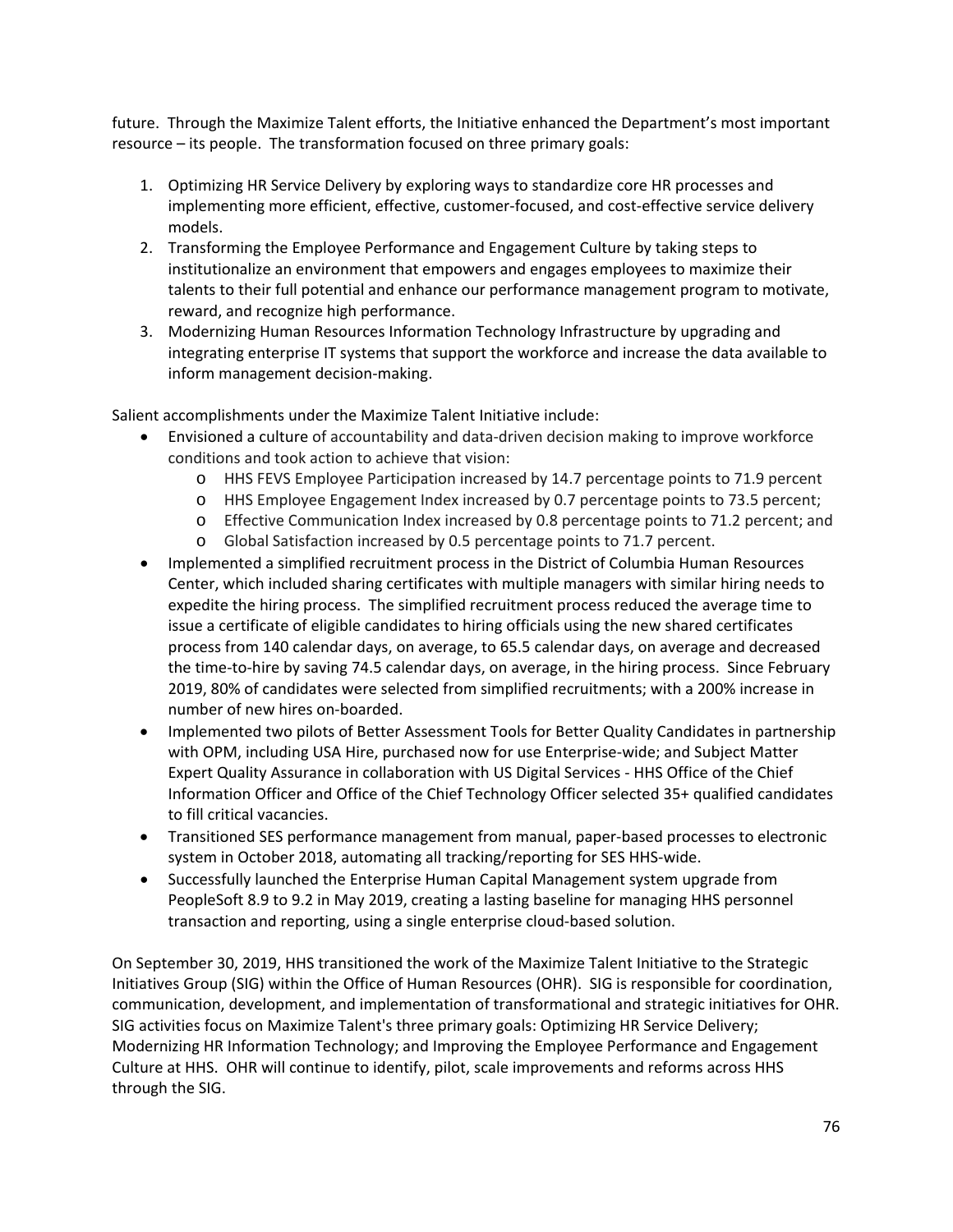**Designated Official:** Bahar Niakan, Former Initiative Lead, Deputy Chief Human Capital Officer

**Performance Goal:** Increase overall HHS employee participation in the FEVS survey, as well as the overall Employee Engagement Index Score by August 2019.

**Data Source and Validation:** Employee Engagement Score and Participation Rate from FEVS Survey. Validated by OPM.

|  |  | Performance Indicator: FEVS Employee Engagement Index <sup>52</sup> |  |
|--|--|---------------------------------------------------------------------|--|
|  |  |                                                                     |  |

|               | <b>FY 2015</b> | <b>FY 2016</b> | FY 2017 | <b>FY 2018</b>                  | FY 2019            | <b>FY 2020</b> | <b>FY 2021</b> | FY 2022  |
|---------------|----------------|----------------|---------|---------------------------------|--------------------|----------------|----------------|----------|
| <b>Target</b> | N/A            | N/A            | 70%     | 72.5%                           | 73%                | 75%            | 73%            | 73%      |
| Result        | N/A            | N/A            | 72.2%   | 72.8%                           | 73.5%              | 1/31/21        | 12/31/21       | 12/31/22 |
| <b>Status</b> | N/A            | N/A            |         | Target Exceeded Target Exceeded | Target<br>Exceeded | Pending        | Pending        | Pending  |

### Performance Indicator: FEVS Employee Participation<sup>[53](#page-76-1)</sup>

|               | <b>FY 2015</b> | <b>FY 2016</b> | <b>FY 2017</b>  | <b>FY 2018</b>         | <b>FY 2019</b>     | <b>FY 2020</b> | <b>FY 2021</b> | <b>FY 2022</b> |
|---------------|----------------|----------------|-----------------|------------------------|--------------------|----------------|----------------|----------------|
| Target        | N/A            | N/A            | 54%             | 56%                    | 58%                | 60%            | TBD            | <b>TBD</b>     |
| <b>Result</b> | N/A            | N/A            | 58.5%           | 57.2%                  | 71.9%              | 9/30/20        | 9/30/21        | 9/30/22        |
| <b>Status</b> | N/A            | N/A            | Target Exceeded | <b>Target Exceeded</b> | Target<br>Exceeded | Pending        | Pending        | Pending        |

|     | <b>Milestones</b>                                         | <b>Planned Completion</b> | <b>Status</b> |
|-----|-----------------------------------------------------------|---------------------------|---------------|
|     |                                                           | Date                      |               |
| 1.  | 2019 FEVS guidance from the ASA to OPDIV and STAFFDIV     | 10/31/2018                | Completed     |
|     | <b>Heads and Executive Officers</b>                       |                           |               |
| 2.  | Held Employee Engagement Forum Kickoff                    | 10/17/2018                | Completed     |
| 3.  | Held FEVS Program Managers Best Practice Exchange         | 11/1/2018                 | Completed     |
| 4.  | Provided pre-populated OPM reporting template to FEVS     | 11/6/2018                 | Completed     |
|     | Program Managers                                          |                           |               |
| 5.  | Compiled initial report of HHS 20 by 20 by 2020 data for  | 11/15/2018                | Completed     |
|     | submission to OPM                                         |                           |               |
| 6.  | Submit HHS Report to OPM                                  | 11/23/2018                | Completed     |
| 7.  | ASA/CHCO Endorsement of "Sprint to 2019" and "Marathon    | 11/23/2018                | Completed     |
|     | to 2020"                                                  |                           |               |
| 8.  | Set Up EVS ART Training for OpDiv/StaffDiv                | 1/19/2018                 | Completed     |
| 9.  | Leaders at all levels present FEVS data to work units and | 3/31/2019                 | Completed     |
|     | commit to action.                                         |                           |               |
| 10. | Collect insight on employee engagement from the employee  | 2/28/2019                 | Completed     |
|     | perspective.                                              |                           |               |
| 11. | Release a call for Organization Development               | 2/28/2018                 | Completed     |
|     | services/providers to support SPRINT 2019                 |                           |               |

<span id="page-76-0"></span><sup>&</sup>lt;sup>52</sup> HHS anticipates 2020 FEVS results from OPM in January 2021. HHS 2021 and 2022 FEVS targets for this measure are adjusted in light of COVID-19 government response.

<span id="page-76-1"></span><sup>&</sup>lt;sup>53</sup> The FY 2021 target will be established upon evaluation of 2019 FEVS results.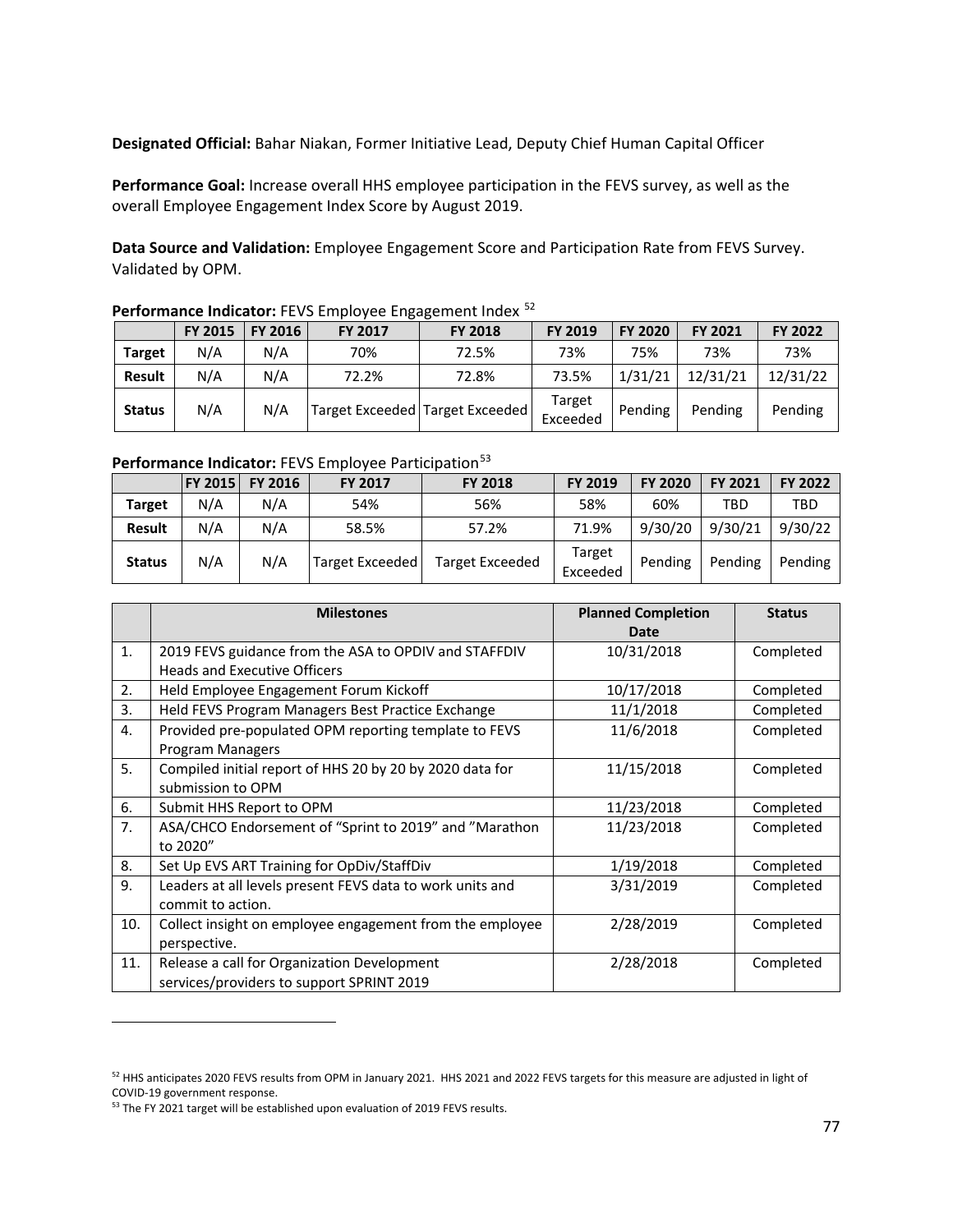|     | <b>Milestones</b>                                                                                                                                                                                                                                                              | <b>Planned Completion</b><br>Date | <b>Status</b> |
|-----|--------------------------------------------------------------------------------------------------------------------------------------------------------------------------------------------------------------------------------------------------------------------------------|-----------------------------------|---------------|
| 12. | Managers and supervisors lead work units in action planning<br>for quick sprint improvement.                                                                                                                                                                                   | 3/29/2019                         | Completed     |
| 13. | Active, visible, and meaningful action to improve employee<br>engagement.                                                                                                                                                                                                      | 4/30/2019                         | Completed     |
| 14. | Encourage participation in the FEVS.                                                                                                                                                                                                                                           | 6/21/2019                         | Completed     |
| 15. | Employ long term strategies for success including FEVS<br>Program Manager offsite, lessons learned from SPRINT to<br>2019, assessment of FEVS program metrics (leading and lag<br>indicators), continued engagement of Employee<br>Engagement Community of Practice, and other | 6/21/2019-8/30/2020               | Ongoing       |

## **Restoring Market Forces**

*Supporting Initiative: Bring Common Sense to Food Regulation; Enhance state produce safety infrastructure to improve farm compliance with Produce Safety Rule.*

The Bring Common Sense to Food Regulation Initiative aimed to increase collaboration between food regulatory programs to minimize dual jurisdiction and improve state produce safety infrastructure. To address these issues, this Initiative consisted of two sub-Initiatives: Regulatory Oversight and State Produce Safety Infrastructure. The objective of the State Produce Safety Infrastructure sub-Initiative was to fully develop and implement a state produce safety infrastructure to assist FDA in implementing the Food Safety Modernization Act (FSMA) Produce Safety regulations. The core objective of the Regulatory Oversight sub-Initiative was to increase regulatory efficiency and advance food safety in the context of "dual jurisdiction establishments," where the Food and Drug Administration and the U.S. Department of Agriculture's Food Safety and Inspection Service both have jurisdiction to conduct food inspections and exercise oversight. FDA is working on joint efforts between USDA and FDA to reduce the duplication of inspections and create efficiencies with regulatory oversight. This includes the consolidation and updating of existing memorandums of understanding between the agencies and the creation of a Field Management Directive.

On September 30, 2019, HHS transitioned the work of this Initiative to the Office of Regulatory Affairs and the Center for Food Safety and Applied Nutrition within FDA. In ongoing efforts to implement the FSMA, FDA has provided over \$133 million in support to 48 grantees (47 states and 1 territory) to conduct outreach as well as establish regulatory programs. By working with states to develop these programs and having states conduct their own inspection and compliance/enforcement work, FDA is working towards building an Integrated Food Safety System where states and FDA can mutually rely on each other's work. As a result of the COVID-19 Pandemic, FDA imposed a Stop Work Order on the Produce Safety Cooperative Agreement between March 22, 2020 through June 5, 2020. The Stop Work Order limited all face to face work grantees of the program could conduct. As a result, the number of produce inspections conducted in this period is less than expected, but the outcome still exceeded the target.

**Designated Official:** Erik P. Mettler, Former Initiative Lead, Assistant Commissioner for Partnerships and Policy

**Performance Goal:** Create a more effective and efficient food safety system by partnering and leveraging the role of the states in improving produce safety as measured by 85 percent of states and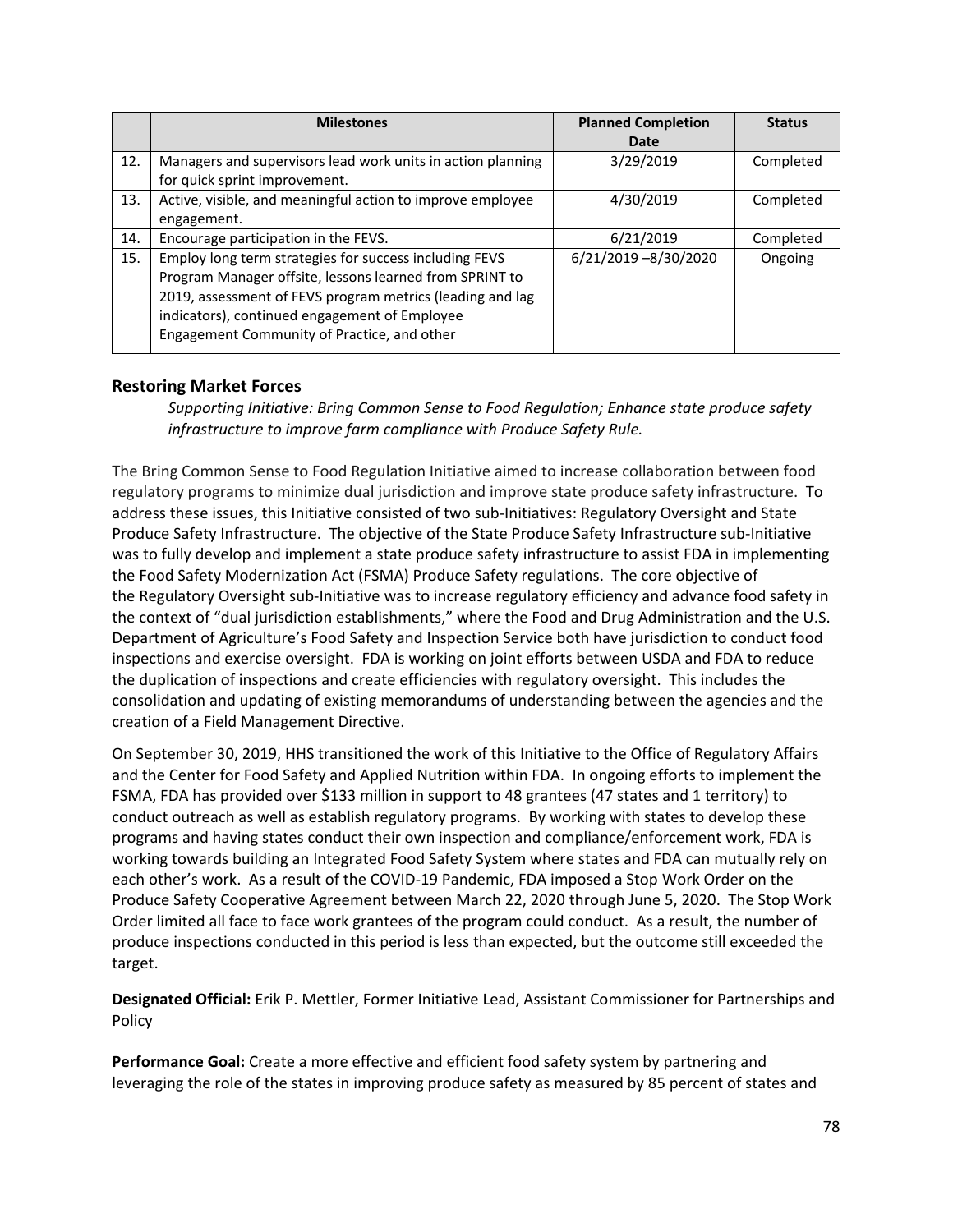territories (out of 55 total, 50 states and 5 territories) participating in the Produce Safety Implementation Cooperative Agreement Program (State CAP) by September 30, 2019.

#### **Data Source and Validation:** State CAP

|               | <b>FY 2015</b> | FY 2016         | <b>FY 2017</b> | <b>FY 2018</b>    | <b>FY 2019</b>     | <b>FY 2020</b>    | <b>FY 2021</b> |
|---------------|----------------|-----------------|----------------|-------------------|--------------------|-------------------|----------------|
| <b>Target</b> | N/A            | <b>Baseline</b> | Baseline       | 47                | 47                 | 48                | Discontinued   |
| <b>Result</b> | N/A            | 42              | 43             | 47                | 48                 | 48                | N/A            |
| <b>Status</b> | N/A            | Actual          | Actual         | <b>Target Met</b> | Target<br>Exceeded | <b>Target Met</b> | N/A            |

Performance Indicator: Number of States and Territories (Grantees) Participating in State CAP<sup>[54](#page-78-0)</sup>

**Performance Goal:** Create a more effective and efficient food safety system by increasing the role of the states in improving produce safety as measured by an increase in inspections being conducted by state partners participating in State CAP by December 31, 2021.

**Data Source and Validation:** State inspection reporting.

**Performance Indicator:** Number of Inspections being conducted by State Partners Participating in State CAP<sub>[55](#page-78-1)</sub>,

|               | <b>FY 2015</b> | <b>FY 2016</b> | <b>FY 2017</b> | <b>FY 2018</b> | <b>FY 2019</b>  | <b>FY 2020</b>  | <b>FY 2021</b> |
|---------------|----------------|----------------|----------------|----------------|-----------------|-----------------|----------------|
| <b>Target</b> | N/A            | N/A            | N/A            | N/A            | <b>Baseline</b> | Result +10%     | Result         |
| <b>Result</b> | N/A            | N/A            | N/A            | N/A            | 219             | 1.190           | 6/30/22        |
| <b>Status</b> | N/A            | N/A            | N/A            | N/A            | Actual          | Target Exceeded | Pending        |

|    | <b>Milestones</b>                                                                                                                                                                                                        | <b>Planned Completion</b><br>Date | <b>Status</b>           |
|----|--------------------------------------------------------------------------------------------------------------------------------------------------------------------------------------------------------------------------|-----------------------------------|-------------------------|
| 1. | Complete detailed assessment of state produce<br>regulatory programs, to include projected availability of<br>resources and jurisdictional assessment.                                                                   | 6/2019                            | Completed               |
| 2. | Develop plan(s) that includes: potential funding sources,<br>business practices, funding opportunity announcements,<br>monitoring job aids, partners for leveraging, outreach<br>opportunities, and measures of success. | 12/2019                           | Completed               |
| 3. | Execution of plan (s)                                                                                                                                                                                                    | 6/2021                            | In Process/On-<br>Track |

<span id="page-78-0"></span><sup>&</sup>lt;sup>54</sup> The HHS target for FY 2019 was to have 48 grantees participating in state CAP. HHS has achieved this target and is discontinuing this performance indicator.

<span id="page-78-1"></span><sup>&</sup>lt;sup>55</sup> After the initial ramp up of inspections, HHS expects for progress to plateau.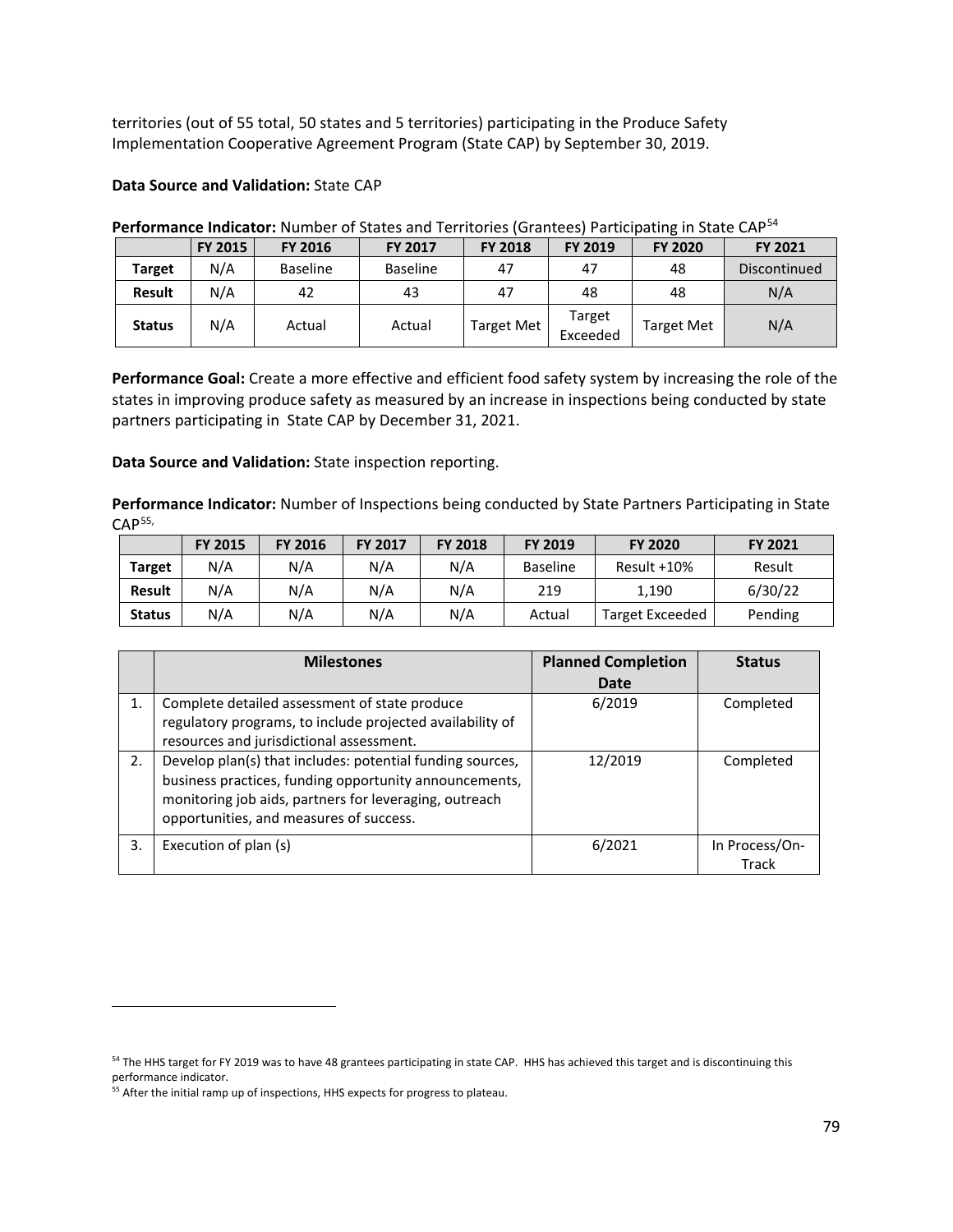### **Making HHS More Innovative and Responsive**

*Supporting Initiative: Optimize NIH*

The *Optimize NIH* Initiative aimed to increase the efficiency and effectiveness of administrative functions for employees and the agency in support of the NIH mission. *Optimize NIH* is focused on administrative areas that could be more effective and efficient if: 1) managed enterprise-wide, 2) managed through service centers, or 3) harmonized.

*Optimize NIH* initially focused its efforts on achieving enterprise-wide efficiencies in: Committee Management, Freedom of Information Act (FOIA), and Ethics. Harmonization was achieved through implementation of a standard format for Institutes and Centers to use as they update their Strategic Plans to be in alignment with the overall NIH Strategic Plan.

The remaining functional areas of Acquisitions, Information Technology Security, Title 42(f) Processing, Travel, and Property functions are optimizing using a combination of strategies best suited for each business area.

Salient accomplishments under *Optimize NIH* include:

- Expanded the Committee Management Module (CMM) within existing Electronic Research Administration grants systems to add functionality and made it available for select stakeholders in a sandbox environment in September 2020. Also, with the full implementation of the USA Staffing Onboarding System for Special Government Employees (SGEs) in March 2020 and the elimination of Committee Management courier services to HHS, there is a cost savings of \$11,000 per year.
- Rolled out a customizable commercial off-the-shelf FOIA platform (FOIAXpress) and public access portal in early 2019 to improve FOIA management and standardize processes across all of NIH's Institutes and Centers. Since the launch of FOIAXpress and the portal, the number of requests received through portal has risen to 77 percent, the number of processed FOIA requests increased by 272 percent.
- Expanded the capabilities of the NIH Ethics Enterprise System, including electronic submission of the OGE Form 450 Confidential Financial Disclosure Report for SGEs and 278T Periodic Transaction Report.
- Created dashboards for data-based decision making in the areas of travel reporting, contract analytics, and IT security.

## **Designated Official:** Janet Shorback, Initiative Lead

**Performance Goal:** Increase the efficiency and effectiveness of NIH administrative functions to better support the agency's mission while maintaining support of the workforce, increasing employee engagement, and overseeing the use of taxpayer dollars.<sup>[56](#page-79-0)</sup> HHS completed the following performance goal: Make management of Freedom of Information Act (FOIA) requests more efficient by reducing the number of systems used to track and submit FOIA requests by December 17, 2018.

<span id="page-79-0"></span><sup>&</sup>lt;sup>56</sup> Since HHS has met this performance goal, the Department is discontinuing the measure.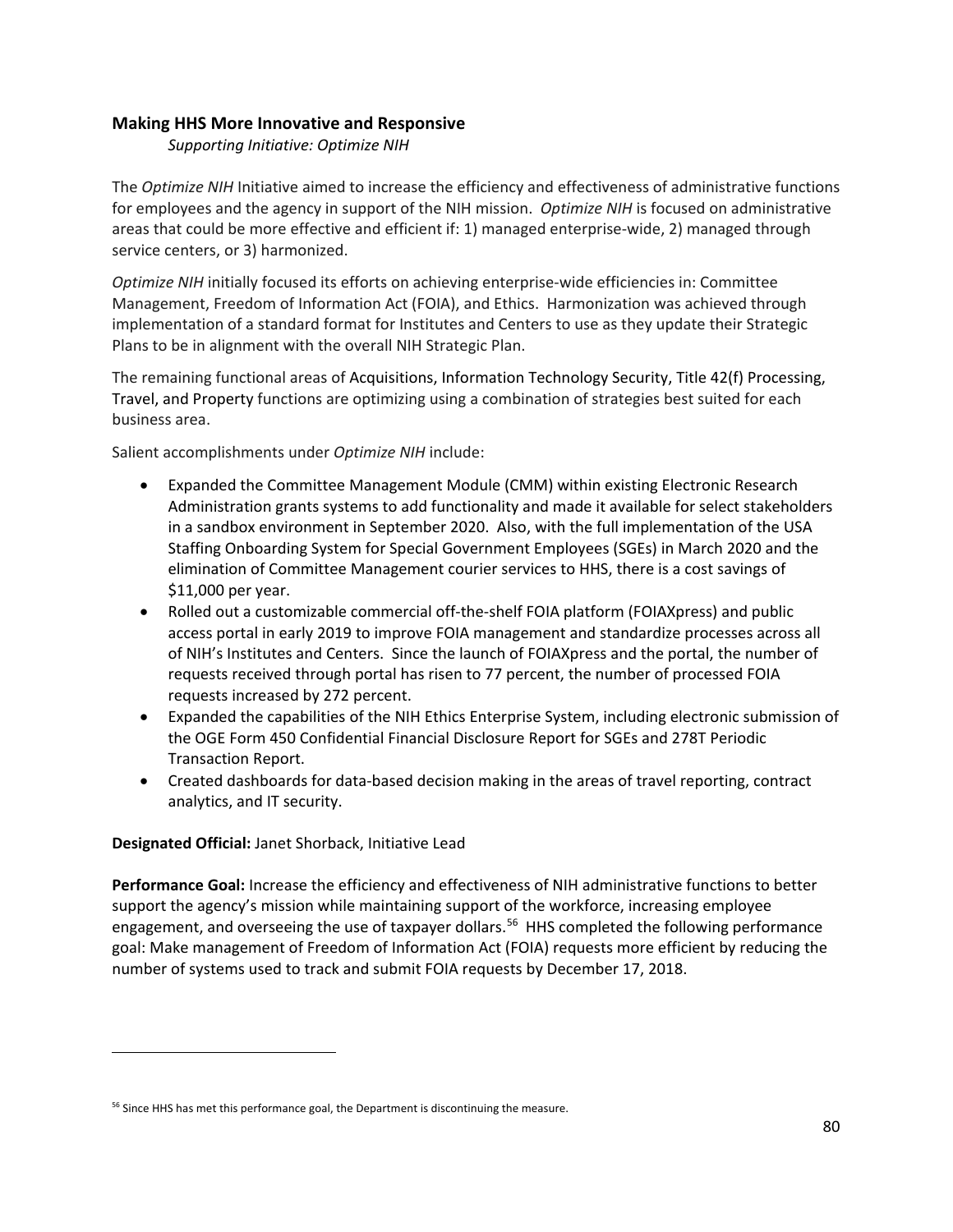**Data Source and Validation:** Tracking system – systems to track and submit FOIA reports. The new, unified system permits data review and validation at the individual FOIA request level to monitor and improve quality of data and process management.

|               | <b>FY 2015</b> | <b>FY 2016</b> | <b>FY 2017</b> | <b>FY 2018</b>  | <b>FY 2019</b>    | <b>FY 2020</b> |
|---------------|----------------|----------------|----------------|-----------------|-------------------|----------------|
| <b>Target</b> | N/A            | N/A            | N/A            | <b>Baseline</b> |                   | Discontinued   |
| <b>Result</b> | N/A            | N/A            | N/A            |                 |                   | N/A            |
| <b>Status</b> | N/A            | N/A            | N/A            | Actual          | <b>Target Met</b> | N/A            |

**Performance Indicator:** Number of Systems Used to Track and Submit FOIA Reports<sup>[57](#page-80-0)</sup>

|    | <b>Milestones</b>                                       | <b>Planned Completion</b><br>Date | <b>Status</b> |
|----|---------------------------------------------------------|-----------------------------------|---------------|
| 1. | Due diligence to identify suitable FOIA platform        | 7/2018                            | Completed     |
|    |                                                         |                                   |               |
| 2. | Finalize FOIA implementation plan                       | 8/2018 - 9/2018                   | Completed     |
| 3. | Begin implementing FOIA plan                            | 9/2018                            | Completed     |
| 4. | Selected platform for FOIA effort and began portal      | 10/2018                           | Completed     |
|    | customization                                           |                                   |               |
| 5. | Customize selected FOIA platform and perform user-      | 11/2018                           | Completed     |
|    | acceptance testing                                      |                                   |               |
| 6  | Train all NIH FOIA staff on selected FOIA platform      | 12/2018                           | Completed     |
| 7. | Launch selected FOIA platform across NIH                | 12/2018                           | Completed     |
| 8. | Customize portal and launch customized portal to public | 3/2019                            | Completed     |

#### **Generating Efficiencies through Streamlined Services**

*Supporting Initiative: Buy Smarter*

The *Buy Smarter* Initiative is transformative and data-driven, leveraging the collective purchasing power of HHS to secure lower prices, achieve operational efficiencies, and generate cost avoidances on goods and services. *Buy Smarter* is creating a leaner, more accountable, and efficient government by using technology to improve underlying business processes and mission outcomes.

*Buy Smarter* serves the mission and acquisition communities. The immediate beneficiary is the HHS acquisition community through the group purchasing model. This will ultimately benefit HHS's overall mission, through efficiencies gained from the rationalization of duplicative contracts and lower variance on prices paid for similar products and services.

*Buy Smarter* established an operating model, developed an implementation plan, and created a funding strategy for procurement process improvements that will realize projected cost avoidances. The *Buy Smarter* Operating Model is based on the General Services Administration (GSA) Category Management structure. *Buy Smarter* uses Artificial Intelligence (A.I.) technology to analyze current HHS contract data

<span id="page-80-0"></span><sup>&</sup>lt;sup>57</sup> The HHS target for FY 2019 was to reduce the number of systems from eight to one. HHS has achieved this target and is discontinuing this performance indicator.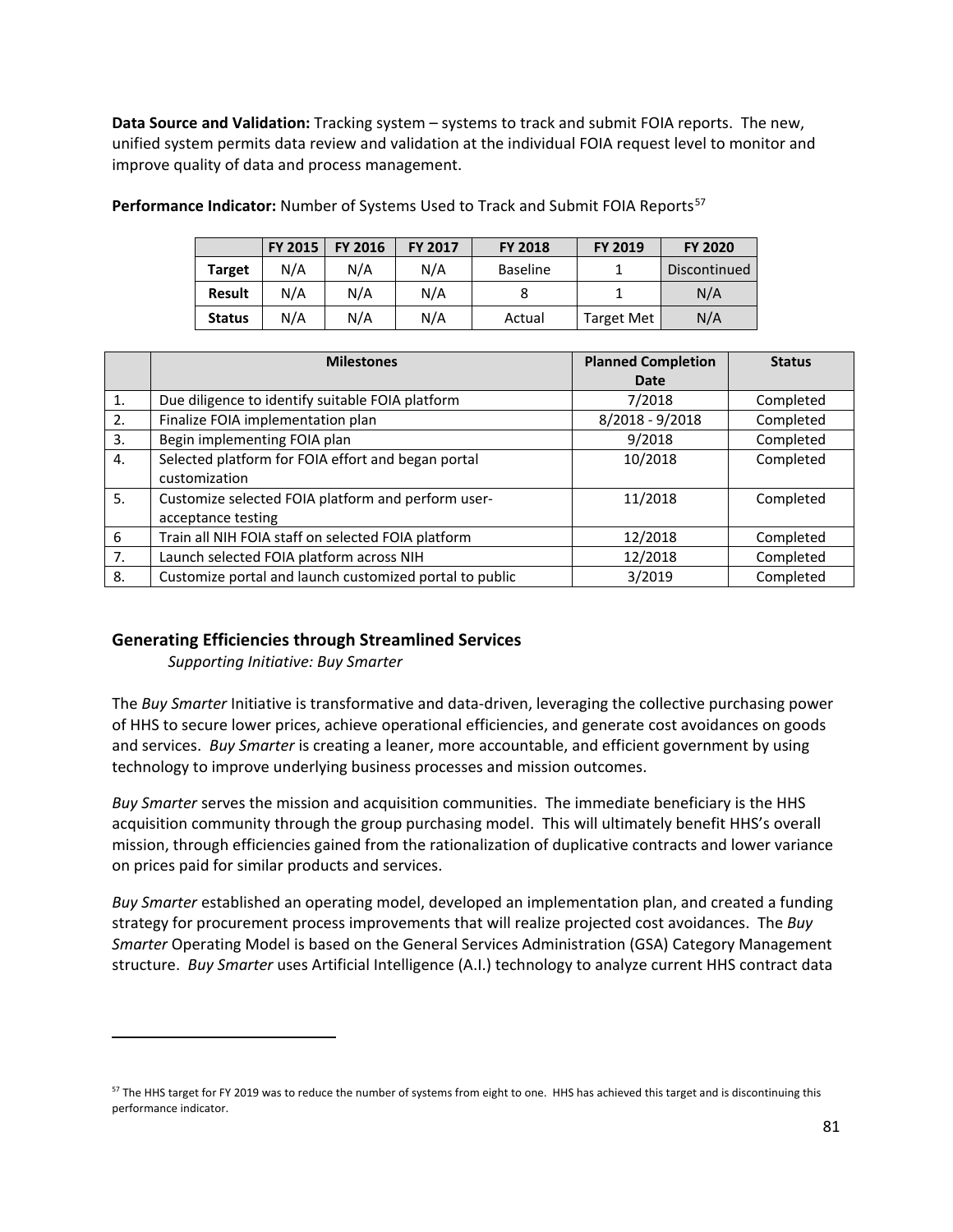and the underlying mission requirements. This identifies opportunities to consolidate contract vehicles across HHS to ensure best pricing and smarter buying for the federal government.

*Buy Smarter* is moving from the planning phase to the implementation phase along the parallel tracks of people, process, and technology, which will result in millions of dollars in savings when the improvements are implemented and realized. *Buy Smarter* leverages new and emerging technologies (e.g., cloud-native technology, A.I., machine learning, etc.) to analyze HHS-wide spend data, thereby achieving economies of scale and cost avoidance across the Department.

#### **Designated Official:** David Dasher, Initiative Lead

**Performance Goal:** Establish an HHS-wide Executive Steering Committee to analyze data and make enterprise acquisition decisions for goods and services. This will operationalize OMB Memo M-19-13 for Category Management and increase throughput (# of *BUY*SMARTER acquisitions), thereby, achieving economies of scale and cost avoidance across the Department.<sup>[58](#page-81-0)</sup>

**Data Source and Validation:** Five HHS contract writing systems. Data from all five contract writing systems will be consolidated in HHS's Accelerate model, which leverages Blockchain Technology and Artificial Intelligence for advanced data analytics.

**Performance Indicator:** Achieve increased year over year throughput (# of contracts executed through *BUY*SMARTER enterprise acquisition program), coverage (total spend based on throughput, and impact (projected cost avoidance under the *BUY*SMARTER enterprise acquisition program [annual, overall, and average percent avoided compared to previous prices paid).<sup>[59](#page-81-1)</sup>

|               |     |     | FY 2014   FY 2015   FY 2016   FY 2017   FY 2018 |     |     | FY 2019 | <b>FY 2020</b> | <b>FY 2021</b>    | FY 2022     |
|---------------|-----|-----|-------------------------------------------------|-----|-----|---------|----------------|-------------------|-------------|
| <b>Target</b> | N/A | N/A | N/A                                             | N/A | ΝA  | N/A     | ΝA             | <b>Baseline</b>   | Result +10% |
| <b>Result</b> | N/A | N/A | N/A                                             | N/A | NA  | N/A     | ΝA             | 9/30/21           | 9/30/22     |
| <b>Status</b> | N/A | N/A | N/A                                             | N/A | N/A | N/A     | N/A            | Pending<br>Actual | Pending     |

|    | <b>Milestones</b>                                                                                                                               | <b>Planned</b><br><b>Completion</b><br>Date | <b>Status</b> |
|----|-------------------------------------------------------------------------------------------------------------------------------------------------|---------------------------------------------|---------------|
| 1. | Analyzed 18 months of HHS-wide spend data through an A.I.<br>tool to give never-before visibility into HHS-wide goods and<br>services spending. | 3/2018                                      | Completed     |
| 2. | Determined initial savings hypotheses based on category<br>benchmarks.                                                                          | 3/2018                                      | Completed     |
| 3. | Establish BUYSMARTER Operating Model framework for all<br>GSA Categories, which will cover all HHS spending.                                    | 7/2018                                      | Completed     |
| 4. | Developed an overview of current spending, including top<br>categories and vendor fragmentation.                                                | 12/2018                                     | Completed     |

<span id="page-81-0"></span><sup>58</sup> HHS is retiring the original performance goal and performance indicator because *BUY*SMARTER is transitioning from an initiative to a program and graduating from ReImagine HHS into ASFR OA on September 30, 2020. The new realigned performance goal and performance indicator reflect this transition from initiative to an ongoing program.

<span id="page-81-1"></span><sup>&</sup>lt;sup>59</sup> The initiative has realigned the performance goal and performance indicator based on the current focus of the work effort.